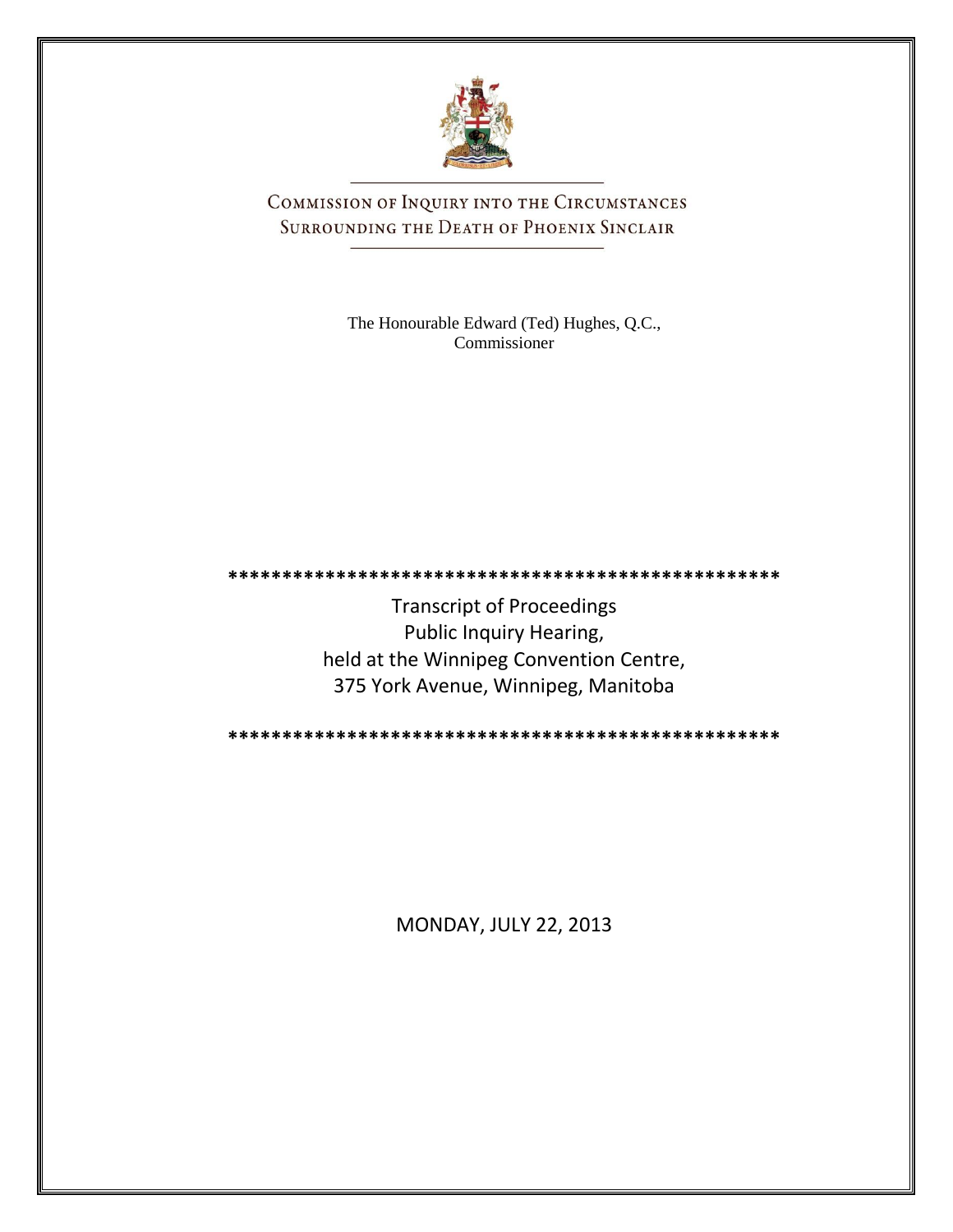## **APPEARANCES**

**MS. S. WALSH,** Commission Counsel

**MR. G. MCKINNON,** for Department of Family Services and Labour

**G. SMORANG, Q.C.** and **MR. T. RAY,** for Manitoba Government and General Employees Union

**MS. L. HARRIS,** for General Child and Family Services Authority

**MR. H. COCHRANE,** for Child and Family All Nation Coordinated Response Network

**MR. H. KHAN** and **MR. J. BENSON,** for Intertribal Child and Family Services

**MR. J. GINDIN, MR. D. IRELAND** and **MR. G. DERWIN,** for Mr. Nelson Draper Steve Sinclair**,** Ms. Kimberly-Ann Edwards

**MR. J. FUNKE,** for Assembly of Manitoba Chiefs and Southern Chiefs Organization Inc.

**MS. M. VERSACE**, for University of Manitoba, Faculty of Social Work

**MS. K. BJORNSON**, for Manitoba Métis Federation and Métis Child and Family Services Authority Inc.

**MR. G. TRAMLEY,** for Aboriginal Council of Winnipeg Inc.

**MS. C. DUNN**, for Ka Ni Kanichihk Inc.

**MS. B. BOWLEY,** for witness Diva Faria

**MR. R. ROLSTON,** for witnesses Diana Verrier and Dan Berg

**MR. R. ZAPARNIUK,** for witness Roberta Dick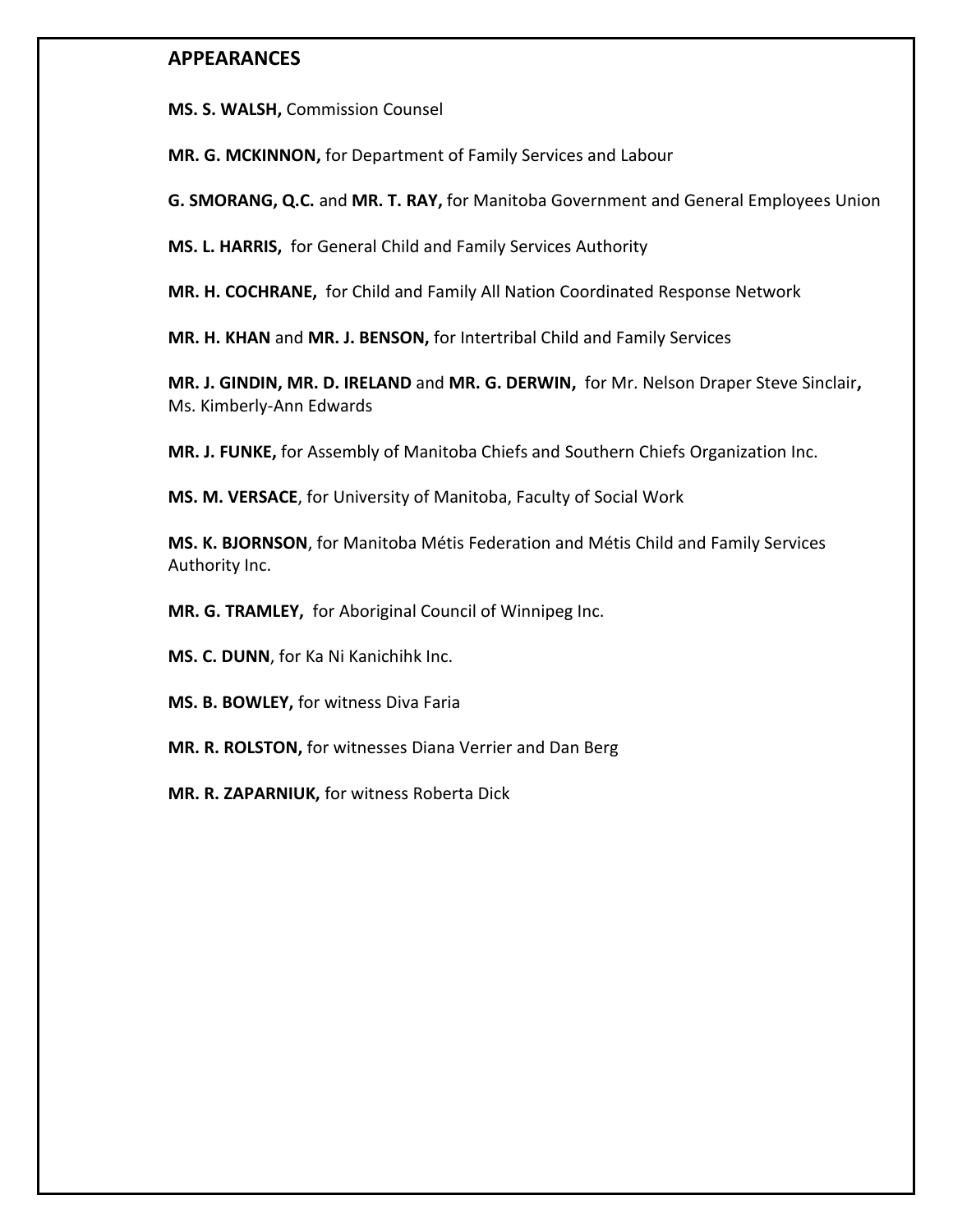## **INDEX**

|                                             | Page |
|---------------------------------------------|------|
| PROCEEDINGS                                 |      |
| STATEMENT BY MS. EDWARDS                    | 5    |
| SUBMISSION BY MR. GINDIN                    | 16   |
| SUBMISSION BY MR. RAY                       | 102  |
| EXHIBITS:                                   |      |
| 157 Admission of Facts by Shelly Willox and |      |

|     | Chris Zalevich, re evidence of Jim Chabai                                                                                | 1              |
|-----|--------------------------------------------------------------------------------------------------------------------------|----------------|
| 158 | Management Summary - Eagle Urban<br>Transition Centre                                                                    | $\mathcal{L}$  |
|     | 159 Document Entitled "All Aboard Public<br>Consultation Process 2013"                                                   | $\overline{2}$ |
|     | 160 Document Entitled "Provincial Funding<br>for Prevention Services to Child and<br>Family Services Agencies 2012-2013" | $\mathcal{L}$  |
|     | 161 Document Entitled "Increases in Income<br>for Employment and Income Assistance<br>Participants"                      | 3              |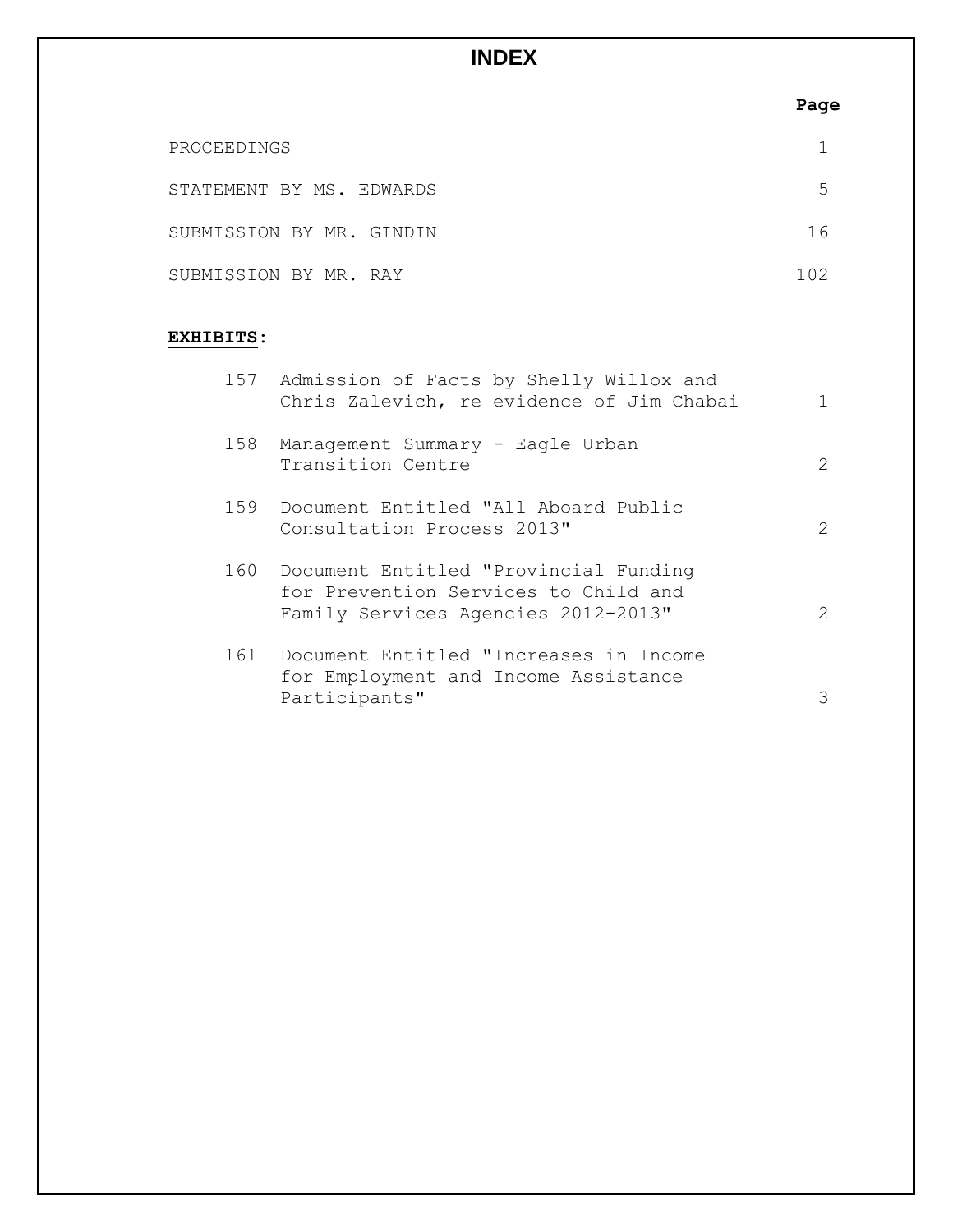| PROCEEDINGS |  |
|-------------|--|
|-------------|--|

JULY 22, 2013

 JULY 22, 2013 THE COMMISSIONER: Good morning. MS. WALSH: Good morning, Mr. Commissioner. THE COMMISSIONER: All right, Ms. Walsh. MS. WALSH: Thank you, Mr. Commissioner. Before we begin, we have five exhibits to enter. They have all been circulated to counsel so counsel has seen them all. The first -- 10 THE COMMISSIONER: And is there, is there concurrence with their admission as far as you know? MS. WALSH: Yes, no one has indicated that they require anything further to be called as a result. 14 THE COMMISSIONER: All right. MS. WALSH: The first is an admission of facts by Shelly Willox and Christopher Zalevich respecting the evidence of Jim Chabai and that will be Exhibit 157. 18 THE COMMISSIONER: Right. **EXHIBIT 157: ADMISSION OF FACTS BY SHELLY WILLOX AND CHRISTOPHER ZALEVICH, RE EVIDENCE OF JIM CHABAI** MS. WALSH: The second is a document that was

 $- 1 -$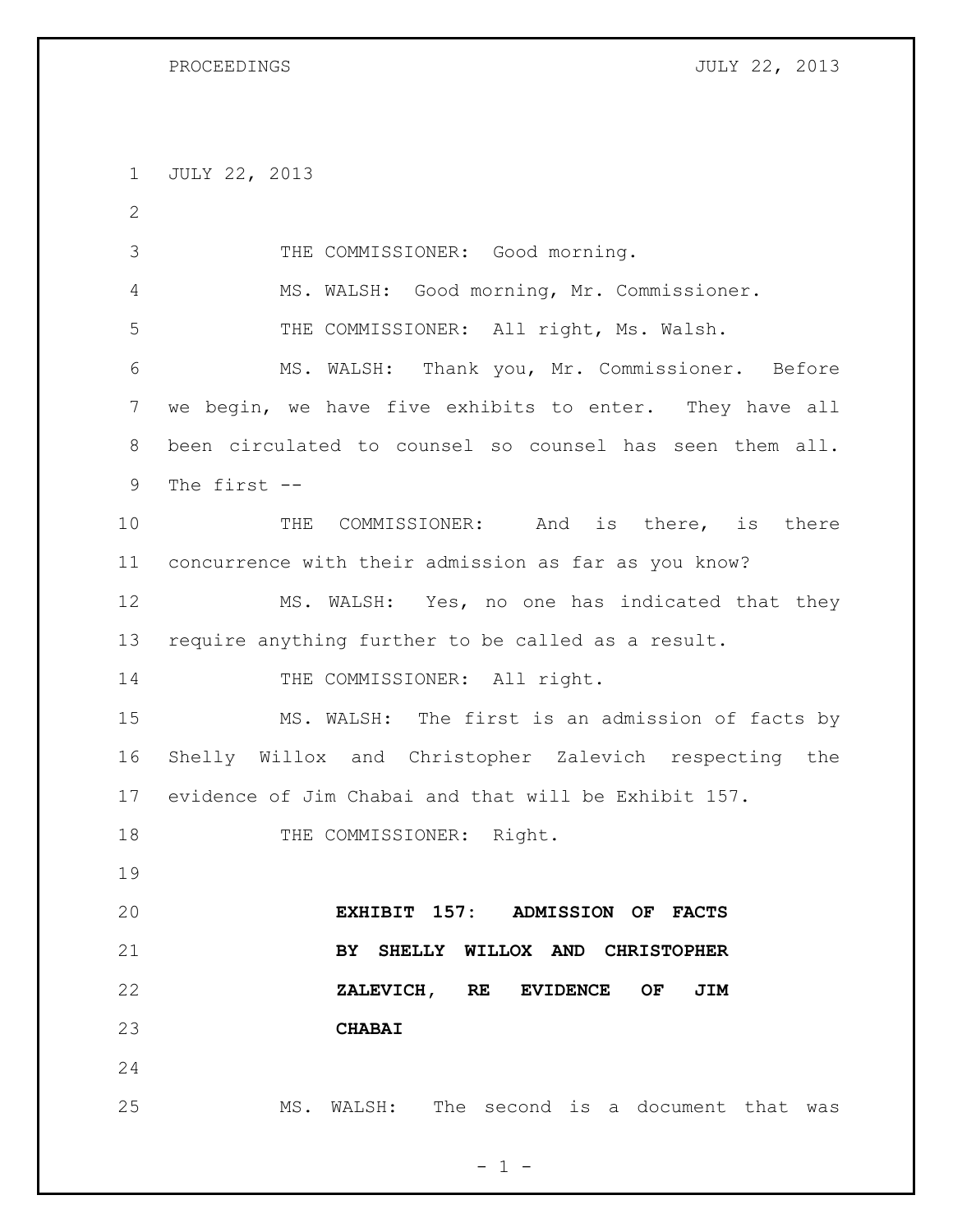PROCEEDINGS JULY 22, 2013

 provided in response to a question you posed to Jason Whitford from the Eagle Urban Transition Centre. It's entitled "Management Summary". It was with respect to funding and that will be Exhibit 158. THE COMMISSIONER: Yes. **EXHIBIT 158: MANAGEMENT SUMMARY - EAGLE URBAN TRANSITION CENTRE** MS. WALSH: The next three documents are in response to information provided during the testimony of Lisa Donner. The first one is entitled "All Aboard Public Consultation Process 2013 - List of Organizations Invited to Participate" and that will be Exhibit 159. 15 THE COMMISSIONER: Right. **EXHIBIT 159: DOCUMENT ENTITLED "ALL ABOARD PUBLIC CONSULTATION PROCESS 2013"** MS. WALSH: Next is a document "Provincial Funding for Prevention Services to Child and Family Services Agencies 2012-2013". That will be Exhibit 160. **EXHIBIT 160: DOCUMENT ENTITLED** 

 $- 2 -$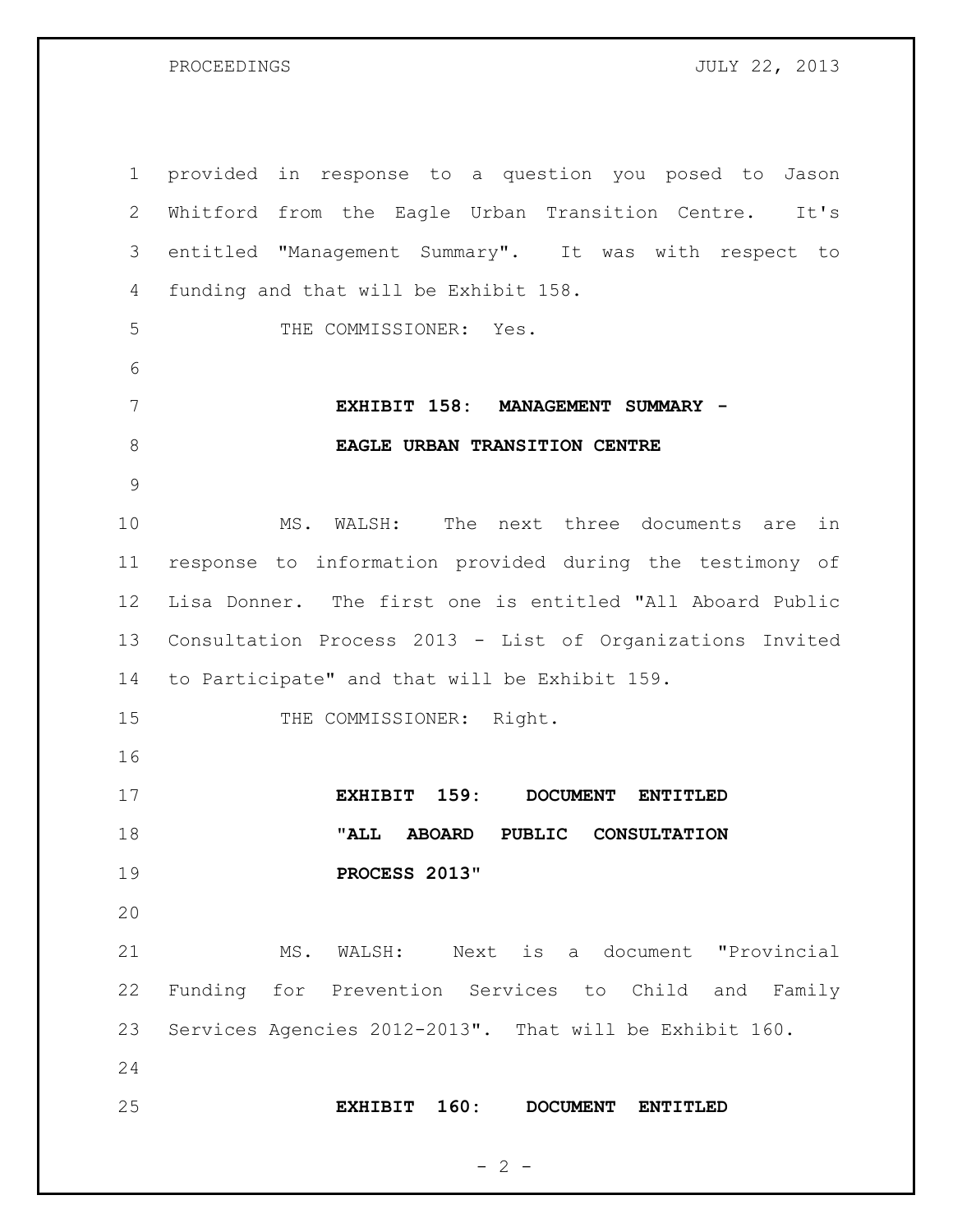PROCEEDINGS JULY 22, 2013

| $\mathbf 1$   | "PROVINCIAL FUNDING FOR PREVENTION                                   |
|---------------|----------------------------------------------------------------------|
| $\mathbf{2}$  | <b>SERVICES</b><br>TO<br><b>AND</b><br><b>CHILD</b><br><b>FAMILY</b> |
| 3             | SERVICE AGENCIES 2012-2013"                                          |
| 4             |                                                                      |
| 5             | MS. WALSH: And finally, a document entitled                          |
| 6             | "Increases in Income for Employment and Income Assistance            |
| 7             | Participants", Exhibit 161.                                          |
| 8             | THE COMMISSIONER: One sixty-one.                                     |
| $\mathcal{G}$ |                                                                      |
| 10            | EXHIBIT 161: DOCUMENT ENTITLED                                       |
| 11            | <b>"INCREASES</b><br>IN<br><b>INCOME</b><br><b>FOR</b>               |
| 12            | EMPLOYMENT AND<br>INCOME ASSISTANCE                                  |
| 13            | PARTICIPANTS"                                                        |
| 14            |                                                                      |
| 15            | THE COMMISSIONER: Thank you. And that completes                      |
| 16            | the exhibit list?                                                    |
| 17            | MS. WALSH: It does, Mr. Commissioner. And so                         |
| 18            | unless there's anything further, we're ready to proceed              |
| 19            | with the first of the submissions which will be a personal           |
| 20            | impact statement from Kim Edwards and then following, her            |
| 21            | counsel and counsel for Steve Sinclair.                              |
| 22            | I am not going to be making a submission. I                          |
| 23            | will, however, be making some remarks at the end of the              |
| 24            | hearings and I would ask all counsel to attend for those.            |
| 25            | Thank you.                                                           |
|               |                                                                      |

- 3 -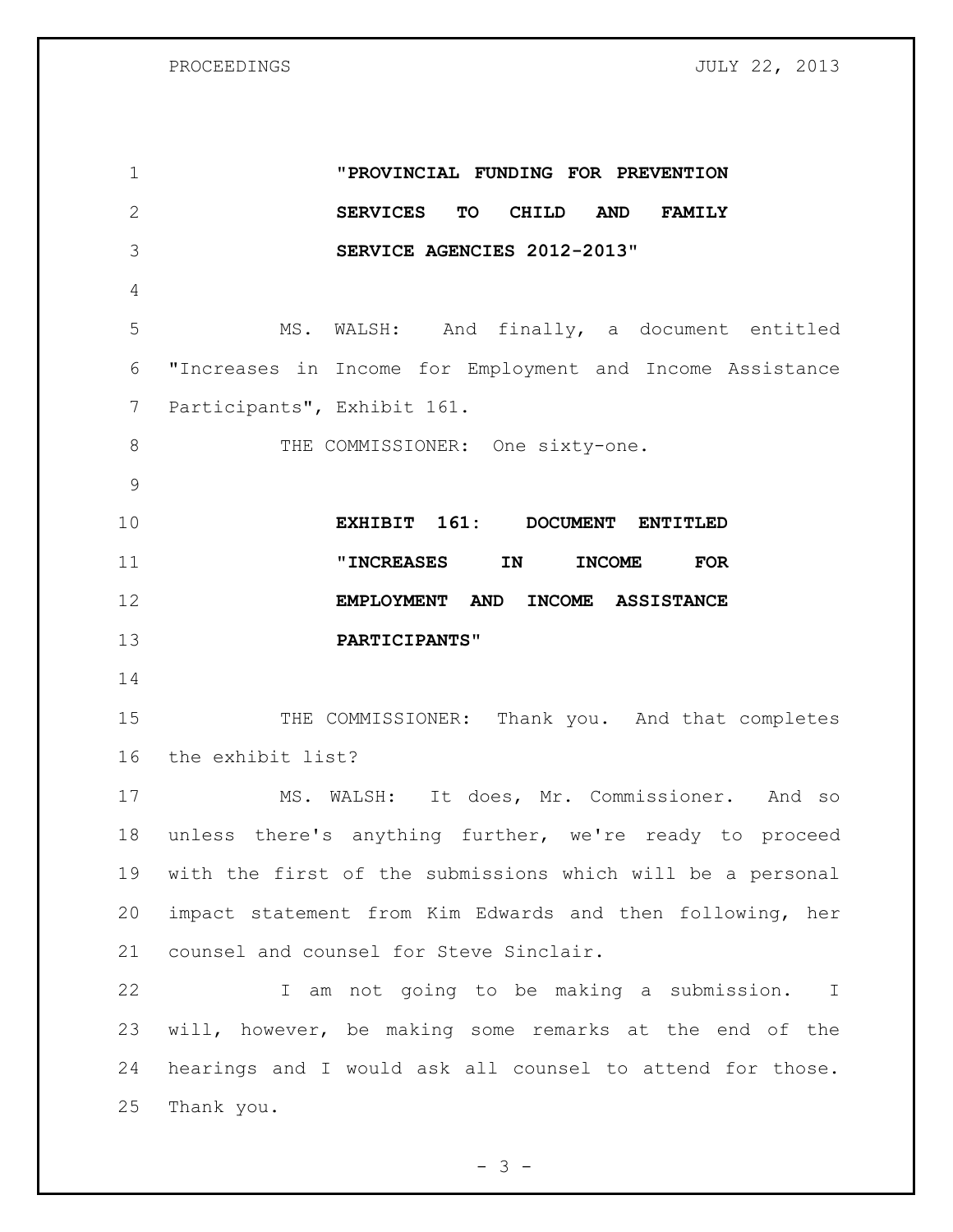PROCEEDINGS JULY 22, 2013

| $\mathbf 1$ | THE COMMISSIONER: And we've set aside 10 days,              |
|-------------|-------------------------------------------------------------|
| 2           | if need be, I take it?                                      |
| 3           | MS. WALSH: We have and what I'm hearing from                |
| 4           | counsel is that we probably will not need the full 10 days, |
| 5           | but they're there if we do.                                 |
| 6           | COMMISSIONER: And we'll follow the order<br>THE             |
| 7           | that was set out on the schedule agreed to some time ago.   |
| $8\,$       | MS. WALSH: Yes, and that's on our website as                |
| 9           | well as are all of the final submissions.                   |
| 10          | THE COMMISSIONER: Oh, they're there now?                    |
| 11          | MS. WALSH: They are.                                        |
| 12          | THE COMMISSIONER: All right. Well I certainly               |
| 13          | received them a week ago Friday and I've had the            |
| 14          | opportunity of looking at them, reading them. I can't say   |
| 15          | I've studied them because of their length and all the       |
| 16          | detail, but I'm familiar with them and look forward to the  |
| 17          | presentation as I'm sure everybody does and including the   |
| 18          | public, as we come to a close of this extended hearing.     |
| 19          | Ms. Edwards, I think you're on first this morning           |
| 20          | and we're pleased to have you here. I know it's perhaps     |
| 21          | unusual but you have a great interest in this. You showed   |
| 22          | much kindness to Phoenix during her life, were close to     |
| 23          | her, and we're pleased that you want to participate in, in  |
| 24          | making your remarks to this commission as we draw to a      |
| 25          | close.                                                      |

- 4 -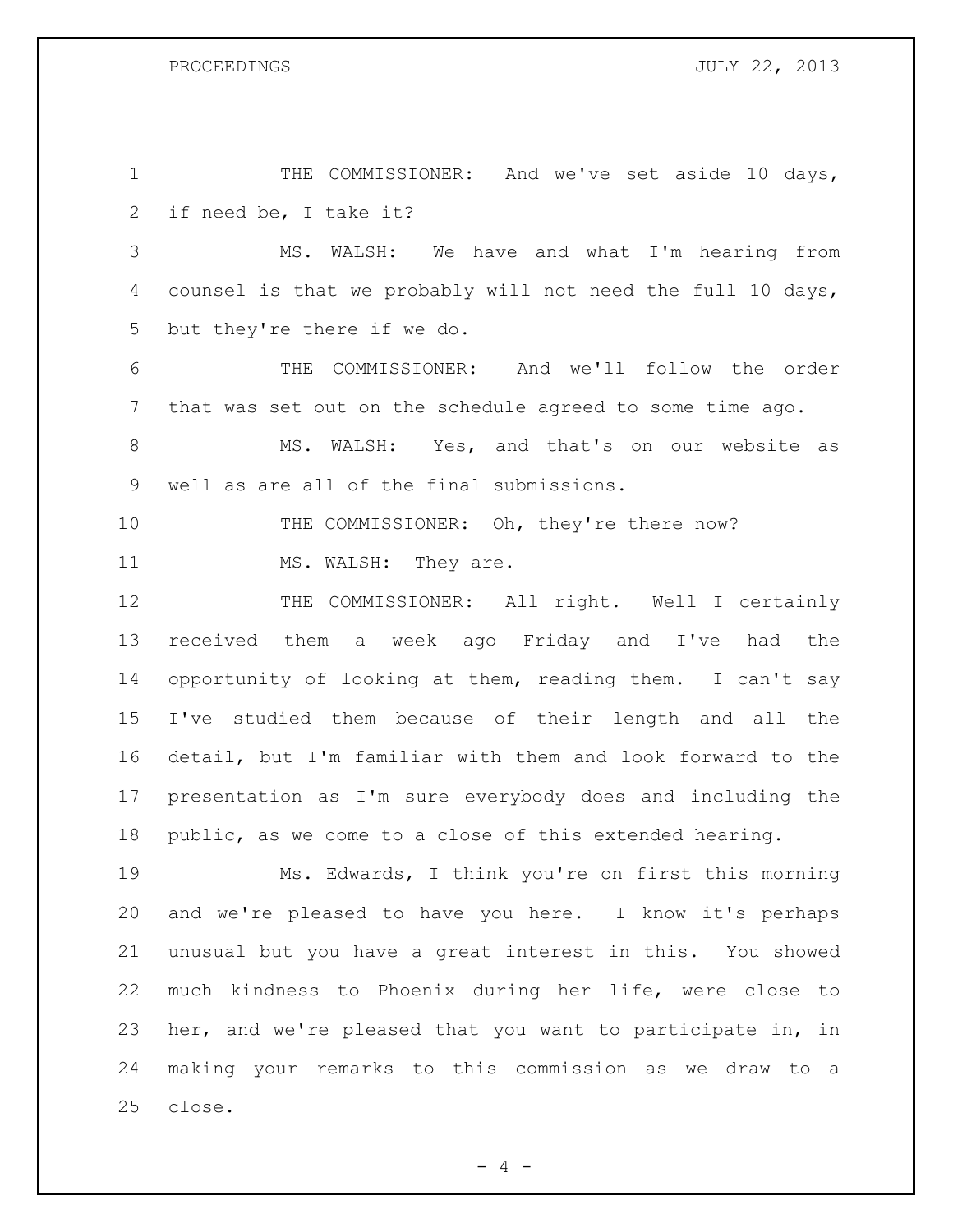MS. EDWARDS: Good morning, Mr. Commissioner. Thank you.

 We have lost our daughter and no words can bring her back. No words can express the pain we have felt when we learned of her death. No parent should ever have to grieve for the loss of a child. It has been eight years since Phoenix was murdered and the pain of losing her remains, it always will, and we will never see her smile again.

 Some people may want to hear holidays and birthdays were once a time for celebration. Now that's all gone. They are no longer special because they bring into sharp focus that Phoenix is not there. Things such as she'll never graduate from school, marry and have children, I am sure these are the things that this Commission and the family services minister, everybody wants to hear, all the things that keep people down in sorrow, however these are not the things that I want to say or feel. I think it's more important for me to say Phoenix is dead, just dead.

 I have a belief and that belief is rooted strong in my Wicca faith and my Christian belief that it is far better to be with Christ and the mother. To me, death is an extension of life, a new phase entered, a phase to be celebrated, not mourned.

Quoting from Steve Sinclair's victim impact

 $- 5 -$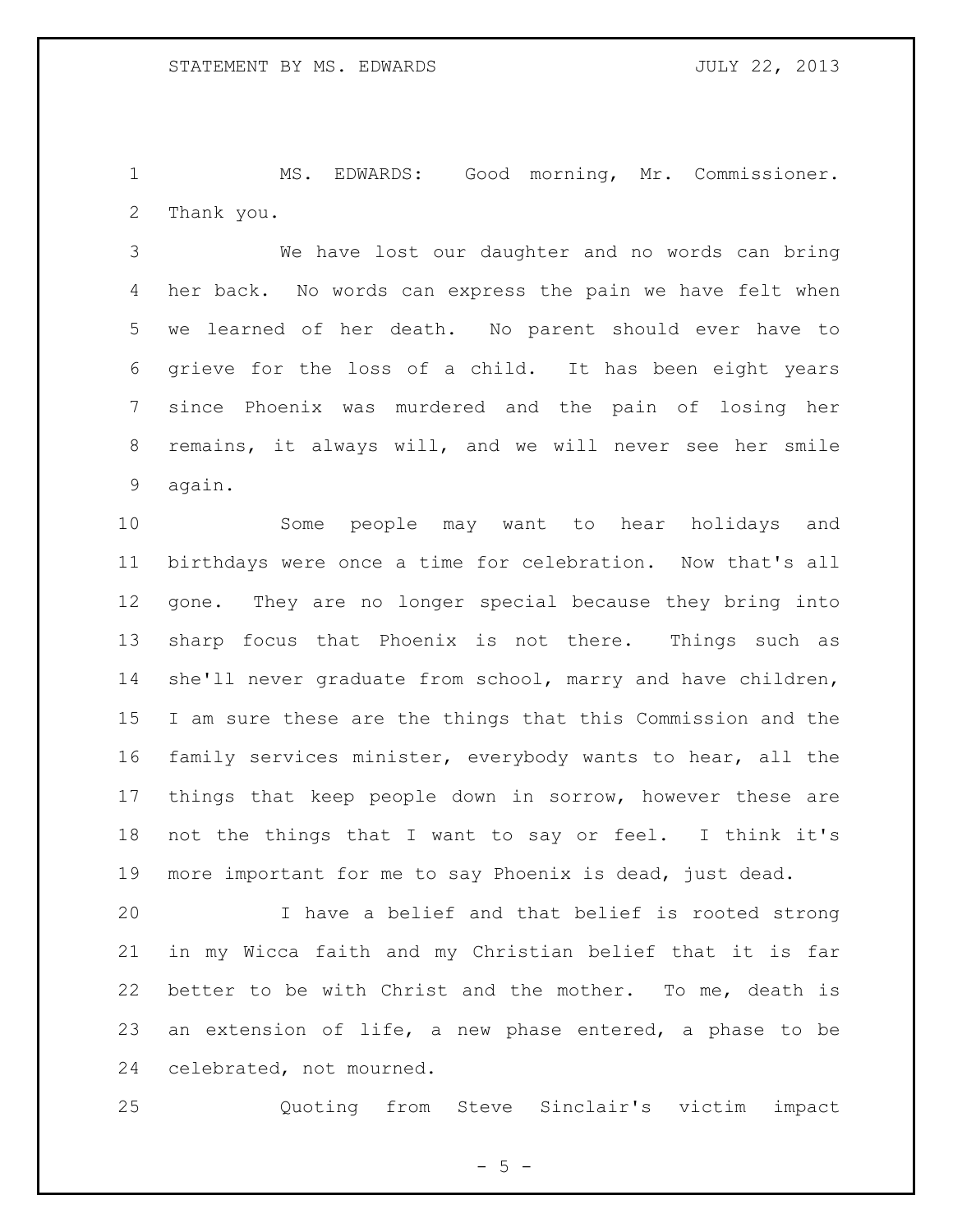statement of 2008: "My heart aches and never stops ... I want the record to show she was loved by me. I always wanted Phoenix and she was never a burden 7 of any kind to me ever." Are we saddened by her death? Of course we are. We are saddened beyond belief and no words will ever describe our sadness which we care not to share publically. However, we refuse to live in that sadness. Again, I quote from Steve Sinclair's victim impact statement: "I want to stay strong so that I 16 can make a change for other potential victims and that's the way I feel. I will not be broken 19 by this, I hope anyways ..." Truth is she may not have ever graduated from school. She may never have gotten married or had children, but we'll never know that because she was taken from us. The truth is I see her smile when I close my eyes and I believe she is still with me in spirit. She is here in

$$
-6-
$$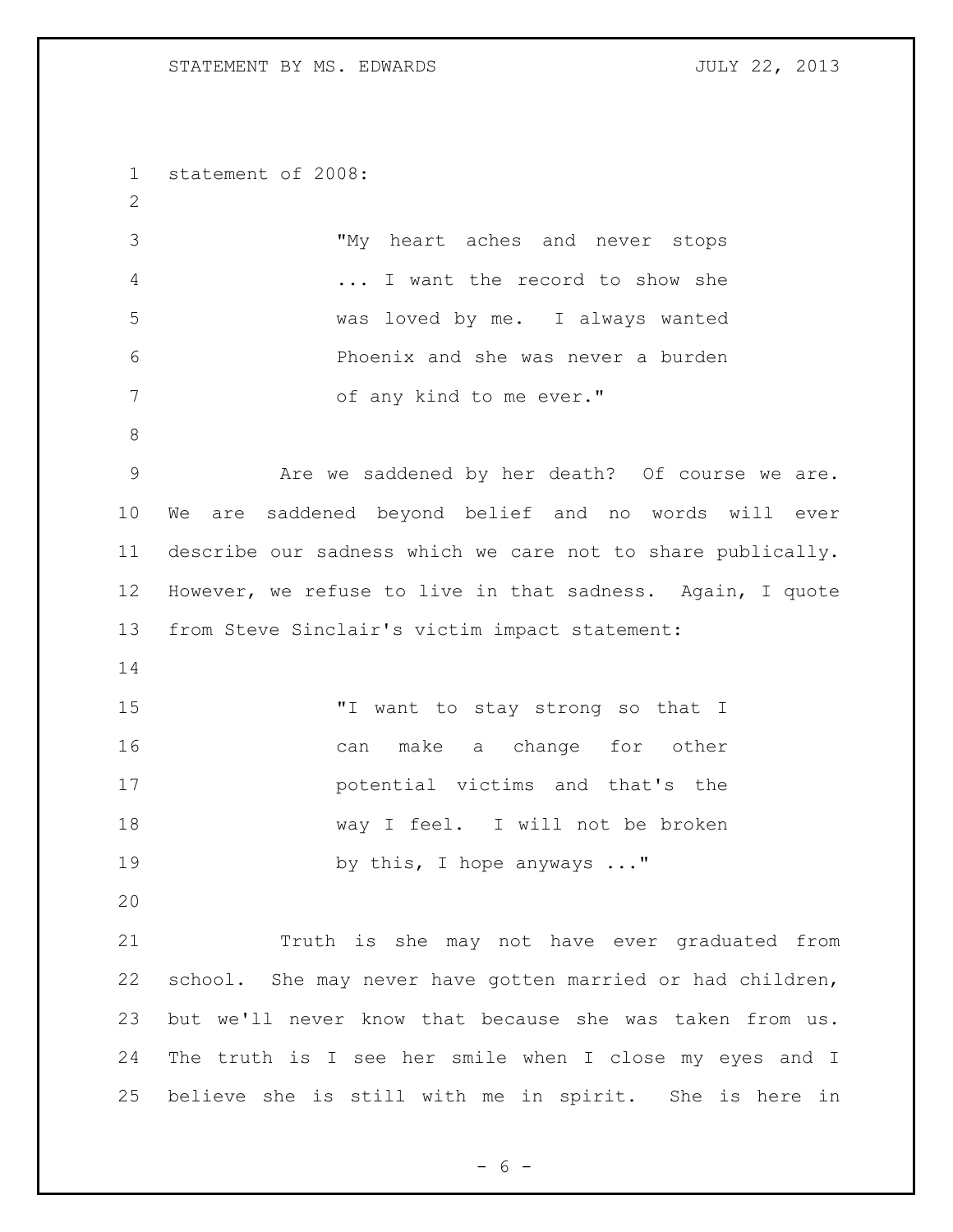this room with me today.

 Holidays are no different to me as they were yesterday, as they were 10 years ago, their significance nothing more than Hallmark holidays for greeting card companies and corporations that are raking billions. And the tragic reality of CFS and the children in their care is that many parents suffer the loss of their children who have been murdered in care, children's deaths veiled by confidentiality.

 Truth is Phoenix's mother and stepfather murdered her. Nine people knew of the abuse, watched while the abuse unfolded. Many people knew of the murder, yet they said and did nothing. Those who did nothing to help this child and some who actually played part in her torture have already been absolved of their role they played in the demise of this innocent five-year-old child. Why? Because they're aboriginal and they don't know better or they're scared. They don't know to call to police instead of CFS regarding a murdered child.

 We ask this Commission not to be a part of this. Everybody has been too concerned with offending the guilty or being unfair to them. Everyone always afraid to speak up for children in fear of offending the aboriginals. I am not. The truth is not offensive. It may hurt because of guilt and shame but it does not offend.

- 7 -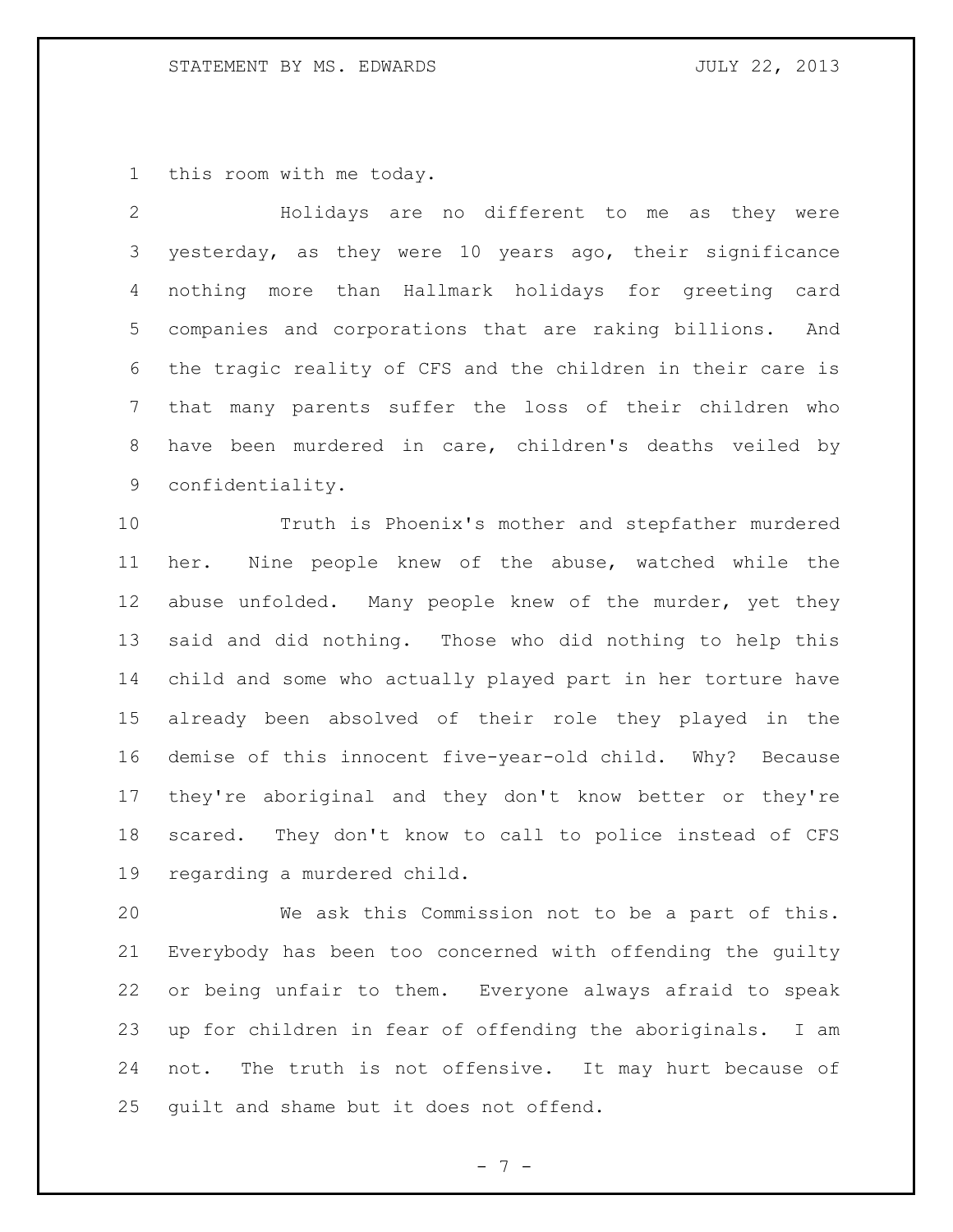1 Are we angry over our murder? You bet, yes. Yes, we are, but is that not righteously so? Are we violent? No. You can take that to the bank. I ask facetiously what sense is there in a senseless death? No sense at all. It's only almighty dollars.

 I believe in hope and I'll live by the mantra there's always a silver lining in every dark cloud. I believe there is a purpose for everything under God's sun. Phoenix, I intend to make sure a legacy of hope is left, one of dignity, not showing a disgrace. Her legacy will be a legacy of hope and renewal.

 My mission in life now is to see that abused children of today and future generations are given the care 14 and protection they are entitled to, protection from this abuse within the Manitoba child welfare system and for the public of this province and nation.

17 We all, as members of a civil society, are obligated to protect the child and place the interests of the child first and foremost. There is no such obligation to protect social workers, making excuses for their actions. Heavy workloads have been used in this inquiry to mask inefficiencies, inequities and poor decision making. We have heard about how rural agencies cannot connect to CFSIS in an age where every campsite in this province is equipped with Wi-Fi.

 $- 8 -$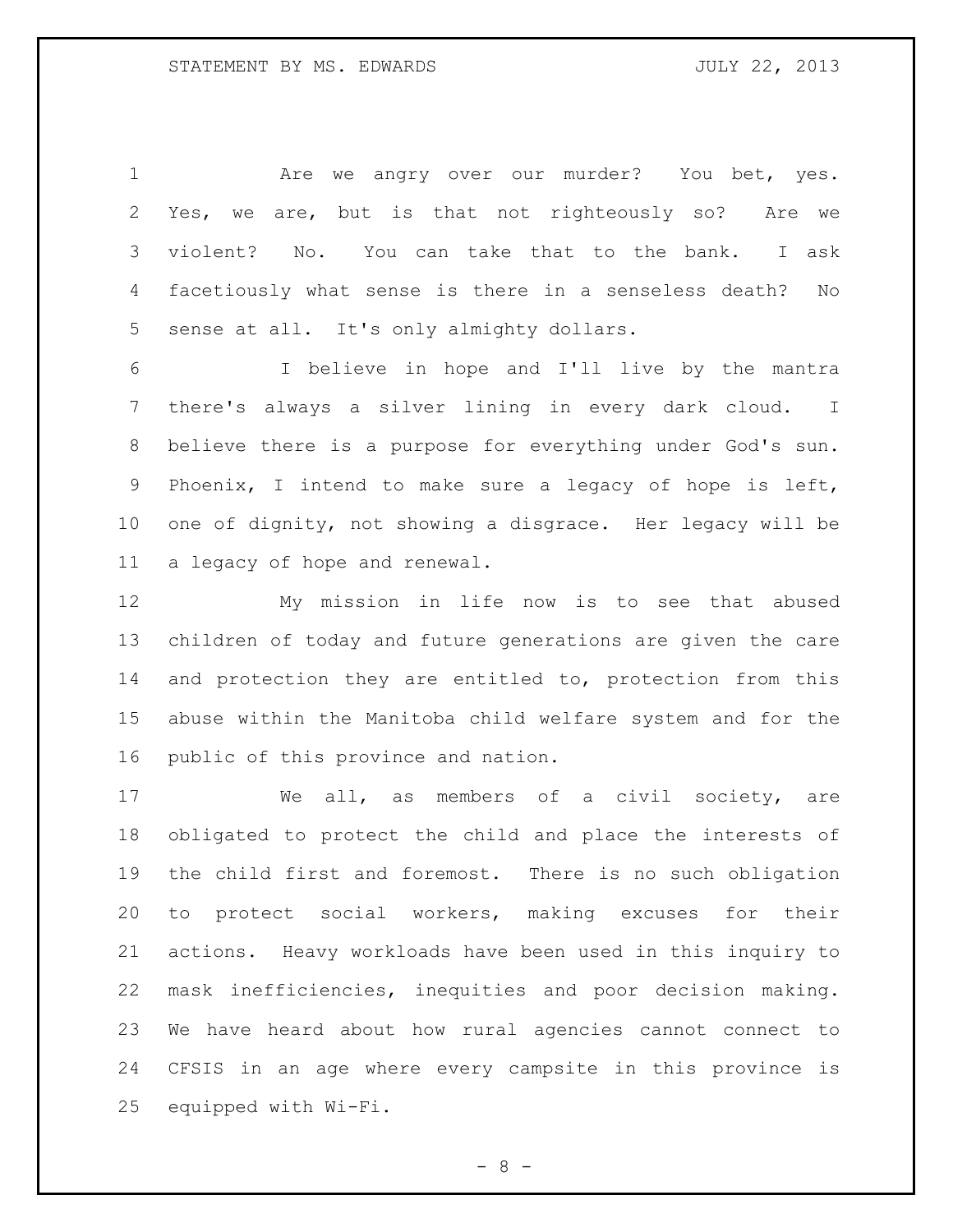Mr. Commissioner, the time for excuses must end with your report. Should we not honour the duty to the murdered children, the murdered child, Phoenix Victor Hope Sinclair and all those who died before her and after her to ensure that her death and their deaths were not in vain? We owe it to the children of Manitoba as a civil society to come together as a village, not only to raise but to protect our children as a collective bond. I ask in your wisdom to honour the child here, the child, not the province, not the workers or their unions. With all due respect, sir, I say this on behalf of the child, Phoenix Sinclair.

 Phoenix, certainly Phoenix was not the child that has been described by this province's welfare system and their workers. And she was certainly not the child the media and so many had continually lied about, tragically speaking about the details of her life with shallow and little understanding of who she was, falsely portraying her, her name and legacy going down in the history books as the forgotten, tragic child. She wasn't forgotten.

 In my knowledgeable opinion, she is a child who has been a victim not only of a horrendous murder but the victim of the incompetency of a system and a province. Phoenix was not the child I hear being described at all. I would know, I raised her alongside Steve, her father, a

 $-9 -$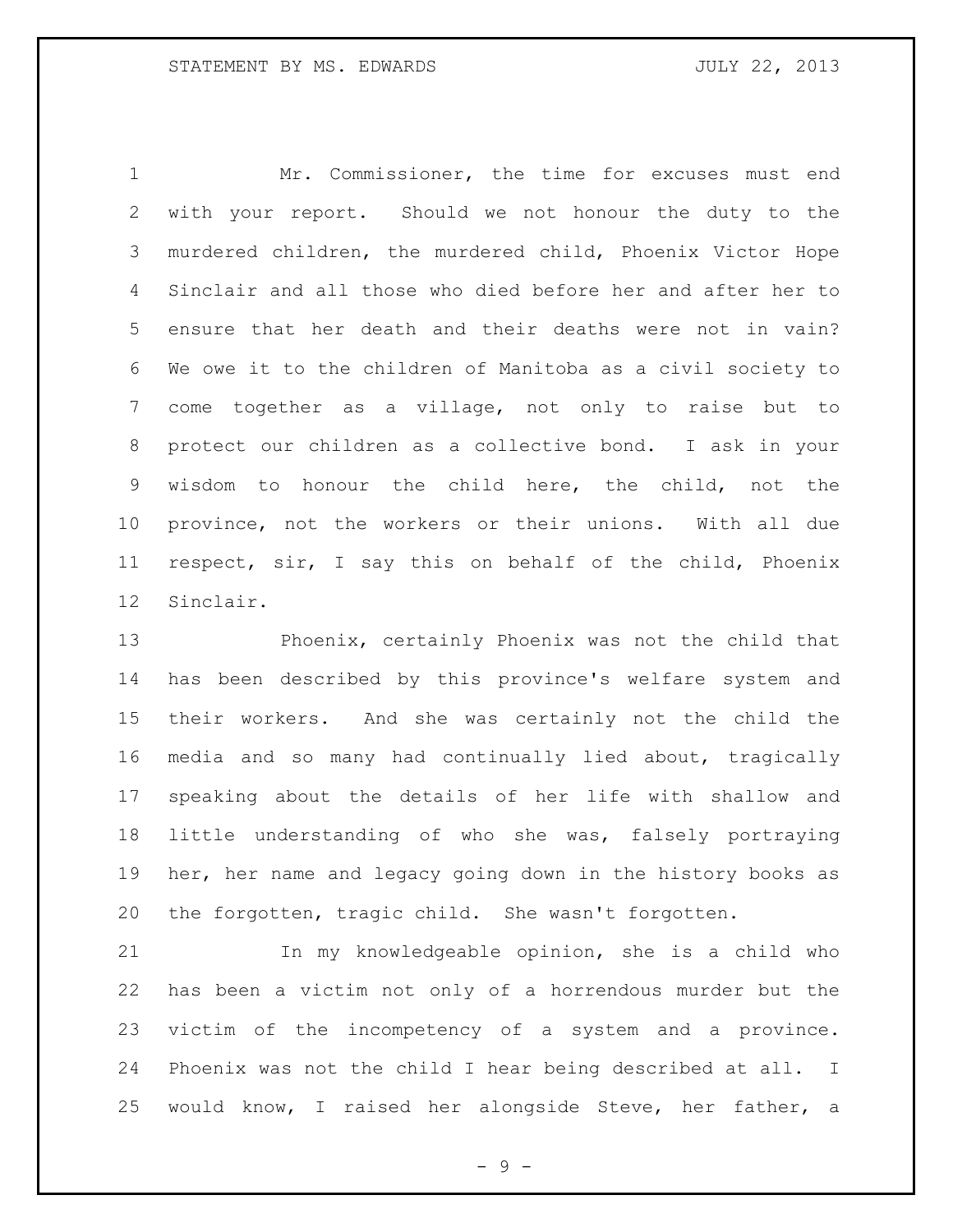good and decent person who loved his daughter tremendously, alongside a true grit kind of guy, that is Ron Stephenson, my ex-husband. And for the record, she was not like one of my children, she was one of my children.

 Phoenix Victoria Hope was born April 23rd, Easter Day on the Millennium. The legend of the phoenix, the red bird of grace, born in the first rose under the tree of knowledge. Its sole purpose for sacrifice, for renewal for the many. This is who Phoenix is to us now. This is our condolence. This is the silver lining change for the other children, a renewal, a rebirth of Manitoba child protection system, a system that all children are equal under one law. That is the tissue that dries our eyes, the blanket that comforts. Our Phoenix will create a safer and better life for many other vulnerable children in Manitoba. Her legacy will renew the child welfare system. All children must be equal under the law.

 Those who truly knew Phoenix know she was a special child. She had the ability to mesmerize you with her big, brown eyes and infectious laughter. That kid was just cute. But there was something about her that just couldn't be explained. She knew too much for her age. I always said that when you looked in her eyes you saw an old soul and I would go as far as to say is that she was an indigo child.

 $- 10 -$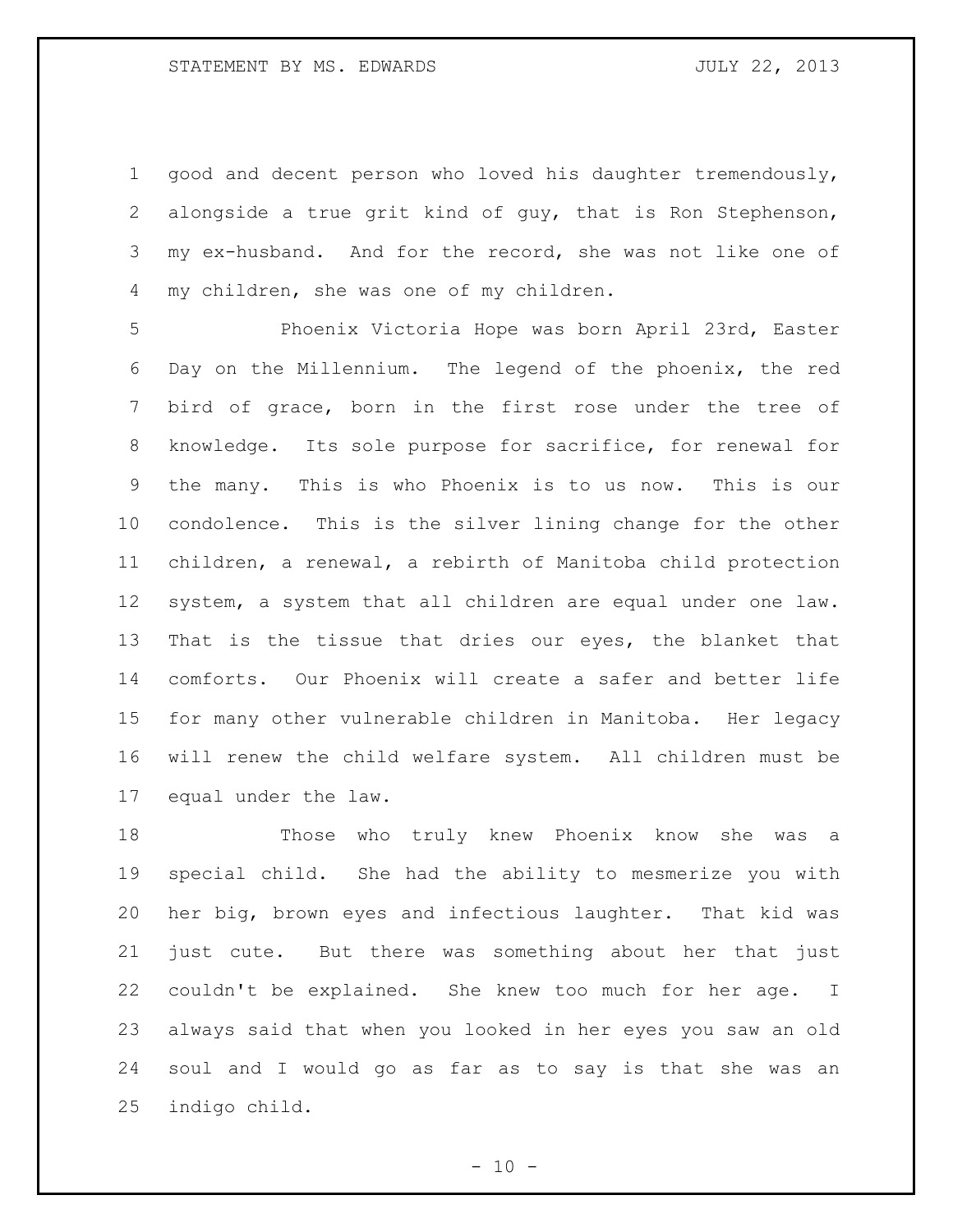Phoenix was a vibrant child. She lived a happy, very happy existence. She loved to laugh and play, sing, play with my guitars and drums. She would just head bang to Metallic One, it was her favourite song. And if one knows One, one knows the song One, then that will tell you it could have been premonition, Phoenix's premonition of her own life.

 Her horrific abuse and death came at the end of life, of happiness and loads of love. No different than one of your children, if one of your children would have been kidnapped by two strangers and locked away, shot at and strangled. Things like -- and things I cannot mention here, repeatedly assaulted over and over to the extent that the medical examiner stated at trial that every bone in her body was broken.

 We believe Phoenix has a road created by the Creator, God, whoever, whatever you want to call him or her for that matter. It is our belief that Phoenix had to take this road. Was it tragic what happened to her? Yes. Sorry.

21 THE COMMISSIONER: Just take your time, Ms. Edwards.

 MS. EDWARDS: Was it tragic what happened to her? Yes. Was it a horrible crime? Yes, it is beyond that. But did she die before her time? I personally do not

 $- 11 -$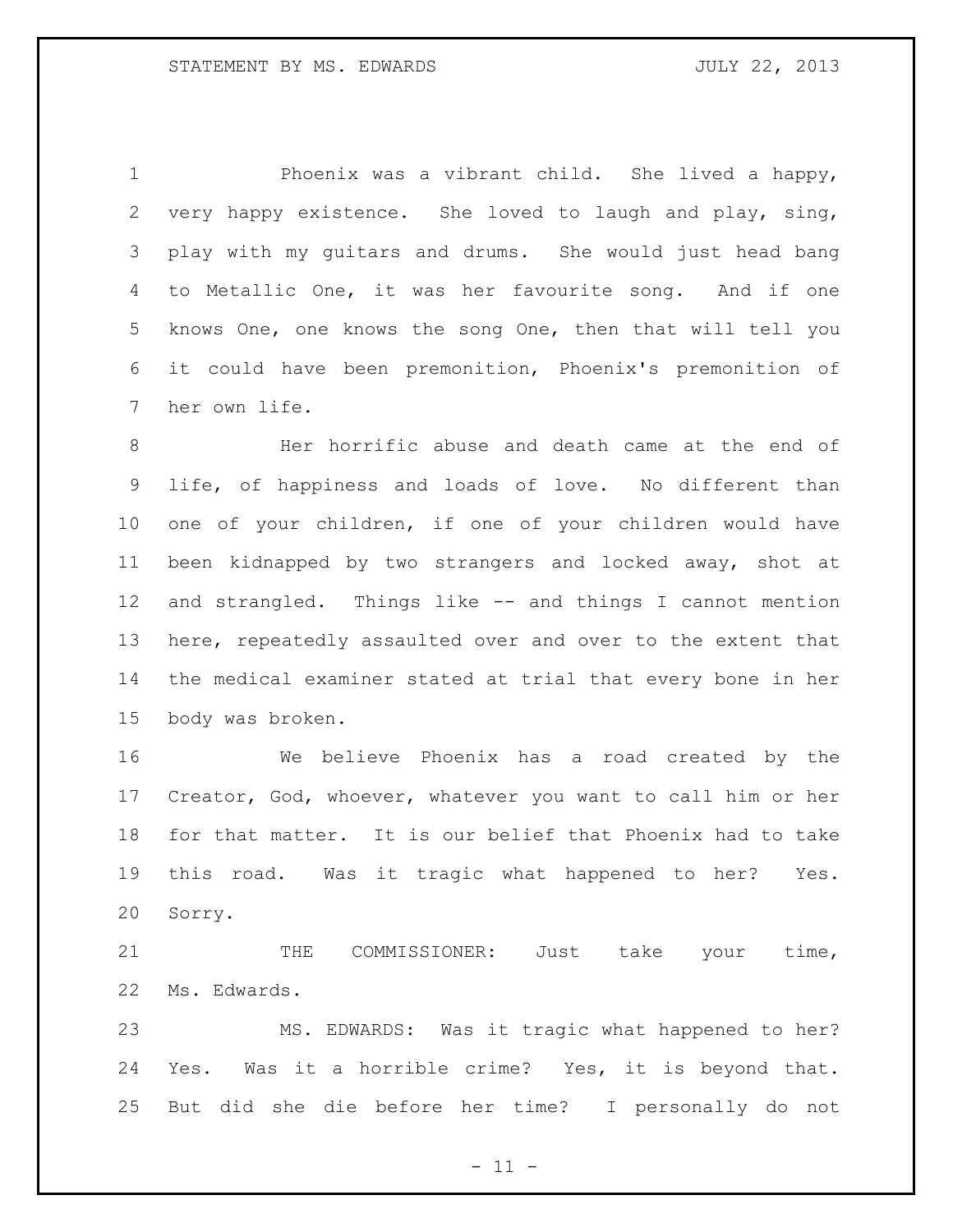believe, for there's a purpose for everything in life, whether we feel it's senseless or not, just because we don't, do not know why or the purpose something bad happens. We believe the purpose of Phoenix's death was to change the system in a fundamental and positive way for all children in Manitoba and across this great nation.

 I'm not anything anyone in this Commission perceived me to be -- I'm sorry -- or could ever really understand. I was not her foster mom. I was not her Godmother. I wasn't her place of safety. I was her nana mom. I was love to her, comfort to her, (inaudible) to her, a blessing, as she was to me, my daughter. No degree in the world will help you understand that bond unless you have experienced raising another child from the heart. Yes, I was much more than that. I was her mother in all sense of the word. That is why I fight so hard for justice for this child, for every child in memory of that little girl.

 Everyone seems to feel that they have an obligation to thank me for bringing the bright light of Phoenix's life. To them I say they have no business or right thanking me when they truly do not know her life as no one ever asked us about her life and documented it. What do they know if they think that she only had me in her life as a light? She had many lights to brighten her life.

 $- 12 -$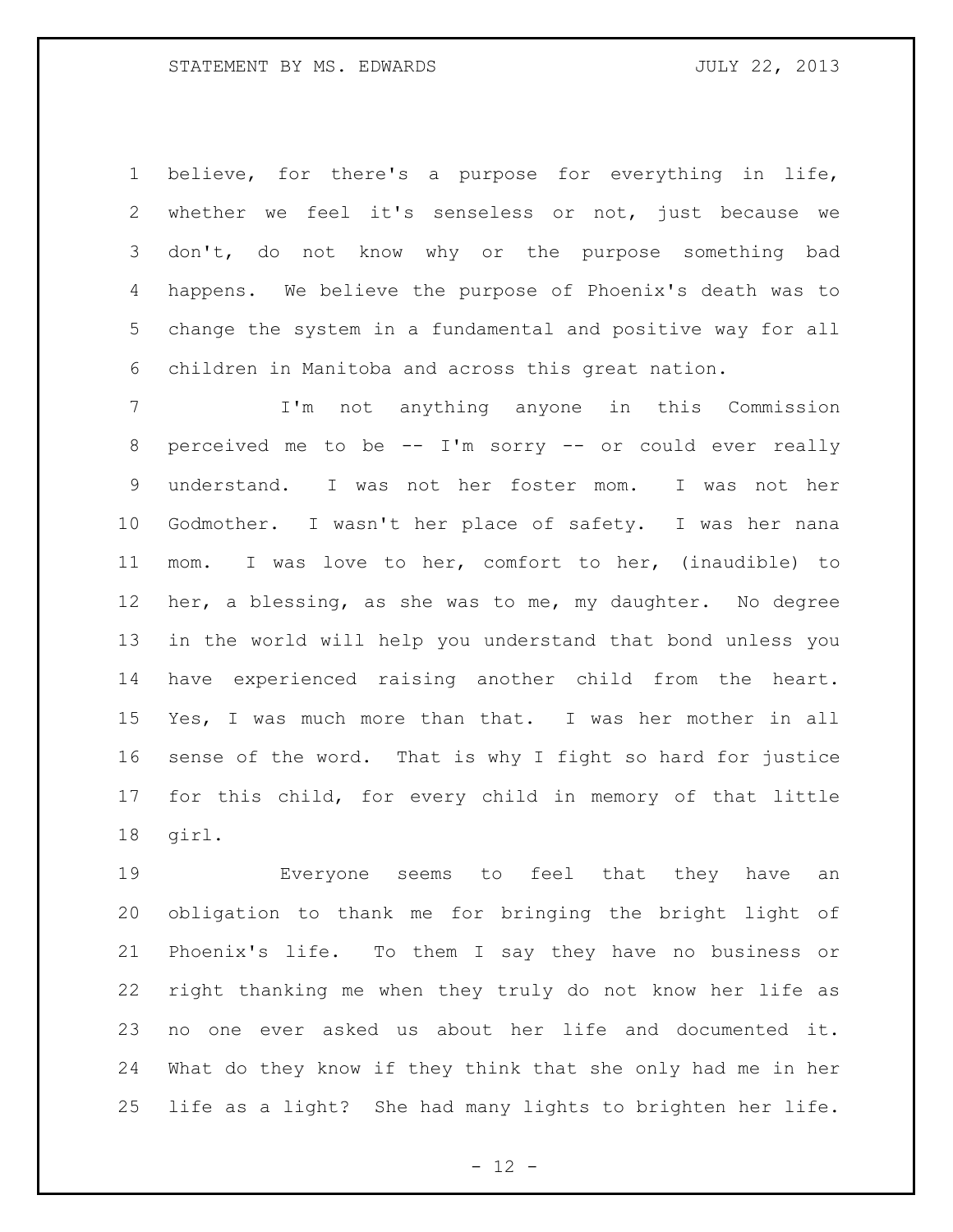I would also like, like to thank them for looking after and loving their child. And with that I hope they see how it is ludicrous to me that people who knew nothing of who this beautiful child was would take this approach, shallow, narrow-minded thinking and understanding of our Phoenix Sinclair, not the Province's and the Sinclair -- and not the Province's, but the Sinclair and Edwards' family dynamics.

 I had no shame for being righteously angry. I was taught it was not bad to get mad, letting justice or freedom ring out. It is something I will continue to do without shame. I am not a violent person, nor is Nelson Draper Steve, just Steve, not Steven, Sinclair. I am a peaceful person. In working with families, however, I have seen disrespect. I have seen CFS disrespect and (inaudible) parents. The entire culture of CFS must change.

18 We were granted the funding for three lawyers, although we were entitled to two a piece. We compromised with three to represent my position and recommend witnesses. I am absolutely sure that they represented me in the best way this Commission has allowed them to. However, I feel our voice as her family, the people who raised her, the people who knew her best in this world, has been reduced to a whisper.

 $- 13 -$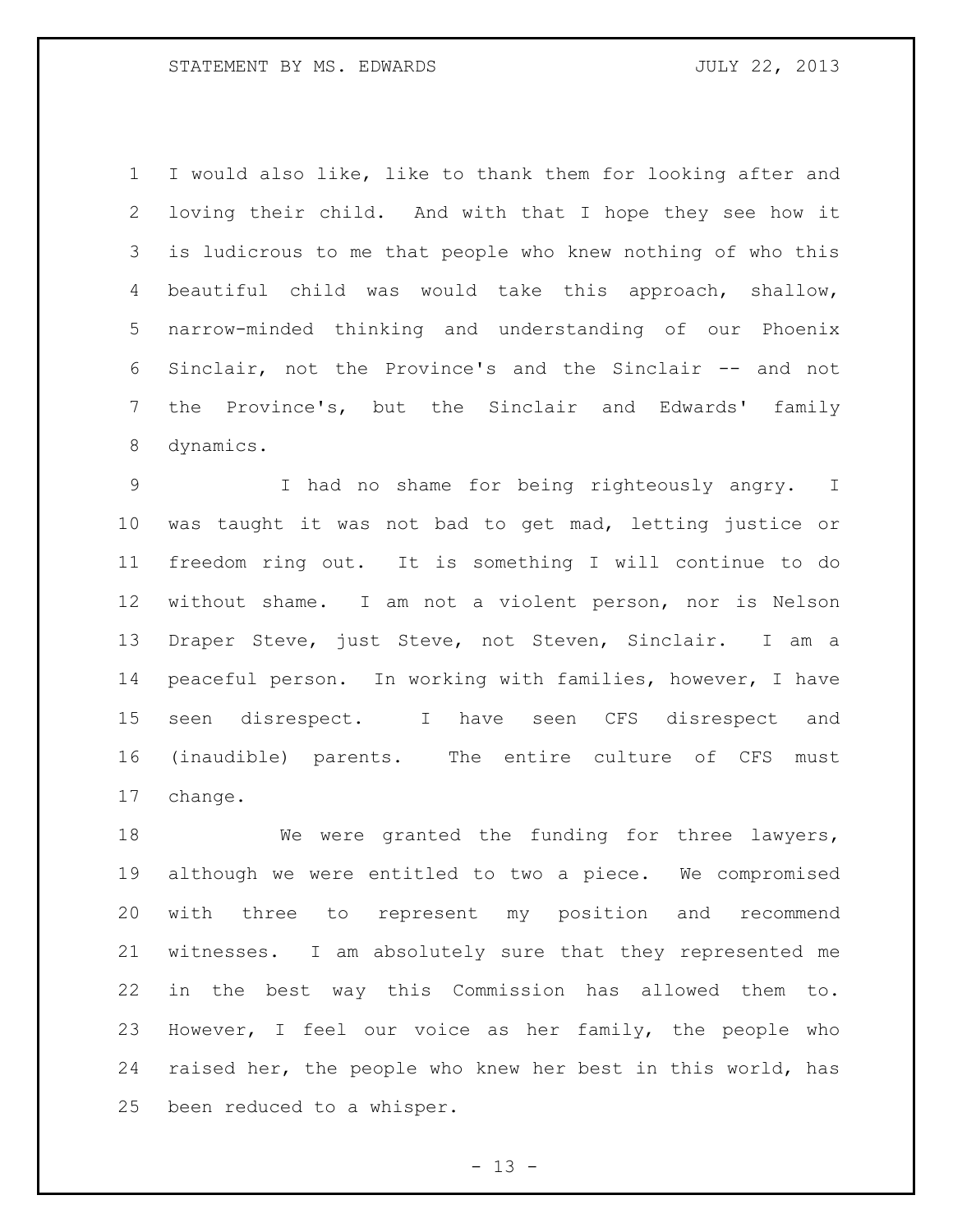I do not have a degree in child care or social work, but does that mean I do not know the needs of a child or children? I do not believe so. I raised three children in the heart of the north end Winnipeg, the same slum that so many parents, organizations and government agencies give excuse after excuse to children who run wild and commit crime. In the same slum known for its gang activity and the crime children -- sorry -- for its gang activity and crime, children approached my children, tempted by the perils of poverty. They were approached with bullying and peer pressure, they never caved to it. They always accepted responsibility because that's what they were taught to. I raised my children to make wise decisions and to be fine, upstanding citizens. They have made their own mistakes but they have always lived up to those mistakes without blaming others for their deeds.

 My children lived by the motto truth is always better than a lie. It is more a solid position, Mr. Commissioner, that the social workers who have testified before you and this province, this great village, could take a lesson from this mantra by what my children lived and set a good example for the youth.

 I stand before you and everyone else in this room today in judgment of myself more than anyone else in this room. And I take full responsibility for my part that

 $- 14 -$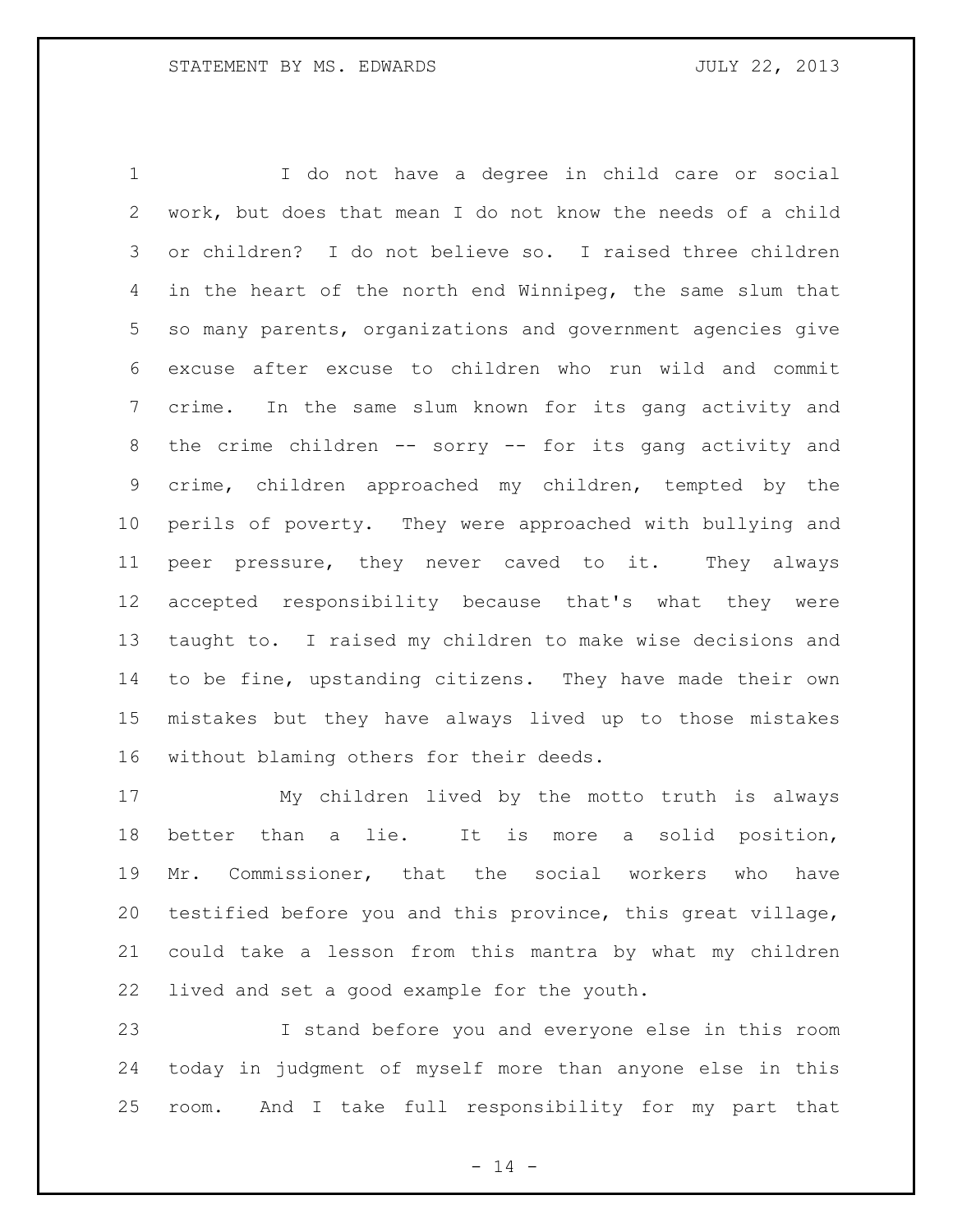began the chain of events that of the circumstances that surround the death of Ms. Phoenix Sinclair. Should I have taken her into my house in the manner in which I did? In hindsight, which is always 20-20, I do not believe so, or at least I should have gone about it in a better fashion. But I forgive all because I forgive myself and so does my soul brother, just Steve Sinclair. Thank you.

8 THE COMMISSIONER: Ms. Edwards, I want to thank you sincerely for your presentation. I think everyone in the room has heard you this morning, has to be moved and touched by the sincerity with which you've made that presentation and the way you have spoken from the heart.

 There are just two passages from what you said that I would just like to comment upon. When you speak of Phoenix's legacy will be a legacy of hope and renewal. I sincerely hope that when my report comes out you will see the emphasis placed on what I say so that that will be a realized fact in your life.

19 The other point in your statement that, "We believe the purpose of the Phoenix's senseless death was to change the system in a fundamental and positive way for all children in Manitoba and across this great nation," I can tell you that that is the prime and driving force, if you like, behind this inquiry is to bring in recommendations that will make some fundamental changes and bring a

 $- 15 -$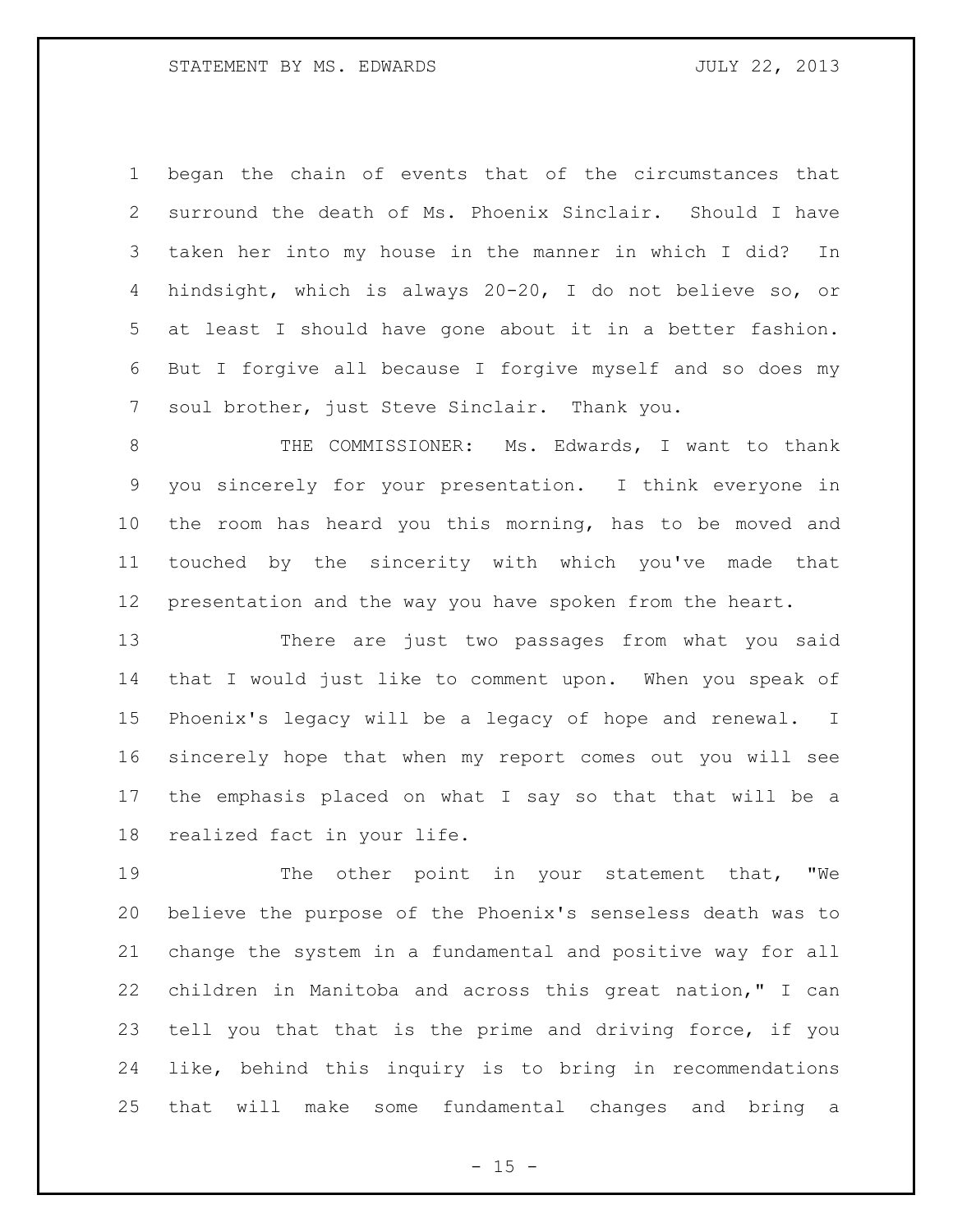positive lifestyle for children of Manitoba over and above what it has been up until this point of time and unquestionably you have made a significant contribution in placing facts and evidence and, and documents before this Commission that will be of sincere help to me.

 I also want to say that, as I think you appreciated and have alluded to yourself, that you and Steve have been well represented at this hearing through Mr. Gindin and his team, Mr. Ireland, Mr. Derwin, and I'm looking forward now to hearing what Mr. Gindin additionally has to say because his team, being funded as you pointed out, have played a very significant role in balancing the scales of this inquiry and I thank you for retaining the firm, hanging in there, being with us all the way through this inquiry. As you know, my report is due out by December the 15th. I have every reason to believe that that deadline will be met and I hope you will find there something that will give you strength to carry on in the good work you're doing on behalf of the children of this province. Thank you sincerely.

MS. EDWARDS: Thank you, Mr. Commissioner.

22 THE COMMISSIONER: Mr. Gindin?

 MR. GINDIN: Good morning, Mr. Commissioner. It's now my honour and privilege to address you on behalf of Kim Edwards and Steve Sinclair.

 $- 16 -$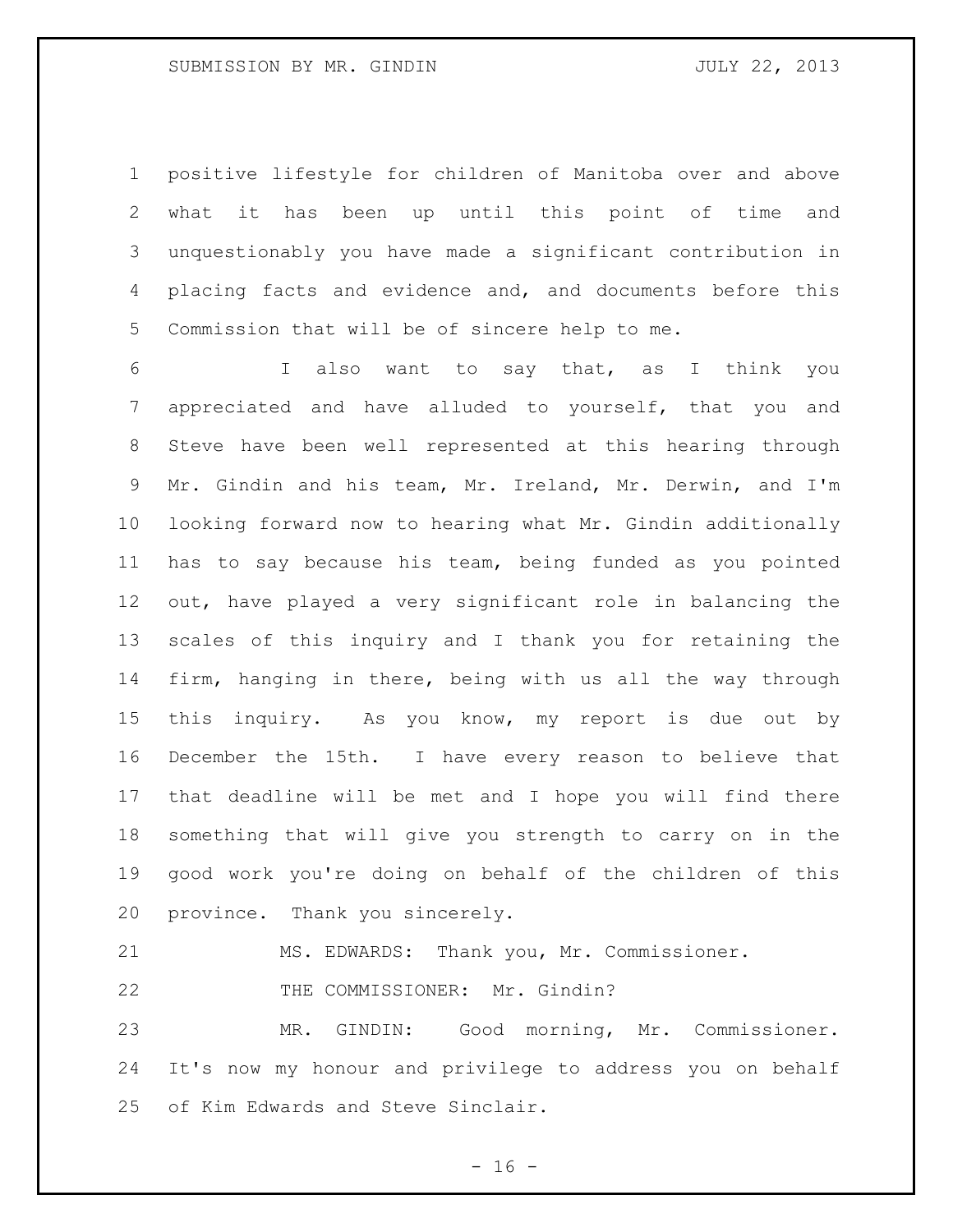Ms. Edwards, in her opening remarks, talked about there always being a silver lining in every dark cloud and the silver lining in this dark cloud, I submit, must be a recognition of what went wrong and recommendations and action that improve the system and make it better. That would be the silver lining in this dark cloud.

7 Steve Sinclair and Kim Edwards clearly, as you've heard, want fundamental changes to be made. You have heard over the many, many months about a system in chaos, a system that isn't trusted by the public where many mistakes and omissions and unacceptable judgments was clear and the first thing I submit that should be done is to identify these mistakes and omissions and that's a good way to start on the road to assist and that will improve.

 There have been some changes that have been made along the way and the inquiry has served some purposes already just by the fact that it was held and we've seen some things happen. It's probably too soon to see how successful those things are but there have been certainly some changes that have begun.

 I want to begin by telling you what I won't deal with and what I don't intend to deal with. I will not be repeating my brief or going through it in detail. You've read it and there's all sorts of references in it in some detail, so I hope not to go through that again. I will be

- 17 -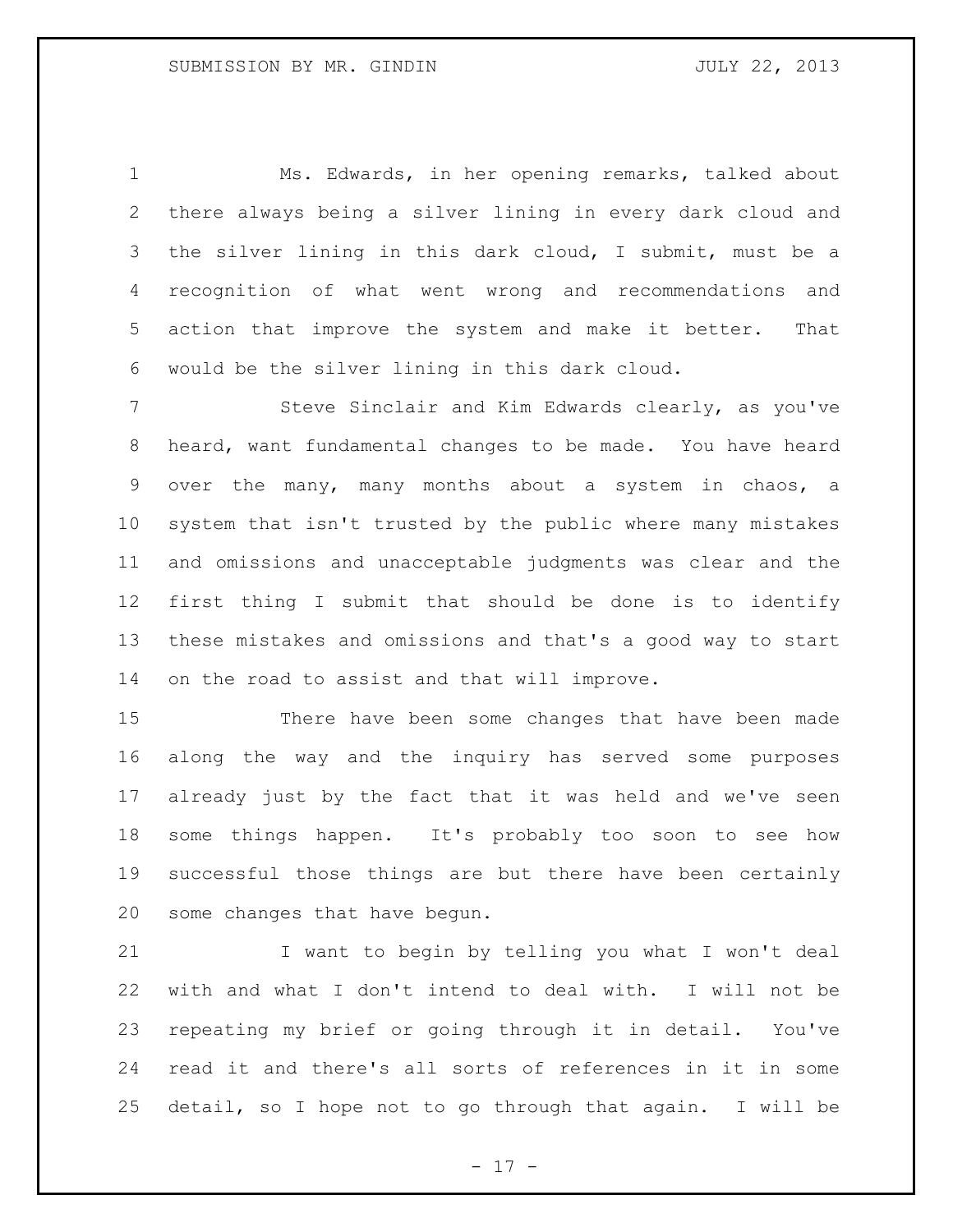dealing mainly with questions one and two of your mandate, the child welfare services provided or not provided to Phoenix Sinclair and her family and any other circumstances that may have related to her death. That's what I intend to deal with mainly in my submission. I won't repeat the references that I made in my brief. If I have additional ones I'll certainly point those out.

8 THE COMMISSIONER: I have that available to me.

 MR. GINDIN: And as you can see I've formulated the brief in terms of issues rather than a chronology from beginning to the end and there are seven or eight main issues, some of which overlap one with the other. I don't intend to go into all of the reports that were prepared by report writers and their recommendations. I don't intend to deal with funding particularly. I know the other counsel may. But I do intend to talk about what went wrong and what needs to be done and I had to be selective because I could spend a week going through every single witness we've heard from and point out certain discrepancies or inconsistencies but one has to be selective in this process obviously, so I hope to deal with some of the more important ones.

 In this case there were many potential turning points, points at which if things were handled a little bit differently maybe we wouldn't be here and Phoenix Sinclair

 $- 18 -$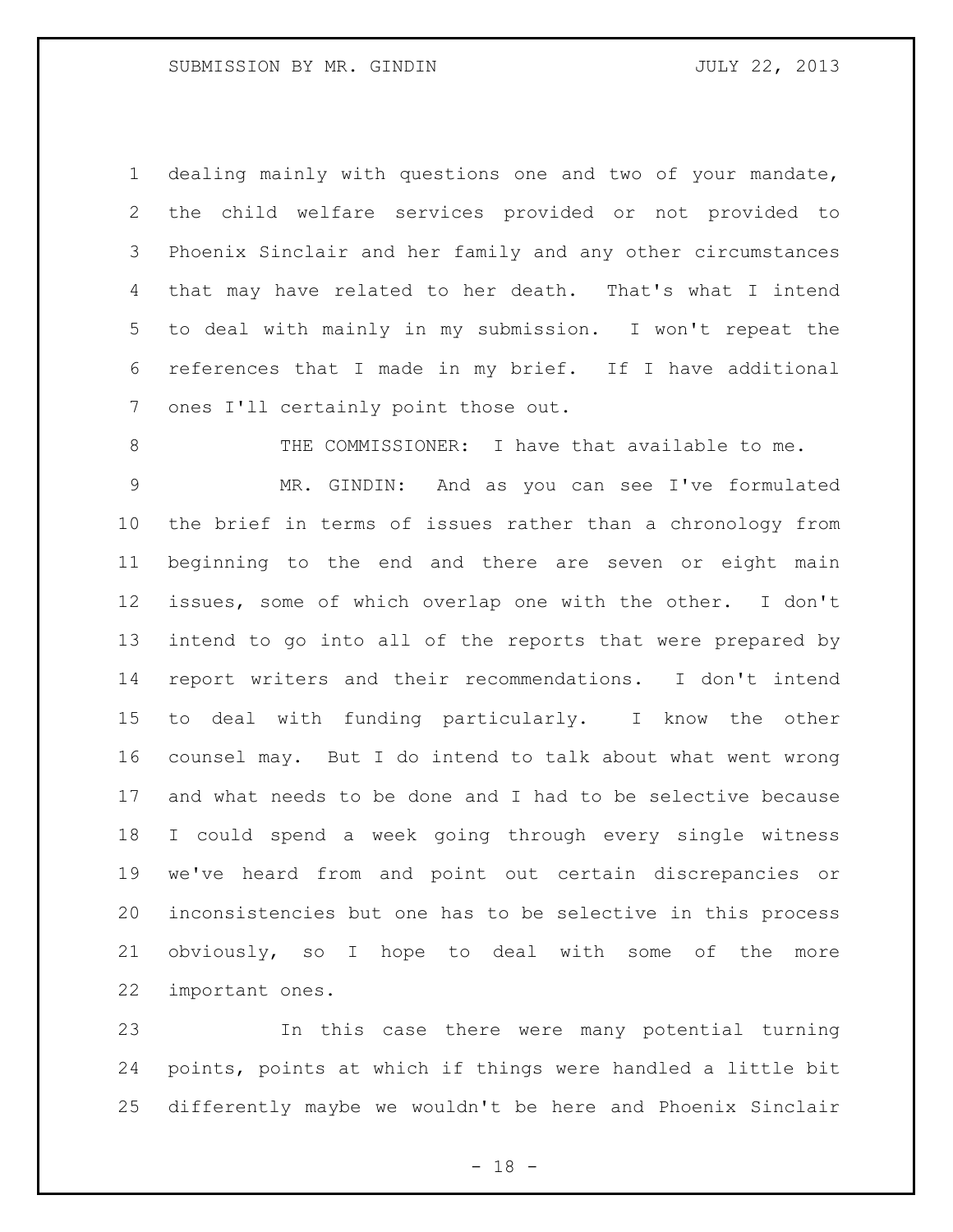would. There are many people who could have done some things better and you've heard Kim Edwards herself say perhaps they could have done a couple of things better upon reflection and that would apply even to Rohan Stephenson and Steve Sinclair. I submit that applies certainly to the social workers who were involved along the way. It applies to the supervisors, clearly could have done some things 8 better. It applies to the program managers, the CEOs, politicians and even members of the public who made certainly observations and certainly could have acted differently.

 When this inquiry began we heard from social workers who were somewhat reluctant to admit an error or that there might have been a better way. That seemed to change as time went on, maybe because of the media reporting some things or maybe it was because of some prodding that needed to be done and that kind of things but eventually you had people taking a bit of a different approach as we came along.

 One of the witnesses that was particularly impressive in that regard was Heather Edinborough, who I recall in particular as being a very emotional witness, who had retired by the time she testified and I can guess from her character she would have testified the same way before that too. But she very emotionally acknowledged errors

 $- 19 -$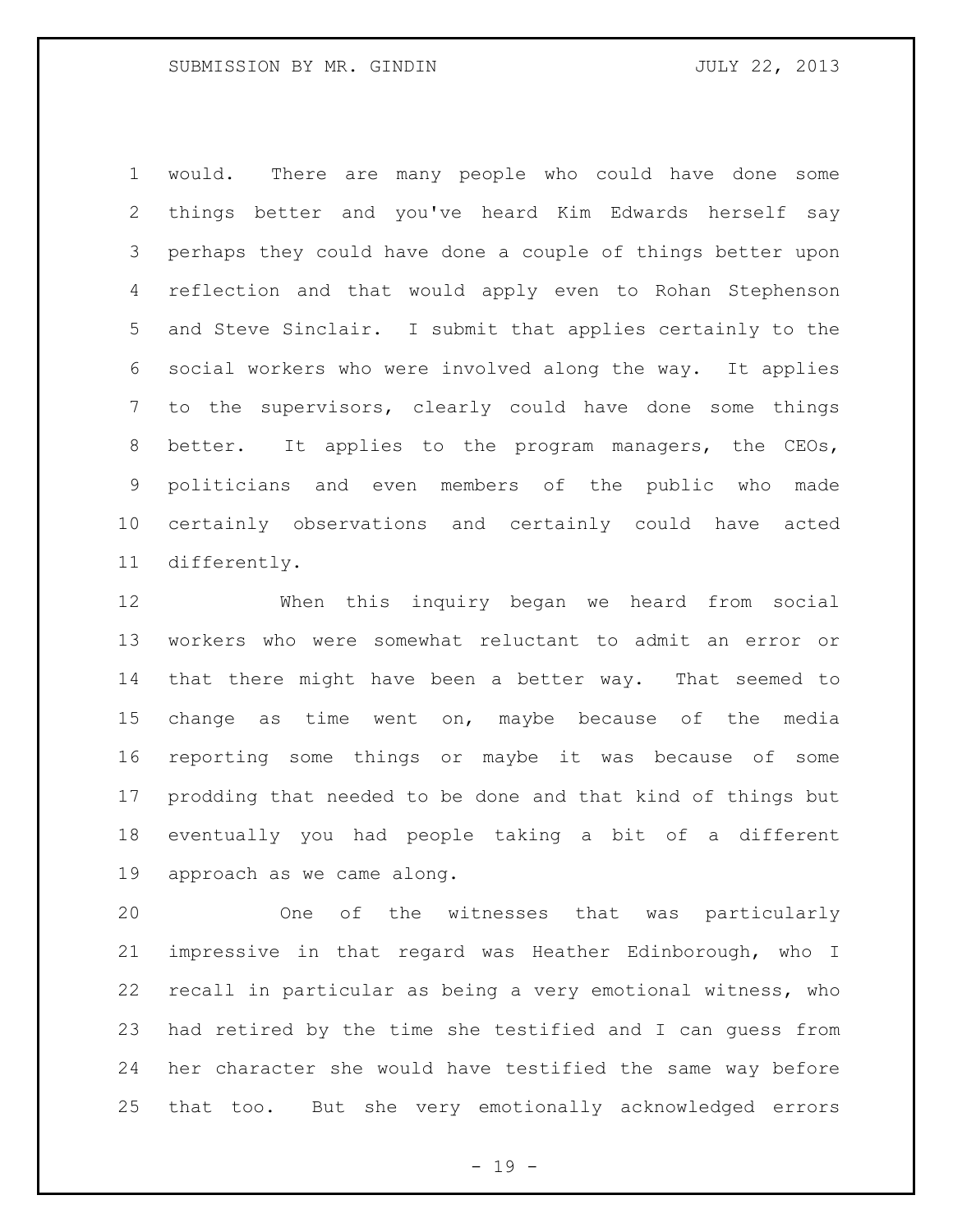that were made, things that she wished were done differently and there were some like her but there were many who, for some reason, just wouldn't admit the obvious and had to be cajoled and prodded before the obvious would be admitted and that speaks to perhaps a certain attitude that needs to change.

 In some cases the attitude was rather casual. In fact, most witnesses came here and described this case as a routine file. It may have been routine to them but to the family it wasn't routine and it wasn't just a file. That's a word that we've heard so often, this was just a routine file, nothing unusual about it and that's rather sad that something like this, this horrific story we heard with all the red flags that came up along the way, which I intend to deal with, is just routine.

 Other counsel have conceded in their briefs the 17 various problems that existed. For example, Mr. Ray, on behalf of the union, talked about workloads throughout his brief and the impact that would have had on the system or on the case. Ms. Brownlee (sic), in her brief, talked about systemic problems, standards and confusion and training and those kinds of things. Mr. McKinnon, in his brief, in particular at paragraph 47, talked about training but indicated that he didn't feel that the lack of training was a causative factor in what occurred. In paragraph 91

 $- 20 -$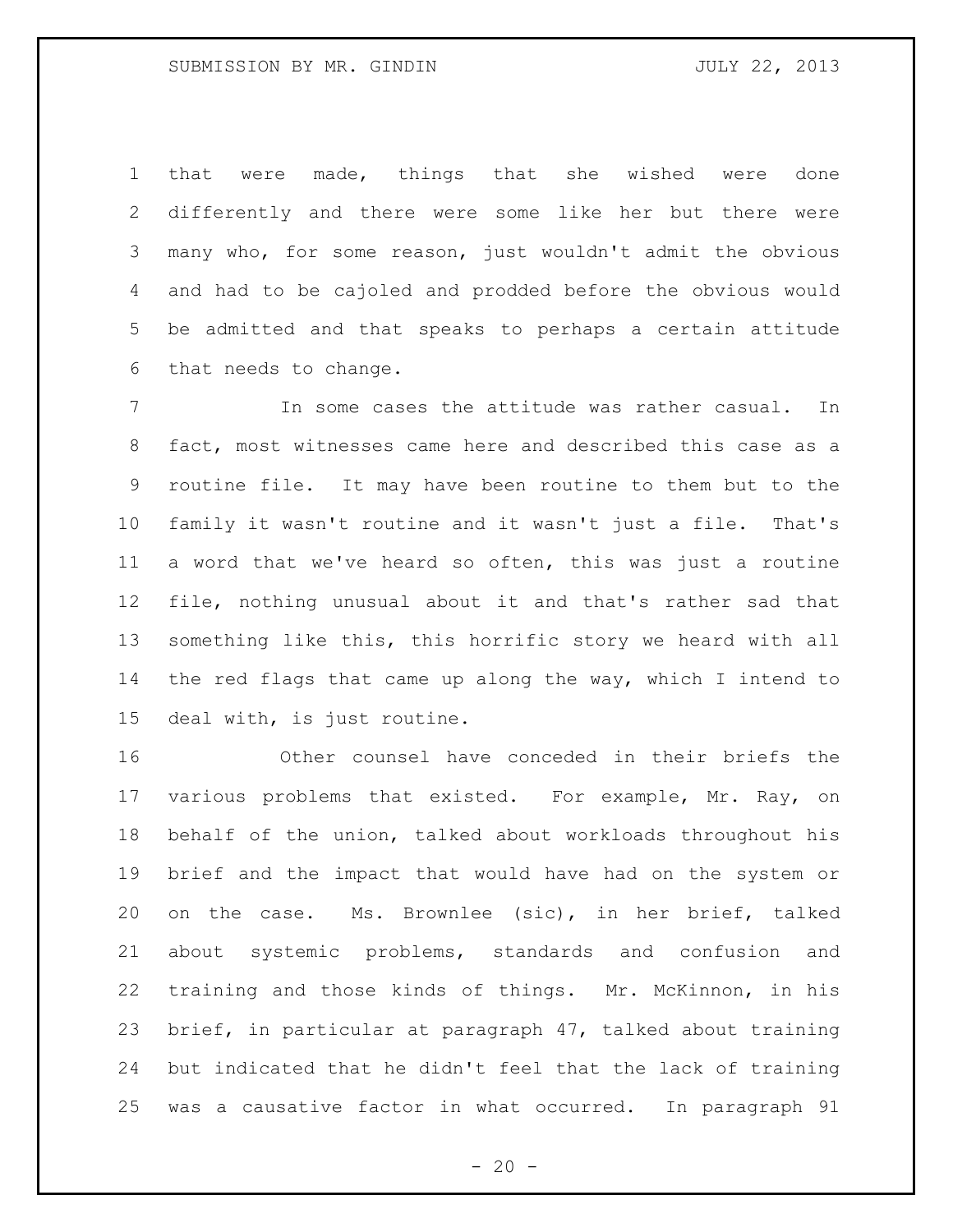he talked about standards and gave the view that he didn't think the confusion over standards was fundamental with respect to what occurred. And at paragraph 70 he indicated that his view of the workloads and how it wasn't quite as stated and questioned whether it really had an impact. And it's my submission that if it wasn't training, it wasn't standards and it wasn't workloads, what does that leave? Incompetence perhaps? Poor judgment? A profound lack of common sense, a lack of a strong commitment to ensure the safety of children. All of the issues that are dealt with in my brief, at least most of them, could be reduced in a way to one common theme, a lack, a profound lack of common sense.

 Now even though no one could predict this horrific end to Phoenix's life at the hands of her own biological mother, that doesn't change the fact that much more could have been done to make that much more unlikely. A few examples of that in a general sense, more contact. That was clearly a theme throughout the chronology of events that we've heard about. In many cases very little contact and while some say well we tried, we went out there and had a look, that's not contact. That's robot-like action just to say you did something. Nobody went out on weekends, nobody went out in the evenings when they weren't able to connect. Workers weren't contacting collaterals

 $- 21 -$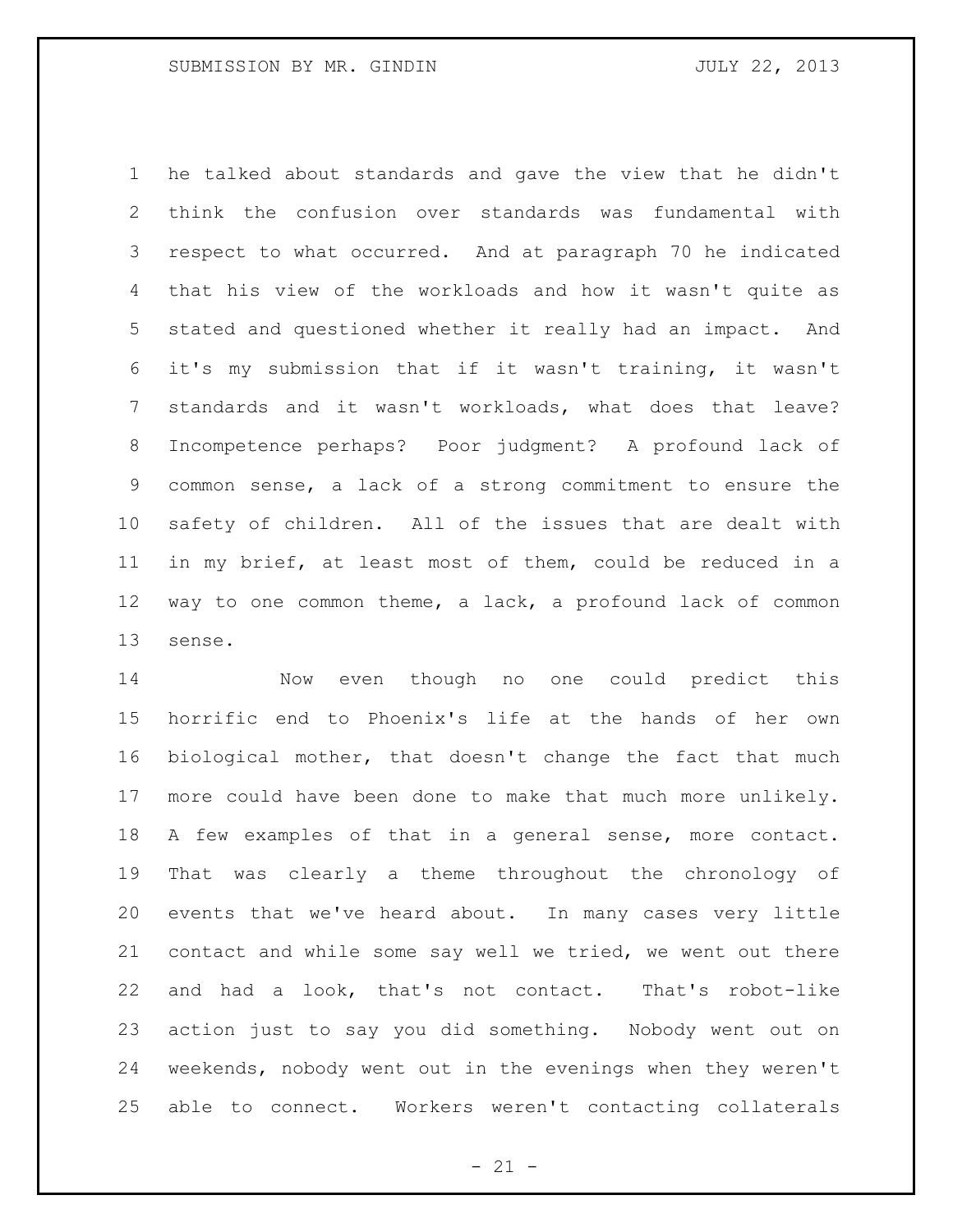who are listed on the file with their phone numbers. Those things weren't being done. We'll talk in more detail about the time that Tracy Forbes went to see Samantha and Wes came to the door, Wes McKay came to the door and no questions were asked. We'll talk about when Wes's name came up at the hospital when a child was born in December of '04 and nothing much happened in terms of finding out who he was. We'll talk about evidence that came forward that Samantha's mother was smoking crack in front of Phoenix and that seemed to have been taken casually.

 If a few things could have been done better or even done at all, once again, we might not be here and Phoenix might be.

 There were many errors along the way which I'll go through shortly, omissions, red flags ignored, but then after all of that, there was one final chance in March of 2005 to make a huge difference and I submit that was bungled. And the answer is not which standards applied, which policies applied and whether there was confusion about them because if that's the case that's an error right there. We don't know what standards apply and there's confusion, that should not happen. But there comes a situation sometimes when it doesn't matter. It doesn't matter what's written down somewhere in a book that people may or may not have read. What matters is what are you

 $- 22 -$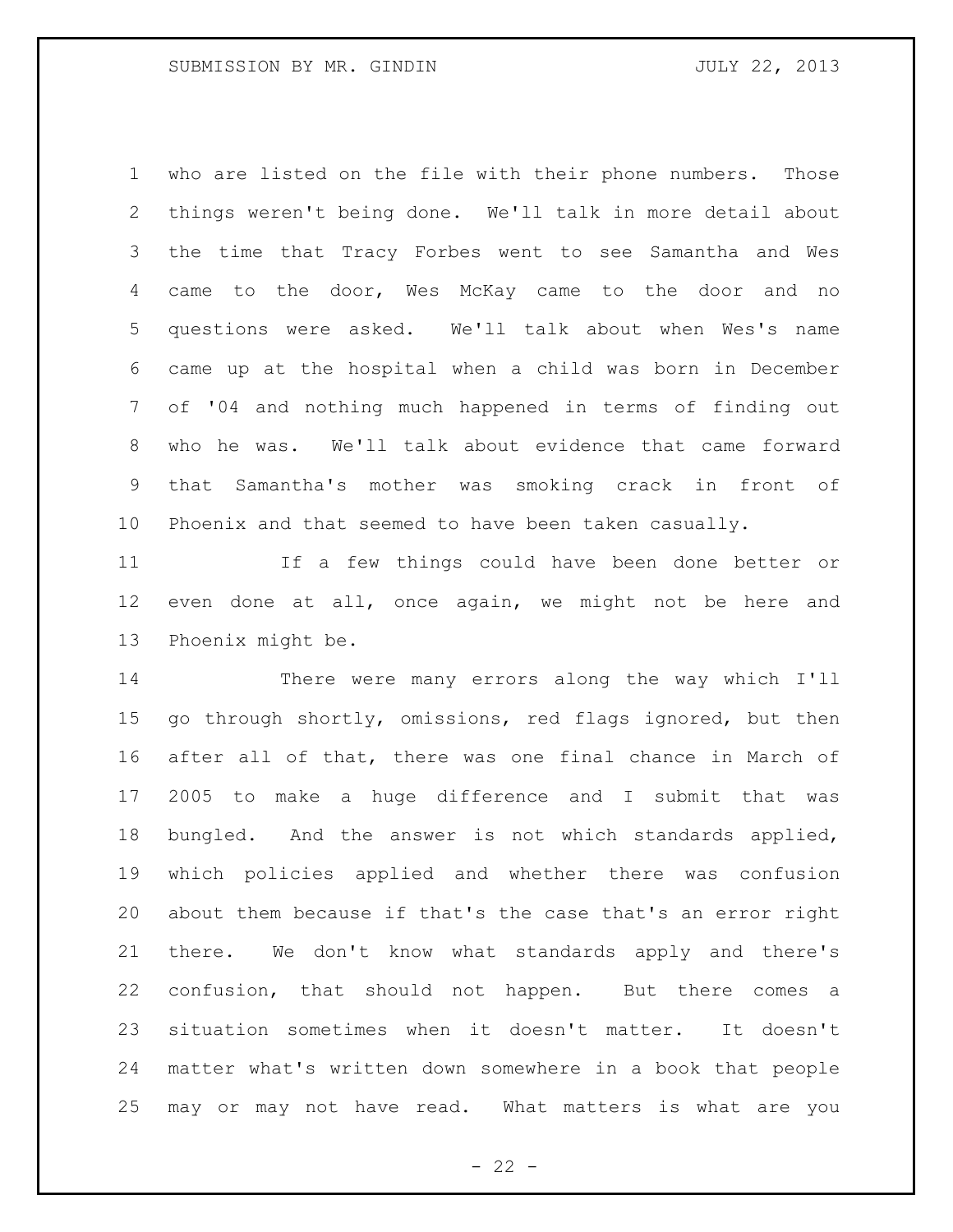doing? What services are being provided at a particular crucial turning point in this case? And I'll deal with that.

 We know that that incident in March of '05, March the 9th when the file was closed, three months later Phoenix was tortured to death and we know that the abuse had gone on before that. It was clear from all of the evidence. A few weeks later in April we heard the evidence of Jeremy Roulette who saw a big gash on her forehead. We heard evidence from members of the public that the things they witnessed along the way between that March closing and the torturous murder that followed. So that was a very important part of this case which, if other things were handled differently along the way, might not have been as important, but it ended up that it was.

 Who was at fault? I submit almost everyone. Some counsel blame the system and confusion about standards, workload, lack of training. Those are all significant but whose fault is that? Whose fault is it that there was no, there's not sufficient training or the standards are confusing?

 Ms. Bowley in her brief, at paragraph 53, says don't blame Diva Faria for not meeting best practice because of some of the systemic issues. And I say why not? Why shouldn't you blame someone for not meeting best

 $- 23 -$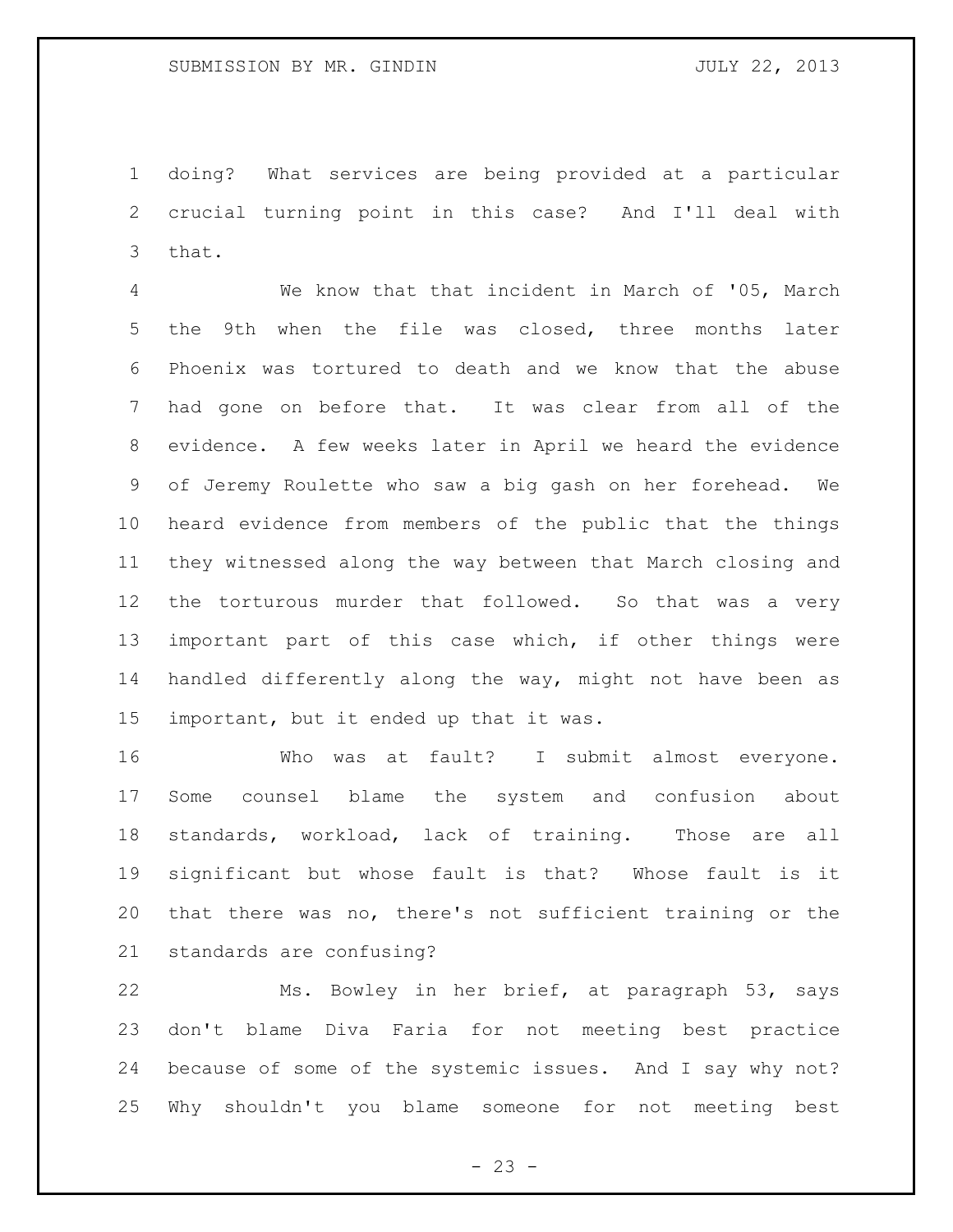practice? Best practice is simply based on judgment and sense. She points out in her brief that, paragraph 88, that no policies were in place regarding a new partner and what to do with a new partner who shows up. Why do you need something written down for it to occur to you that here's a new person living in the house or connected to the family? We have to know who they are.

 Regarding the issue of notes which I will soon move to, counsel have commented on the notes in their briefs and both Mr. Ray and Ms. Bowley have commented on the notes and at paragraph 126 of Ms. Bowley's brief she says we must speculate why Chris Zalevich recommended closure because there weren't sufficient notes. Well whose fault is that? Whose fault is it that there aren't sufficient notes about why someone decides to close the file, particularly when we have heard that they're having a discussion with their supervisor and there's some issue about what that discussion was in terms of going back or not or whatever and so they blame, well there's no notes of these sessions. Well there should be notes of these sessions and if someone did something important, that should be recorded and it if isn't recorded, that's pretty bad. It's almost as bad as not doing anything because we all depend on history in this system.

At page 130 of Mr. Bowley's brief on behalf of

 $- 24 -$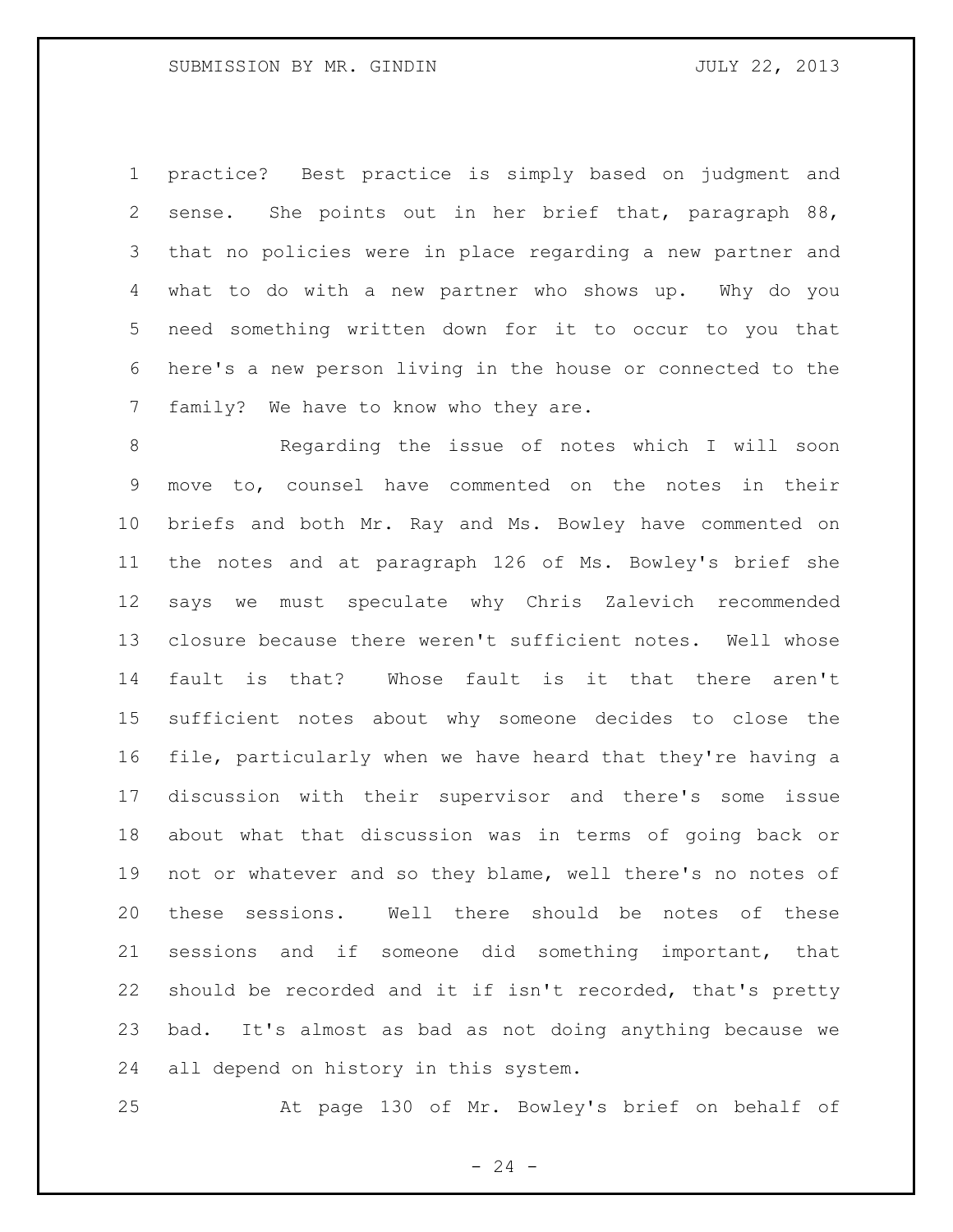Ms. Faria, she mentions that they didn't try intake again. You may recall that in December they tried to send a file to intake, it came back. Again in March same thing happened. But no one seems to have a note as to why it came back or what the reasons were. I'm going to be suggesting they should have tried again in March and it sure would be nice to know what the reasons were if you're going to try again. And in Ms. Bowley's brief and others, they say, well, it's unfair to assume the worse when people don't have their notes.

11 I can tell you that you know that throughout my cross-examinations of many witnesses I focused on the notes and I'm sure you'll agree with me, I didn't say show me some notes that tell us what Phoenix was wearing that day or what time it was that you left. I focused on important issues with respect to those notes. There's no notes about the discussion with supervisors and very crucial points in this case, like in the March 9th closing. No notes about went on. People are kind of guessing. Why shouldn't we assume the worst? You'd expect that if something important happened it would be written down, but it's not. So most of the areas in which we would require better notes are not picky little points, they're significant, important things, like questions that were asked, conversations that were held, recommendations that were discussed, all very, very

 $- 25 -$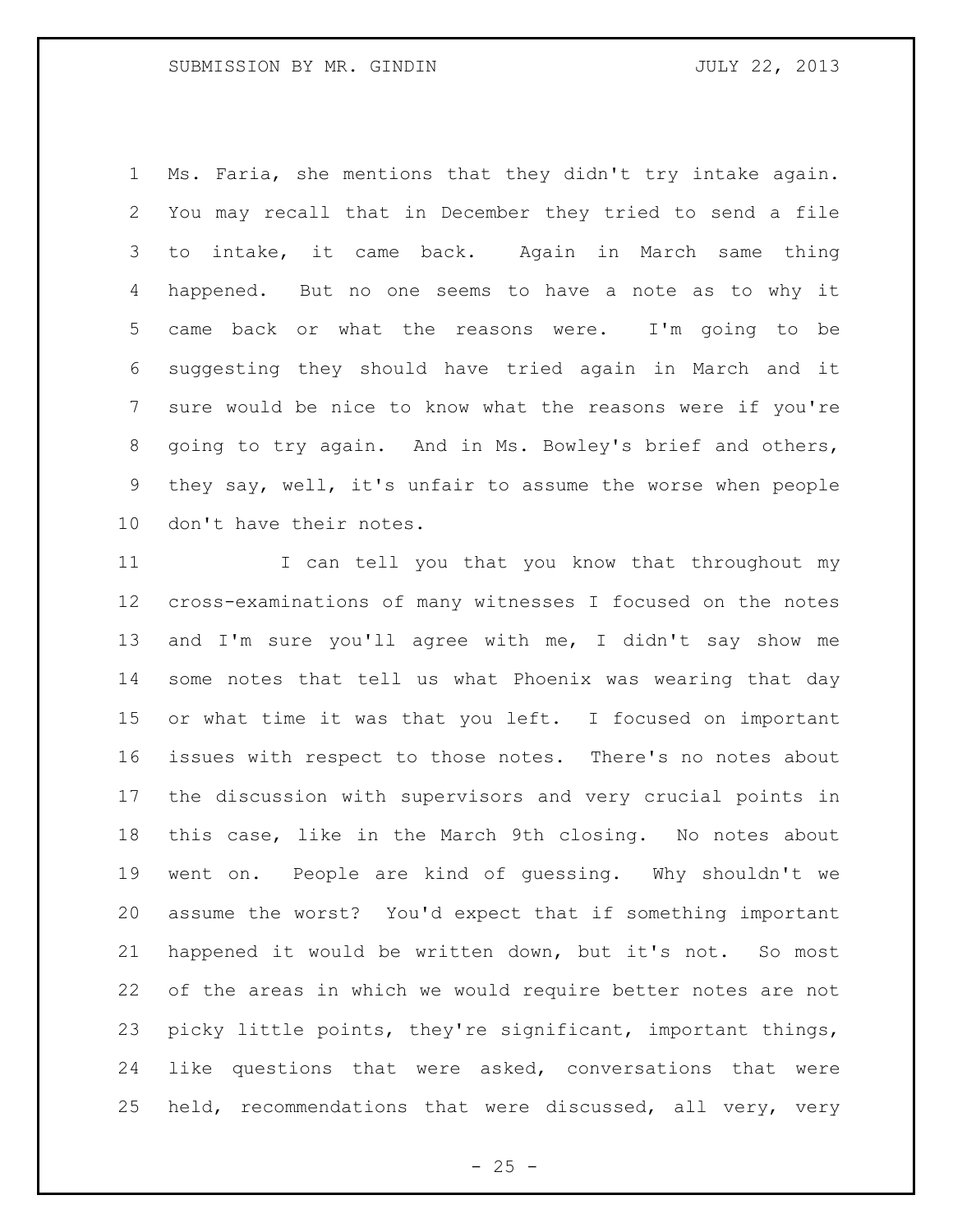important, and if there's no notes that's the problem, that's one of the problems.

 At paragraph 132 Ms. Bowley says she can't say if Chris Zalevich read the previous reports because he may have been unaware of them. So whose fault is that? Shouldn't he be aware of all of the details before you go out on a field? And in paragraphs 149 to 153, there's a number of paragraphs there, where the argument is that it's unfair to blame when there's no notes, or don't fault them for having no notes. That's the reason we're left to speculate in some areas.

12 Mr. Ray, in his brief, with respect to notes, in paragraph 720, in talking about Shelly Wiebe, he uses the phrase her notes were, certain issues were precisely recorded. So when the notes are helpful of course counsel points out well look at the notes, they seem to help us. And in paragraph 735 he says well since we don't have any notes why should we assume the worst? You can't have it both ways.

 Mr. Ray concedes in his brief that supervision was lacking, there's many paragraphs with that point and I agree. He talks about the complaints that were made by the members of the union in paragraphs 17 to 26, and those were all valid complaints. Didn't do much but at least they complained which demonstrates that there were problems.

 $- 26 -$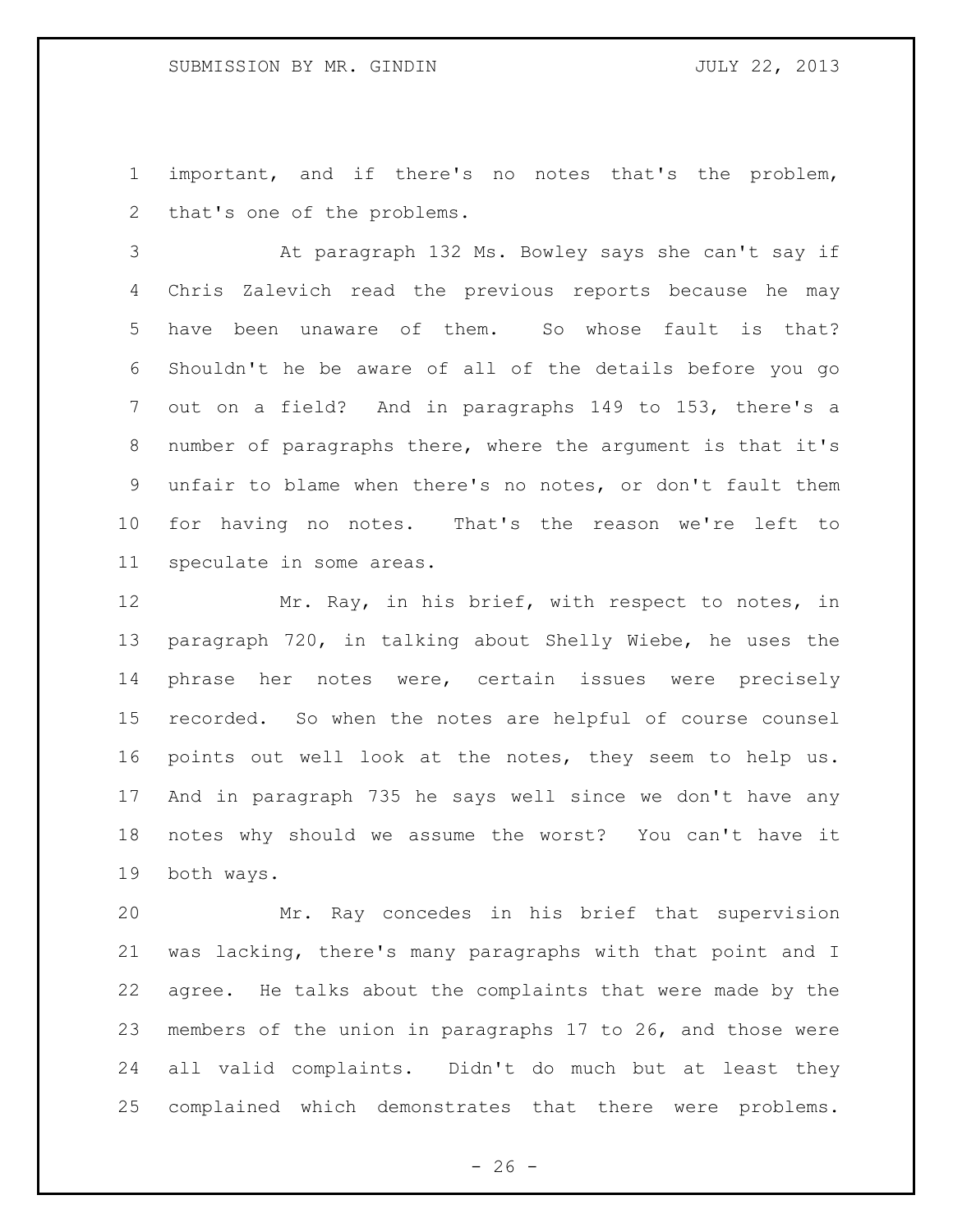Talks about a workload and standards and what those problems are.

 I'm going to go into some of these major issues now that I've touched on a little bit and the first one is the issue of notes. That's very important because almost every witness that came here said I have no independent recollection of what happened. I can't criticize that because it is a long time that has passed and it would be hard for anyone to remember the details of their involvement that long ago when they have many, many files, which is precisely the reason why notes have to be made. There can't be any excuse for vague notes or insufficient notes. Anybody in this child welfare system knows all the reasons why you have to make notes. They've all confirmed that in their evidence. They could end up in family court at any time having to give evidence with respect to a file. There could be a child abuse registry hearing that comes up that they have to be prepared to testify about. There's a whole list of things, inquests, inquiries, all of these things are possible. That's why you take detailed notes. You never know what may be important along the way. In fact, one of the social workers that was asked why she had no notes on a certain subject said I didn't know that this tragedy would have happened so I didn't take notes. Again, that's why you take notes, because you don't know what's

 $- 27 -$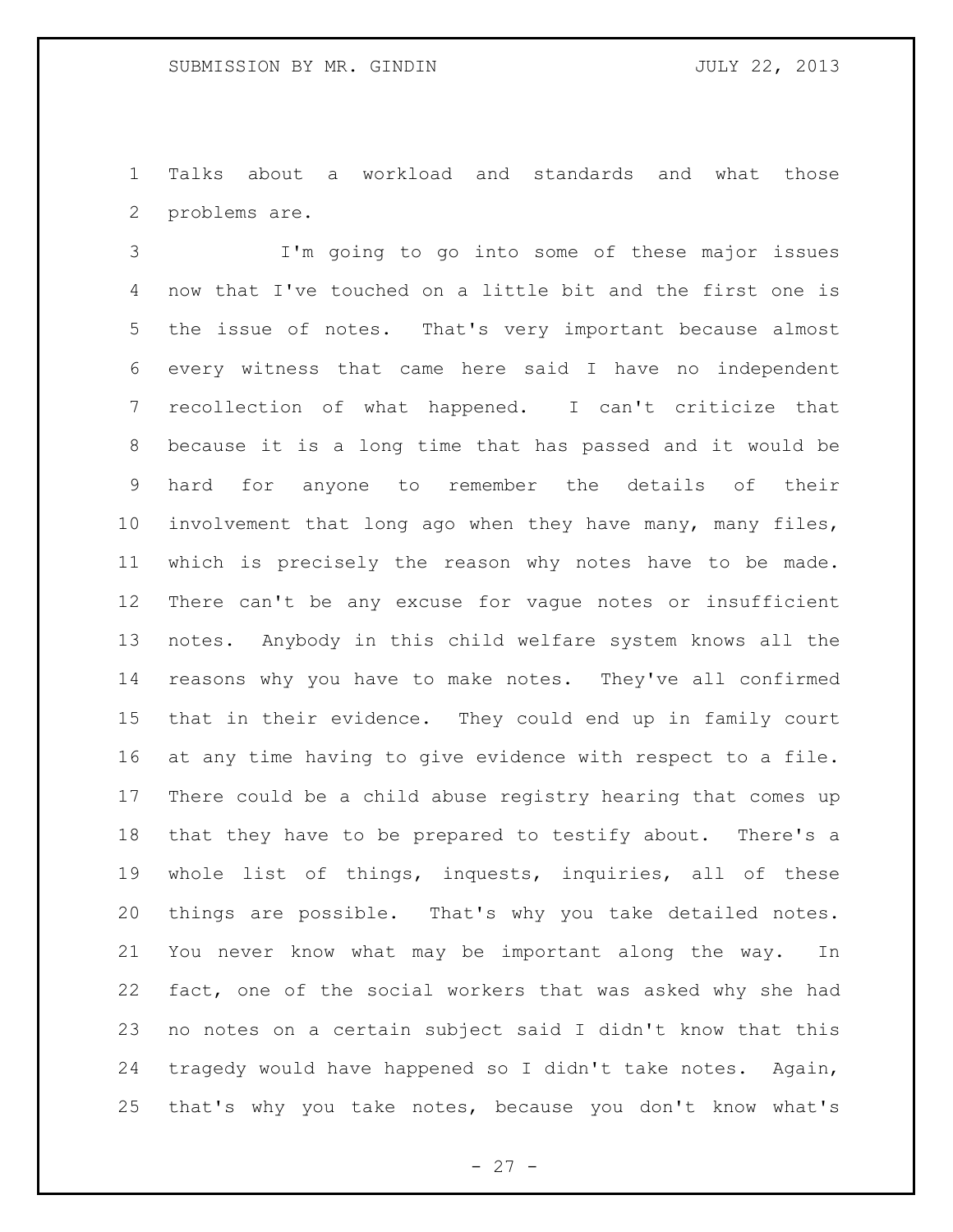going to happen, you don't know what's going to be important, so you have to take notes.

 So what do we have here? Andy Orobko was the one who told us that he had destroyed his supervisory notes or at least notes that he made about things to do with supervision. He tried to downplay the significance of those notes but of course in his mind they may have been irrelevant. They may have been relevant to you, we don't know. So he took that option away from us by shredding his notes. What's curious about all of this is that he says that in 2010 he decided to get rid of them and his usual practice was that after five years he would get rid of his notes. Well in 2010 he knew that an inquiry had been called, he knew that murder charges were laid, he knew that a trial was going on and he knew those notes might be important, but he says he got rid of them. And what's very curious is that Alana Brownlee, when she did a search of all of her notes, goes back to 1999 and finds notes of Orobko which should have been destroyed and gone, according to his own evidence, because five years would have gone by obviously. And yet those notes were found but, suspiciously and oddly enough, none with respect to Phoenix Sinclair. That's an odd thing.

 Angie Balan was another supervisor. She supervised Delores Chief-Abigosis. Her notes can't be

 $- 28 -$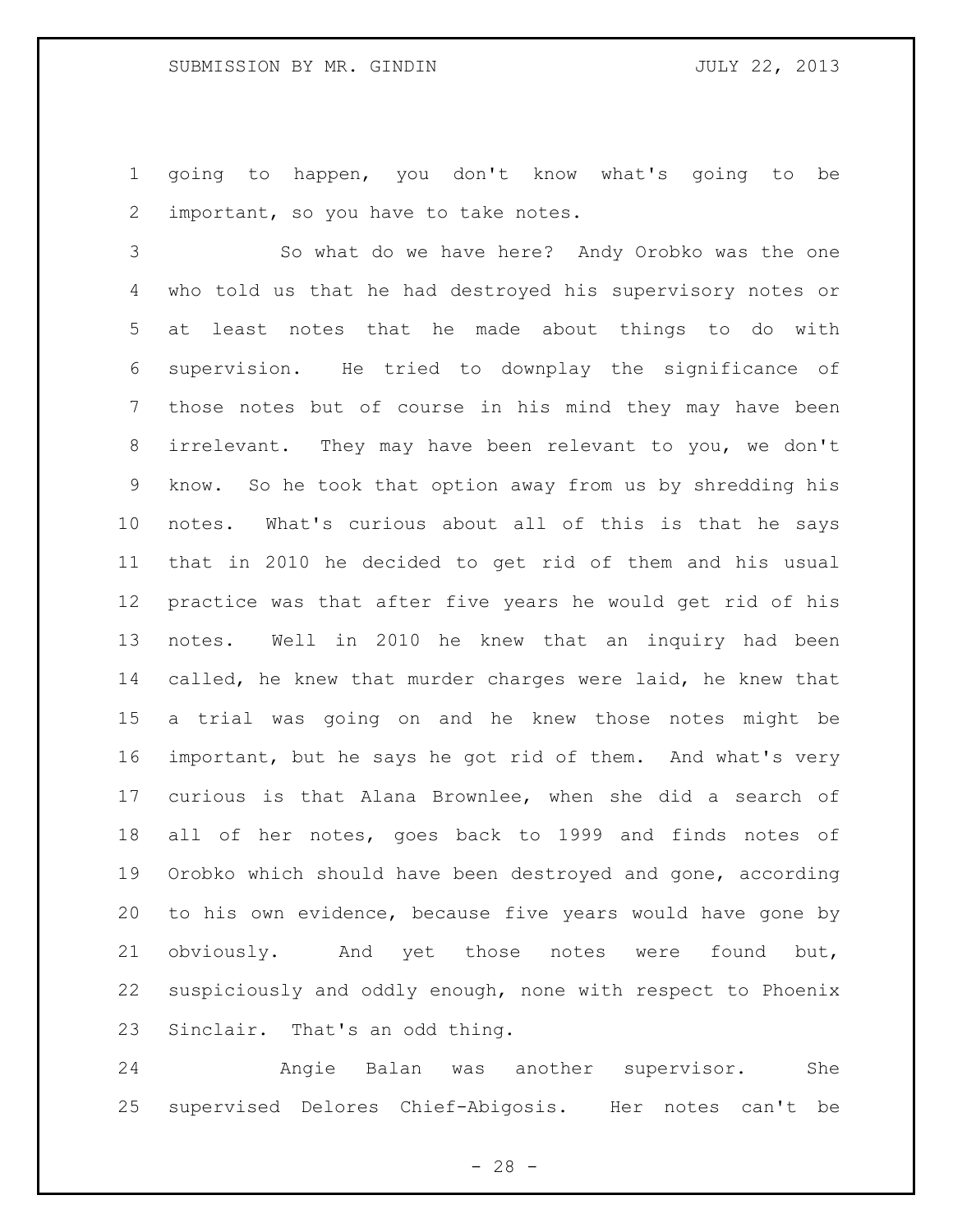## SUBMISSION BY MR. GINDIN JULY 22, 2013

found, they've gone missing.

 Lorna Hanson said that certain parts of the file also went missing.

 Carolyn Parsons, no idea where her supervision notes are. She decided to destroy some of her case notes.

 There were gaps in the notes of Kathy Peterson in terms of why she didn't close the file sooner and why it remained open for some seven months.

 Evidence is clear that Stan Williams didn't take proper notes. Heather Edinborough testified for him, of course, and had to basically tell us that based on what she read there are gaps all over the place.

 Doug Ingram destroyed his notes as well. He was the supervisor for Lisa Conlin (Lisa Mirochnik). He started shredding his notes in 2004 and for a number of years after that.

 Tracy Forbes had no notes of a conversation between her and Samantha Kematch that took place in July of 2004. She ends up closing the file based on this conversation but yet there are no notes as to exactly what went on.

 So those things are very, very important and they reach a certain peak when there are no notes, in particular, about the December '04 incident where the new child is being born and the file was sent to intake and

 $- 29 -$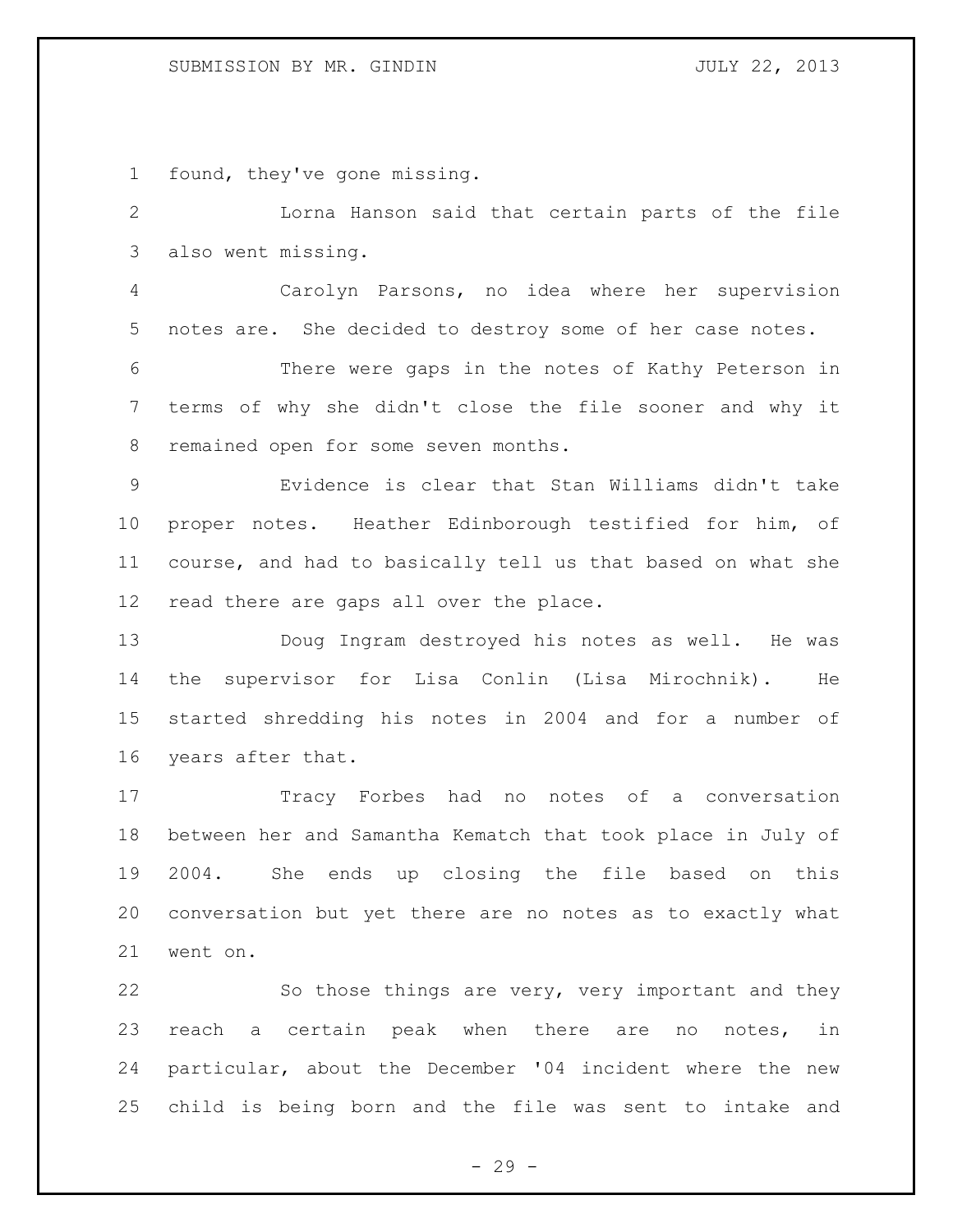returned without any explanation as to why that occurred, and then again in March of '09 where there's a similar scenario and again no notes of why it was rejected and why it wasn't tried again. We just don't know.

 In March of '04 there was a supervision policy which could be found at 29004 in the disclosures which clearly talks about supervisors must take notes of these sessions. That's March of '04. That's a year before the March of '05 incident. So either there's policies that are not being read or there's policies that are being breached or there isn't enough policies. Either way you look at it, there's certainly not enough common sense.

 Now you've heard from Dr. Linda Trigg, who was the CEO of Winnipeg CFS of July '01 to July '04 and she was asked by Ms. Walsh about the notes and the lack of the note, what was her impression of that. And at page 129 of Linda Trigg's evidence, Ms. Walsh asks:

19 TQ And we've heard evidence, during the course of the inquiry, 21 that supervisors shredded their supervision notes at the time that 23 they left the agency, shredded notes after a file was closed. Was that an acceptable practise in

 $- 30 -$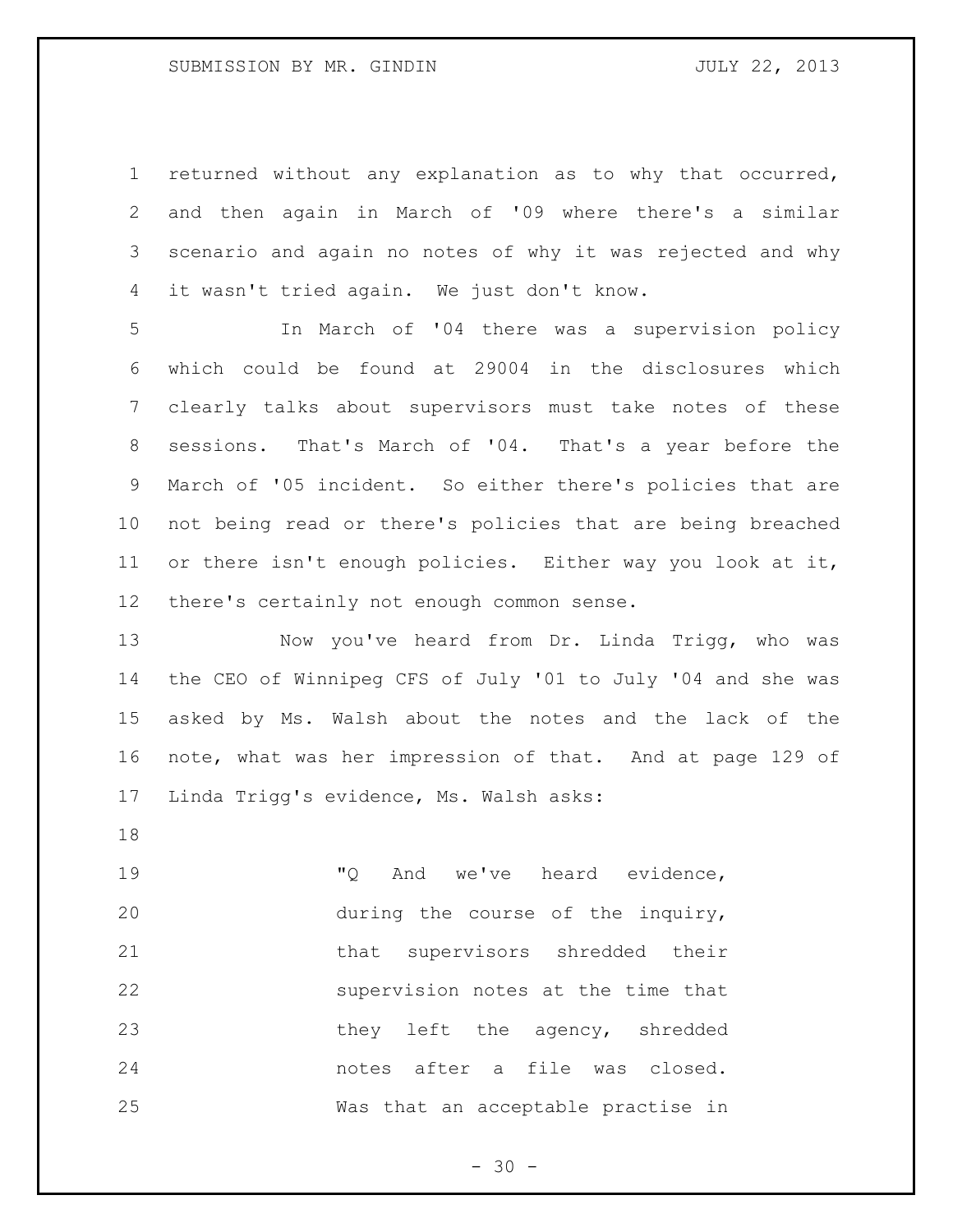your view? 2 A Absolutely not." "Q Were you ever made aware of supervisor's notes being shredded or otherwise not retained? A No." 8 And after another question, her answer on page 130 is: "Never in my wildest dreams did I think somebody was shredded (shredding) their notes." That's pretty straightforward and emphatic and I don't think anyone could even attempt to argue that there was nothing wrong with keeping improper notes, destroying them or losing them. I'll move on to the second issue. And that first issue was fundamental because it affects all of the other issues. It affects your ability to know every detail. 21 The next issue, which begins at page 6 of my brief, talks about the issue of parental capacity and the assessment that we've heard about that really wasn't done. Kerri-Lynn Greeley, in June of 2000, took over the file from Marnie Saunderson, who quite properly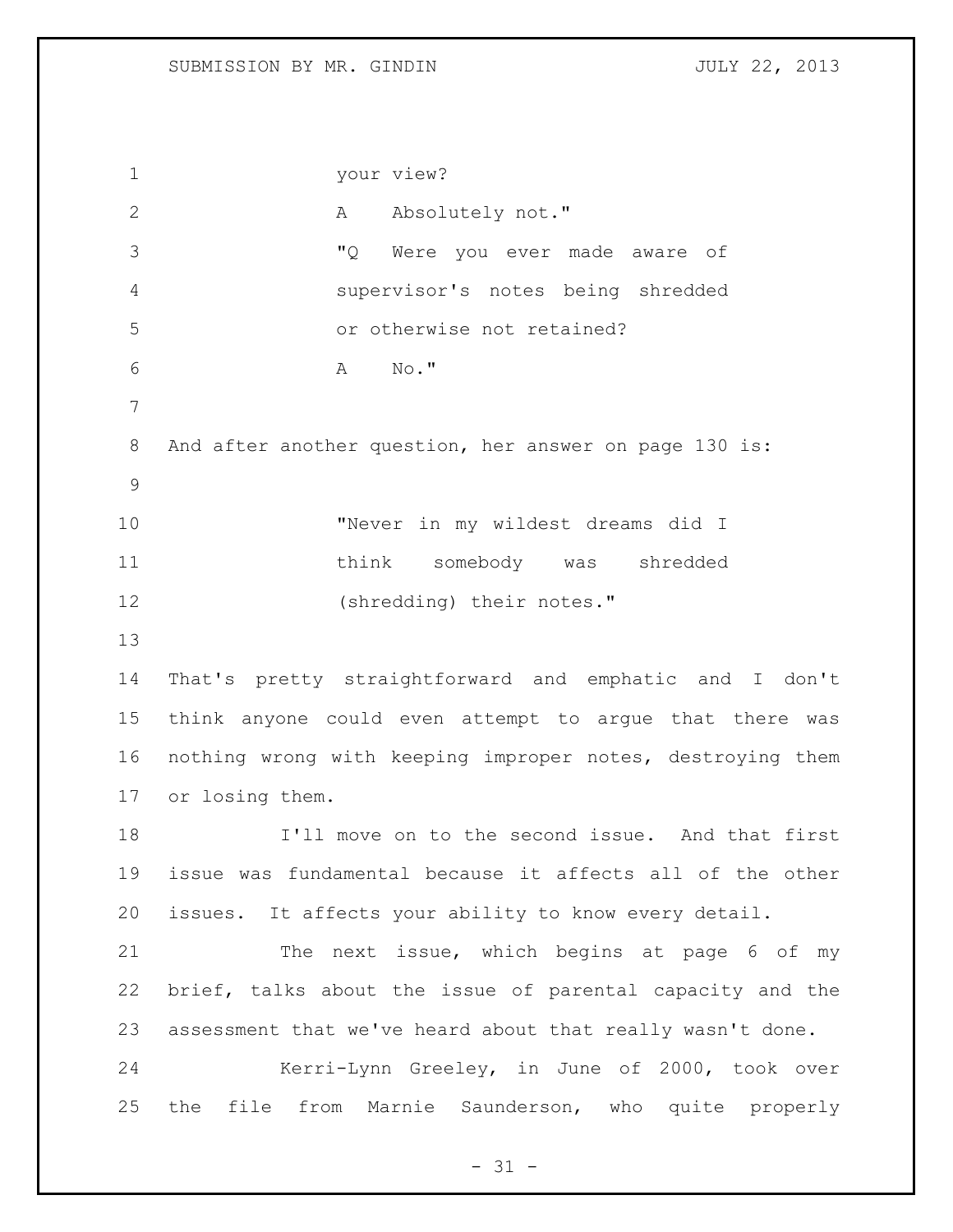referred this immediately when the child was born. Kerri-Lynn Greeley consulted with Dr. Choptiany who advised her to get a psychiatric evaluation of Kematch and possibly a parental capacity assessment.

 A few months later, and this is set out at page 6, Ms. Greeley and her supervisor, Angie Balan, had a discussion in which they were hesitant to return Phoenix without this evaluation being completed. Inexplicably, two weeks later they agreed to return Phoenix in any event even though we know the parental capacity assessment was not completed. So Phoenix was returned on September the 5th. There was no psychiatric evaluation done by that date. Now it was done on September the 13th, 2000, not a long time later, but the whole idea was of this agreement that was in place, that this is something that should be checked out before the child is returned. So why it couldn't wait a little longer to check that out is something I can't answer, especially when we're only talking about a week or so.

 THE COMMISSIONER: Was it a parental capacity assessment that was ultimately done?

MR. GINDIN: No.

THE COMMISSIONER: No.

 MR. GINDIN: No, and I'll deal with that. Dr. Altman, of course, testifies about what he did on

 $- 32 -$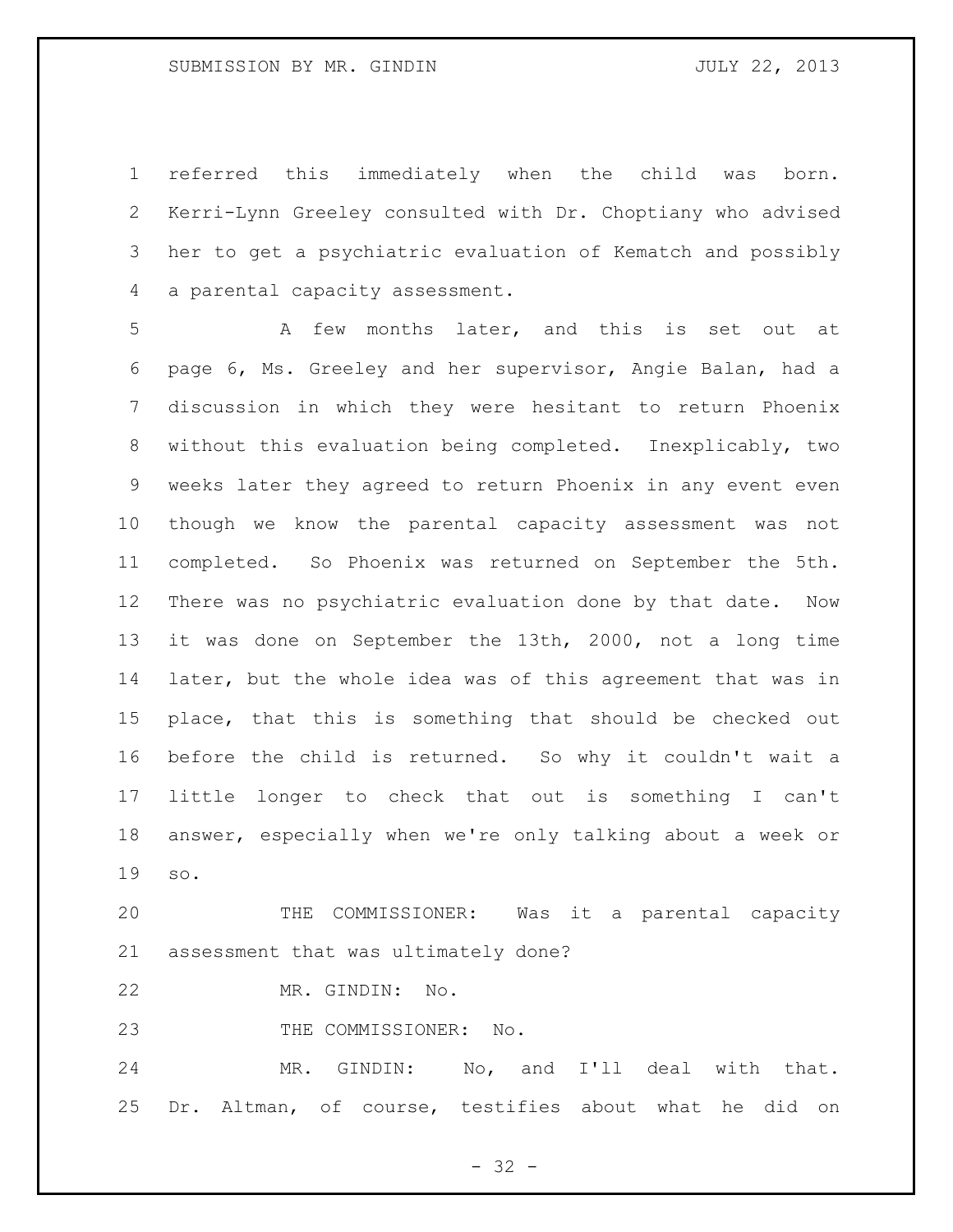September the 13th. The point is if it's only a week or so later why not just wait and see what the result is before you place the child back again.

 So Dr. Altman meets with Steve and Samantha September 13th, 2000 and after the meeting he says nothing further is required. There's no report put on the file about what his findings are. He performed his evaluation of Kematch, Samantha, with Steve present and Phoenix present and later Dr. Trigg says well I wouldn't do it that say, you have to talk to each person separately, together and separately. There may be certain things that Steve might not be in a position to say in front of Samantha, the mother of his child that was just born. So Dr. Trigg certainly tells us later that that wasn't particularly wise or not the way she would do it anyway.

 Now Dr. Altman tells us that what he was looking for was whether this ambivalence that Samantha showed, the emotional flat effect, was due to depression and I can see why that would be important, because if it was, then that's treatable. Depression is something you can deal with. There's medications. So that was his task. Is that why she was so ambivalent and so emotionally flat to her own child? Well he concluded it wasn't depression. I pointed out to him at page 113 to 114 that there were many things he didn't know that perhaps he should have known that were

- 33 -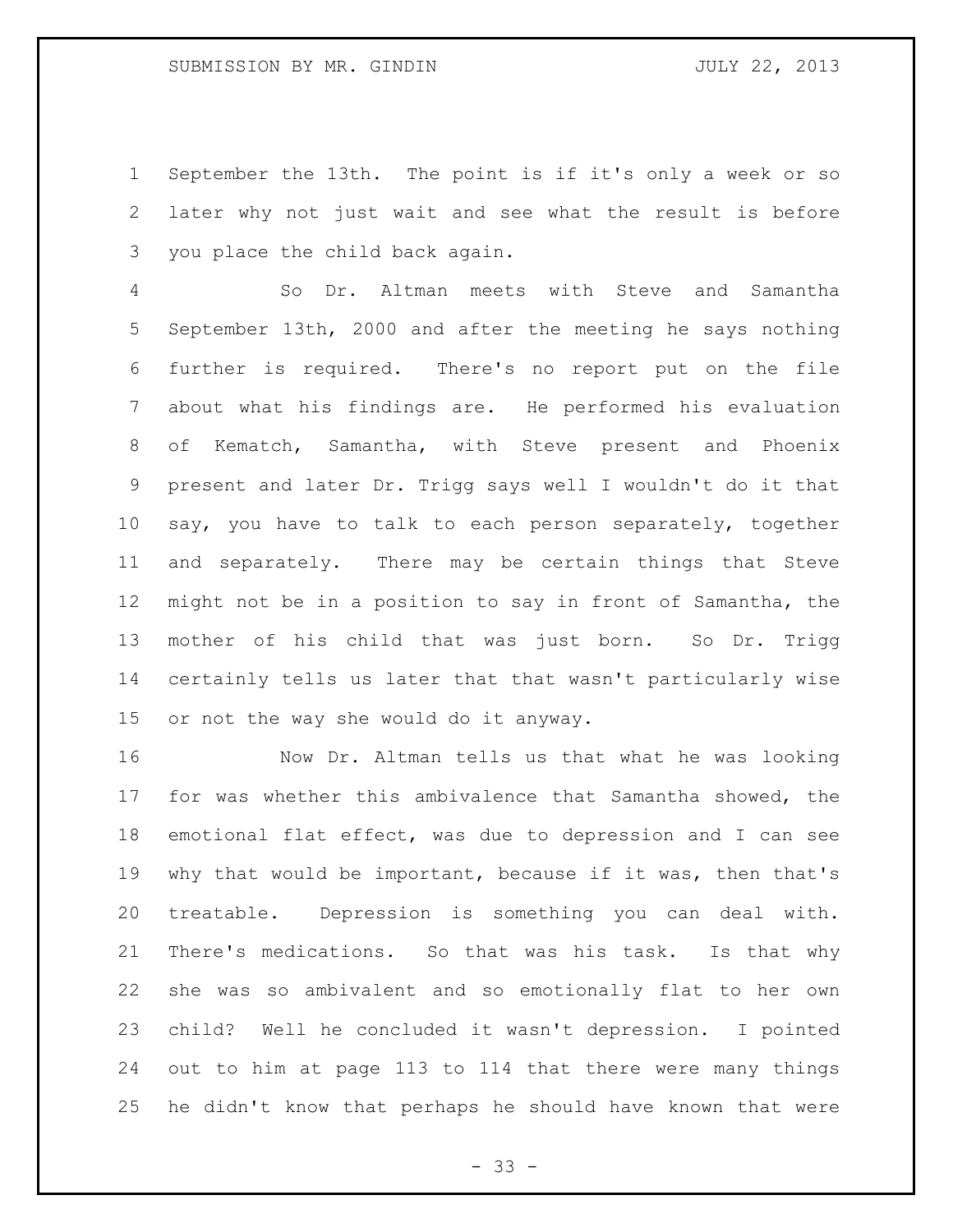in Samantha's child-in-care file and I pointed out several things in there where depression is actually listed, inappropriate socialization is listed, eating disorders, being withdrawn. All of these things are in that report which I submit should have been, he should have been made aware of those things when he's making that type of an evaluation but he wasn't. In any event, he concludes it's not depression.

 Now to me that's a red flag. If it isn't depression, which is treatable, then what is it? Just plain ambivalence and not caring and having no attachment to the child? Doesn't that become more significant than if it was just depression that you could treat? Yet a report isn't filed, nothing further is required and the child is returned and no parental capacity assessment is followed up or ever done.

 We've heard from Nikki Forrest (sic) who worked at the Boys and Girls Club, sometime later noticed clear cognitive issues when she spoke to Samantha in her brief time speaking with her, but yet this is not followed up on. A few years later the matter ends up in court and that's July 2nd of '03 and it comes up in court, it's mentioned in court, this is something we need to do. Now it's a few years later and it's still something we need to do. Nothing further is done.

- 34 -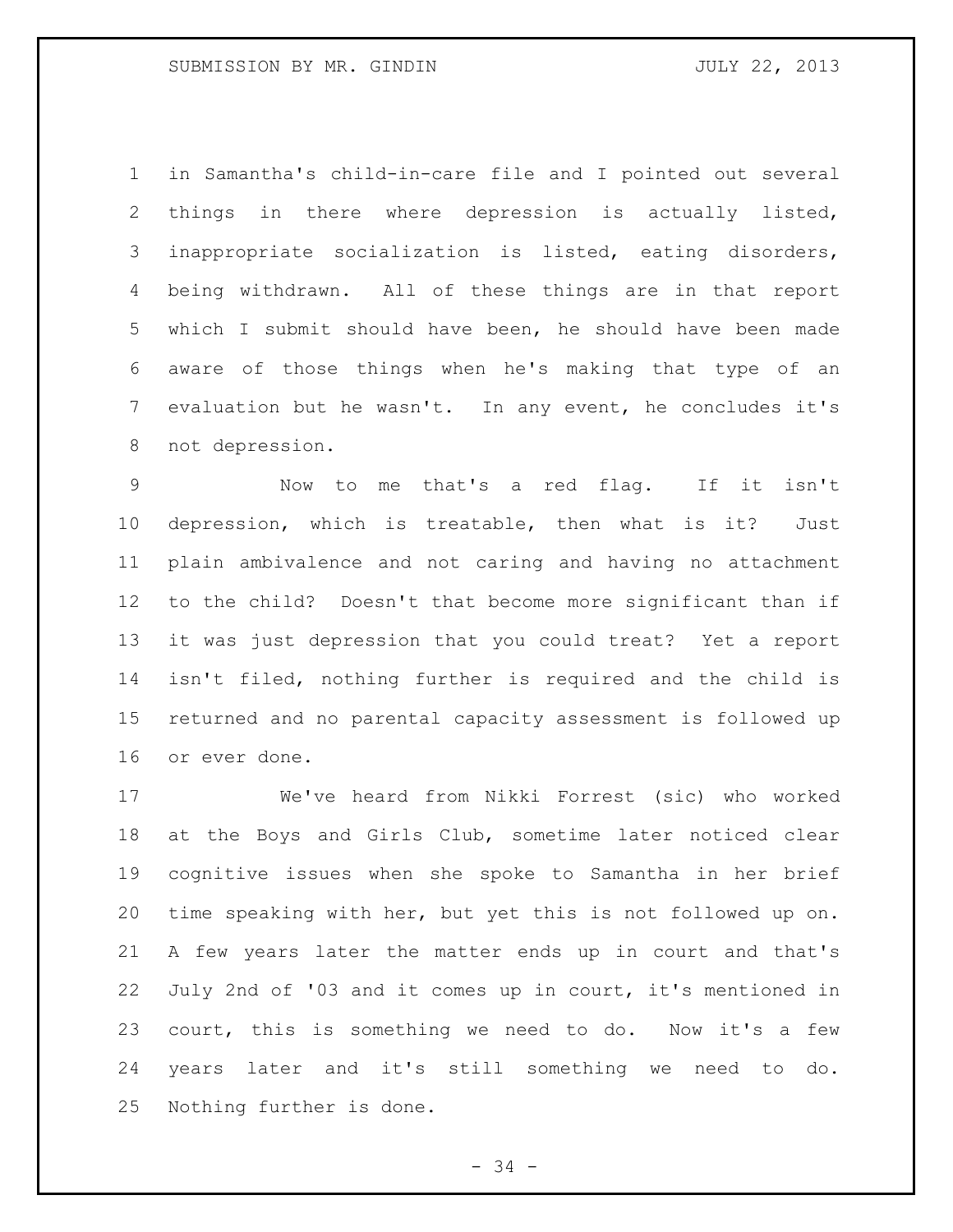And all of this is discussed with, again, Dr. Trigg when she's on the stand and she tells us about the experience she has as a psychologist with parental capacity assessments and you may recall how long it took to get the appointment with Dr. Altman, months and months went by to set that up. So that's an issue there. You think that is something we could do a little bit quicker, but yet it took months and months to get that set up. Yet Dr. Trigg, and even a few other social workers, gave the opinion that social workers should have that ability to do a parental capacity assessment and some of them do have that and perhaps there should be special training in performing those things that should be recommended as well. But the point is you're going to spend months and months trying to set it up with a psychologist and then testify that the social workers themselves could have done it. And that's the reason why it wasn't done before the child was returned because you couldn't get an appointment with a psychologist who apparently isn't even necessary, according to some of these social workers and even according to Dr. Trigg, she says that in her testimony, I think a social worker could probably do it the right way and she talks about how it should be done. You need to spend time with the mother alone, lots of questions. And in her evidence of February the 4th, 2013, for a number of pages, she would

 $- 35 -$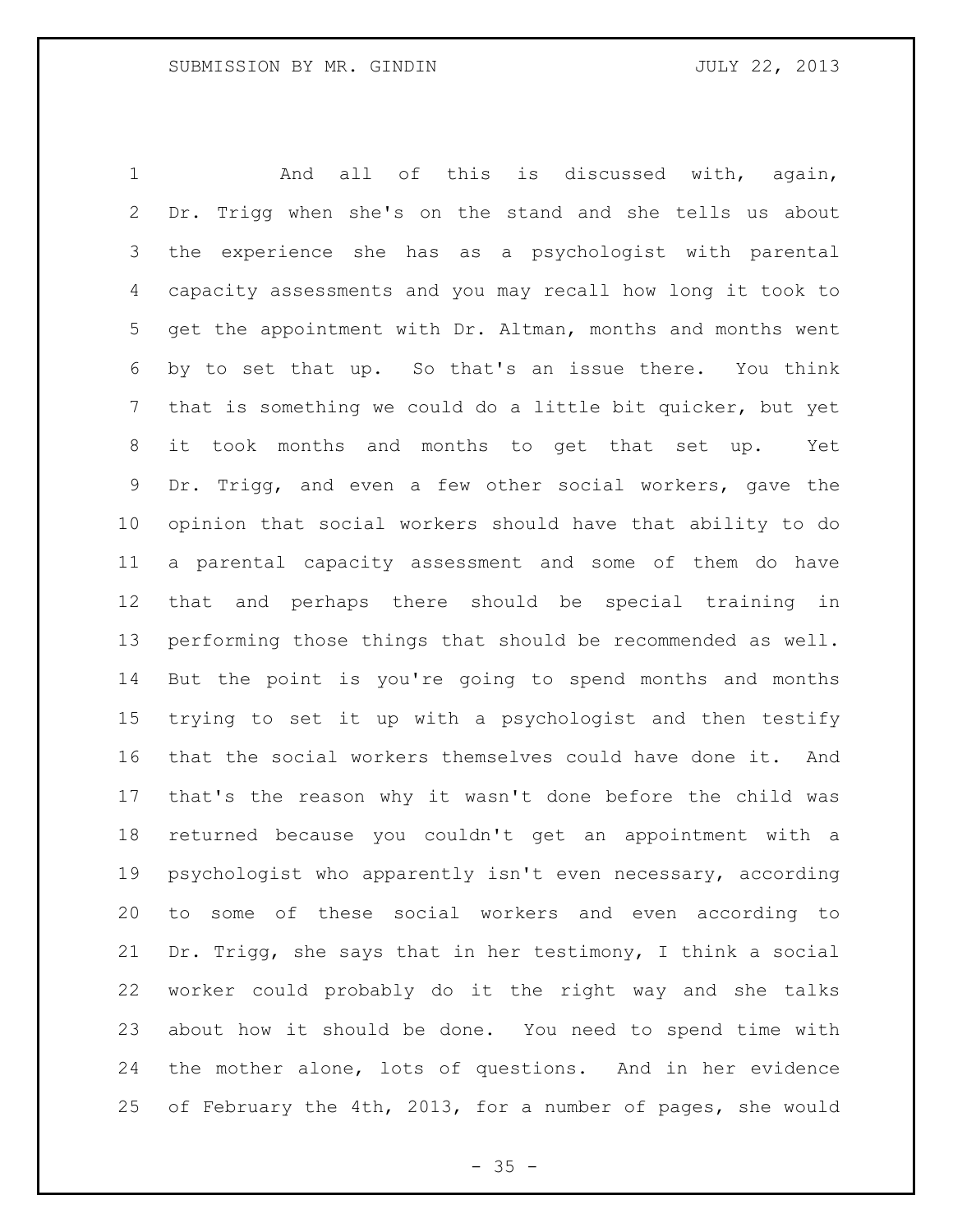go into how she would do it and how it could be done in effect by social workers and she even comments on the fact that it's a rather expensive process to have a psychologist come in and she's not sure that it was necessary. The point being in the end is that it wasn't done and it should have been done and if it was too expensive to get done then it should have been done by social workers with some experience who could have done that themselves.

 So that, I submit, is a red flag. Here's a mother who is completely ambivalent. I'm not sure what could be worse than ambivalence and being emotionally flat to your newborn. If that isn't a red flag that there's some serious problems here I don't know what would be. And I urge you to read Dr. Trigg's evidence of February the 4th, particularly the first 20 pages or so where she talks about the way a parental capacity assessment could be done and should be done. So that's a major red flag.

 At page 8 of my brief I go into a number of other facts that came up along the way, all of which are really red flags that there are some problems here. We know that Phoenix Sinclair had her first son apprehended in 1998. That's a red flag. She, herself, of course being a ward of CFS would cause some concern.

 April of 2000, Phoenix is apprehended, we know that and at the time of that apprehension she's telling the

 $- 36 -$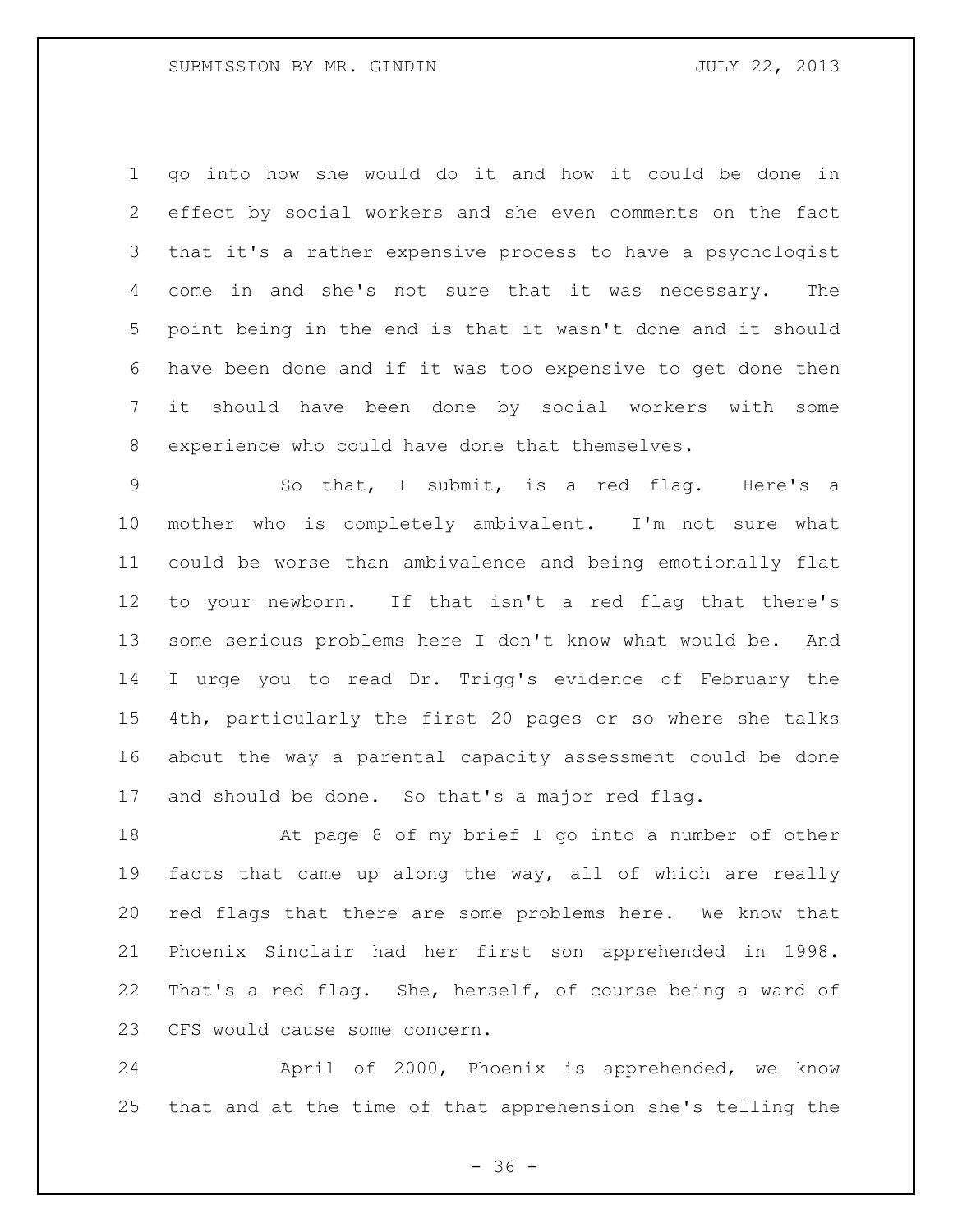## SUBMISSION BY MR. GINDIN JULY 22, 2013

 social worker that there's concerns she may hurt the baby. That's her understanding of why there's an apprehension. That obviously would cause some concern.

 At one point along the way she tells people that there's no need for parenting programs for her. She did not need to complete parenting programs. She tells that to Laura Forrest.

 We've heard that a call came in along the way that Kematch's mother or Samantha herself was smoking crack cocaine in front of Phoenix. Everyone seems to have taken that quite casually. The answer is well it's just an allegation, it hasn't been substantiated. Do we need to be presented with a video, a surveillance video before anybody does anything about that type of very significant concern?

 In '04, we heard from Debbie DeGale who spoke to Kematch and was very skeptical about what she was being told. She thought this was a very high risk situation. She talked about getting a call from an aunt who was concerned about what was going on with Phoenix and this is back in mid, mid 2004. There was evidence of her using drugs, clearly, and what is being done? It's just sort of looked at casually in my opinion. We have evidence of her not being truthful. She was lying to DeGale, according to her, clearly, she was very suspicious of this and made a referral. She was using drugs, lying. We know that when

 $- 37 -$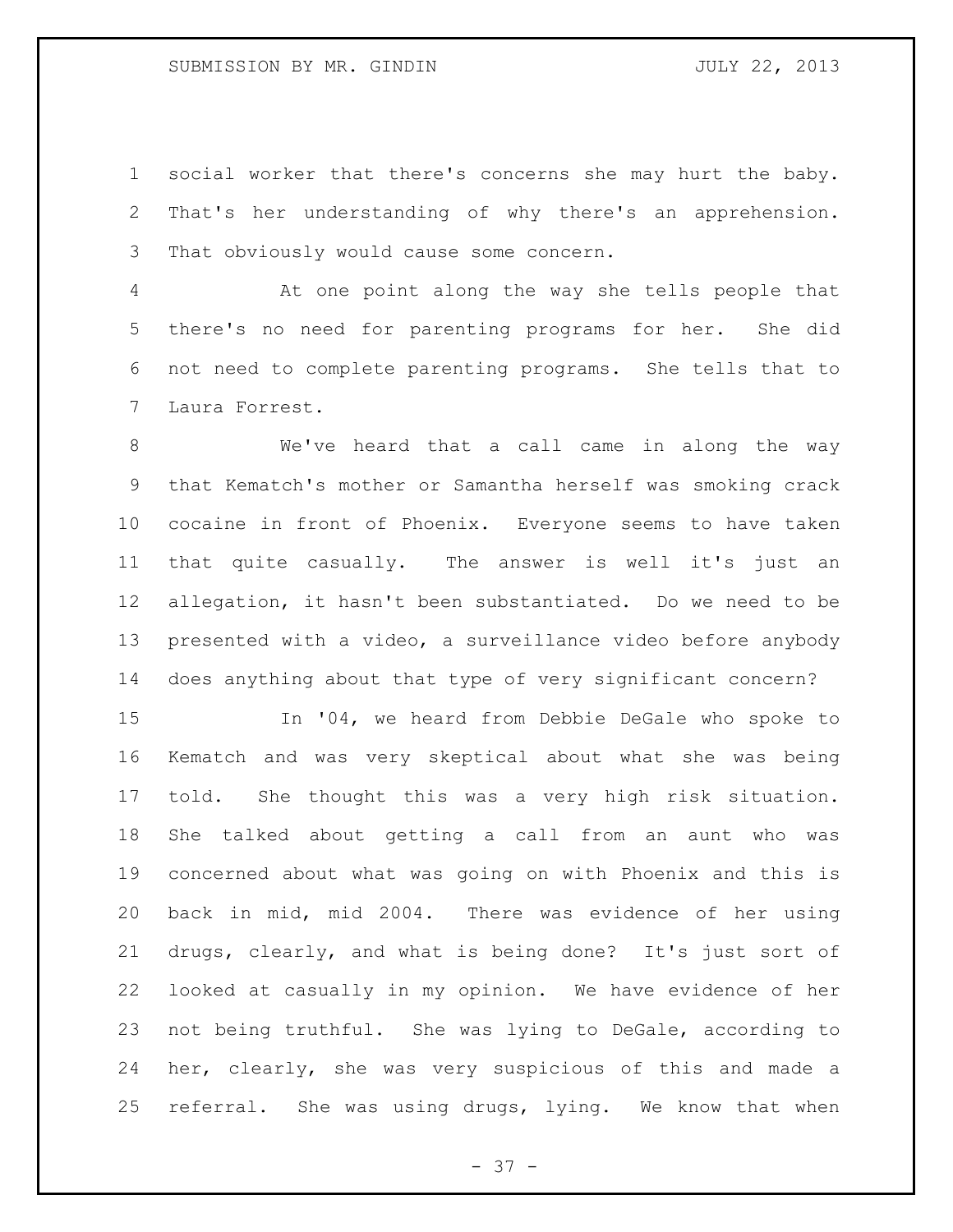she told Mr. Zalevich that there was a visitor in her apartment we find out later that she just said that. That's not shocking. It's shocking to know nothing of the 4 rest of the file perhaps, but when you hear the whole story it's not really surprising that maybe she didn't have a visitor there, maybe that was just a story, maybe that's why she came running out to the hallway to make sure no one came in.

 So we have a number of concerning things about Samantha along the way, and there were some concerning things about Steve as well, we know that. In fact, one of the things that was described with respect to Steve was 13 odd, in my view. There was some evidence that Steve at one point said, you know, maybe I'm not able to handle the return of Phoenix, this is with respect to Stan Williams becoming involved, and he said he wasn't ready. That comment by him, which I submit was completely unselfish, completely showing a concern for what's best for Phoenix, not just give me the child back regardless, was described by some social workers as abandonment. That was their take on it. The fact that he was wise enough and candid enough to say you know, I'm not ready, maybe someone else should help. Only a real parent would say that.

 The next issue that I want to deal with is the issue of Wes McKay and the notion of information sharing

- 38 -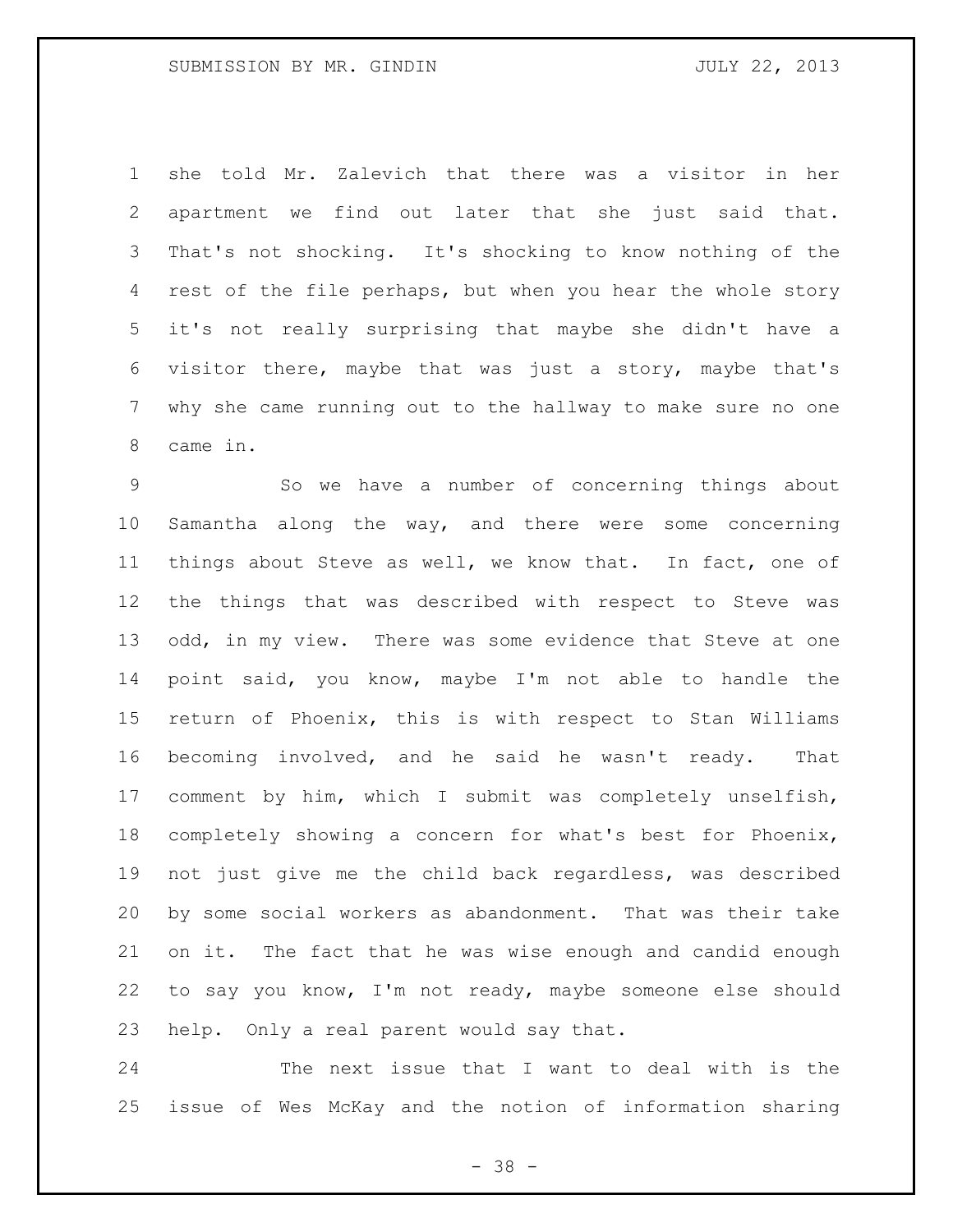which is a huge issue and was a huge issue at this inquiry and must change. Wes McKay had a horrific background. We've heard a lot about that. His file was read out in court at some length. He had a history of involvement with CFS, a criminal record. It was so bad really that there was a probation officer who wrote a letter early on because she was intimidated by him, didn't want to be alone with him. It was a warning to the CFS system, this is a dangerous person. About 14 months before the death of Phoenix, in April of 2004, a notation is made for the first time on Steve's file where McKay is mentioned and that's referred to in my brief at page 11. Kematch was identified as common law to McKay as of January 2004, according to the evidence of DeGale, and on May the 28th, 2004, Phoenix was placed on McKay's budget. May 28th, 2004, she's placed on his budget at EIA. Just over a year later she's murdered. Surely that should have been somehow known by CFS.

 There's evidence that Tracy Forbes went out to Kematch's house on May the 13th, 2004. McKay answers the door, identifies himself. He was not asked any questions, what's he doing there? Who is he? When asked why she didn't ask any questions of this stranger who came to the door, I didn't have any reason to have concerns about him. That's the reason you ask questions, so you'll know. You don't assume the best all the time. Unless I'm told

- 39 -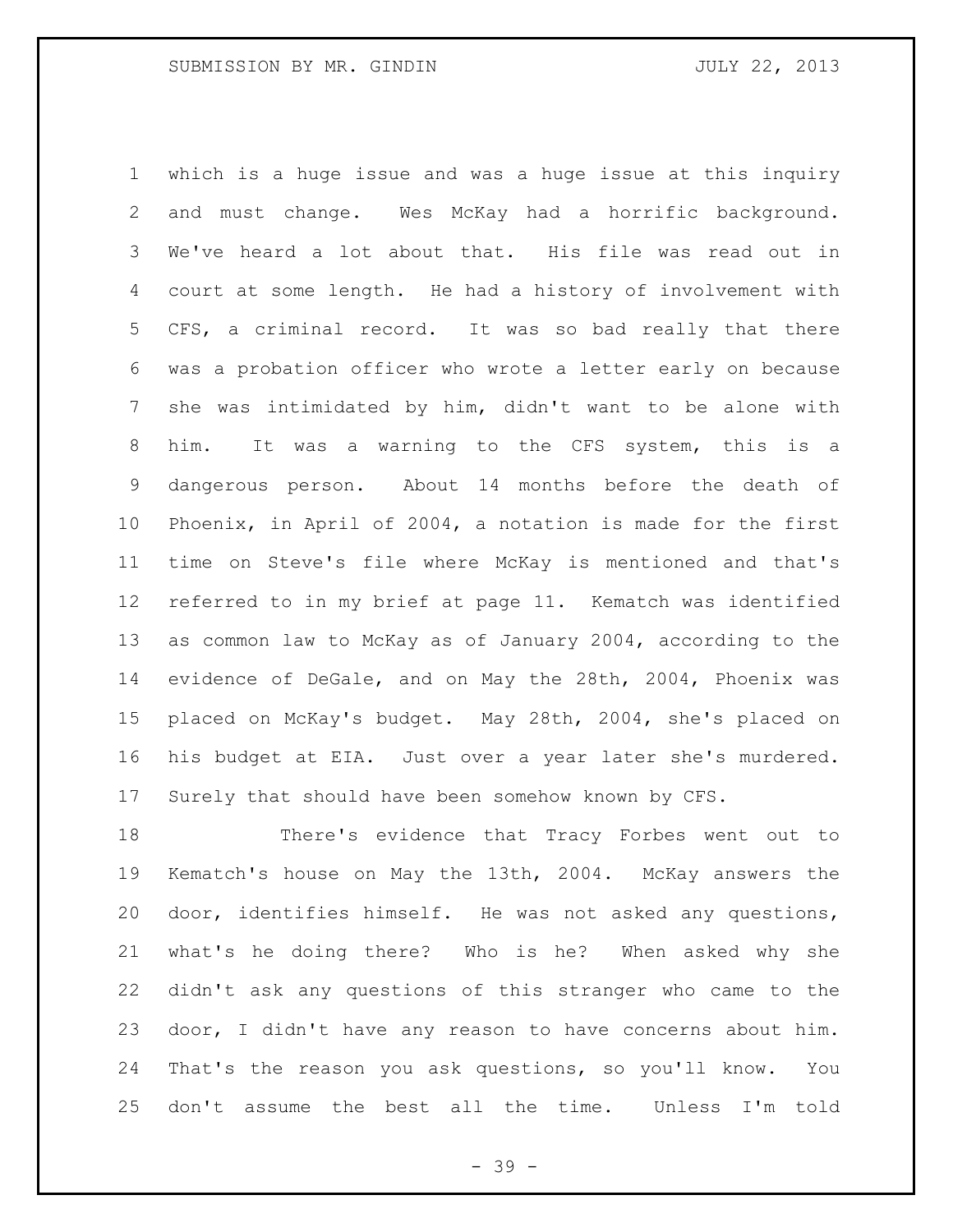something bad, I guess everything's good. That's not a good approach if the safety of children is your main concern.

 In July of '04, Forbes then goes and has a discussion with Samantha herself, she goes out to see her, and she's told that Wes is her main support, Wes McKay, the eventual killer of Phoenix Sinclair. He's her main support, he's her boyfriend and that he often stayed with them. Not asked his name, not asked how often he stays there, what he does for a living. It's pretty clear. My main support, my boyfriend who stays here when he's in town. How about how long is he in town? How often does he stay here? Who is he? Or maybe just check EIA afterwards. We know it was already on the system by that visit and you'd know a little bit more, you might have a birth date. These things weren't done.

 Miriam Browne was the one who was the probation officer who told us that chilling evidence and in her letter she says, "We have serious concerns for the safety of (DOE #3) and her children and believe that they are at risk due to Mr. McKay's presence in the home." And she writes a letter to Kim Shier early on, I believe it was in 1999 as a matter of fact, some five years earlier, a letter is written to CFS about Wes McKay and how dangerous he is. Describes his behaviour as belligerent and non-compliant,

 $- 40 -$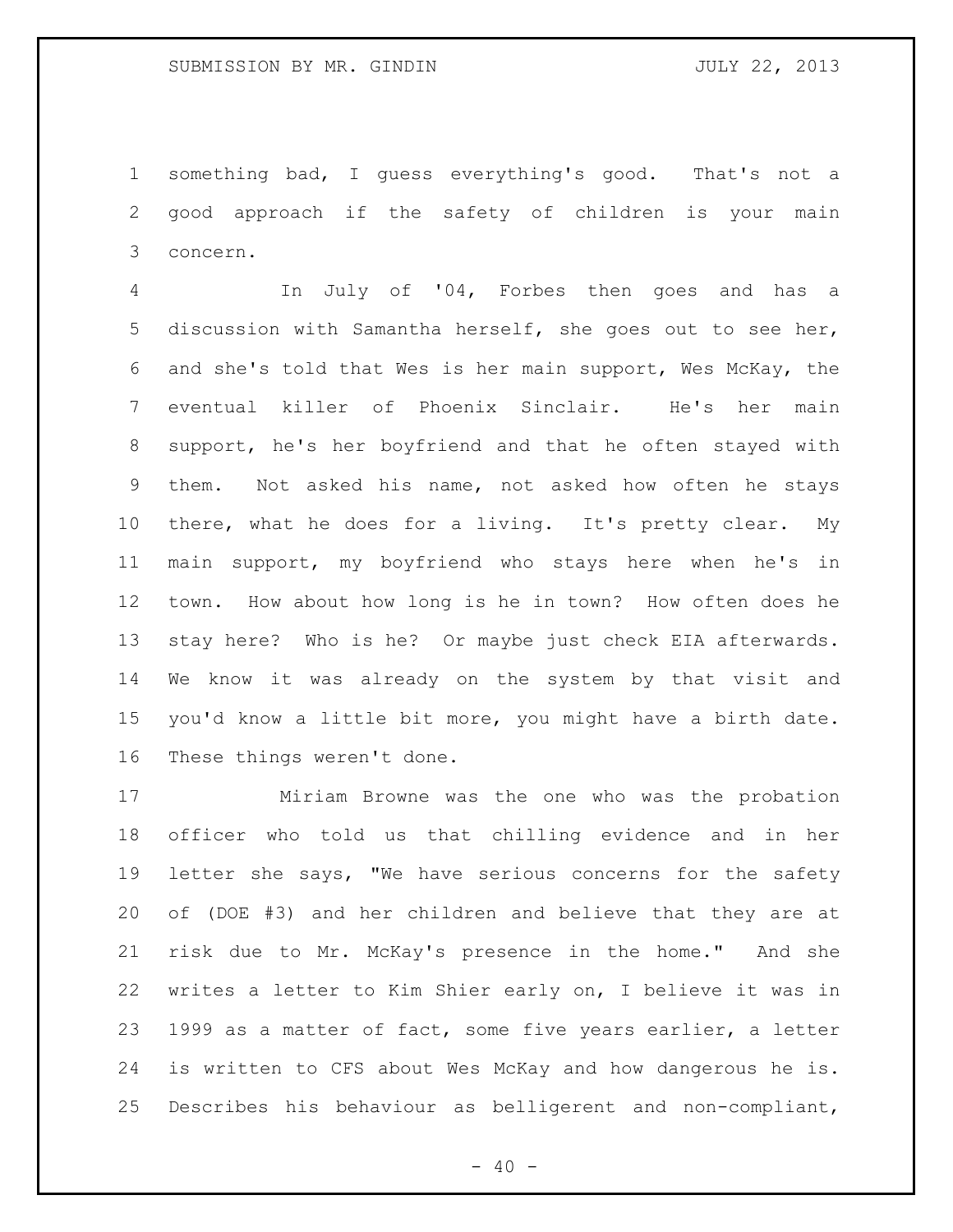physically intimidating. Described him as an extremely high risk. That, that could be enough right there for some of those things that occurred.

 December of '04 there's another child born and he is listed as the putative father, Wes is, and that's where Shelly Willox becomes involved and we had all of that evidence about her and Mary Wu and what they said to each other and what they didn't say to each other and those discussions about privacy. But however you look at it, here's another child being born to someone who's had two previous children apprehended by the system and all those red flags I've mentioned already and no one finds out who the putative father is and what are his details. He's now the father of a newborn and clearly is involved with this family that Phoenix is a part of. It seems previous obvious we've got to find out who he is. And in my brief at page 13 I go through some emails that are sent back and forth and some things that might have been done.

 And it's not just EIA. On August 30th of 2004, Phoenix was registered for nursery at Wellington School. She never really attended but they could have provided some information if someone checked it out. What's in that form when she applies? Is there a father mentioned? Is there someone else involved with the family that we can check out?

 $- 41 -$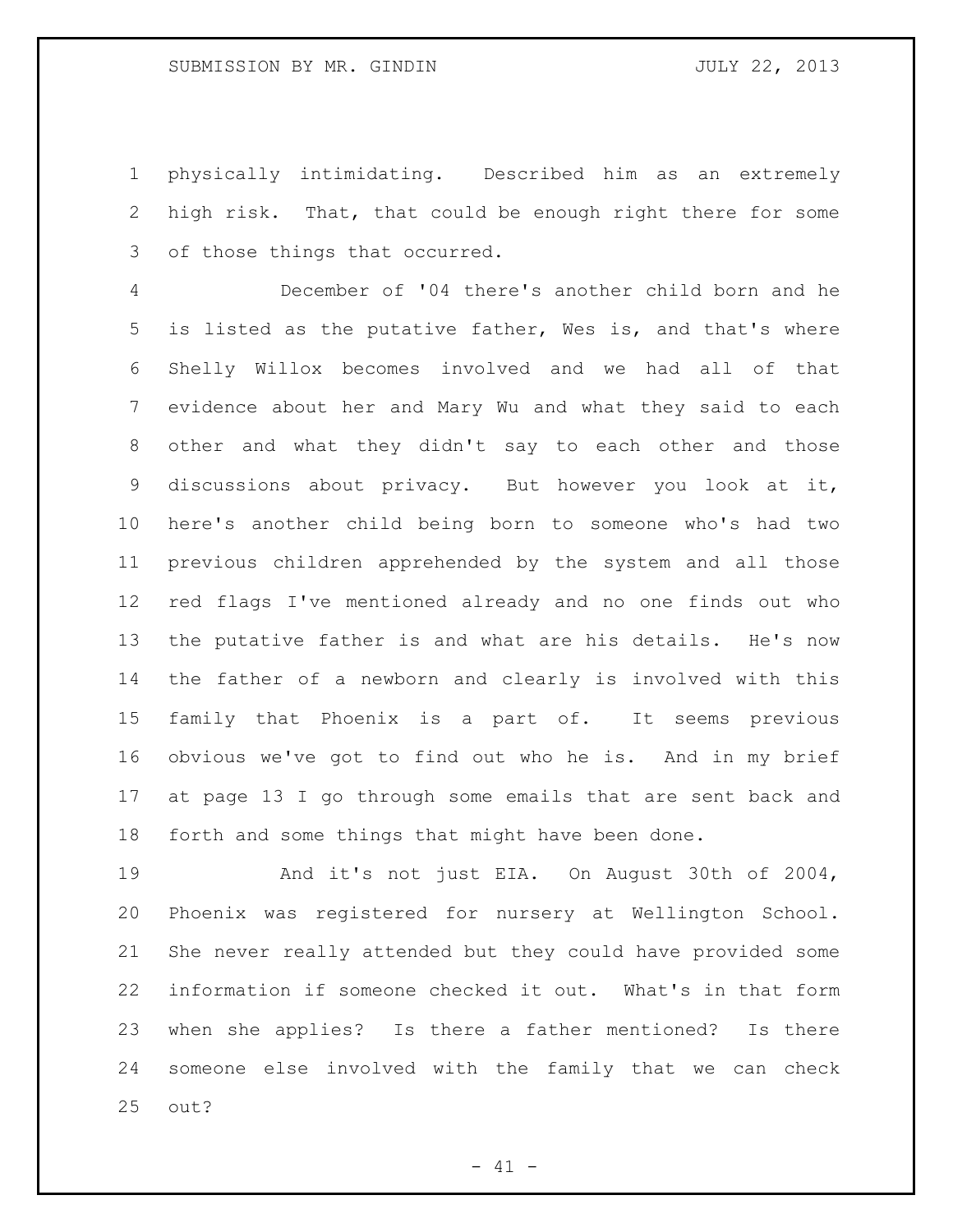December of '05, when it was clearly too late, Kematch had her fifth baby and of course there was no referral made then because they weren't aware of the previous history for some reason. The file from March had been closed and so there was no kind of connection with well let's check it out. That might have something to do with why the body wasn't discovered or nobody knew for some time.

 So clearly there is a problem with this new partner and many, many opportunities to do something about it and it's just a matter of common sense, it doesn't have to be written down anywhere. The fact that it's now written down somewhere emphasizes that it should have always been written down and it doesn't need to be written down. In my submission, anybody, social work degree or not, would say to you if there's a new partner coming into the scene you check him out and as it happens there is information in the system about Wes, at the hospital, EIA, maybe at the school. There has to be a better system of information sharing.

 I move on to the issue of supervision which I won't spend a lot of time on because pretty much everybody here agrees that it was lacking. In fact, many social workers wrote letters complaining that there were problems. Angie Balan, when she testified, basically

 $- 42 -$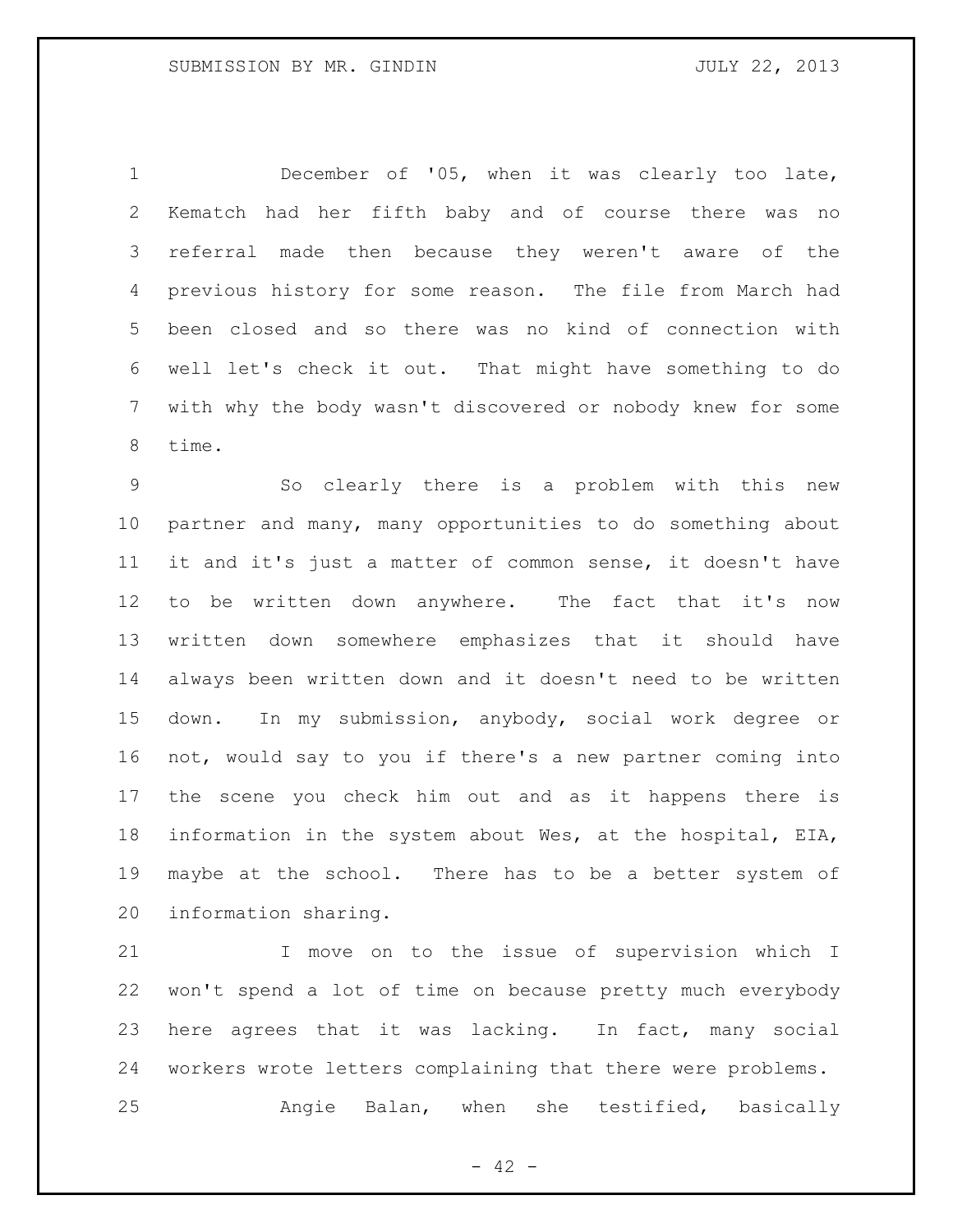explained her role as a supervisor as kind of waiting to see if there's a problem. Page 49 of her evidence, November the 28th. That's basically what she's saying. If I don't have hear otherwise, my expectation was that she was carrying that out, that is with reference to the worker under her and that's the theme that comes up. If I don't hear otherwise, I'll assume everything's okay. That's not sufficient. We've heard that there were no performance reviews conducted. I believe it was Tracy Forbes who said that her own performance was reviewed only twice in over eight years, over eight years. That should be done every month.

 On December the 5th, 2002, the issue was brought to the attention of senior managers of Winnipeg CFS, as pointed out in paragraph 59 of my brief and then it goes on to talk about the Viewpoints Research which was conducted by Dr. Trigg, or at least she was involved in that and she comes to certain conclusions. Morale is very low. The devolution issue obviously makes it even worse. And lots of complaints were made and she testified about all of those complaints. People were complaining about a lack of supervision clearly and repeatedly. So not much time has to be spent on convincing you that supervision was a problem.

Lisa Conlin said she had no regular scheduled

- 43 -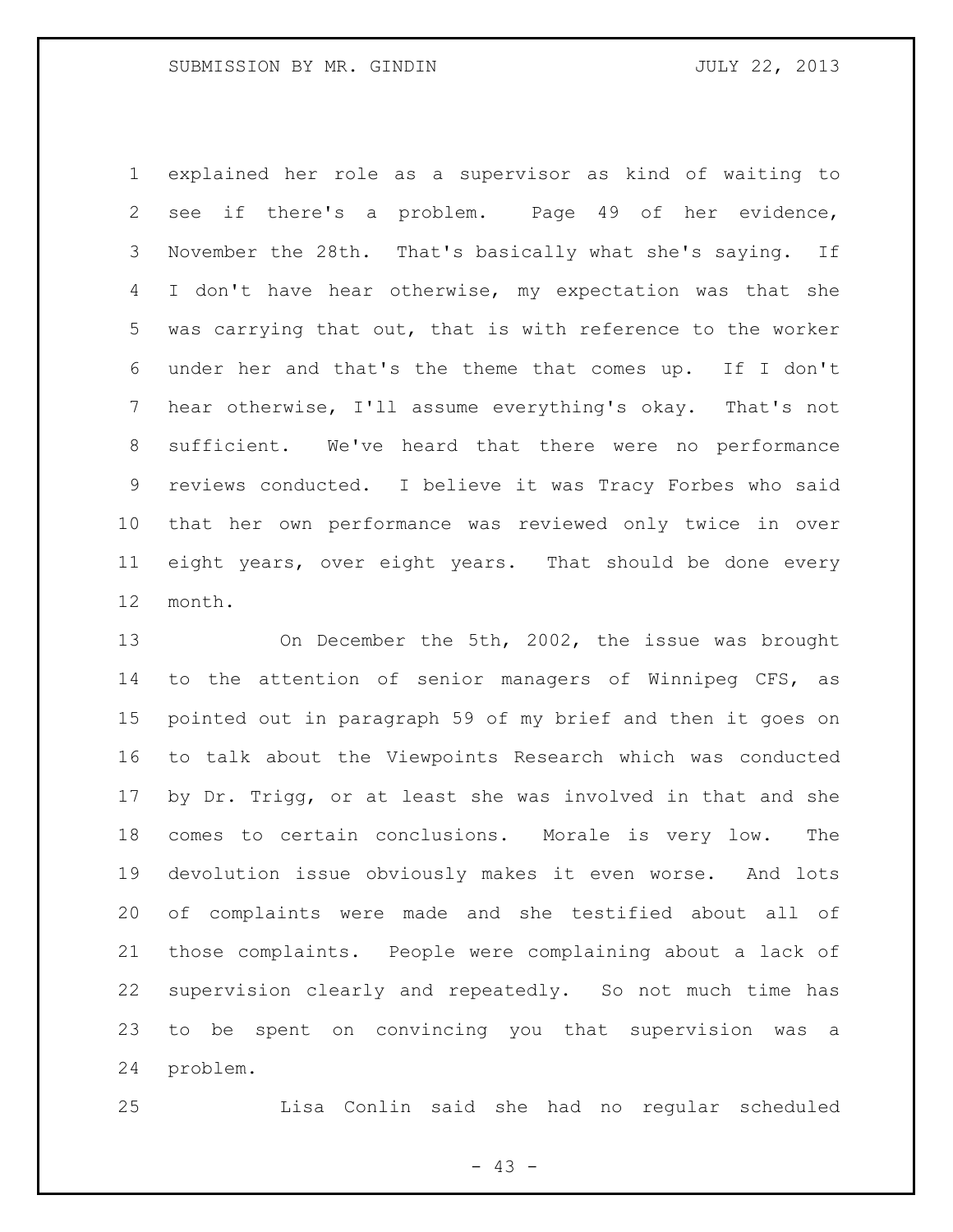supervision with her supervisor, Doug Ingram. The only way they'd ever discuss anything is if she initiated the discussion, it never came from him. And of course we know his notes were destroyed in any event.

 On January the 22nd, '04, Conlin consulted with her supervisor Ingram as well as Heather Edinborough and decided that Phoenix should stay with the Stephensons. Then Edinborough tells Conlin to transfer the file to Family Services for further follow up and then she does not do that. I suppose proper supervision would be to make sure that it was done if that's what you think should have happened.

 December 2004, that file was closed as opposed to being sent over to intake and it's interesting because that file was, even though it was with CRU, was open for some six or seven days and it was sent to intake and returned and nobody knows why. When asked why the March incident was closed so quickly, the answer was well CRU doesn't keep things more than a few days, yet in December they had it for seven days. So that's inconsistent and doesn't make sense. And the same thing happened in March. It was, they tried to send it over to intake, it was returned, no notes about why, no notes about why you wouldn't try again. It's interesting because Dan Berg was the program manager, talked about the collegial atmosphere that existed between

- 44 -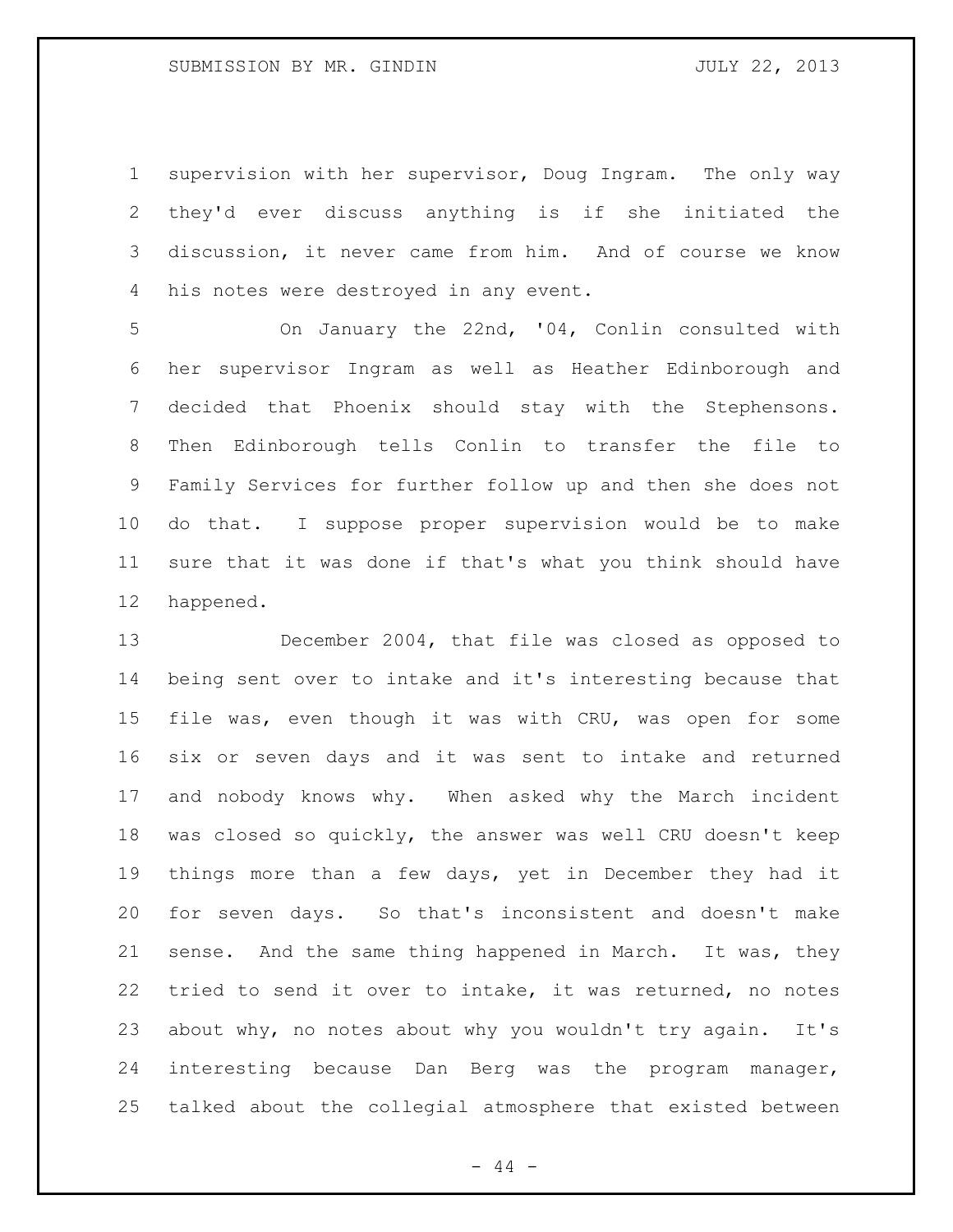CRU and intake. They were in the same building, they were close by, they all got along well. Why couldn't you walk up and say, well we've got a problem here, we think we need to do more work on this March incident and discuss it and figure out what you can do.

THE COMMISSIONER: March of '05?

 MR. GINDIN: Yes, with respect to March of '05 particularly. He was asked about how it works and how he tried to present a collegial atmosphere so they all got along well, discussed things, were close by to talk, yet apparently no one decides let's go talk to them again, let's make it clear why they wouldn't accept it the first time and maybe we can convince them to accept it now.

 So again, I would ask you to look at, when you're looking at the issue of supervision which clearly everyone concedes was lacking, not only in terms of having regular meetings, in terms of having performance reviews, also in terms of not having notes about these meetings. How else do you learn as opposed to marking down what you talked about, seeing if it's followed up on. There was very little of that.

 And Dr. Trigg, in her testimony of February the 4th, 2013, between pages 22 and 32, goes through all of the problems with supervision that she tried to address in the Viewpoints Research and she talks about the fact that they

 $- 45 -$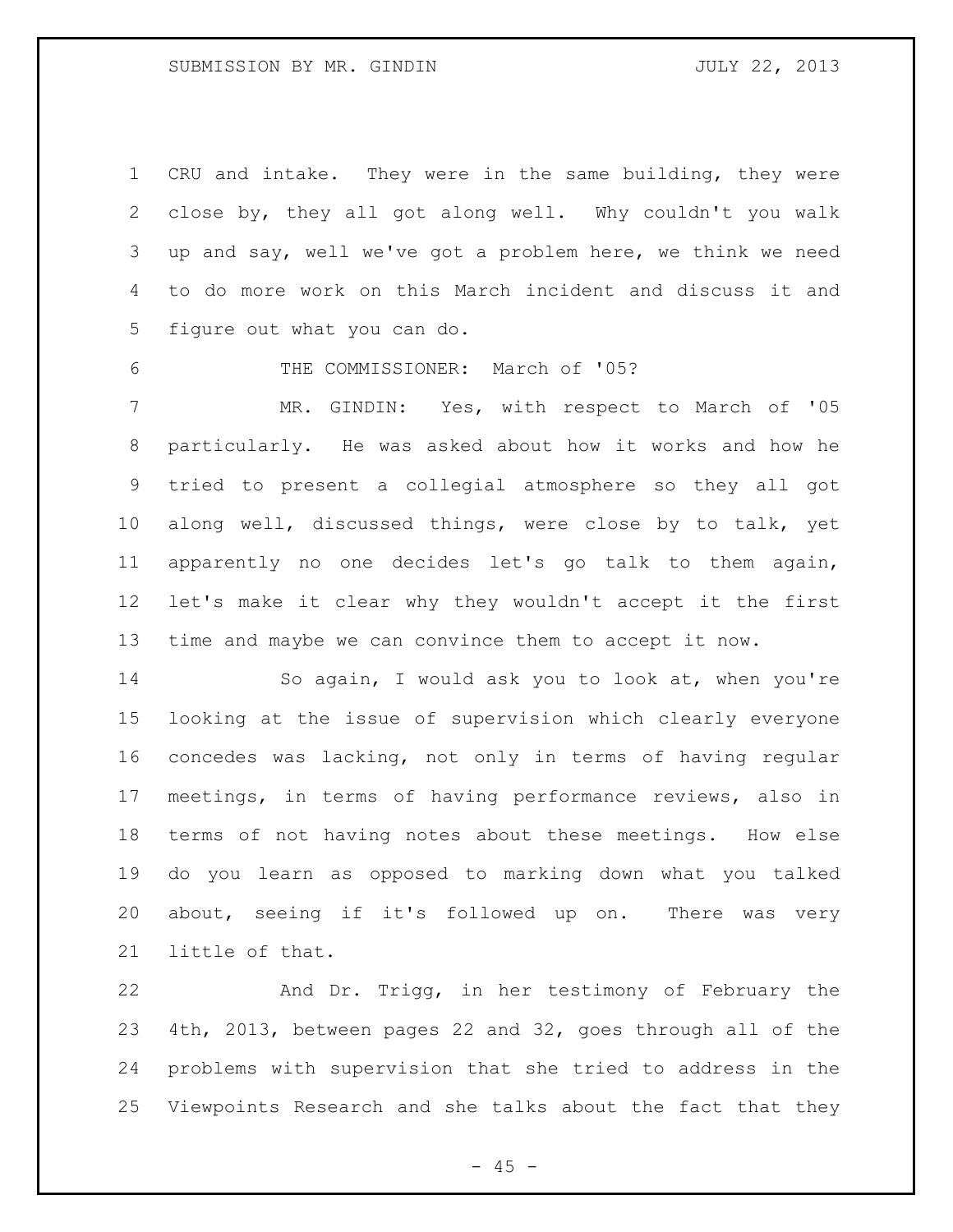| $\mathbf{1}$ | decided to have a program to help supervisors, only one     |
|--------------|-------------------------------------------------------------|
| 2            | problem, too few people showed up to take advantage of it   |
| 3            | so they couldn't continue it. I'm not sure what that shows  |
| 4            | but that's important. And the evidence that she gives and   |
| 5            | some of the complaints that were received, for example, at  |
| 6            | page 31 of her evidence, which is page 3 of the letter she  |
| 7            | writes:                                                     |
| $8\,$        |                                                             |
| $\mathsf 9$  | "It is for the above reasons that                           |
| 10           | feel we must put<br>this<br>we                              |
| 11           | government on notice that children                          |
| 12           | families who require<br>and                                 |
| 13           | protection services in Winnipeg                             |
| 14           | are at risk and we as workers feel                          |
| 15           | unable to ensure their safety."                             |
| 16           |                                                             |
| 17           | Now that is a pretty significant statement.                 |
| 18           | THE COMMISSIONER: This is Trigg's letter?                   |
| 19           | MR. GINDIN: This is Dr. Trigg's evidence.                   |
| 20           | THE COMMISSIONER: Yes.                                      |
| 21           | MR. GINDIN: On page 31 where she refers to the              |
| 22           | letter she wrote which is found at 34664 of the disclosure. |
| 23           | THE COMMISSIONER: Yes.                                      |
| 24           | MR. GINDIN: And there's a lot more detail there             |
| 25           | and I've just quoted a certain portion of the letter where  |

 $- 46 -$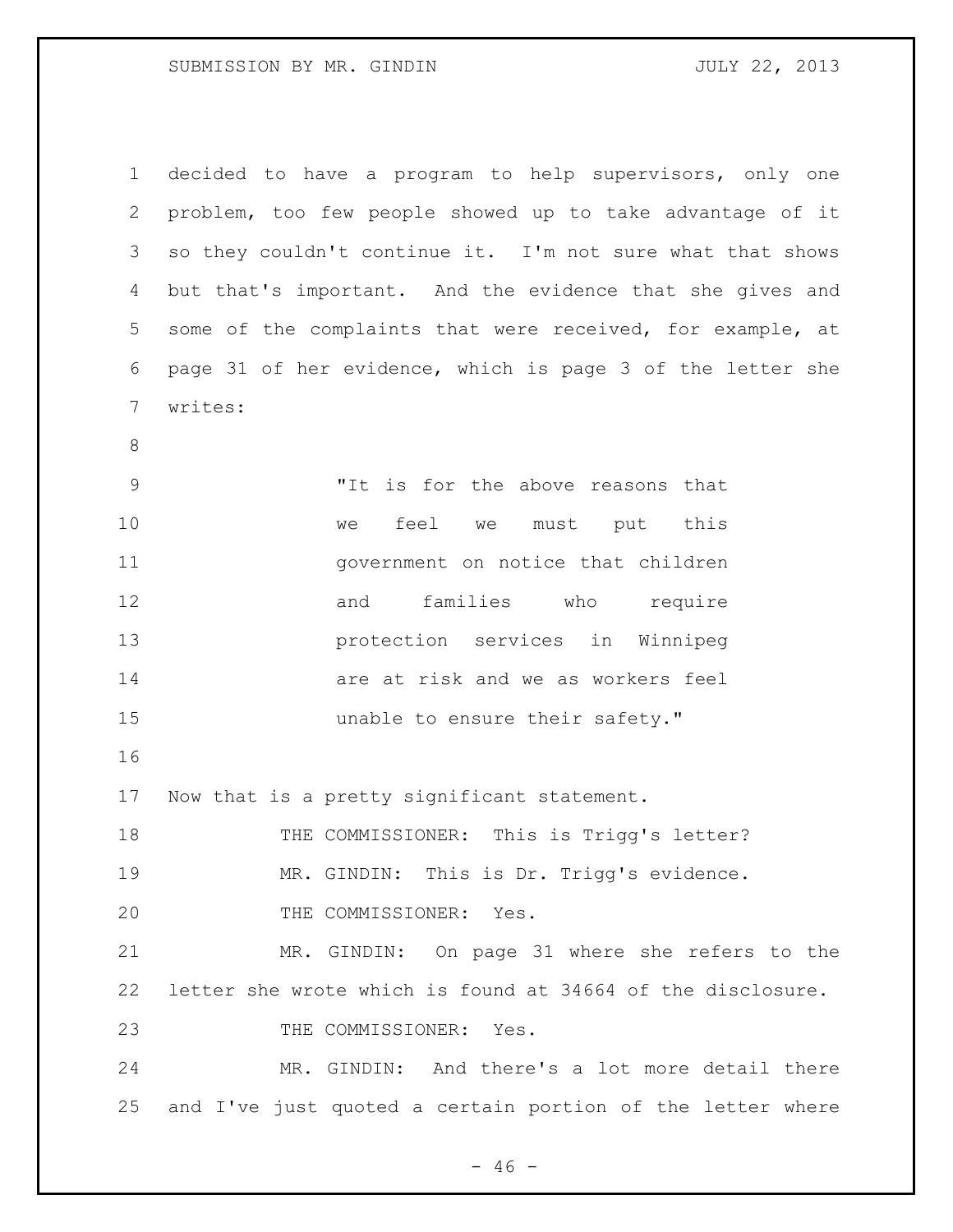## SUBMISSION BY MR. GINDIN JULY 22, 2013

 the workers themselves are concerned that they can't ensure the safety of children. THE COMMISSIONER: And who did Trigg send that letter to? MR. GINDIN: Let's see. I don't have that handy but it's all there. THE COMMISSIONER: I'll find it. 8 MR. GINDIN: Yes, it's on that page, I'm sorry I don't have it in front of me. 10 THE COMMISSIONER: I'll find it. 11 MR. GINDIN: The letter is quite lengthy. 12 THE COMMISSIONER: Yeah. MR. GINDIN: And as a result of many meetings. I'm going to move on now to some of the front line social work. THE COMMISSIONER: Well I wonder if this is a good time to take -- MR. GINDIN: This might be a good time to take a break. 20 THE COMMISSIONER: -- our mid-morning break before you move into the new subject. MR. GINDIN: That's fine, yeah. MR. COMMISSIONER: So we'll rise for 15 minutes. (BRIEF RECESS)

- 47 -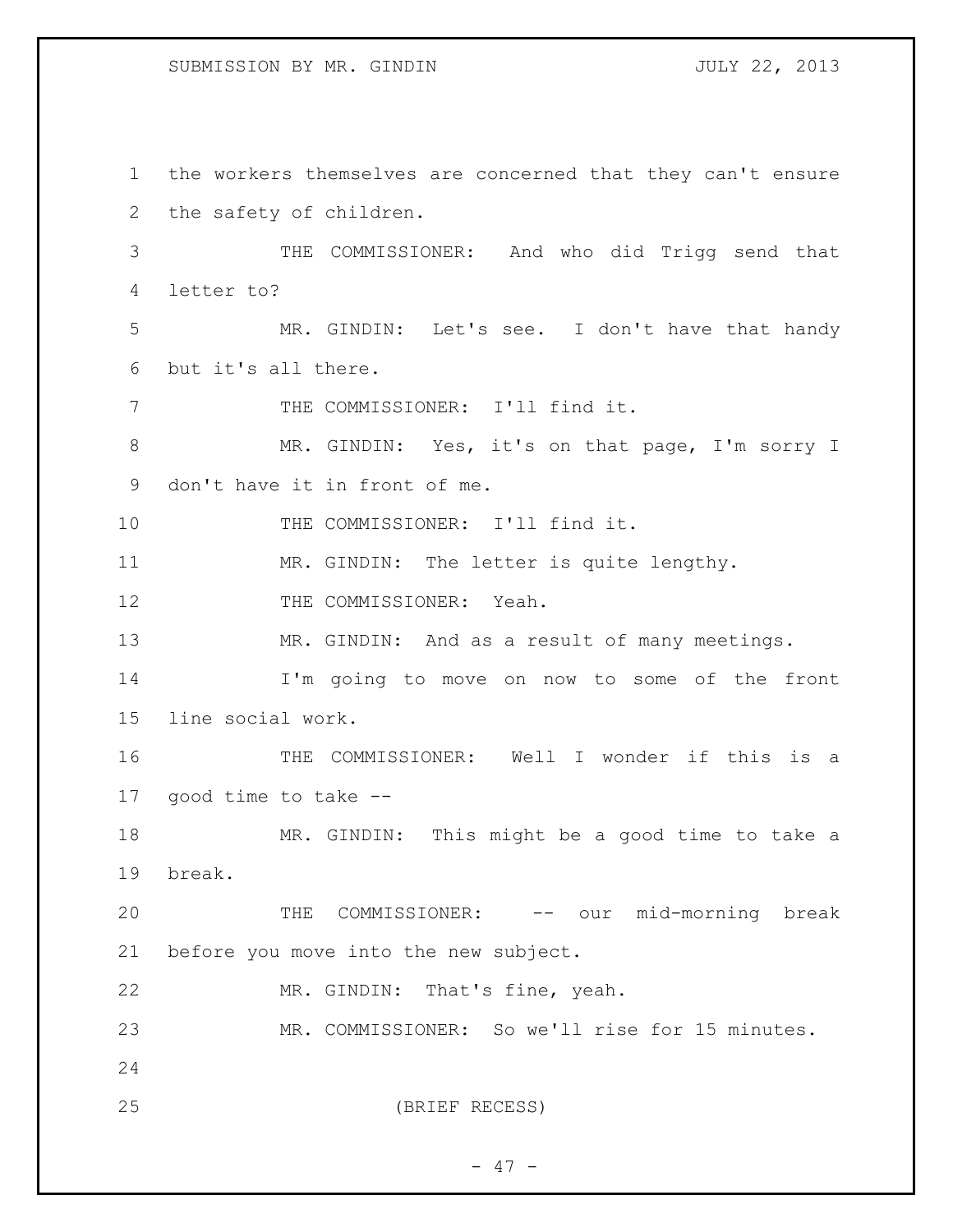MR. COMMISSIONER: All right, Mr. Gindin, you were just about to start the next theme which is front line social workers.

 MR. GINDIN: Yes. Before I get there, Mr. Commissioner, you had asked me a question earlier about a letter that I was referring to.

MR. COMMISSIONER: Yes.

 MR. GINDIN: And I've looked that up and it was actually a letter written by certain union members to Drew Caldwell, who was the minister at the time, and Dr. Trigg was referring to the letter and was quite familiar with it and that's how it came up.

MR. COMMISSIONER: That's the context?

MR. GINDIN: Yes.

 MR. COMMISSIONER: Yeah, that letter was mentioned in some other briefs --

17 MR. GINDIN: That's correct.

MR. COMMISSIONER: -- that were filed for today.

 MR. GINDIN: It's a fairly lengthy letter and it goes through all of the complaints and problems that the union felt were present.

 MR. COMMISSIONER: I'm familiar with that letter. MR. GINDIN: Now just before, I just missed one thing I wanted to refer to when I was talking about supervision earlier and Ms. Parsons, who was a

 $- 48 -$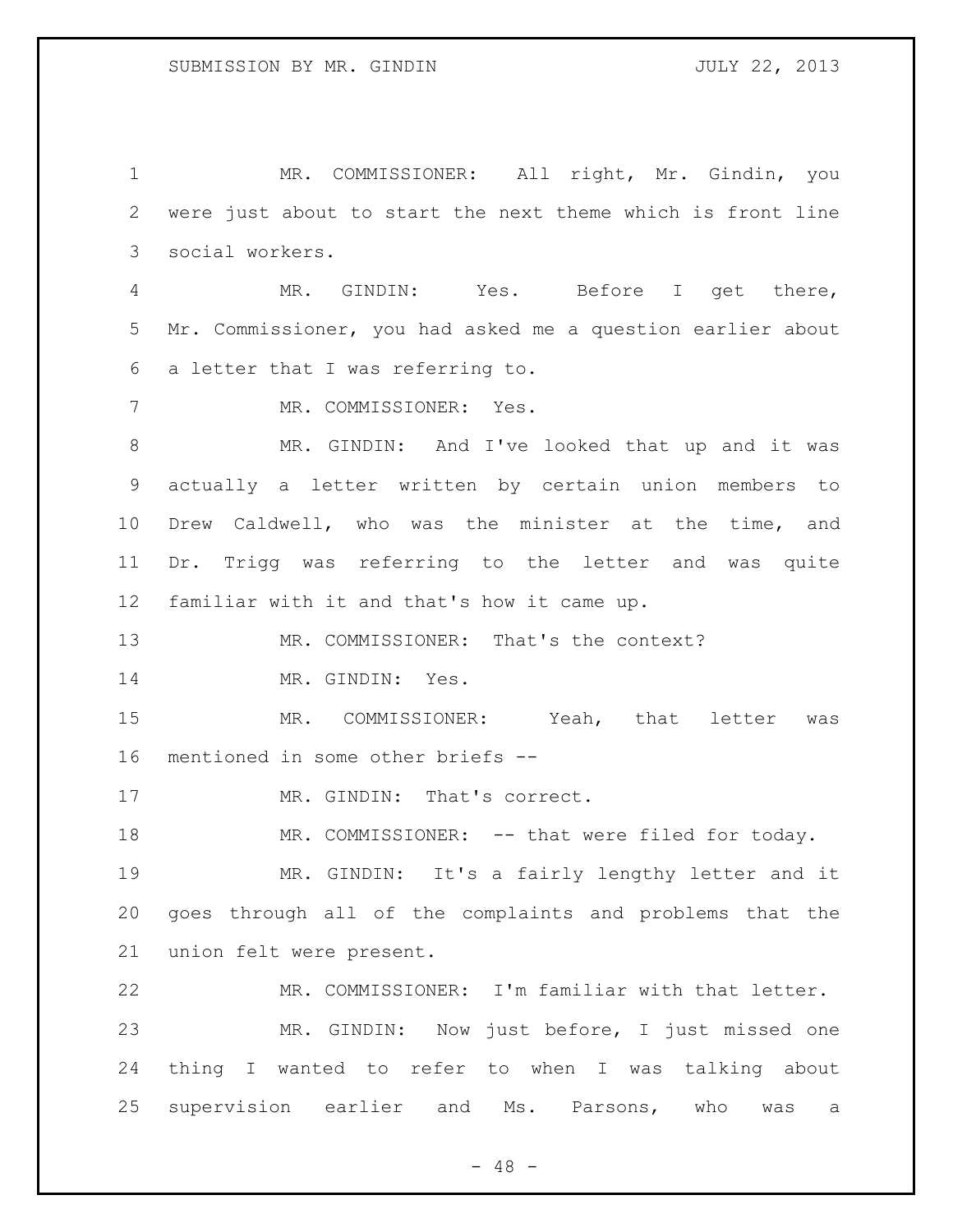supervisor --

| $\mathbf{2}$   | MR. COMMISSIONER: Yes.                                     |
|----------------|------------------------------------------------------------|
| $\mathcal{S}$  | MR. GINDIN: -- at page 120 of her testimony                |
| 4              | dated December 18th, 2012, I just want to read out a       |
| 5              | portion of her cross-examination which I submit shows what |
| 6              | supervision isn't. Now I ask her:                          |
| $7\phantom{.}$ |                                                            |
| $8\,$          | "Did you ever on occasion have a                           |
| $\mathsf 9$    | look at a safety assessment form                           |
| 10             | like the one you've been shown                             |
| 11             | earlier, and feel that you                                 |
| 12             | disagreed with it?                                         |
| 13             | Yes.<br>$\mathbf{A}$                                       |
| 14             | And if you did do that, and<br>$Q \qquad \qquad$           |
| 15             | felt that way, what would you then                         |
| 16             | do? Would you, would you bring it                          |
| 17             | the attention of whoever<br>to                             |
| 18             | prepared the form?                                         |
| 19             | No, no.<br>Α                                               |
| 20             | No.<br>Q                                                   |
| 21             | Generally what would happen<br>Α                           |
| 22             | we would go with whatever had been                         |
| 23             | assessed as being the timeline and                         |
| 24             | would go with that, and, and make                          |
| 25             | our attempts to connect.                                   |

- 49 -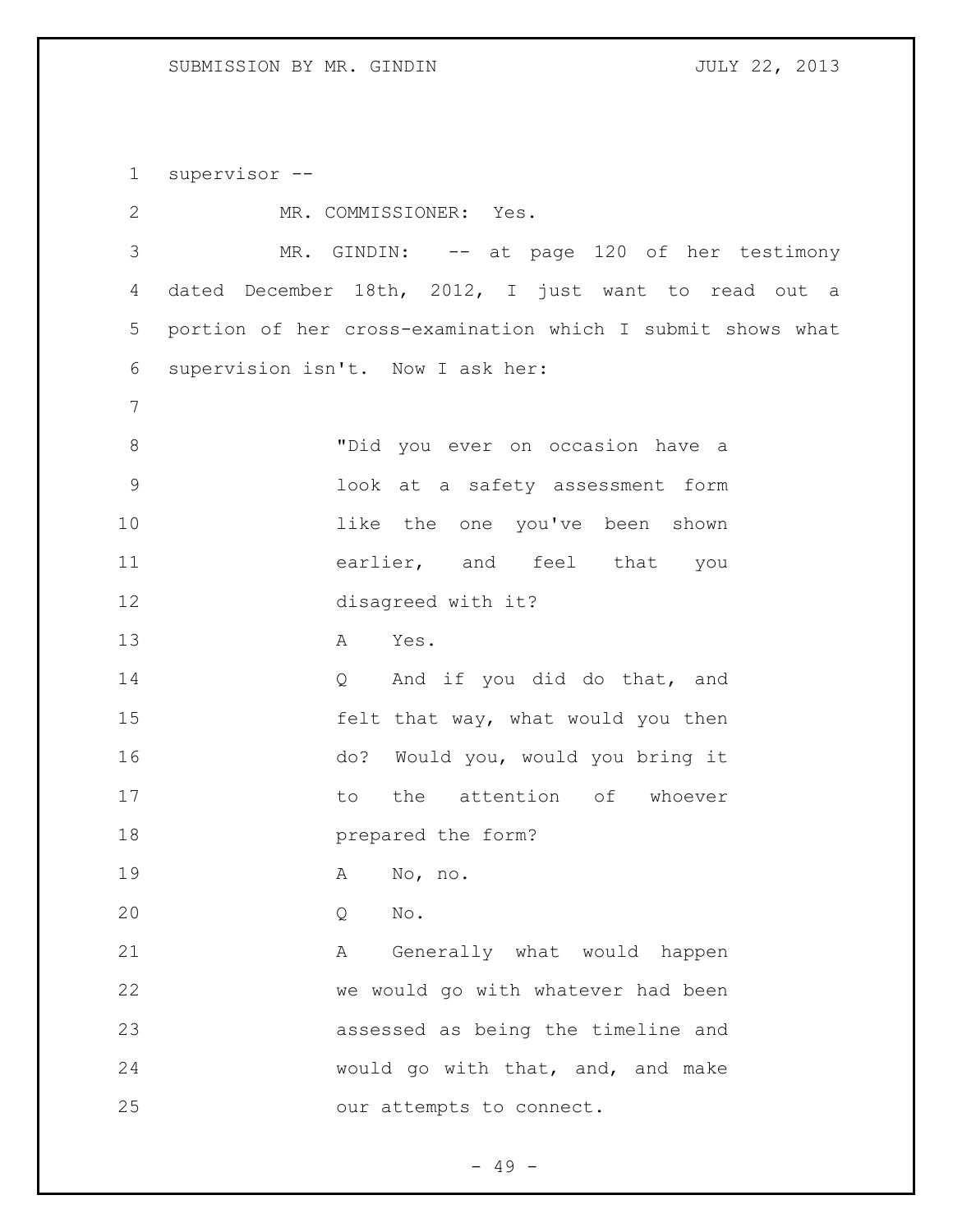Q So even though you might not agree you, you would leave it the way it was? A Yes. Q Even if you disagreed strongly? A Yes." Now I question whether that's proper supervision. Now with respect to the -- and that's just one example of a number of things that were problematic. With respect to the front line social workers, it's my submission that the work and services provided was simply not good enough. There was a significant lack of contact with the family, that's clear throughout the chronology of what occurred here. There were instances of poor judgment. There were decisions to close files where there was still significant protection issues that were unresolved. That is quite clear, I submit, and likely won't be disputed. And I'll just mention some of the highlights. We heard the evidence of Delores Chief-Abigosis who was one of the witnesses who remembered absolutely nothing. And we heard her say I don't know or I don't remember so many times that I couldn't really count. But

 $-50 -$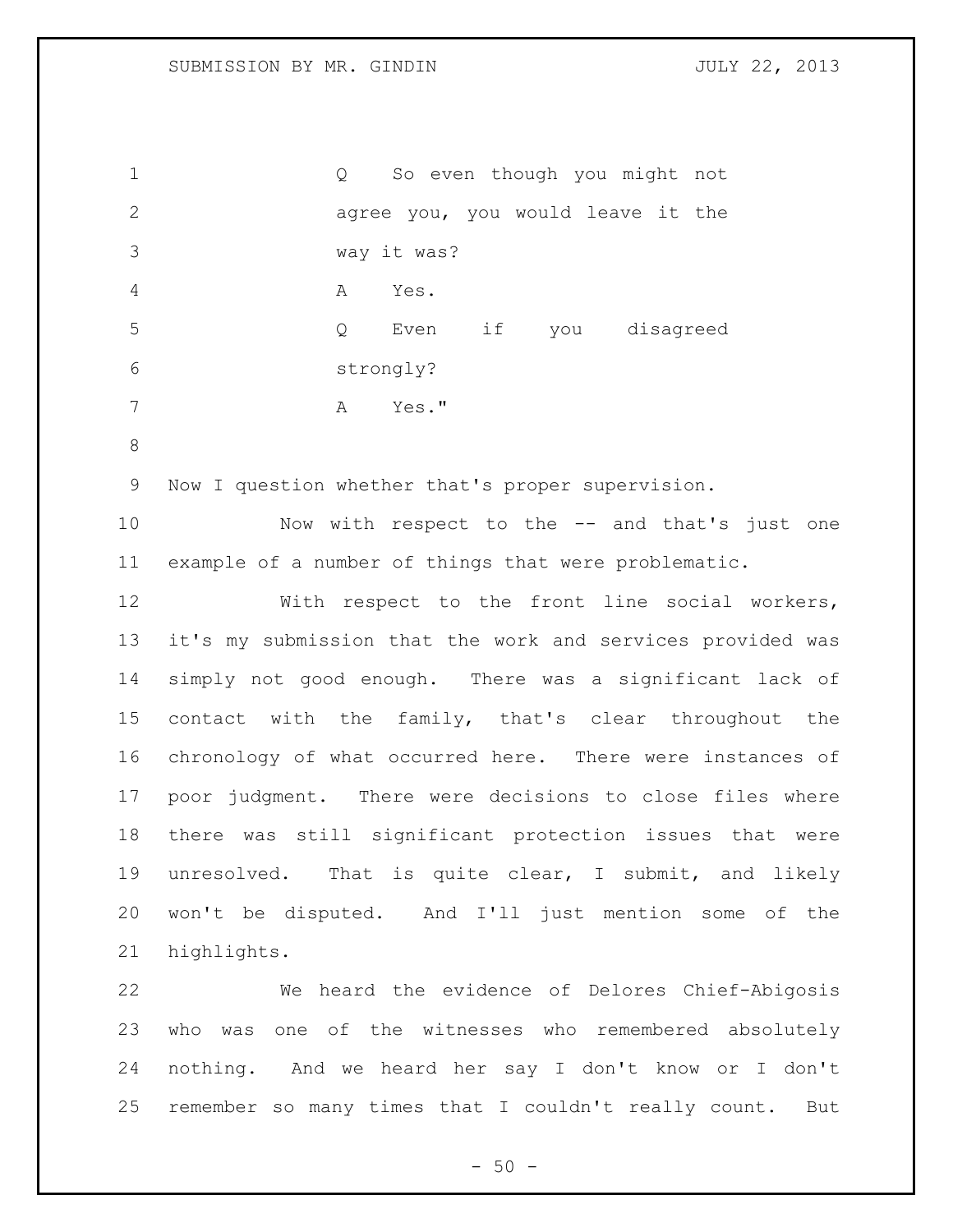one of her jobs was to make sure that the service agreement on September the 5th, 2000, which was the return of the child to Steve and Samantha, her job was to make sure that was carried out and there's no recordings on the file to suggest that she did anything at all to help the family fulfill that agreement.

 There was some evidence that Marie Belanger, who may have used Marie Pickering, was the family services worker who was visiting the home on occasion and for some reason that was abruptly stopped at a certain point and there was no explanation that could be given as to why that didn't continue longer than it should have.

 This is where we see long periods of time with nothing going on, sometimes five or six months. And her supervisor, that is Delores' supervisor, Angie Balan, agreed in her testimony that it was bad practice to let that many months go by. I think at one point there was five months that went by without any sort of contact. I can't recall whether there might have been an attempt or two along the way but there was no contact.

 When Samantha's second child was born April 29th, 2001, no one seemed to know that she was even pregnant. You may recall that. Now it seems to me, based on the history, that a second child being born when your other child is only one and that other child had been apprehended

 $- 51 -$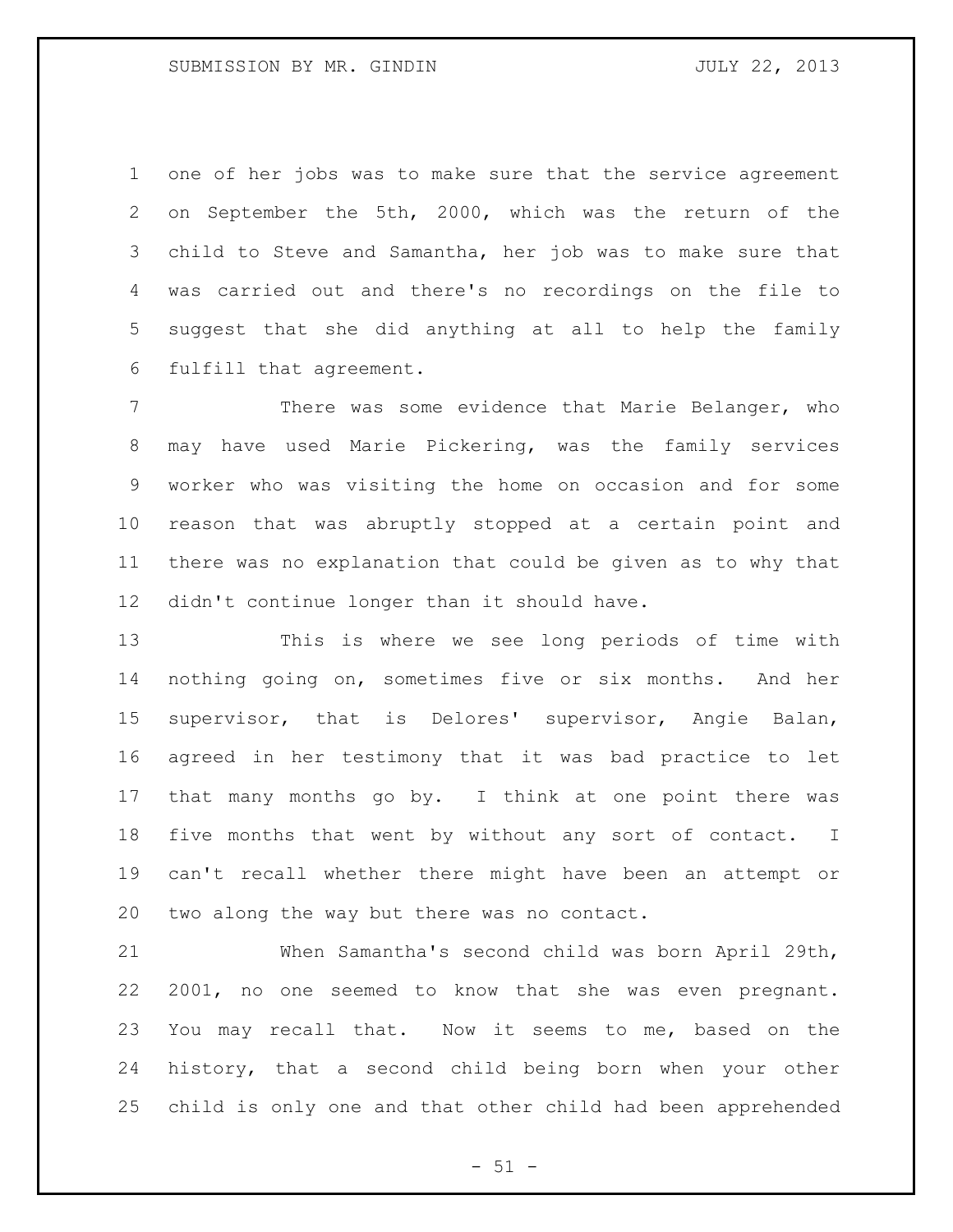at birth and your previous child before that was apprehended at birth, that becomes a high risk situation just on the basis of common sense.

 We have the evidence that Delores Chief-Abigosis was commuting from quite a distance away. You may recall that. And she was also attending some courses at the University of Manitoba. I don't know whether that was a factor in her doing very little. She says she told her supervisor about those issues. The supervisor doesn't recall if she was made aware of that but admits that it would have concerned her if she knew those things because obviously they would be distractions to doing the work properly. They would certainly be distractions from visiting at night or on the weekends if someone found that to be necessary. So we have Delores Chief-Abigosis who I submit did not do enough clearly. Any way you read her evidence it comes out quite clearly. There wasn't enough contact, she should have done more.

 We have Kathy Peterson or Epps, who was Steve's former social worker, and she got involved actually prior to her official involvement as a former social worker where she spoke to Steve and was told about the breakup with Samantha and she had some warnings that she gave about Samantha not being allowed to come near the child. Well there's very nice to warn someone but I think more is

 $-52 -$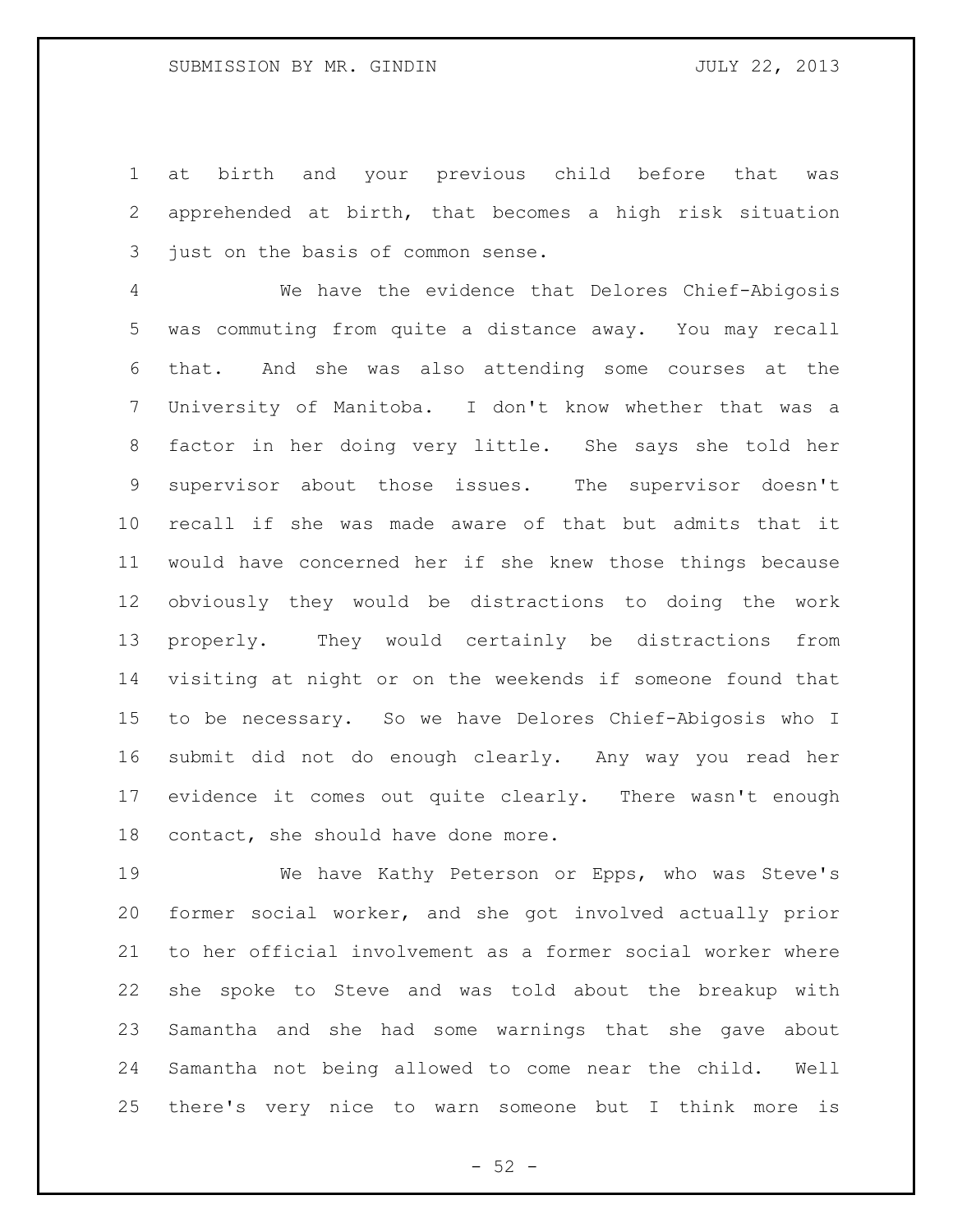required than that. In fact, she did more, I think, before she took over the file than after she did take over the file because this was the file that remained open for some six or seven months with virtually nothing being done. This was the file that was supposed to be closed, I believe it was August but really officially wasn't until the following March and yet no real record of anything being done.

 So there was an awful lot of inactivity in this matter, particularly between November of 2000 and July of 2001, just some nine moths, November 2000 to July of '01, about nine months and similarly other periods, many, many months went by where there was just nothing at all. And it may well be that there was no open file but maybe that's a problem with the system. Maybe once you've been apprehended and you have these kinds of issues they shouldn't just close a file and stop all monitoring.

 We know that nobody really checked with Kim about her connection, not that they would have found out anything bad but they certainly should have at least checked things out when you find out that other people are involved with the child.

 Kathy Peterson really never saw Steve or Phoenix when she had conduct of the file. She spoke to Steve before and that was very nice that she took the time to do

 $- 53 -$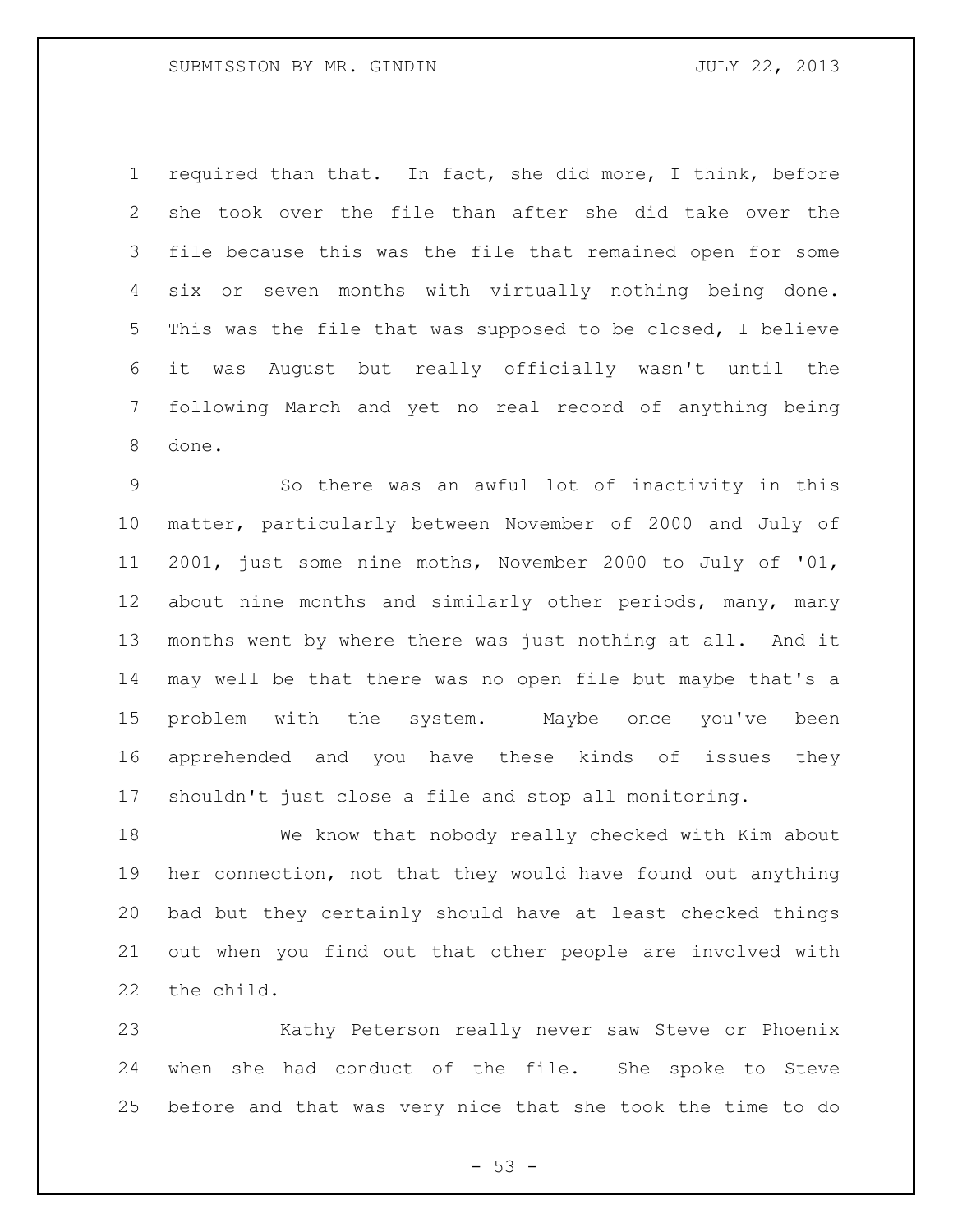## SUBMISSION BY MR. GINDIN JULY 22, 2013

 that, but once she got conduct of the file nothing happens. Then we have the involvement of Stan Williams who didn't amount to very much. He obviously had a lot of faith in Steve, but still more should have been done.

 At paragraph 89 of my brief, I'm going to read that one paragraph out. Stan William's supervisor was Heather Edinborough. She testified that this information, which is referred to in the previous paragraph where Williams finds it not necessary to renew the temporary order of the court, she says this information made her angry because obviously Stan was thinking Phoenix may need to stay in care longer but he closed the file anyway. There was no evidence Stan ever visited Steve and/or Phoenix after her return home. Edinborough and Williams did not discuss or consider leaving a family support worker with Steve or offering him daycare. And she states in paragraph 91, "We had stepped out too soon." And she was one of those that admitted mistakes were made in a very emotional, straightforward way.

 We have the evidence of Lisa Conlin, who took over and actually went out to visit Rohan Stephenson. No notes about whether Phoenix was there or talking to Phoenix or playing with Phoenix or telling us anything about Phoenix. She did not explain to Rohan that being a place of safety would have prevented Kematch from being able to

 $-54 -$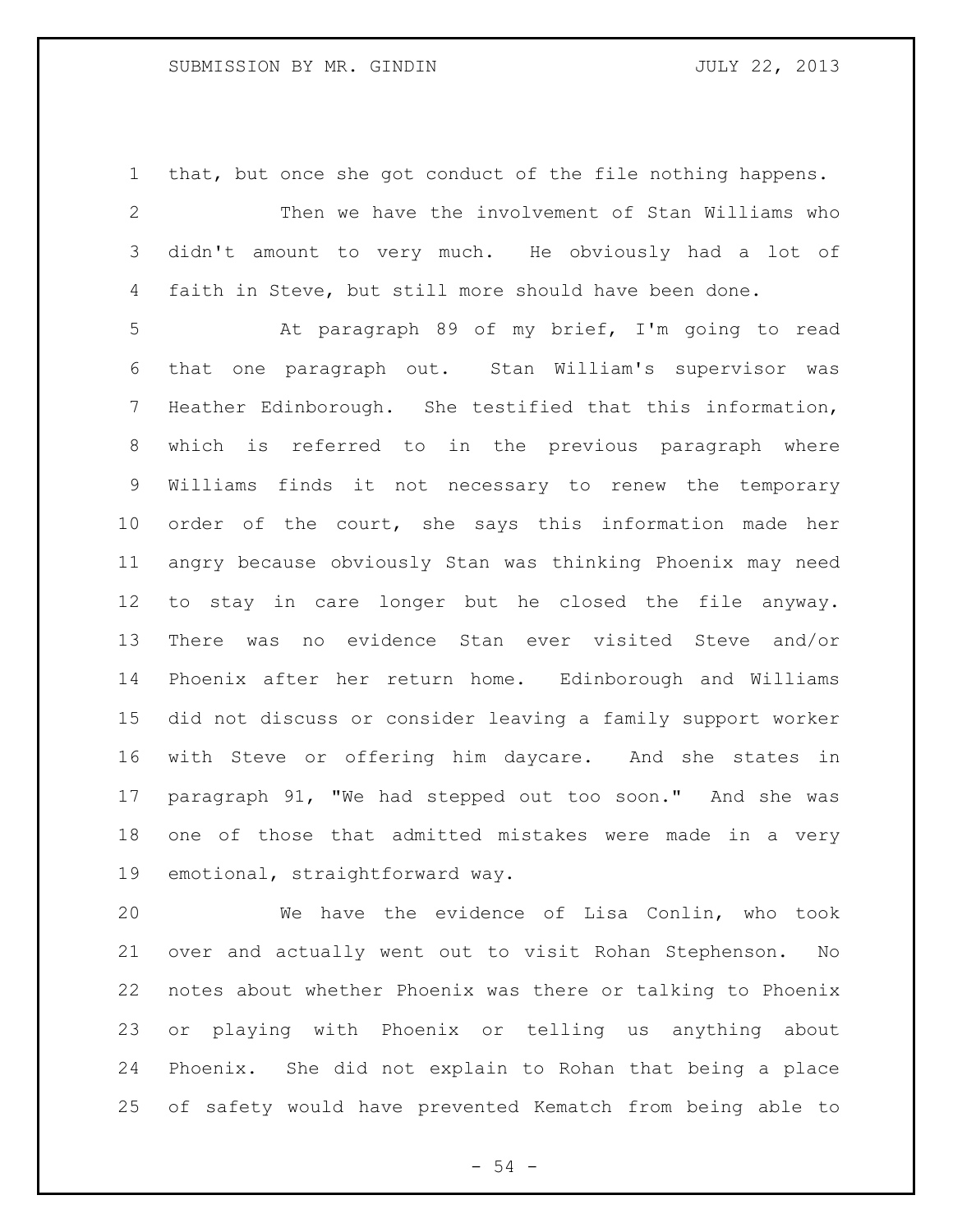simply come and pick Phoenix up. Rohan told her about how he didn't live there all the time and she didn't seem to know very much about his working hours or his schedule or how difficult things were, no real questions were asked. And I concede he wasn't all that interested in being cooperative because of his own views about CFS.

 Conlin never explained to Steve that what a private arrangement means and those kinds of things. She wasn't aware of how had picked up Phoenix in January of 2004. She knew that drugs were involved in some way, both for Steve or Samantha, and she was asked during her testimony, that is Lisa Conlin, if she knew the difference between a risk assessment and a safety assessment and in her evidence of December the 3rd she said she thought they were the same thing. Now there's a lot of evidence that has been presented about what those things are, yet she thought they were the same thing.

18 Then we have the evidence of Forbes, and I'm just being extremely selective here because there were so many workers that were involved and all of their evidence has to be looked at. She didn't know that Phoenix was on McKay's budget and again that might be because of a type of system we had but that's certainly something she should have known. We know that she had two very important chances to find out about Wes, I mentioned them already, in May of '04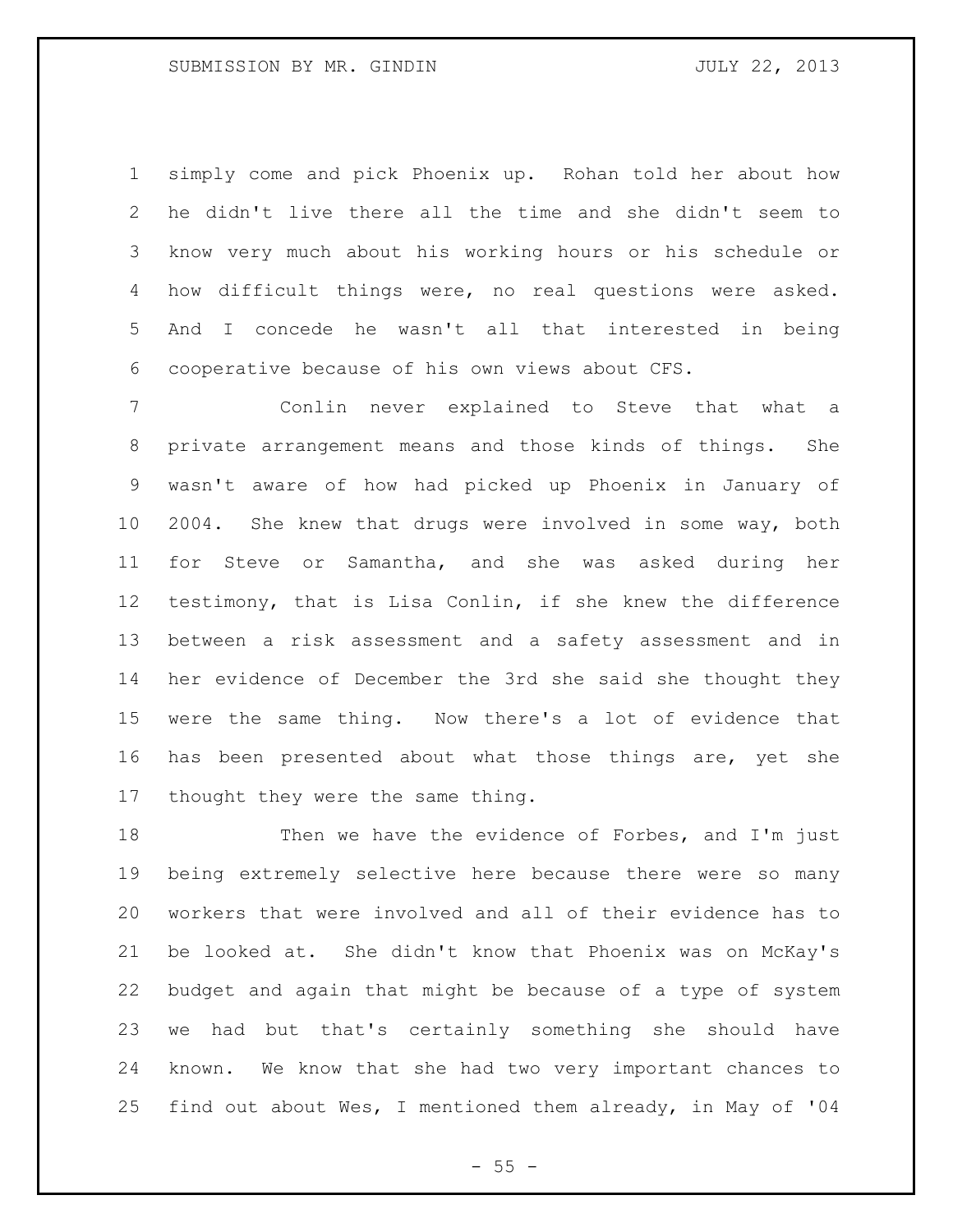when he comes to the door and in July of '04 when she speaks to Samantha --

 MR. COMMISSIONER: That was who are you speaking of?

5 MR. GINDIN: Tracy Forbes.

6 MR. COMMISSIONER: Who?

7 MR. GINDIN: Tracy Forbes.

8 MR. COMMISSIONER: Oh Forbes.

 MR. GINDIN: Forbes, yes. And I'm emphasizing the fact that she herself had some very important chances to find out about Wes McKay, when she first came to the door in May of -- when he came to the door in May of '04 when she made her visit, and I've talked about that already, and then in July, July 13th she meets with Samantha and Phoenix but yet there's notes of any real conversation, didn't speak to Phoenix, but was told some things about Wes that weren't followed up on and then she goes to see Samantha's mother right after that visit. And she was asked in her testimony, well why didn't you ask Samantha's mother about how Samantha's doing and who's she's with or how her drug problem is. Her answer was, well why would I ask her mother? What do you expect the mother to tell me? Yet in other times they rely completely, without question, on what Samantha says about her being clean and not being on drugs, things of that

 $-56 -$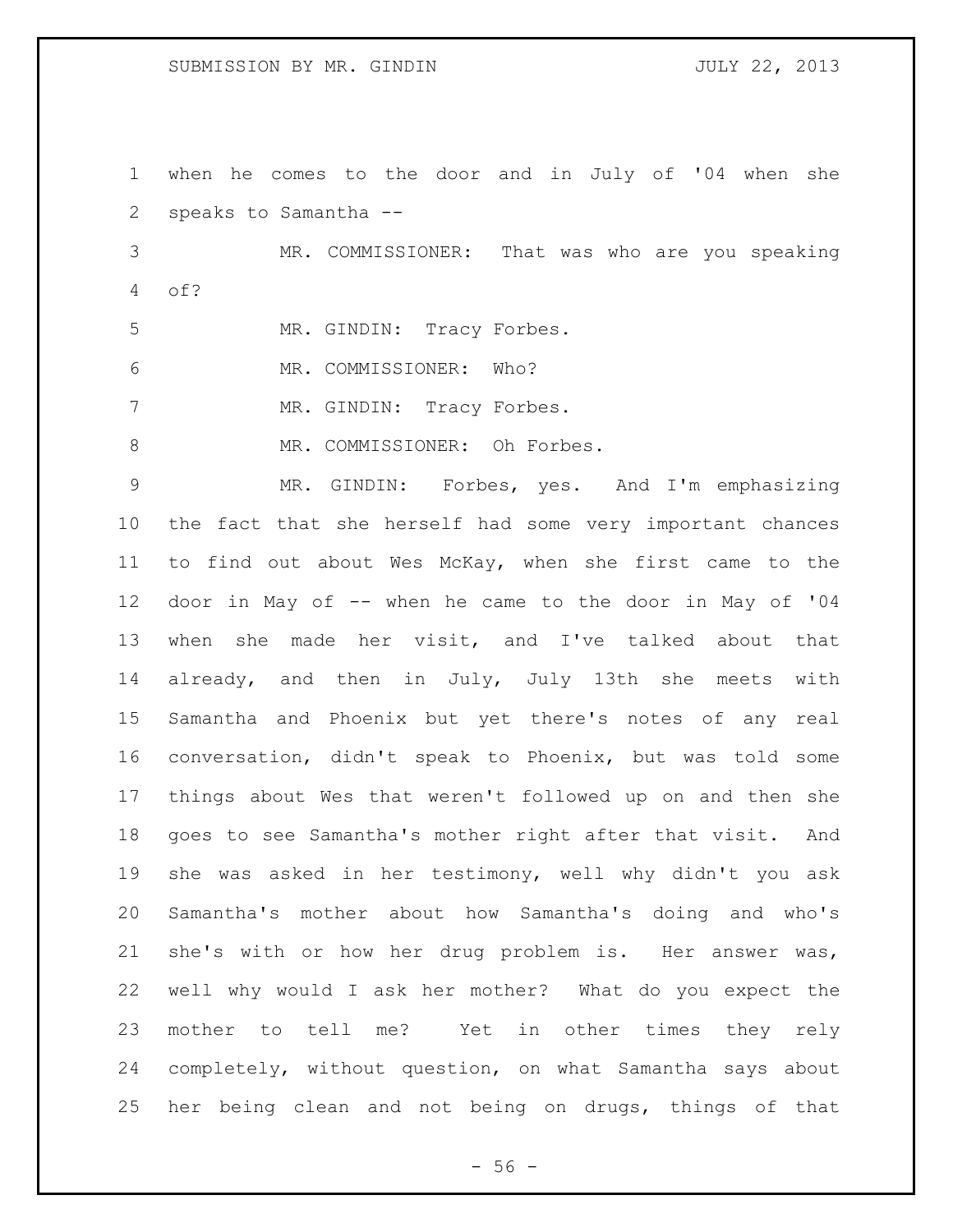nature. That's not very consistent. She should have asked the mother. Who knows, maybe the mother would have said oh, there's this guy called Wes, I don't like him. We've heard lots of witnesses come forward and tell us they didn't like Wes. Maybe Samantha's mother might have talked about Wes, maybe she might have talked about drug use. You've got to ask. She thought well why ask the mother, it's the mother, what can you expect her to say?

 And with respect to Tracy Forbes, I've mentioned a couple of things that I found quite surprising. Her answer to the issue about Samantha smoking crack in front of Phoenix, well that was just an allegation. Asked about why she didn't check with Kim or Rohan and follow up on that as well, if they had concerns they'd call me. Reluctantly agreed that CFS also has an obligation to make contacts and check things out. When asked why she never went out in the evening, "chose not to", that was her response, page 200 of her testimony, "chose not to". "Why didn't you question Wes at the door?" "I had no specific reason to be concerned." Those answers are all quite curious and they demonstrate, in my view, an attitude of sitting back and just letting things be.

 MR. COMMISSIONER: And was it the conversation with the mother that took place that Samantha's source of support then was a trucker?

 $-57 -$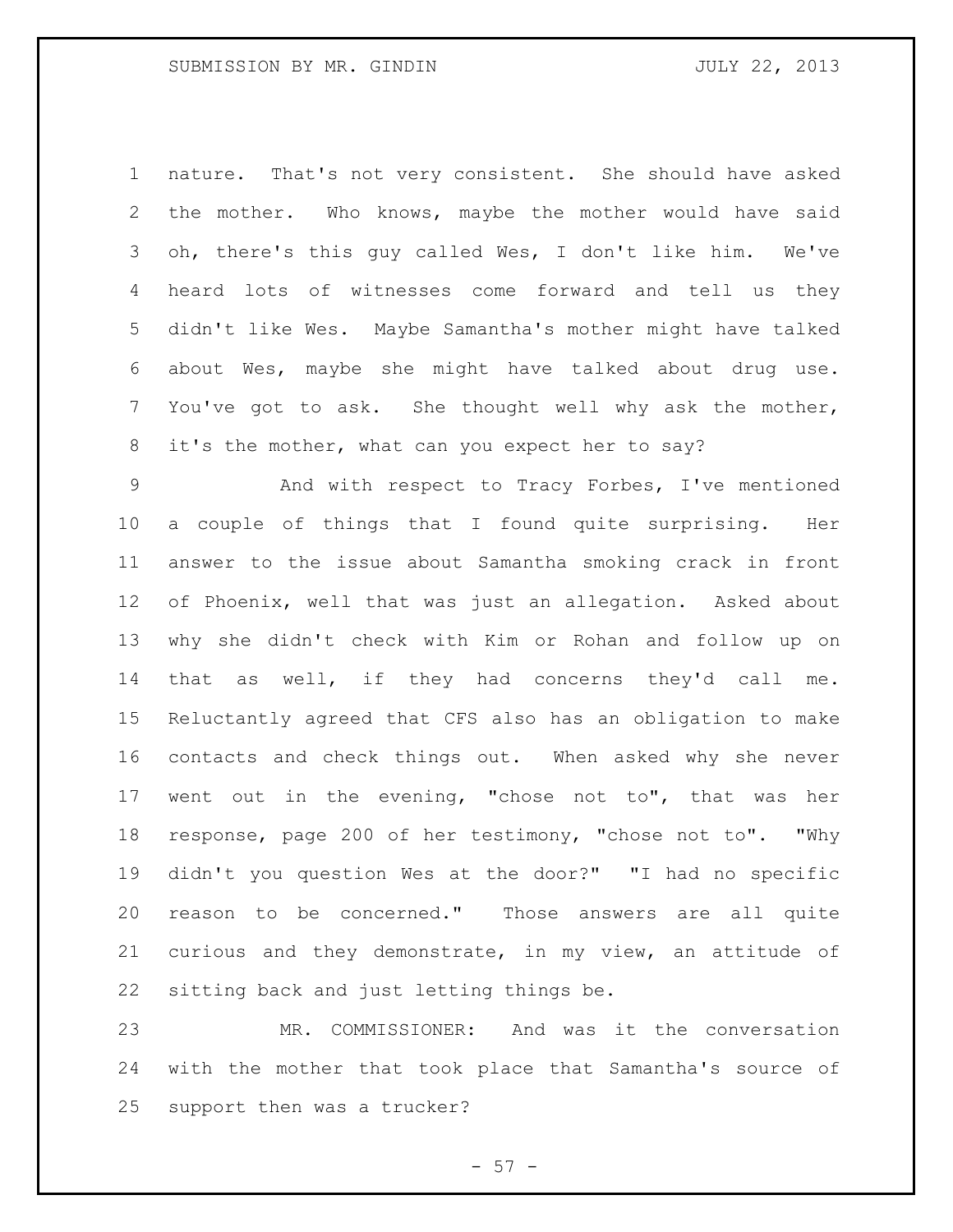1 MR. GINDIN: That's where that -- no, that -- MR. COMMISSIONER: That's when that came up? MR. GINDIN: That conversation came up in July of '04 when Tracy Forbes actually spoke to Samantha. MR. COMMISSIONER: That's when that came up? MR. GINDIN: Yes. In May she went to the house and Wes came to the door and didn't ask, check that out. She goes back in July, on July 13th of '04 and actually talks to Samantha and those, that's where she says my main

 Carolyn Parsons also, as a supervisor, testified December the 18th that, she spoke about the wrong assumptions that she made. She assumed the parental capacity assessment was done. That comes out at page 134 of her evidence. I don't think that's in the brief but her evidence at page 134. She assumed that it had been done and she assumed it had been done on both parents, even though it hadn't been done and was never requested on Steve. Those are some wrong assumptions.

support was Wes, et cetera, those things come out.

 She was asked about whether she, if she knew about Wes McKay's background, whether that would have been a significant factor and might have changed the course of this history. She said yes. Forbes was asked about that and she didn't admit the obvious in my opinion. She said, well, I don't know, it could be perhaps, we'd have to

 $- 58 -$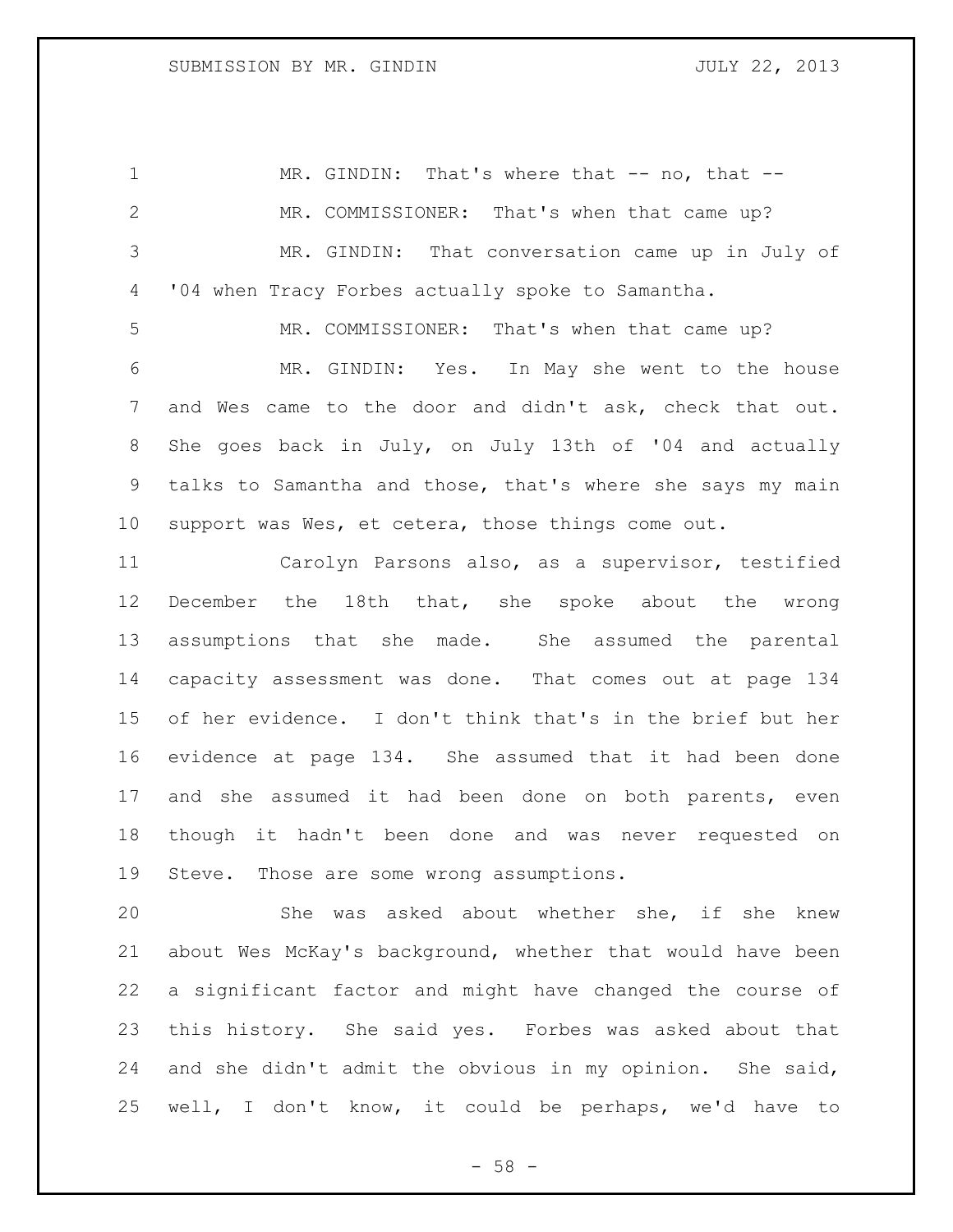## SUBMISSION BY MR. GINDIN JULY 22, 2013

 consider it. Interestingly her program manager, Mr. Berg, was asked the same question about whether if he knew these things about Wes McKay at the time, whether that would have been a significant change in the way this was handled and he said well probably, somewhat, maybe, it might have. Again, those are answers that I can't quite fathom but that's in his evidence.

 MR. COMMISSIONER: It was Parsons who acknowledged 9 that it  $-$ 

MR. GINDIN: Yes.

11 MR. COMMISSIONER: -- could have made a difference.

13 MR. GINDIN: That's right.

 I'm now going to move on to what I consider to be extremely significant time in this case and that is the last closing and that deals with the March '05 matter. And this is where the profound lack of common sense reaches a high point.

 Chris Zalevich recommended that this file be closed, Diva Faria went along with that, when they had absolutely no idea whether Phoenix was safe and left knowing no more than when they got there. In fact, what they discovered from being there was more suspicious circumstances and more causes for concern than when they got there and I think that becomes quite clear.

- 59 -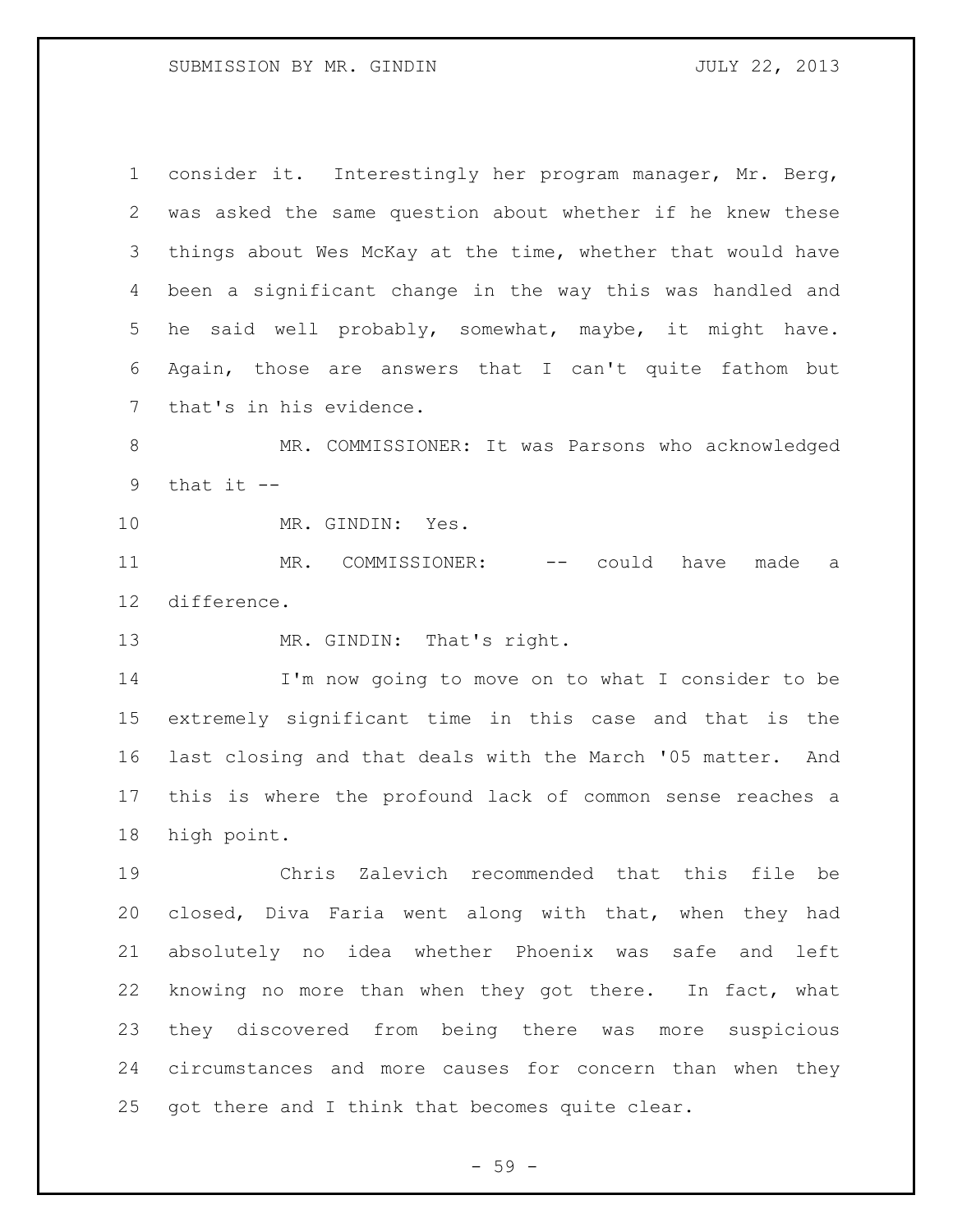So first we have on March the 7th, 2005, this is before, a couple of days before Zalevich takes over the file and we have Richard Buchkowski tries to connect with the family and this is on page 29 of my brief.

MR. COMMISSIONER: Yes, I have it.

 MR. GINDIN: And so Richard Buchkowski tries to connect with Phoenix. He views the file as a high priority, sounds like he's the only one. He went out there without a partner and he tried a couple of times, two separate occasions, to make a connection and wasn't able to. Now this was a referral that came in after a call came in which was taken by Jackie Davidson about potential abuse. Everyone describes it as a rather vague referral. The referral was made incidentally by someone who worked with CFS, SOR #7. It was actually a foster parent who worked with CFS, was employed by CFS. They called that a soft referral. In any event it was vague and Mr. Buchkowski comes out and tries to find out more and isn't able to so he passes the matter on to Chris Zalevich on March the 9th.

 The referral that was typed out by Jackie Davidson, interestingly, it has things missing in terms of a history. One of the things it has missing is any reference to Shelly Wiebe or Willox in terms of the December '04 birth of the child and the putative father

 $- 60 -$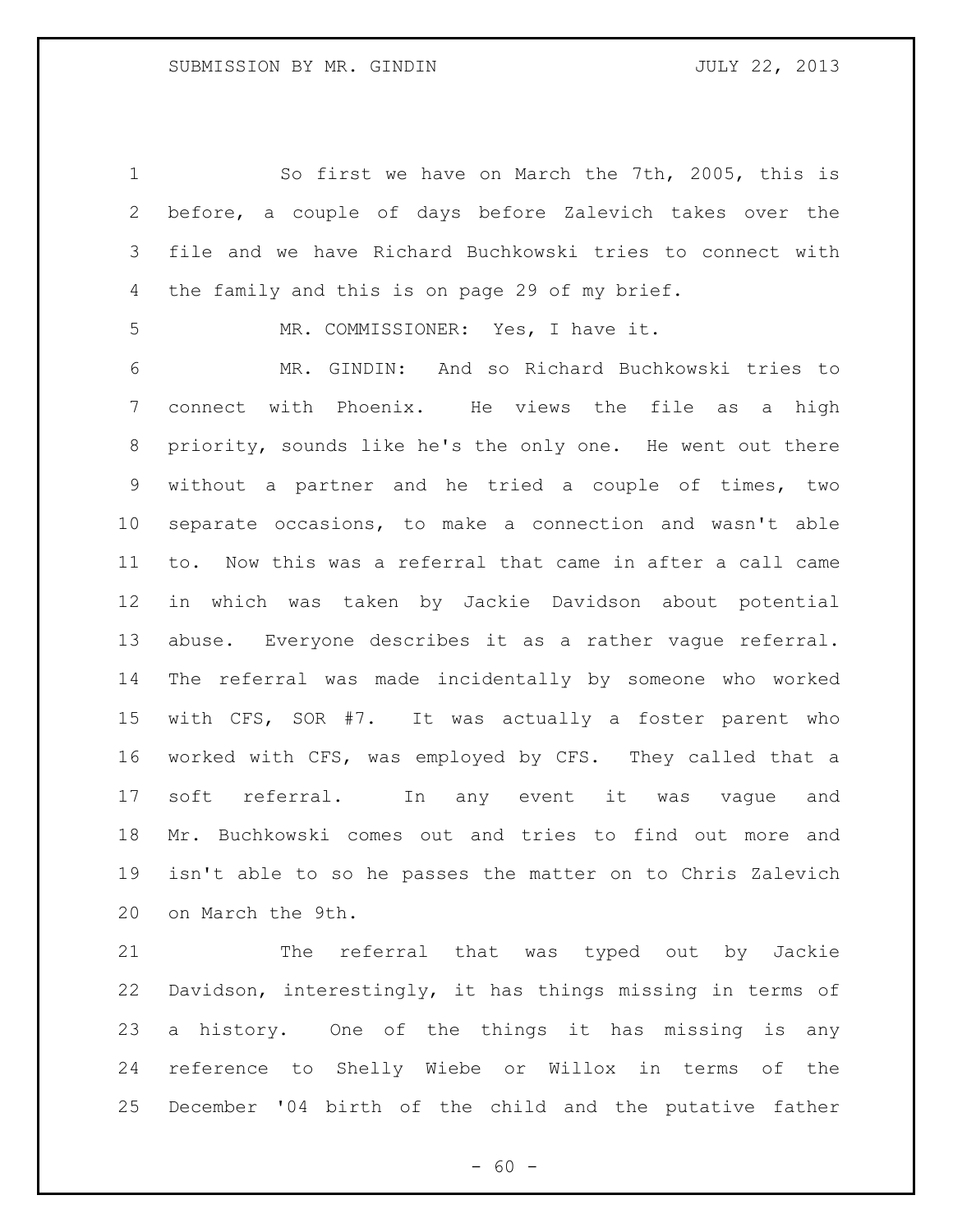being called Wes and there being another child in the premises and that kind of thing. That seems to be left out 3 of the report for no reason that I can think of. In any event, that's what occurred. It probably wouldn't matter because I don't think that Chris Zalevich read very much of anything. Whatever he read was quite brief. But in any event, he takes over on March the 9th and he goes to this address to check to see whether this allegation of abuse that was made concerning Phoenix has any merit or what can he find out. And what's the first thing that happens? She comes out to the hallway, refuses to let him in the apartment. Now does that make things better? Would that make you more relaxed or would that cause you more concern? Obviously more concern.

 He then advises here that they've got this report that came in that there was some abuse. She doesn't deny it immediately but says who made the call? That wouldn't ease my worries, that type of response, but that's what's made. She then admits to yelling at the child. An ordinary sensible person, I submit, would say well what were you yelling about, tell us something about that. No questions are asked and it's not followed up on. At some point during this discussion she leaves, comes back with another child. She tells him there's a visitor in there and that's why he can't come in. Yet she goes in there and

 $- 61 -$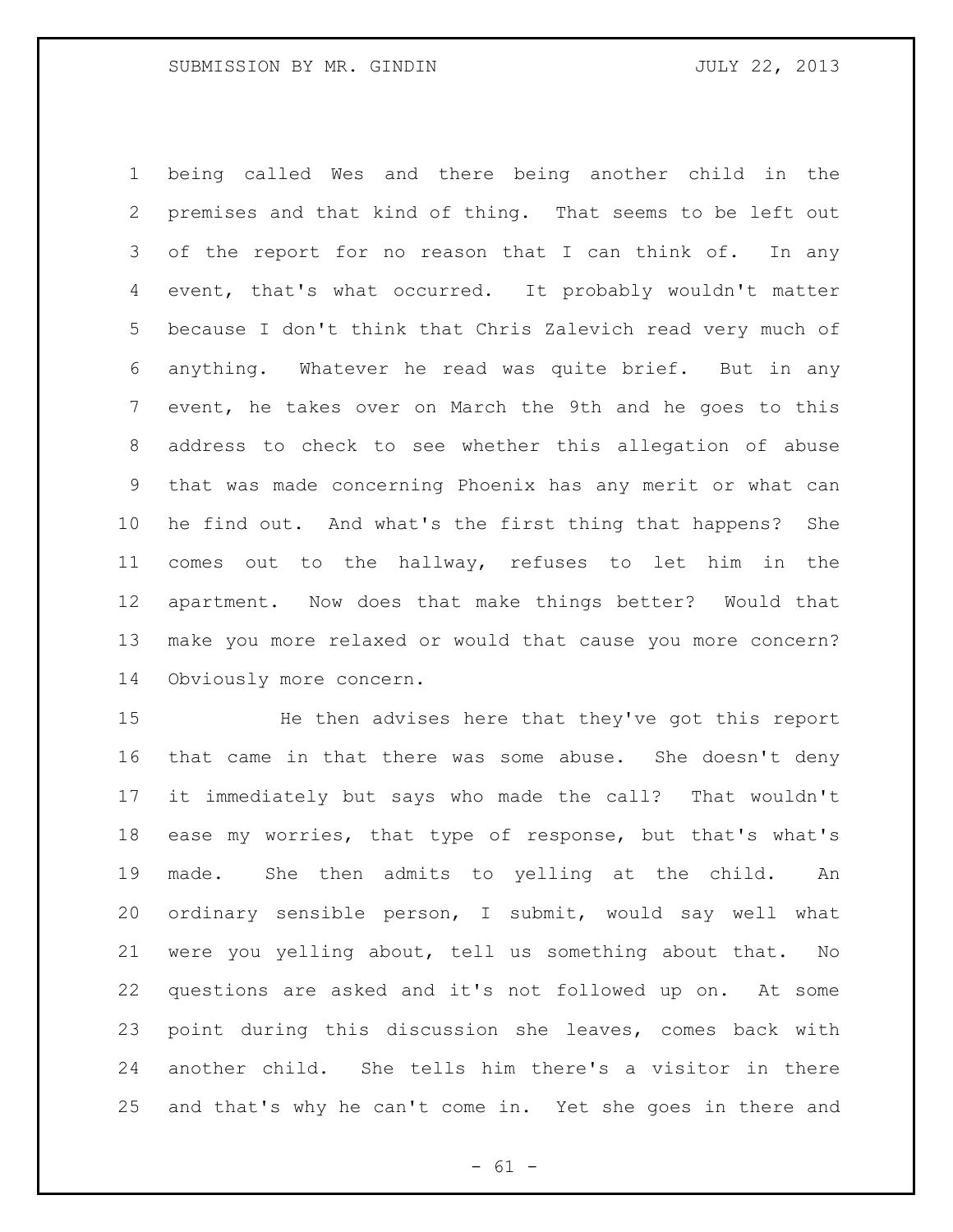takes another child and brings that child out. Now I would assume that the visitor would now know that that child is being taken out to the hallway. What's wrong with bringing 4 the other child out or being asked to, well it's very nice that this child appears all right, where's the other one? Doesn't appear to be asked. But there was a question asked, where's Phoenix? Or is Phoenix in school? No, she's not. Is she in day care? No, she's not. Well according to all the evidence we heard, that's makes her very vulnerable. We've heard all about why. If she's in school or in day care there's other people around, there might be some --

MR. COMMISSIONER: Do they ask where she was?

 MR. GINDIN: That's a little unclear. There's nothing in the notes that they asked where she was. Now I would think if you ask that question and got an answer, that's important enough to make a note of and I can only assume that they didn't ask that, although it stretches the imagination almost beyond belief that they wouldn't, but they don't say so bring out the other child.

 Now when I spoke earlier about Heather Edinborough being candid, straightforward, admitting her mistakes, I can't say that about Mr. Zalevich. He was very matter of fact and when I said just because you saw the other child, that doesn't really tell you anything about

 $- 62 -$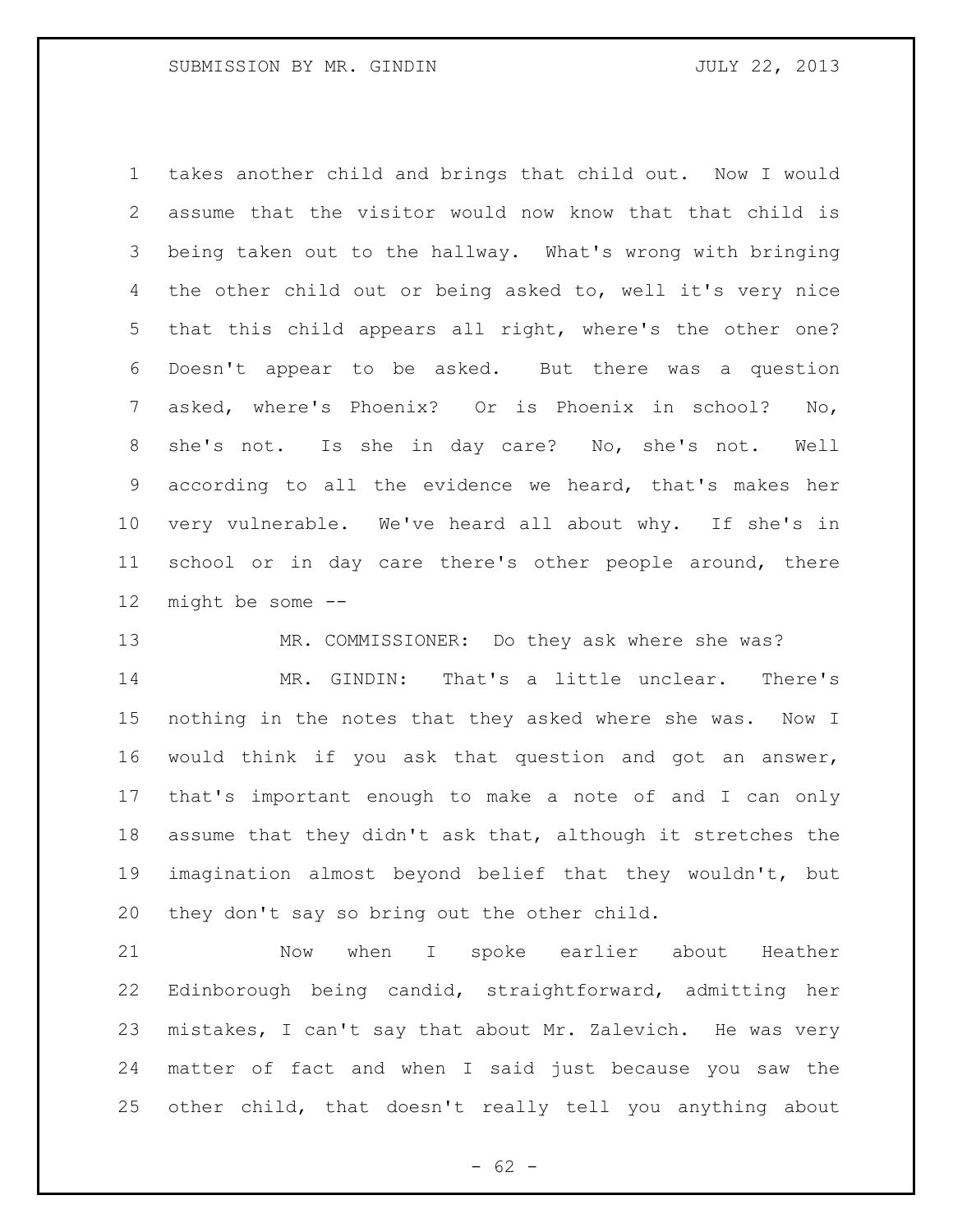whether Phoenix was abused or not, his answer was it 2 doesn't say she wasn't. That's the answer.

 Do they make another appointment when she says I'm with somebody right now? Wouldn't that be the obvious thing? Buchkowski has been there twice, couldn't a connection. Now they're coming, she won't let them in, she's in the hallway, she's presenting other children not Phoenix, nobody knows where Phoenix is and there's no other appointment made. Can we come back in an hour? Can we come back tomorrow? Why not?

11 11 In fact, the standards are so confusing that -- and again, I'm still confused about which standards apply to when, I still don't have a handle on that. But the evidence of Darlene MacDonald, one of the higher ups, on February the 5th, 2013, she testified that the standard of seeing a child was in place already at that time. Now I don't know if that's accurate, if -- we've tried to check it out. There was some evidence about standards of '05 being online. I haven't really seen them, we couldn't locate them. But her view was that at the time of that March incident the new standard about face to face contact was already in place. She may be wrong, I don't know. The mere fact that she believes that and she's confused about it as well, and what do you expect about the rest of us? Zalevich did not read the history. He had no

 $- 63 -$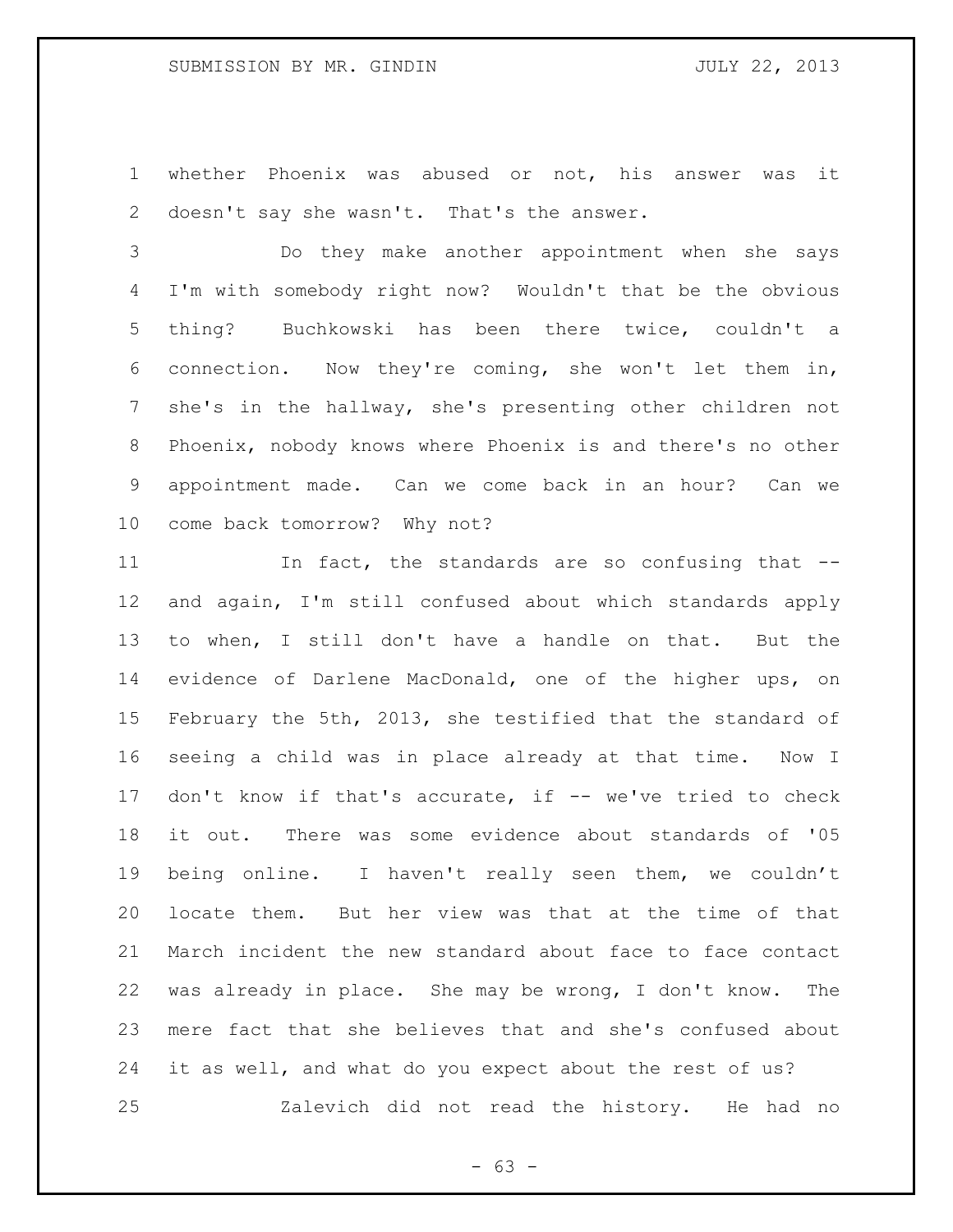idea, no idea how Samantha had been responding in the past in a way that many people were not pleased with. We've heard about Debbie DeGale, she thought she was being very deceptive. We later hear that of course there was no visitor in the apartment, no shock, but we've heard that she told a friend later who testified, one of the family members, that she told her no one was visiting her, she just said that so they wouldn't come in. That can't shock anybody. But Zalevich never read the history or if he did he read very little, but he knew nothing about her --

 MR. COMMISSIONER: You said that there's evidence that there was a discussion subsequently where Samantha acknowledged there had not been a visitor in the apartment? 14 MR. GINDIN: That's correct.

MR. COMMISSIONER: Whose evidence is that?

 MR. GINDIN: It was one of the civilian witnesses, it wasn't a, I don't believe it was a social worker. I'll see if I can find that by the time I'm through. But it became clear later on in the evidence that she had told someone, perhaps it was a friend or family member, that she just told them that so they wouldn't come in.

 MR. COMMISSIONER: That's in evidence, is it? MR. GINDIN: Yeah, it is in the evidence. MR. COMMISSIONER: All right.

- 64 -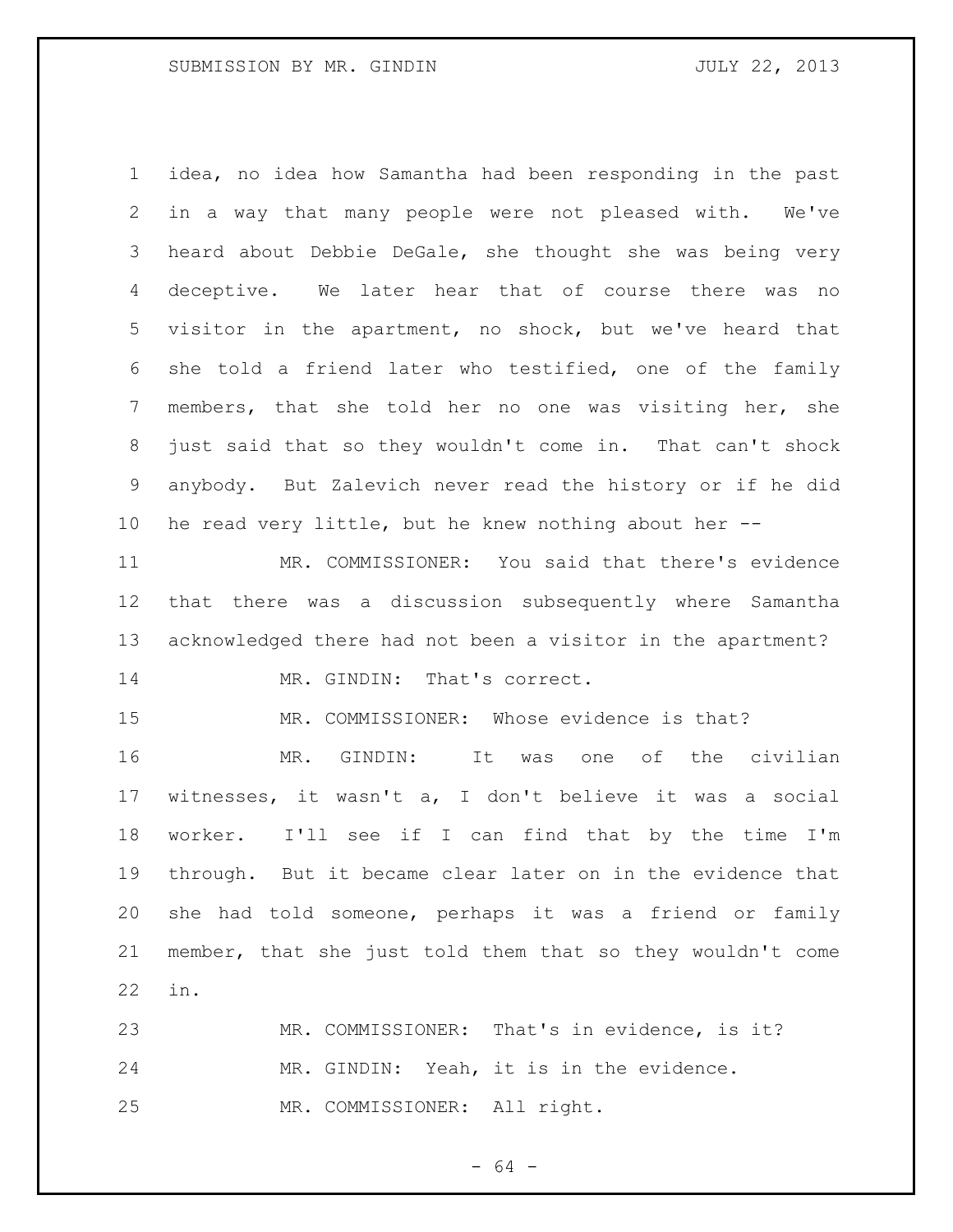MR. GINDIN: I'll try and locate that along the way.

 MR. COMMISSIONER: I hadn't picked up on that point but I will, I'll find it.

 MR. GINDIN: Now this whole scenario, which was delved into during cross-examination at great length by myself, in terms of all of the things that could have been done, should have been done, one of the things was well, try sending it back to intake. Well they had rejected us once. Do you know why? No. Why not try again? No real answer. All of this evidence was discussed with Dr. Trigg and in her opinion or requested as to how she thought about the things that happened and she agreed completely, that you don't simply take -- you can't come in for an answer. There are more questions that need to be asked. Her evidence on that is dated March, or January the 28th, 2013 and it starts at page 96 and it goes on for a number of pages where most of these options and suggestions and things that happen are put to her and she's pretty clear on her opinion of what was going on that day and what should have been happening that day.

 MR. COMMISSIONER: You say that starts at page 96 of Trigg's evidence?

MR. GINDIN: Yes.

MR. COMMISSIONER: All right.

 $- 65 -$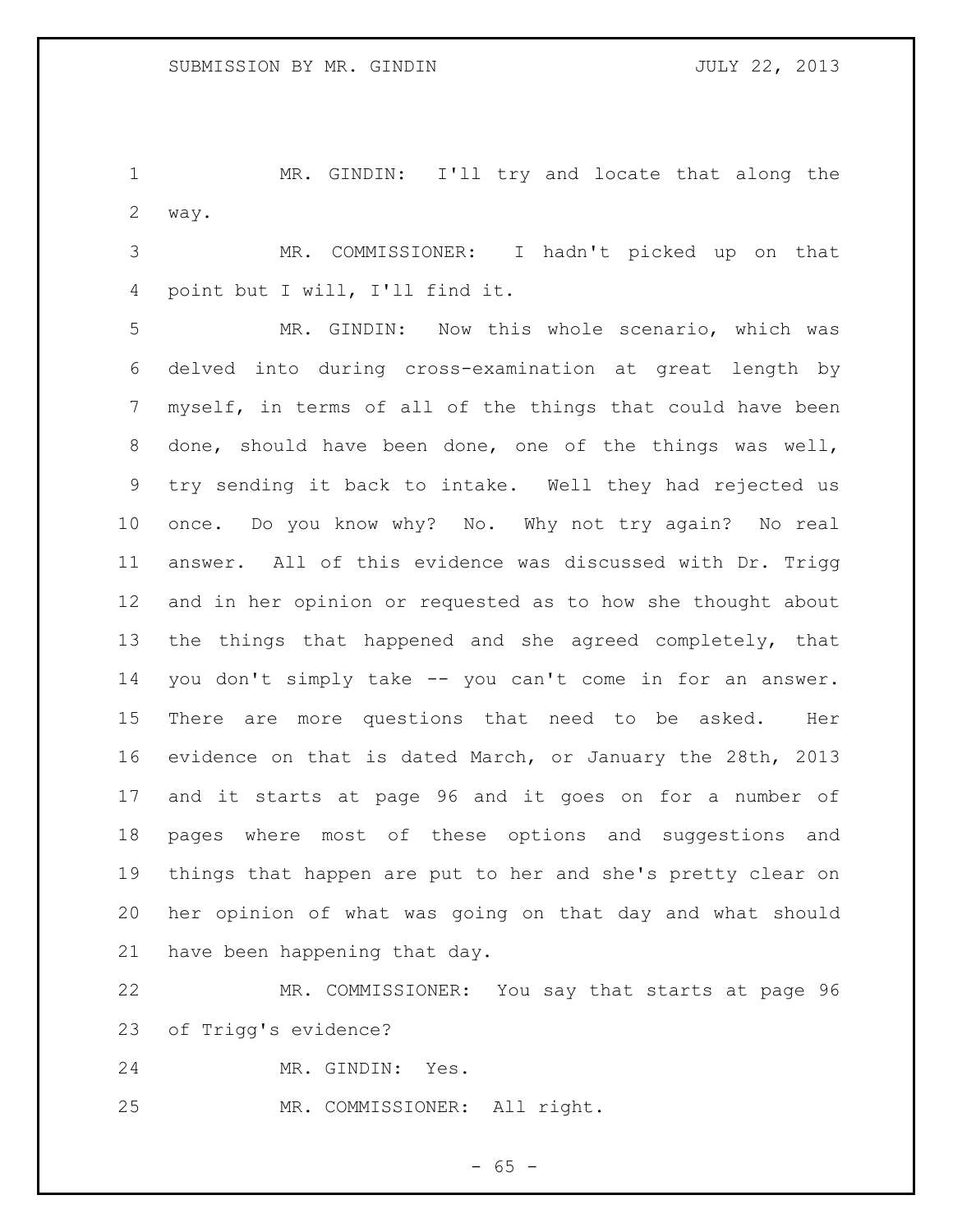MR. GINDIN: And again, I won't read it all to you but it's pretty clear.

MR. COMMISSIONER: Yeah, I have it.

 MR. GINDIN: Particularly the pages 98 and 99 I think speak for themselves.

 Now this particular incident where a file is closed without anything further known than you knew when you went out there, in fact whatever you find out and what you observe should cause you more concerns rather than less, is, I submit, a drastic decision. Probably the most important decision that was made along the way was to close this file. There was some discussion about Faria and Zalevich and Leskiw discussing what should happen or what were the reasons why it was closed or maybe you should go back and all of that is very vague because no one has notes about it but they seem to recall something about bringing up the issue of perhaps I should go back. Zalevich thinks he asked that question. Faria says well if I was asked that question I would say, yeah, you go back for sure. But they didn't go back, they just closed the file.

 Now in Ms. Bowley's brief at paragraph 148, in dealing with this issue, and of course I've told you already that her argument with respect to Faria for the most part is the systemic issues and the lack of clear standards and all of that, but then at paragraph 148 she

 $- 66 -$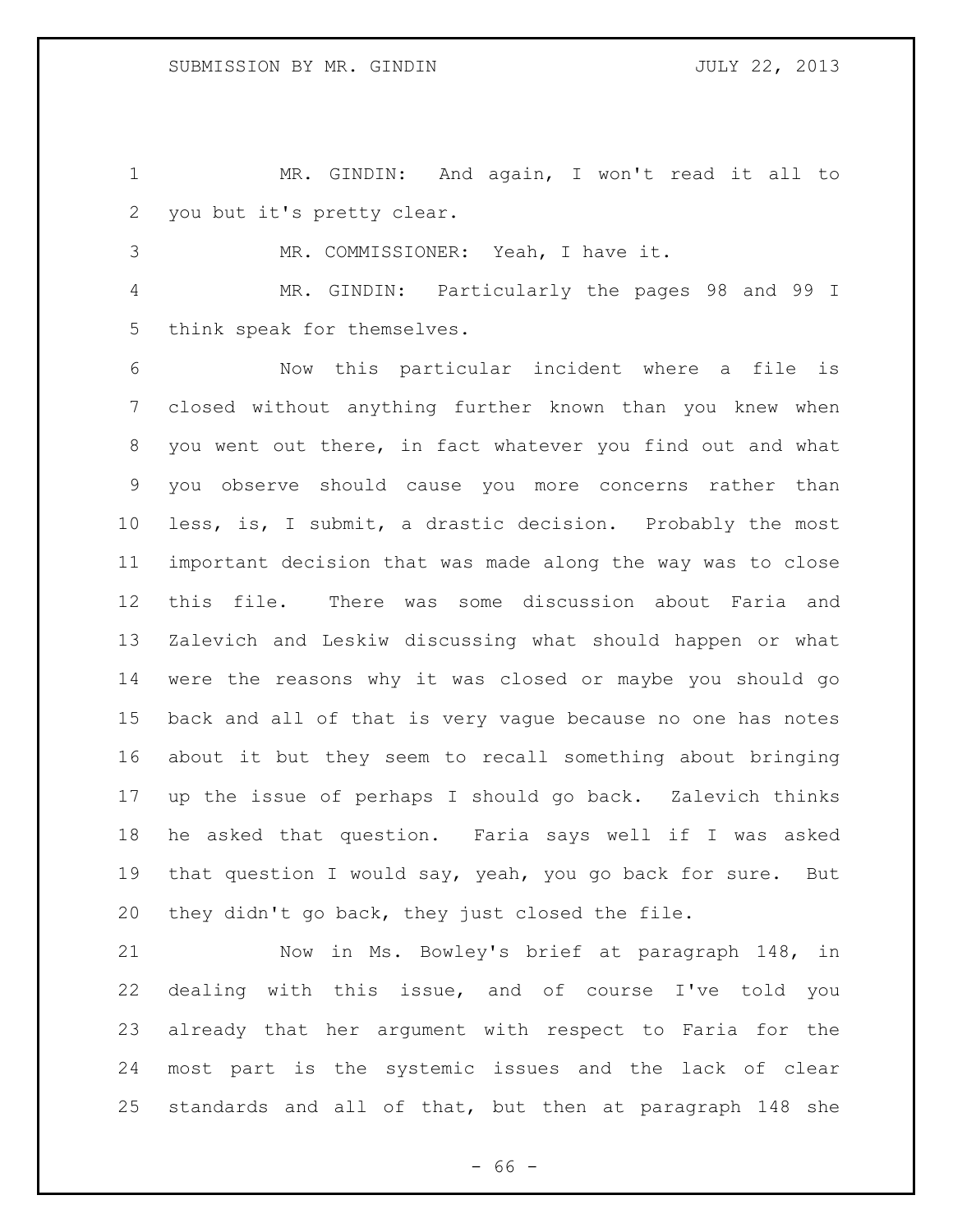mentions as though this might be a response and a good answer, that we have evidence in this hearing that on March the 18th, nine days later, there was a photograph taken of Phoenix, and that's Exhibit 7 by the way and it just shows her sitting on the floor and there's a photograph there, and some counsel have suggested that that photograph shows a happy little girl and as if to suggest that it wouldn't have made any difference if she was seen or not because clearly she was fine. Well the evidence about that photograph was given by SOR #9. She talked about how she was over there with her kid and when they went outside Sam walked ahead of Phoenix and SOR #9 was holding Phoenix's hand and she said that Sam didn't want a picture taken. She described Phoenix as being different, reserved, didn't say much, that she wasn't treated as nice as Samantha's other child was and that no one ever saw Phoenix with her hat off or no one ever saw her hair.

 Now that photograph shows Phoenix sitting on the floor with a hat covering, a big floppy hat on her head. She's fully clothed, long sleeves, long pants and I would like to ask that photograph, does that mean that she wasn't locked in her bedroom, that photograph? Does it mean there wasn't a gash on her forehead that was similar to the one observed about a month later by Jeremy Roulette when they were going off to Fisher River? Does it tell us anything

- 67 -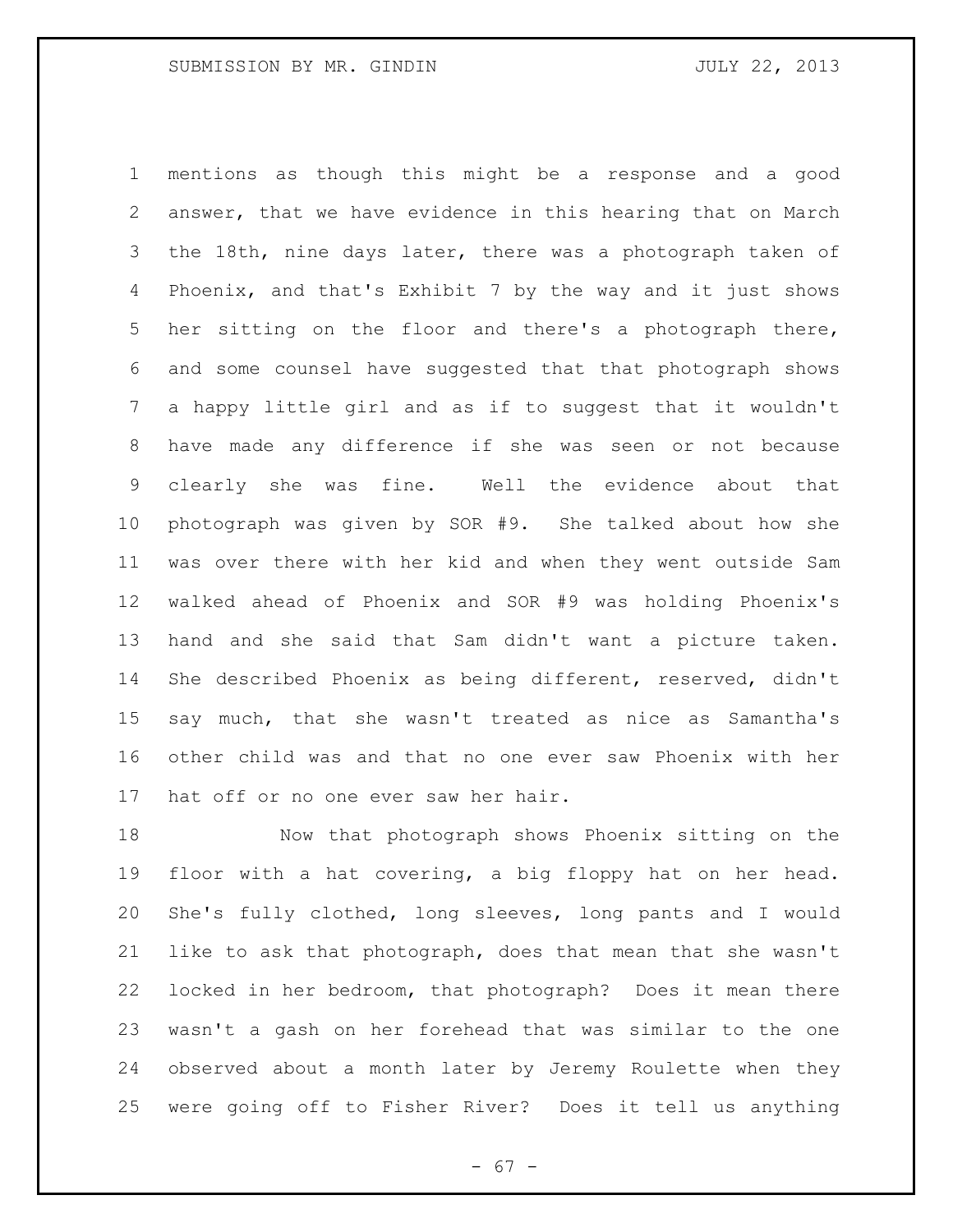about Wes not being violent or about anybody not smoking crack in front of her? Does it tell her whether there are bruises on the head? Bruises on her body? No. It captures a split second in time when she appeared to be smiling.

 Now let's say there were no bruises anywhere. Does that mean that she shouldn't have been seen? Even if we saw her without bruises, it doesn't change a thing. In fact, this reliance on a photograph is exactly why she should have been seen so that we're not left to speculate by looking at a photograph taken nine days later of a fully clothed child with a big floppy hat on during a split second.

 MR. COMMISSIONER: Well I think what happened on March the 5th stands on its own as to whether --

MR. GINDIN: It does.

 MR. COMMISSIONER: -- it was good practice or whether it wasn't and I make no observation at this point whether it wasn't but, was or wasn't, but that seems to me --

MR. GINDIN: Yes.

 MR. COMMISSIONER: -- you look at what happened that day.

 MR. GINDIN: That's correct. And I only mentioned that because counsel had referred to this

 $- 68 -$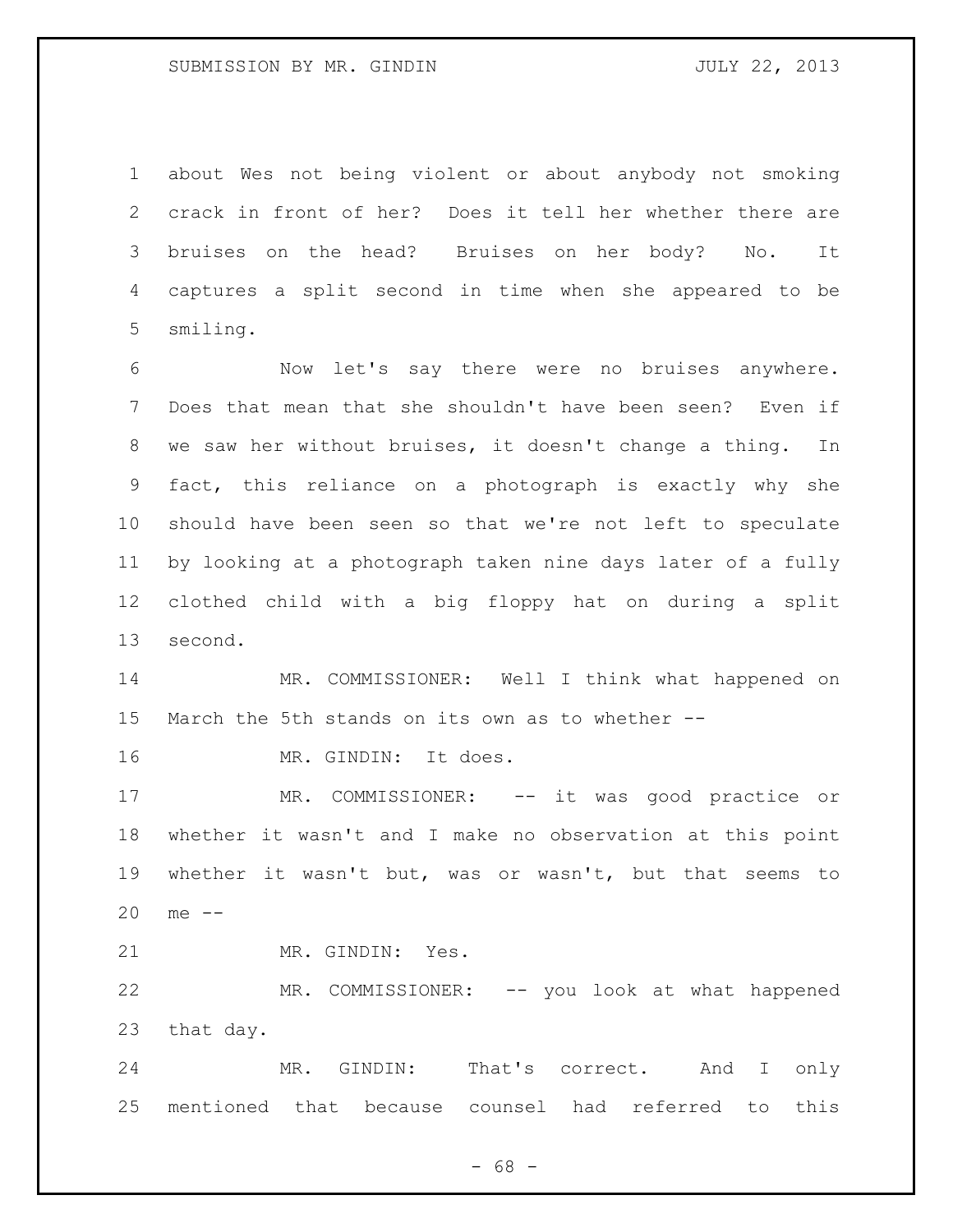photograph as if it tells us something and whatever it tells us, which is very little, is the very reason why the child needs to be seen, so we don't have to speculate about a photograph taken nine days later over a split second.

 Now Zalevich was with Leskiw, his backup worker. Leskiw had much more experience; Zalevich didn't have very much, Leskiw did. There's three people, Zalevich, Leskiw and Faria, who together let that happen and closed the file. That's astounding. That is a profound lack of common sense, to close that file based on what was happening that day. And here again the question was why couldn't you have kept that file open a little longer and have that checked out properly? Well we're at CRU, we don't keep files open more than a day or two. And I remind you again of the December '04 file which was also a CRU matter, which was kept open for seven days to have some things checked out. The December '04 was simply a newborn being born. There was no allegation of anything, yet that file was kept open longer and here we have an allegation with suspicious circumstances when you go out there, people not letting you come in, and that file isn't open for any longer or kept open. There's just no excuse. You can spin it any way you want, the file should not have been closed. MR. COMMISSIONER: Well do the issues around

workload and training and standards, do they have any

- 69 -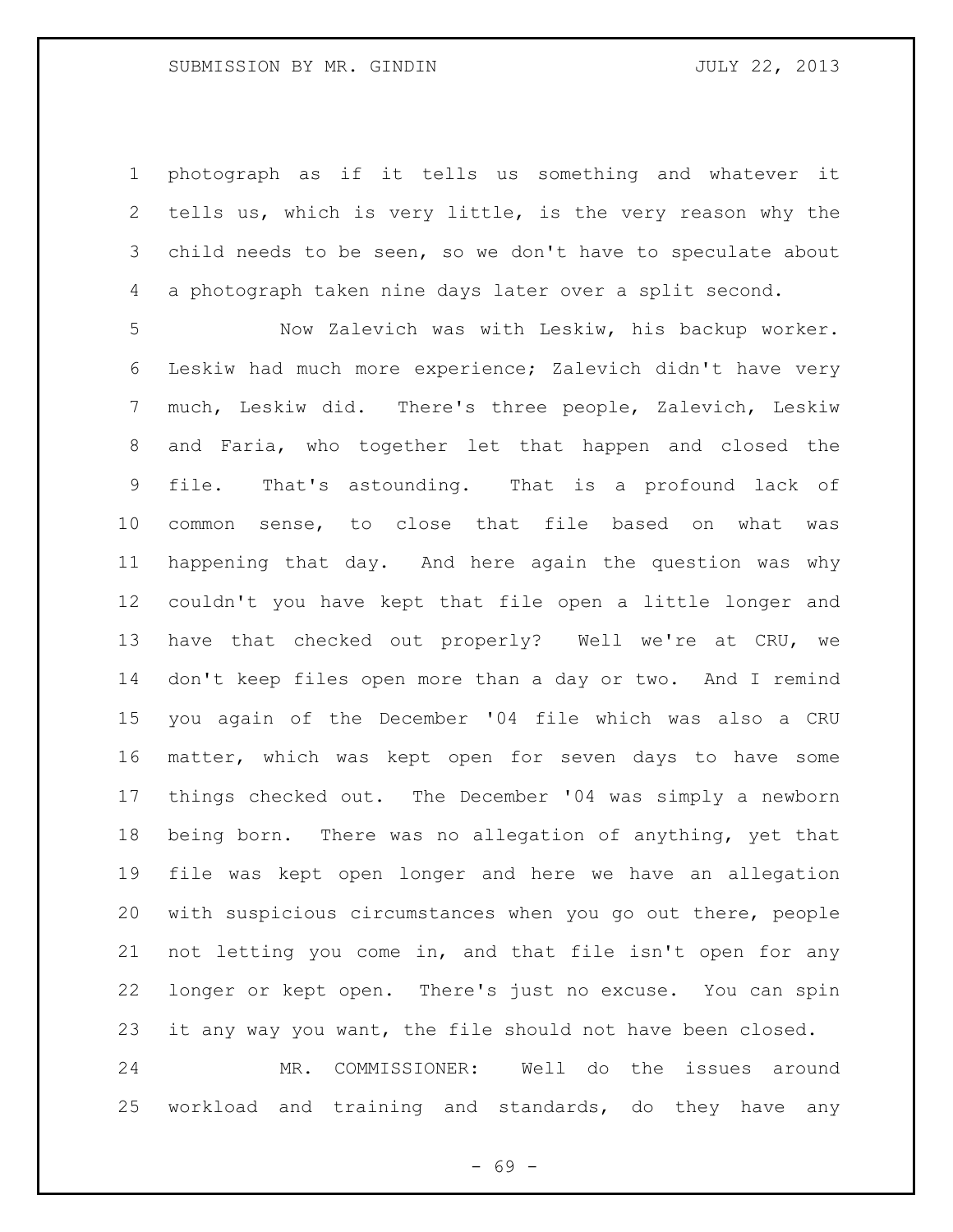impact on the decision made that day?

 MR. GINDIN: I say that it wouldn't matter what was written down anywhere, common sense is enough. Best practice is enough. Good sound judgment would be enough. You don't have to write down somewhere that if there's allegation of abuse and you go to the house you try and see that child and if you can't you try again. There's no way around that. That had to be done.

 MR. COMMISSIONER: You're saying anyone practicing social work should have known that?

 MR. GINDIN: I would say anyone not even practicing social work would know that. I don't even think you have to be a social worker to know that or to feel that.

 Faria was asked, Ms. Faria was asked in her testimony, and she kept using the reason for closing the file, there were no known protection concerns. Now there's semantics for you. No known protection concerns. That's not the same as saying we know there were no protection concerns. No known protection concerns, which is exactly why you have to see the child because you don't know. They left not knowing. They came not knowing. And the reason? Well we closed the file. There was no known protection concerns. That is a far cry from knowing there were none. But when I pressed her on whether or not this was simply a

 $- 70 -$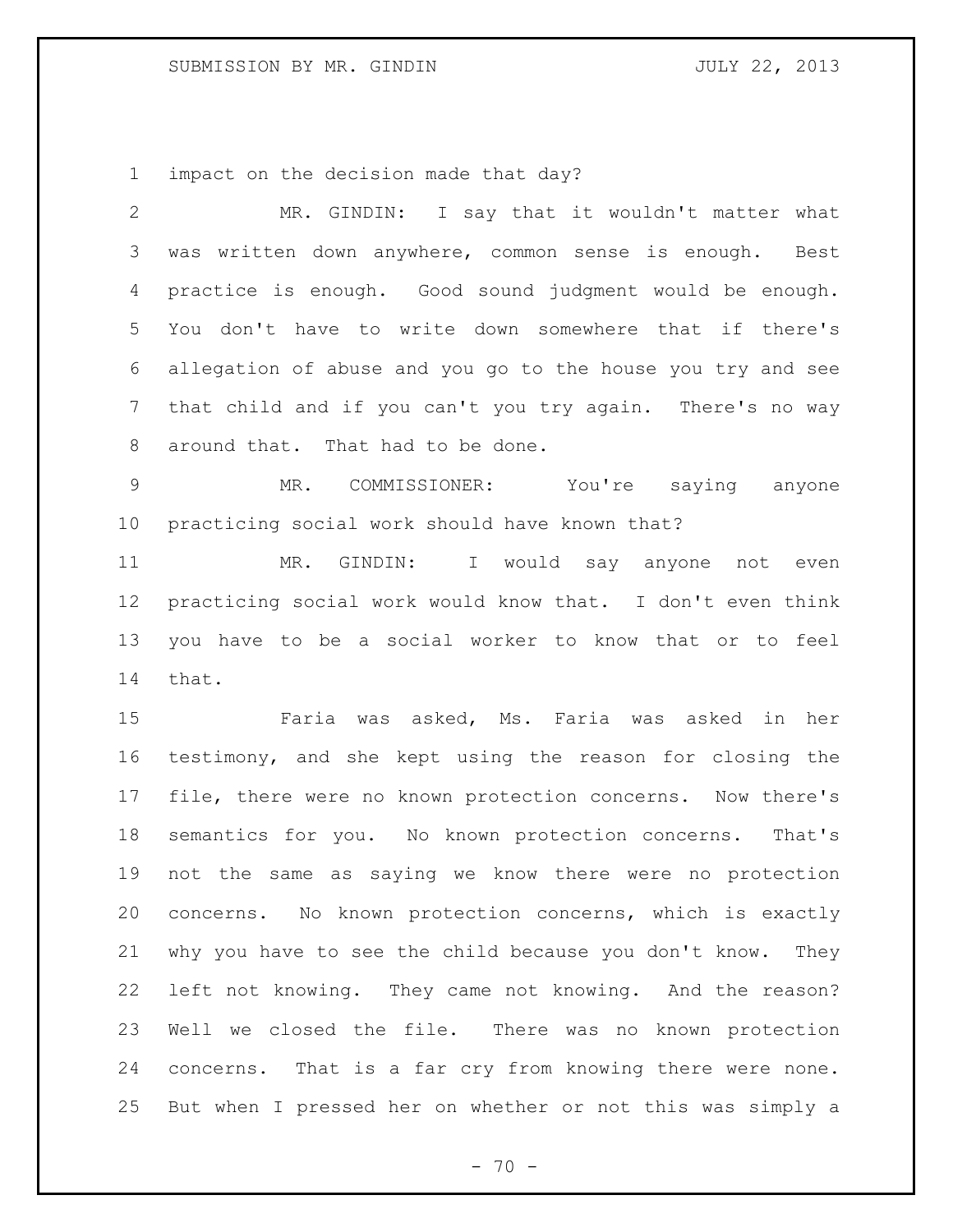matter for common sense, it took several pages to get around to the point where you had to intervene, Mr. Commissioner, and say look, Mr. Gindin is simply asking you, isn't it a matter of common sense? And then the answer was absolutely. It took five pages to get there but that was the answer in the end.

 And you may recall the evidence of Pat Berg (sic) about the role of common sense. He says common sense, that has nothing to do with standards and that's pretty sad.

 I don't think anything more needs to be said about that very fateful decision on March the 9th to close that file. We know that within three months she was 13 tortured to death. We know that a few weeks later, perhaps a month, Jeremy Roulette notices a gash on her forehead. We know other people have seen bruises and disturbing behaviour and we had the whole history. So it's not as though suddenly three months something surprising happened, three months later.

 Now the last, one of the last issues that is raised in my brief at page 33 is the image and the perception and the public and I put this in because the blame goes further than the actual system. It goes further than the social workers and the supervisors. The public has a role to play as well. The evidence was clear that the image of the child welfare system is not very good.

- 71 -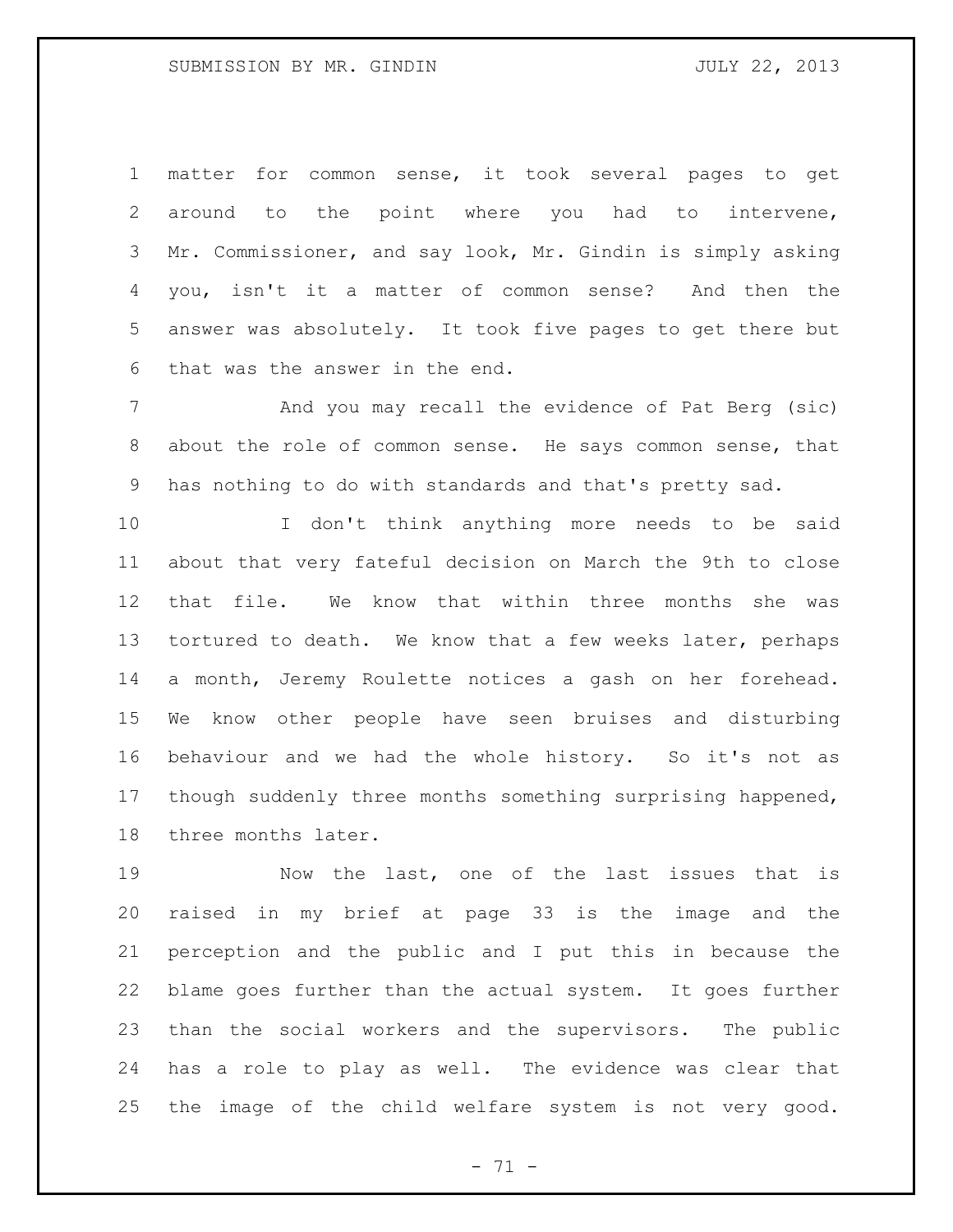People don't trust it. People are resistant to it. Steve himself testified one of the reasons he wanted to try and take care of Phoenix because he's familiar with what happens when the system gets involved and he didn't want that to happen to Phoenix. He wanted to do that himself.

 So my submission is that something has to be done to improve this image. That's a very important task and I deal with that later on in the recommendations. But there's a number of individuals who could have done something along the way and they're all mentioned in this portion of the brief. Page 33 we have Ashley Roulette, a young --

 MR. COMMISSIONER: That part in italics at the start, that's the --

MR. GINDIN: Yes, the --

16 MR. COMMISSIONER: -- principle you're expounding? MR. GINDIN: Yes, image, perception and the public.

MR. COMMISSIONER: Yeah.

 MR. GINDIN: And I'm suggesting that the public also has a role to play in reporting things that they observe, reporting the concerns that they observe and there were plenty of people here who observed some things, some of whom went far enough to report, some of whom did not.

MR. COMMISSIONER: And what follows starting at

 $- 72 -$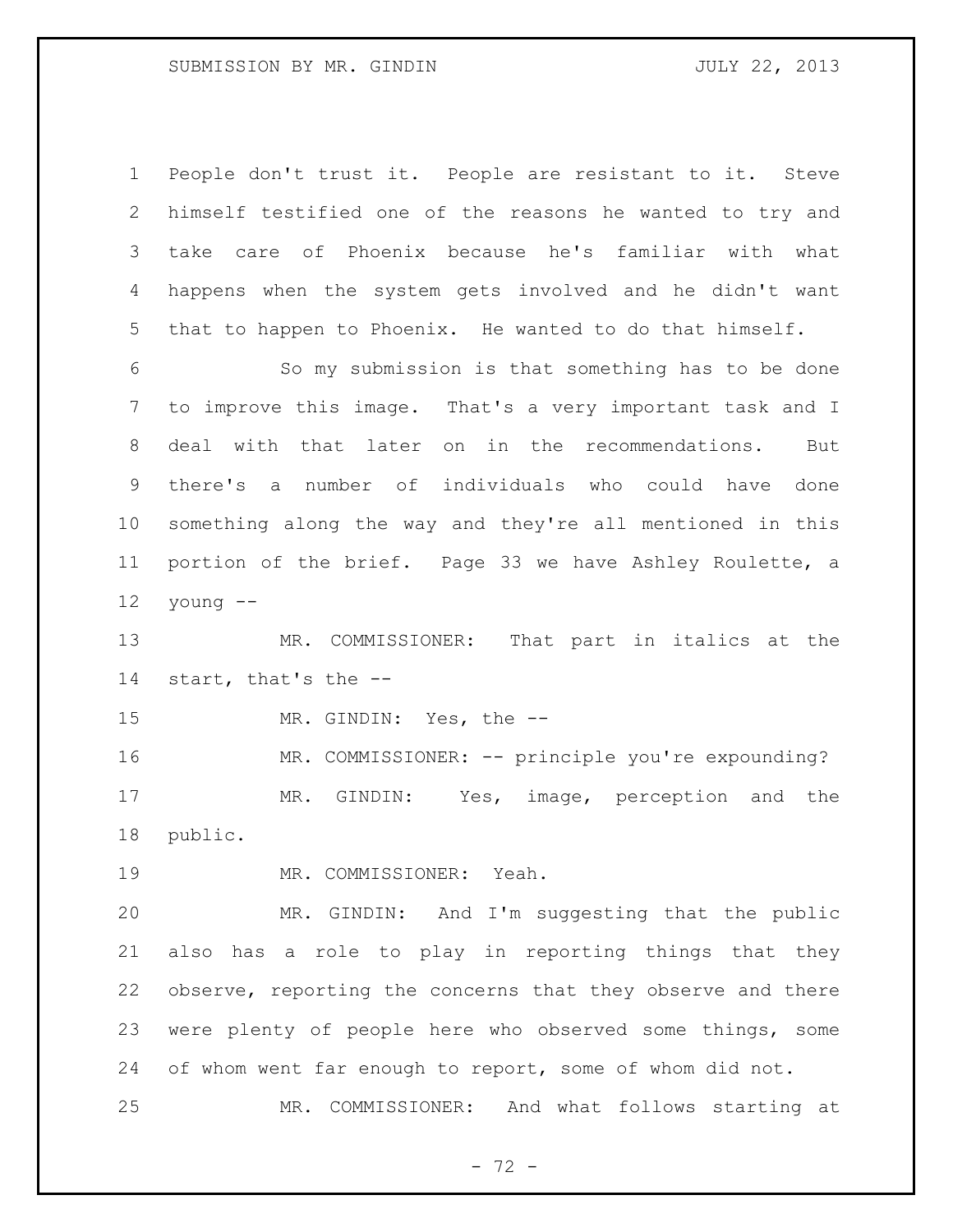paragraph 119 and thereafter is supportive of that proposition?

| 3              | MR. GINDIN: That's correct, that's correct. |
|----------------|---------------------------------------------|
| $\overline{4}$ | MR. COMMISSIONER: Okay.                     |
| -5             | MR. GINDIN: And very briefly I'll just --   |
| -6             | MR. COMMISSIONER: Yes.                      |
|                | MR. GINDIN: -- run through that quickly.    |
| -8             | MR. COMMISSIONER: No, take your time.       |

 MR. GINDIN: Ashley Roulette, in 2004, she witnessed Phoenix with a bruise on her face and she didn't call because, as she put it, it was none of her business. Now that kind of thinking is not proper. I know she was young and I know she may have been afraid and those issues are all going to come up and sometimes it's a friend of the person that is acting improperly, but it's difficult, but it's not proper to say it's none of your business.

17 Mamanda McKay, another -- actually Ashley Roulette's sister, also young, saw a facial bruise on Phoenix that Samantha explained away as an accident. She found the explanation very fishy, at paragraph 123, but she did not call.

 And we have Alison Kakewash, McKay's niece, who visited the house in Fisher River some six to ten times. She saw Phoenix on a couple of occasions. She said that she knew that McKay was wicked and mean and was somewhat

- 73 -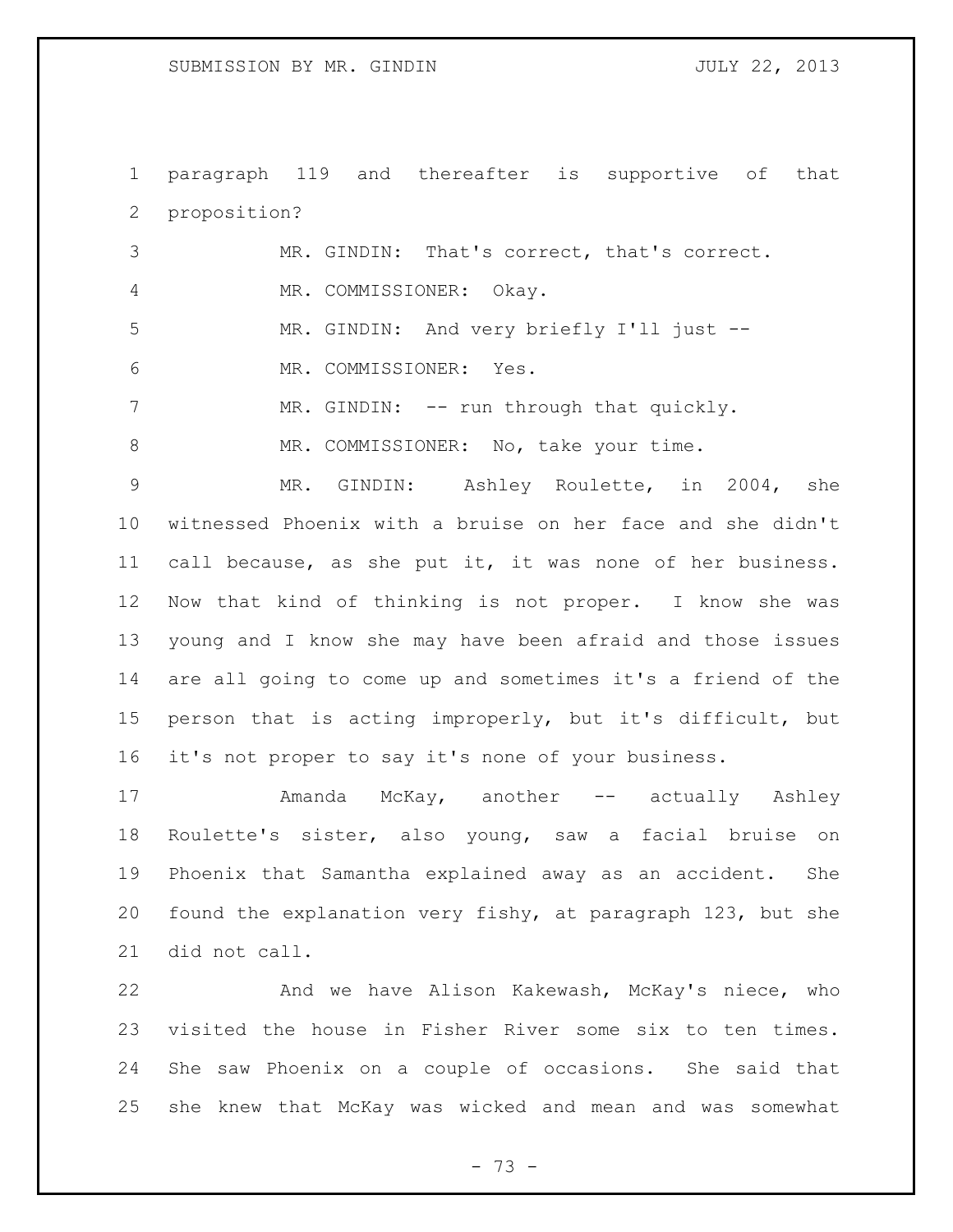afraid of him, but she didn't go there very often. She observed Phoenix being sent to her room for accidentally knocking over another child, she observed McKay grab her and shove her into the room. She heard him say, "Get into the room, you fucking bitch." Kakewash asked if they would let her out of the room, he said no, McKay said no. And she goes on to describe in the following paragraphs concerning behaviour. She did not call CFS because she was afraid of McKay and while that's understandable, that type of thinking has to change.

 She came back later to the same house. She saw blood on the back landing. She saw Kematch on the computer, crying, McKay going up and down the stairs cleaning. When Kakewash asked about Phoenix, Samantha didn't answer. McKay says she was sent back to her dad's because she was being bad. And later she visited again and they were watching a TV show and McKay said to cover up the gravesite with pepper to cover the smell. She should have called. There may be reasons why she didn't but everyone has to be able to cooperate in this type of scenario. She didn't make the call.

 We then have the evidence of SOR #5 and 6 and 7 and SOR #5 is one of Samantha's friends. She thought McKay was abusing both Samantha and Phoenix. She recalls Samantha locking the bedroom door as he left the apartment.

- 74 -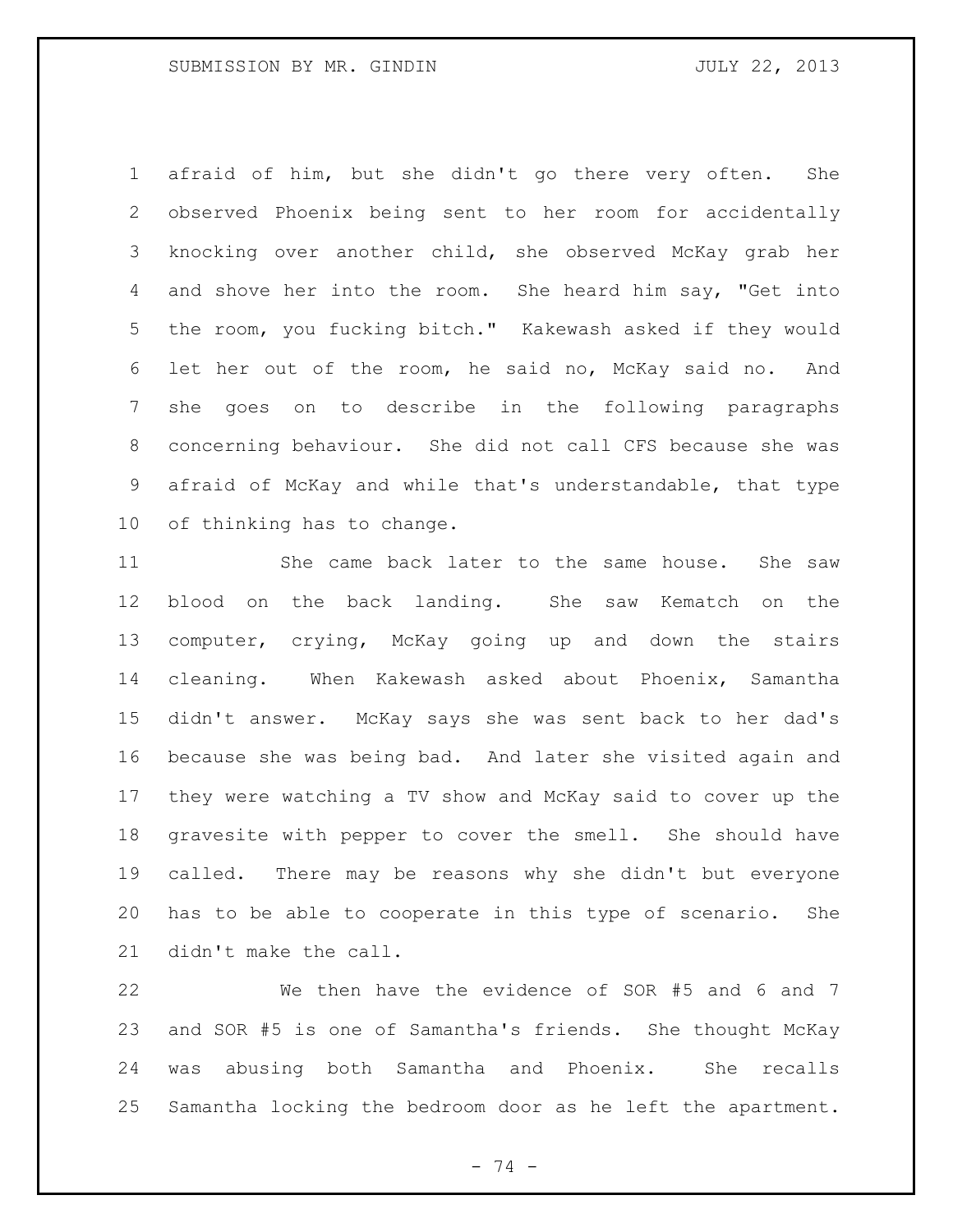I think we can assume that Phoenix was behind that door. She had some discussions with Della Fines and there's some dispute about who told who what and that kind of thing but she claims she made a call. She didn't want to give her name and they, according to her, the call really wasn't accepted.

 SOR #5 and #6 were friends and #7, who was the mother of one of them and a foster parent who worked for CFS finally made the call and spoke to Jackie Davidson. And while there may be different evidence with respect to that call, #7 was quite emphatic about the extent of her complaints. She indicated, she said that she was shocked that Phoenix could even be with Samantha.

 SOR #6 had concerns about Phoenix being locked up and whimpering behind the door. One of these SORs was told to call back and at paragraph 136 at the top of page 37, SOR #7 testified,

19 TI can't remember my exact words, but I indicated that it wasn't shocking that she might be hurting 22 the child, what was shocking was that somebody had placed a child with her."

- 75 -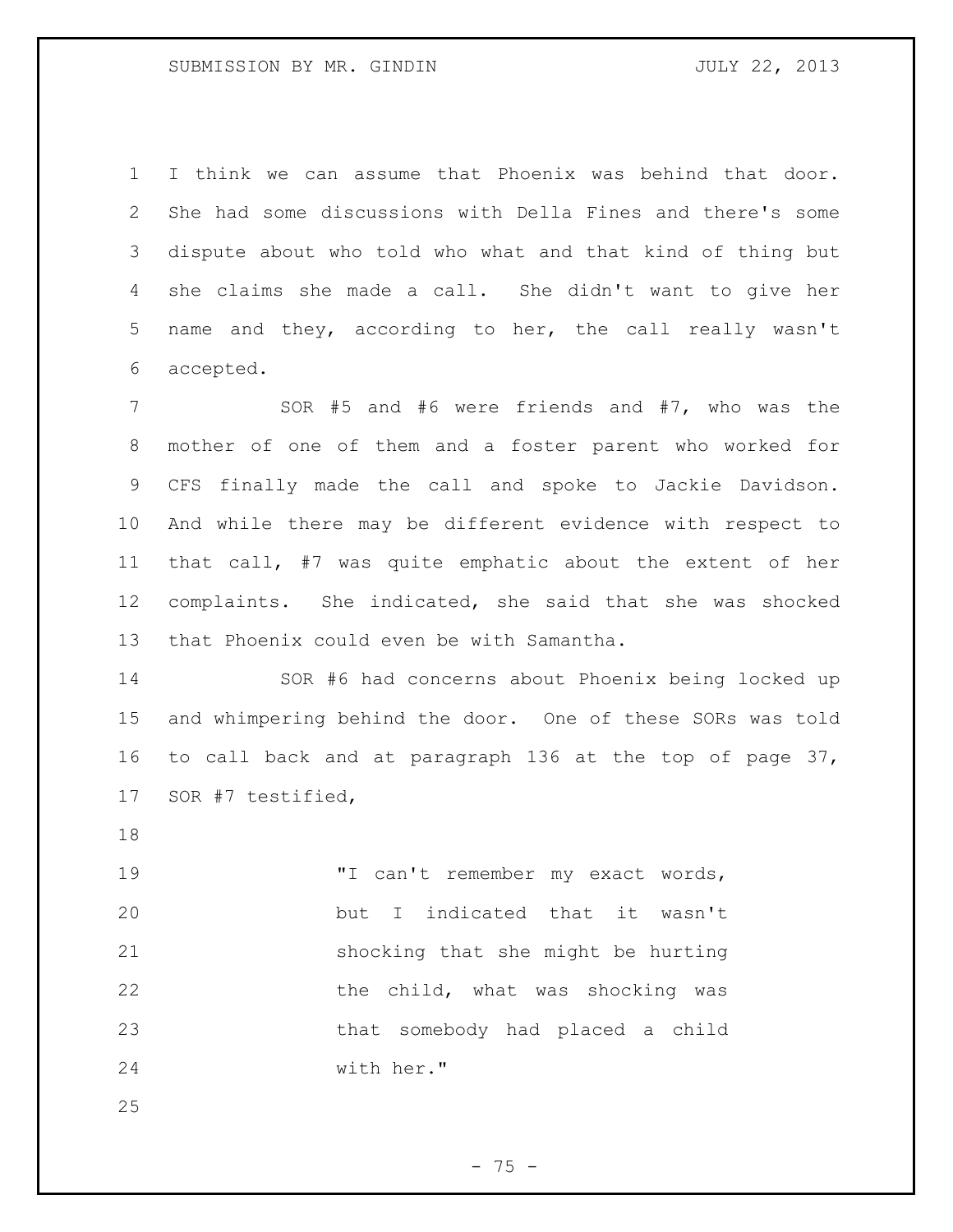It wasn't shocking that she might have hurt the child. What was shocking was that somebody had placed a child with her, referring to Samantha.

 We have the evidence of Lisa Marie Bruce, 17 years of age. She was in grade 12 at that time. She was living on her own and while she was young, she was certainly old enough to be living on her own. She called CFS because of the way Phoenix was being treated. She described McKay grabbing her roughly. She saw Samantha using crack. She spoke to her mother and she spoke to Amanda about these things. She noticed some bruising on a couple of occasions. And we have other members of the family who observed some things, particularly Jeremy Roulette, I've mentioned him before. He's the one who noticed the gash on her head and he felt that she was being coached just to how to explain it away, that she fell or something. That was his evidence. He went and told his mom, DOE #3 I think it was, the mother. He says he told her and there's evidence about other things that the mother was told eventually by the boys.

 DOE #3 went to her son's therapist, Grant Wiebe, told him that she had made some calls to ICSF. Three's no record of these calls but he believed that she made the calls. The police indicated they were told many times that she had these calls, and there were others who made calls.

 $- 76 -$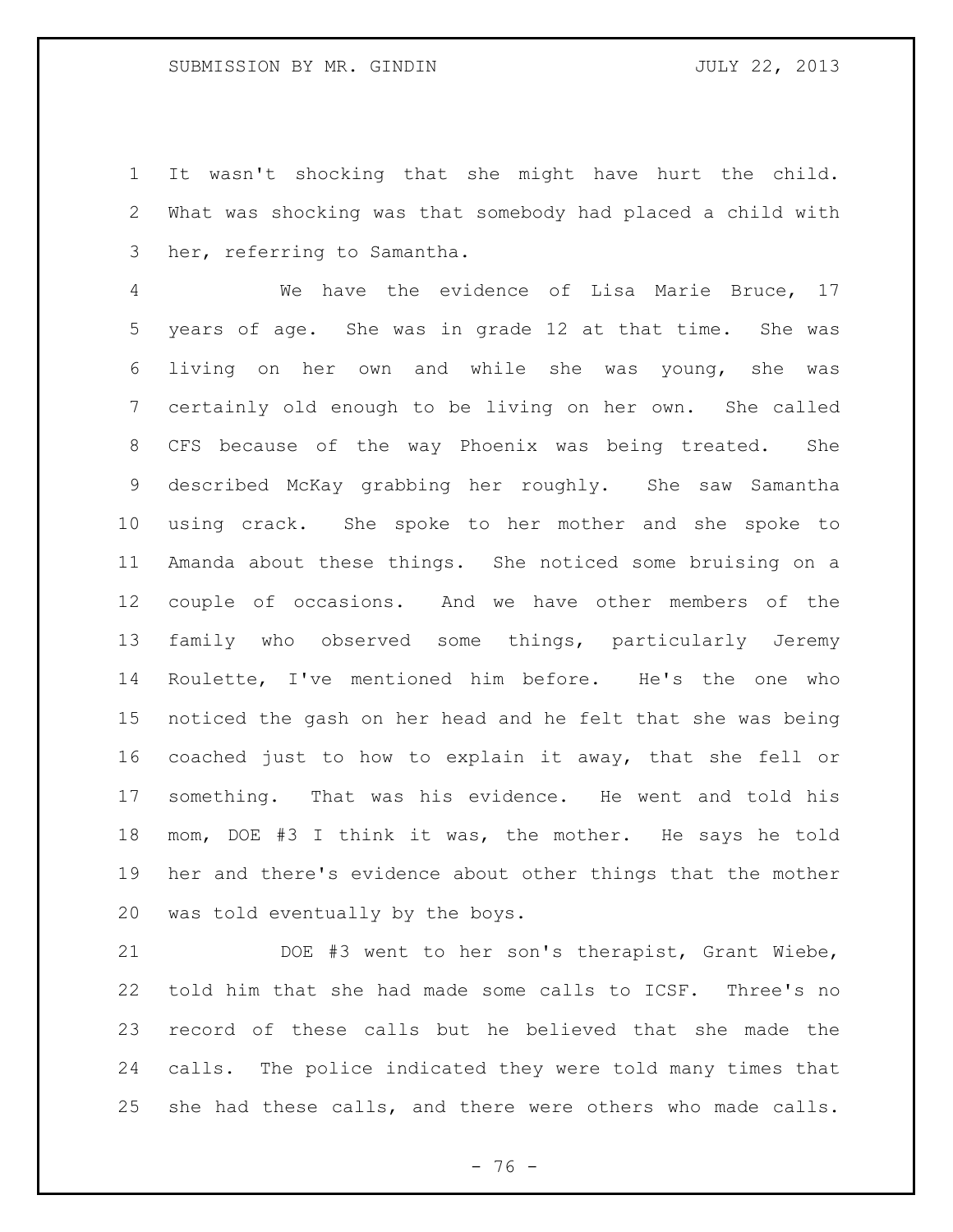I know that Mr. McKinnon, in his brief, dealt in some length with all of these various calls and did his best to place some doubts as to whether some of them may have been made because they're aren't any records. All I can say is they can't all be lying, all these people who said they made calls all the time. The simplest explanation is that maybe they weren't recorded, maybe they were missed. Maybe someone didn't recall. When you consider that nobody made proper notes, that isn't surprising either.

 Then we have a number of CRU workers who made a number of searches, Jennifer Strobbe, Deanna Shaw, Nicole Lussier, and others. They couldn't really explain why they made these searches. They just told us that their computer shows they made some searches.

 Now I would imagine that a reasonable inference to draw is that they were making these searches because people were calling. Why would you suddenly decide to make a search for no apparent reason and do nothing further?

 MR. COMMISSIONER: Well the, the records show they were identified in Phoenix's name, I believe.

 MR. GINDIN: Yes, yes, there were searches conducted about Phoenix, yet they have no recollection of why they were making the searches or what they learnt about it. One of them remembered Stan Williams' name coming up and some other minor details, but I think the only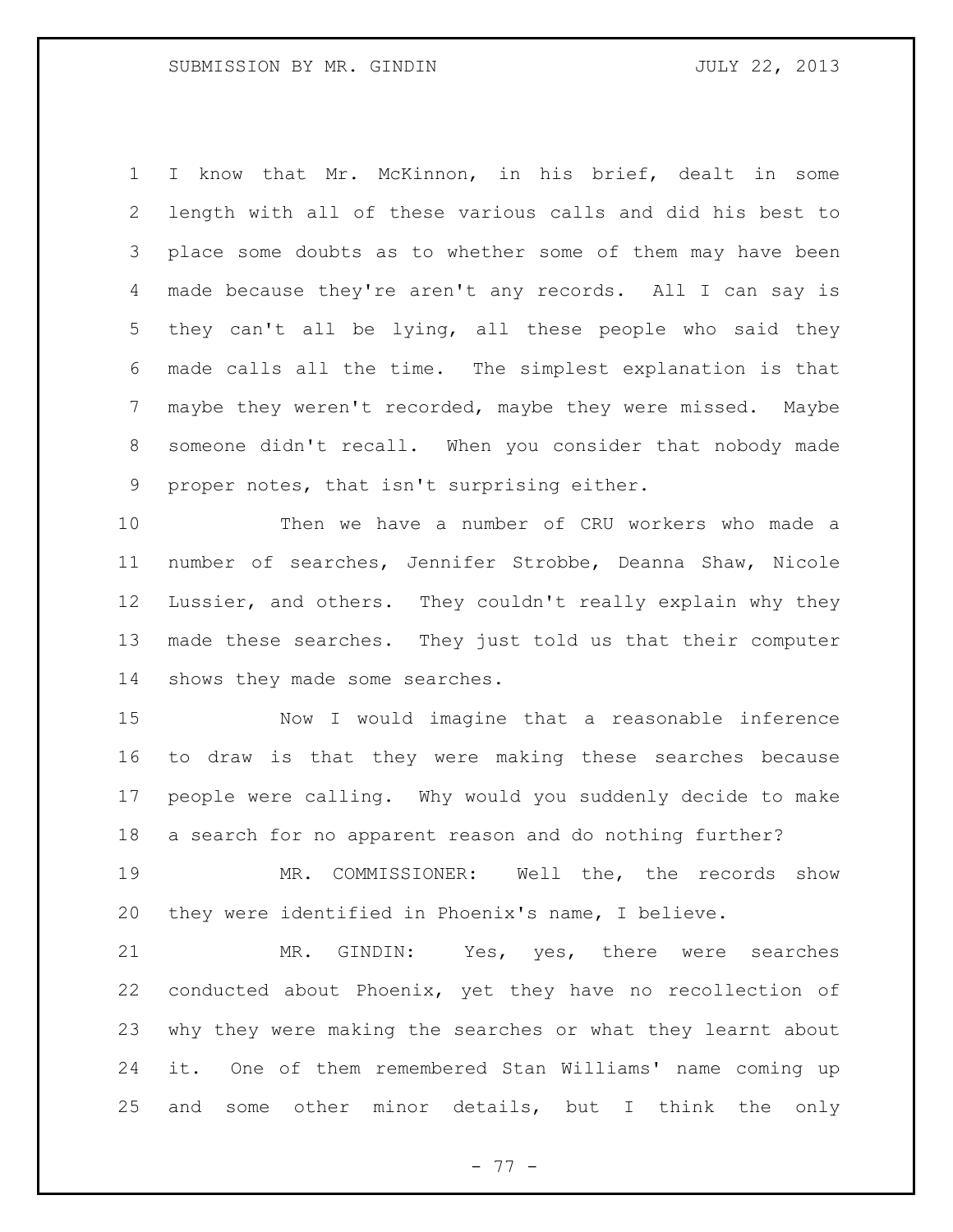inference is that calls were being, were coming in, that's why they were making searches.

 So it's clear, I submit, from the evidence that the image is not what it should be and that's a problem if people don't trust the system. Maybe that's one of the reasons they don't call when they see things. That trust has to be built up in some fashion. Rohan Stephenson, for example, he was very clear that he didn't respect the system and the rules and they may not have said as much as they should have but they just wanted to keep her safe, they just wanted to keep her out of CFS. And I mentioned earlier that Steve had attended some programs and done some things, so he wasn't avoiding being helped. He simply wanted as little as possible to do with CFS because of his own experience and that's why for everyone's sake this image and perception has to be dealt with in some way and I later suggest that it's through education and advertising, things of that nature.

 Now I just want to deal with some of the higher ups in the system that testified and I'll be as brief as I can here as well. We heard from Jay Rodgers a number of times. He was the CEO of Winnipeg CFS and the CEO of the General Authority after that. We heard from Carol Bellringer who was the Auditor General of the Province of Manitoba since 2006. And very briefly, with respect to

- 78 -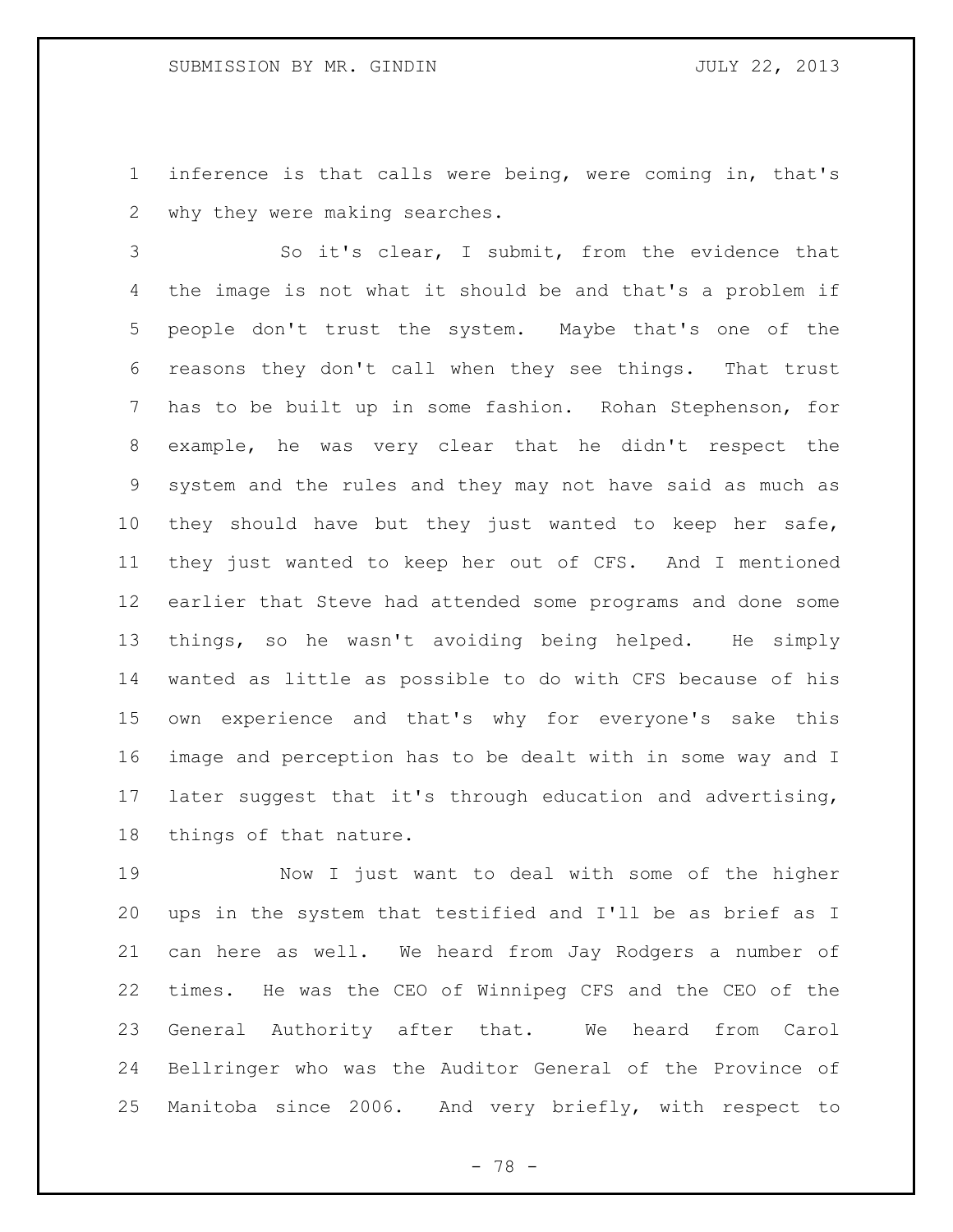Jay Rodgers, he testified February the 4th, 2013. He talked about how the morale was very low. He talked about accountability. He talked about the fact that notes should have been kept. Almost everybody agreed that notes should have been kept. At page 158 of that testimony, he says that if mistakes were made, holding staff accountable was important, that's part of accountability. He then told us that no one was disciplined, no one was let go. So I would question whether there really was accountability. Accountability, of course, means a number of different things. One is holding people accountable if they've made mistakes. And the other way of looking at accountability is how do you measure whether they have done all right or not, how do you measure outcomes and that's also an issue here because there's a lack of performance reviews and a lack of appropriate methods to measure that.

 He came back and testified on May the 14th of 2003, of 2013, and talked about his time as the CEO of the General Authority. He talked about a number of changes that were made. It turns out that many of these changes are unique to the General Authority and he admitted that even if these changes were in place way back at the important times they wouldn't have helped Steve any because he wasn't, didn't choose the General Authority. He talked about this new user friendly manual at page 320 of his

- 79 -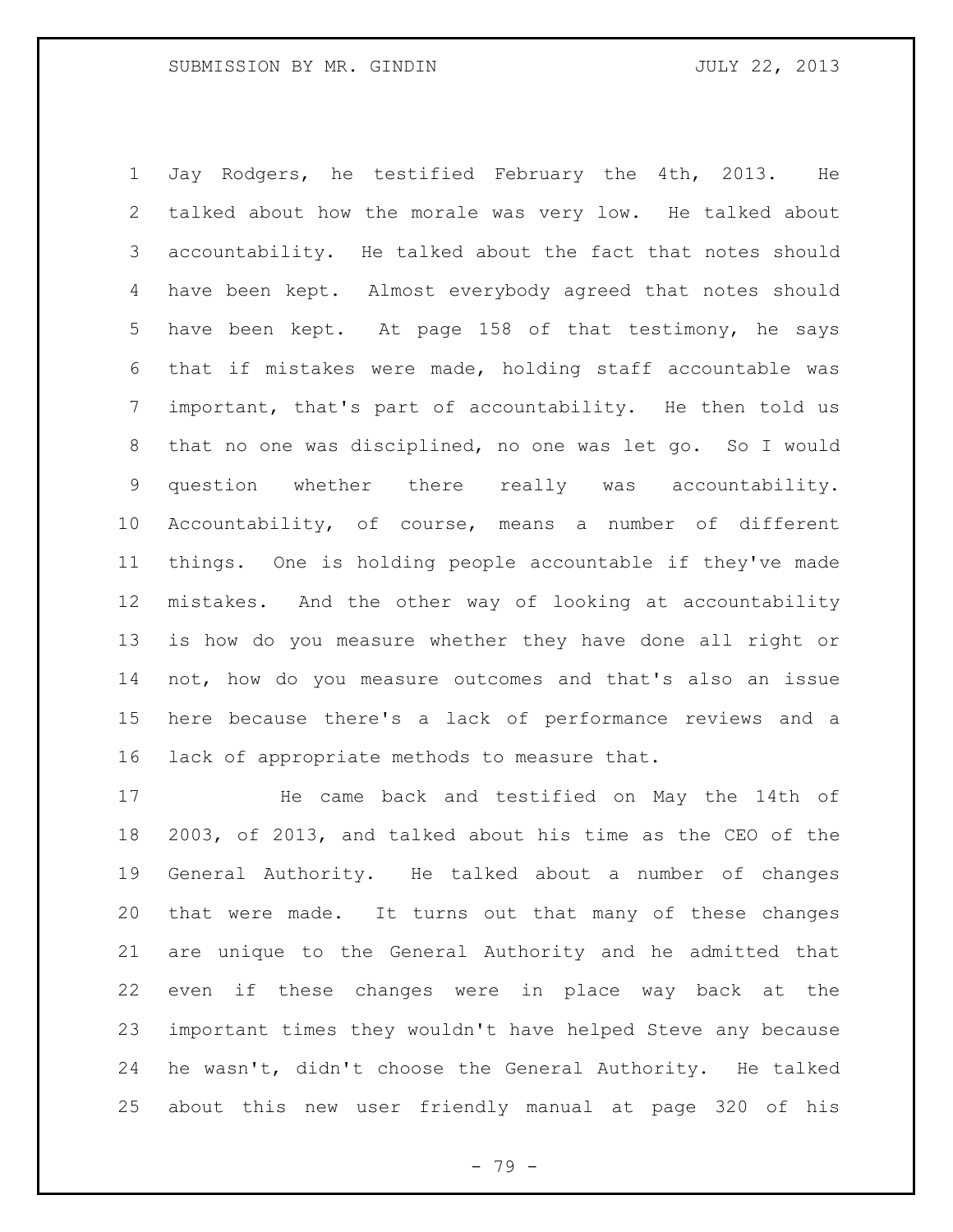evidence. You may recall it was very colourful and it put everything together in a reasonable way and he admitted that there was confusion about standards and policies for a long, long time, going back to before Phoenix was born. So I asked him, well why couldn't this have been done with this new user friendly manual way back? And he said I can't answer that question. There's a question that we should have an answer to. So even if was important it wasn't available till too late. He talked at page 330 of his evidence that little progress has been made with respect to performance appraisals.

 We heard evidence from Carol Bellringer of lots of things that still were in progress and weren't really getting very far, such as foster home licences not being renewed for many years and how dangerous that could be and child abuse registry system being backdated and not up to date and how dangerous that would be. So I asked Mr. Rodgers about that. He said there's no issues with respect to that in the General Authority. According to him, everything was hunky dory for the General Authority. So he was asked of course, well all these things seem to be working so well with the General Authority, what about the rest of the agencies and authorities? Well, some of them have asked for some help, many have not.

So not only do we have a problem with information

 $- 80 -$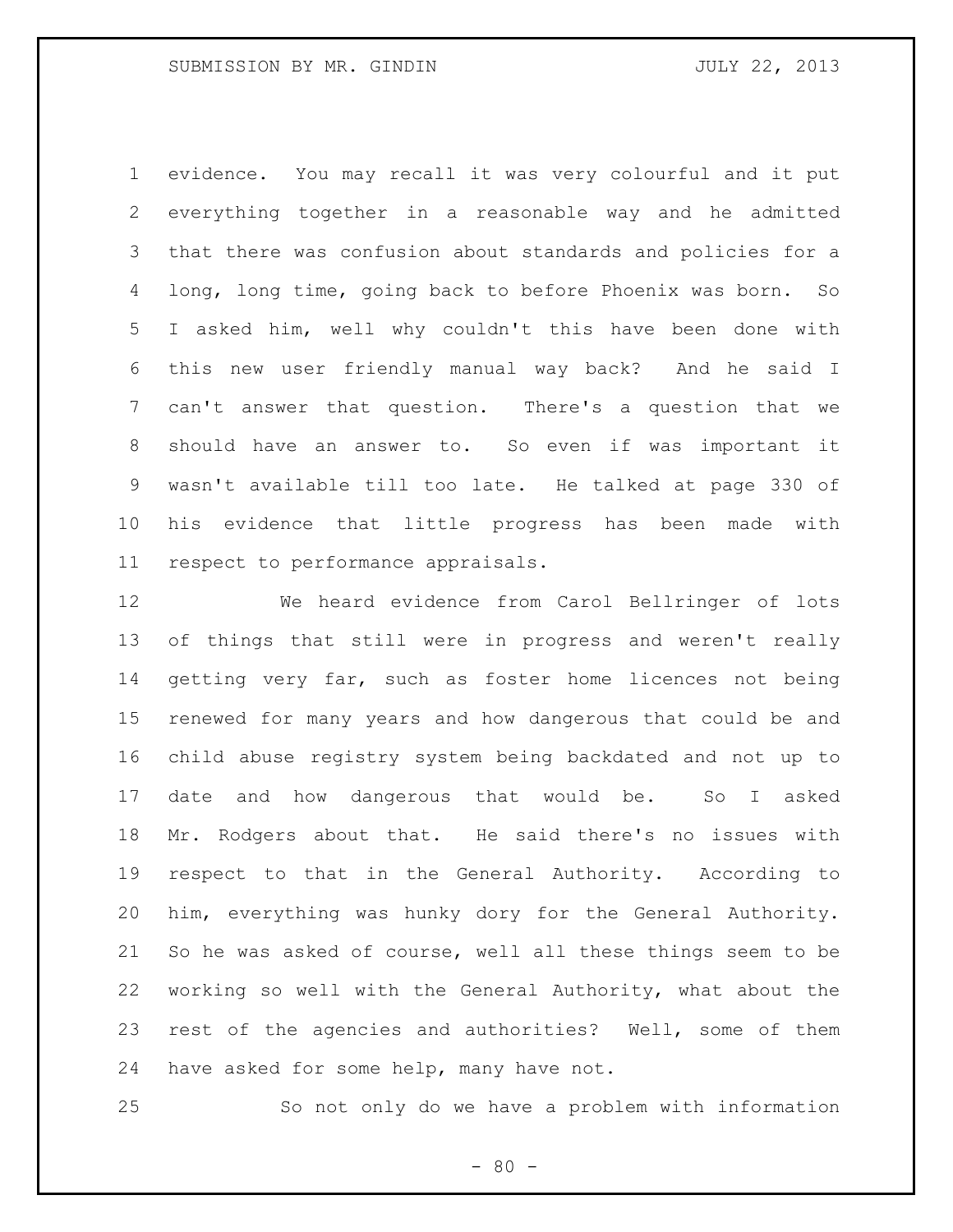sharing between the child welfare system and hospitals and EIA and other establishments, what about within the child welfare system? They're not even communicating within that system. Why should everything be so be well with General Authority, with all these changes and new user manual, no issues with licences being renewed and none of the problems that are still there according to Carol Bellringer in her testimony? What's wrong with sharing all this wealth with everyone and making sure they all have the same new wrinkles?

 May the 16th he came back and testified and the question then was well why wouldn't these reports be shared right away with the workers who were involved in the case so they could see what they did wrong? We know that that wasn't done. And letters written back and forth about only certain people could see them. It was all kept very quiet for whatever reason and whatever those reasons are they have to be changed because those workers should know right away. Leskiw testified that he wished he knew right away, he'd like to learn from mistakes. Everyone must agree with that.

 One of the reasons given by Mr. Rodgers was it wasn't shared because he wanted to be sensitive to the feelings of other workers. In other words, there might be some criticism and the word might get out about who screwed

- 81 -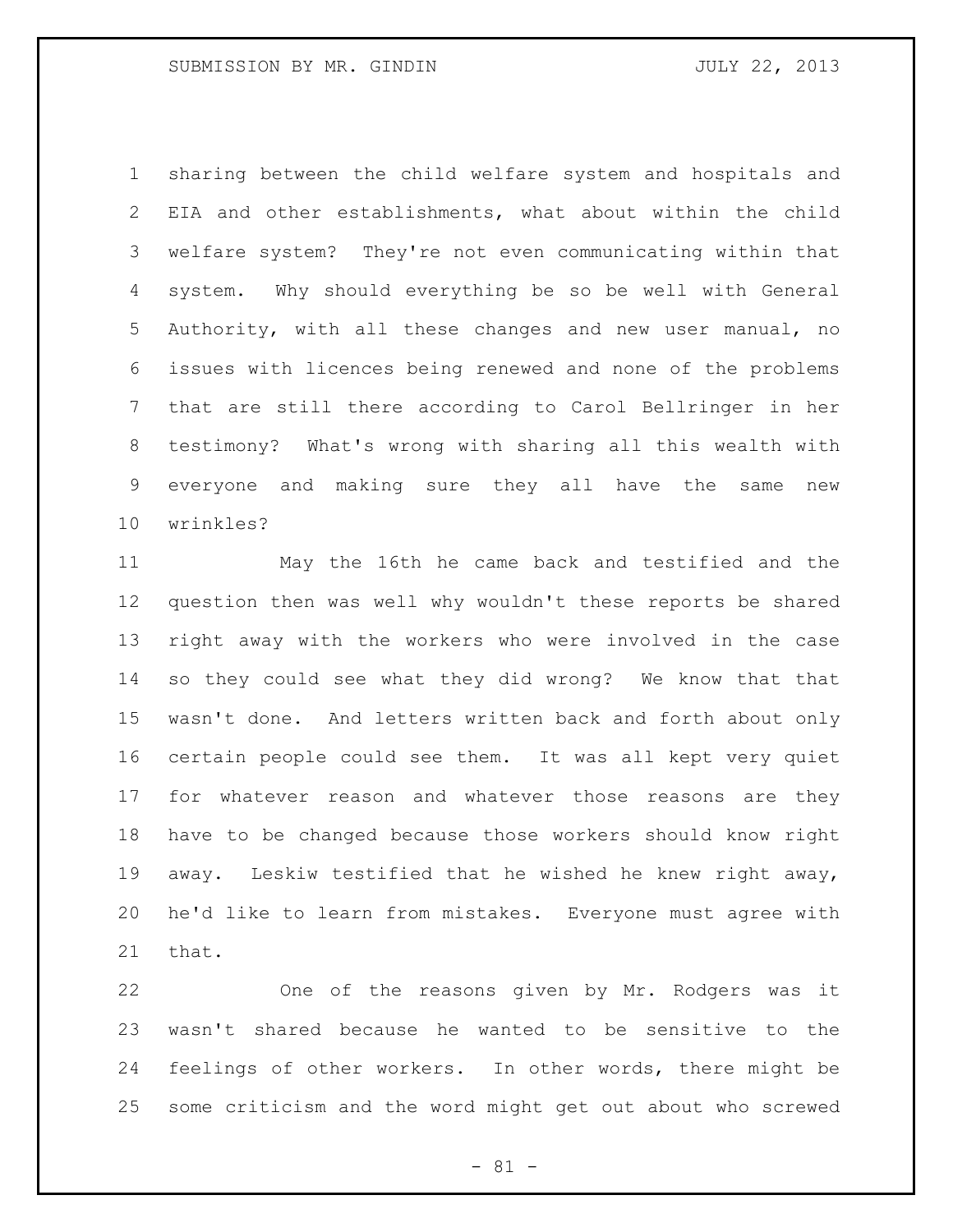up. Well I said to him, well surely they can handle that criticism and they can discuss it and explain and they can learn. And he said it might not be accurate and that's the problem. Well, so if it isn't accurate a worker can say that's not accurate. We've heard other counsel point out that maybe some of the evidence that these recommendations are based on might not have been entirely accurate. So that can be pointed out but that certainly isn't the reason to not share them right away. And we heard evidence about the fact that there wasn't even a meeting that took place when Phoenix Sinclair's death was announced. I would think that everybody involved in that case would be getting together the next day to review their notes, to review the files when their memory might have been fresher seven years ago. That didn't take place, it should have.

 I asked Darlene MacDonald when she testified about why workers wouldn't be made aware of these reports. She said well if it was about me I'd want to know.

 Carol Bellringer, in her testimony, talked about some progress that was made in a 2006 report that she shared with us. And then she had another report in 2012 where she indicated that there was still a lot of room for progress in other areas, particularly the foster home licences and child abuse registry and that kind of thing. And she said, which is a line that still resonates, if we

- 82 -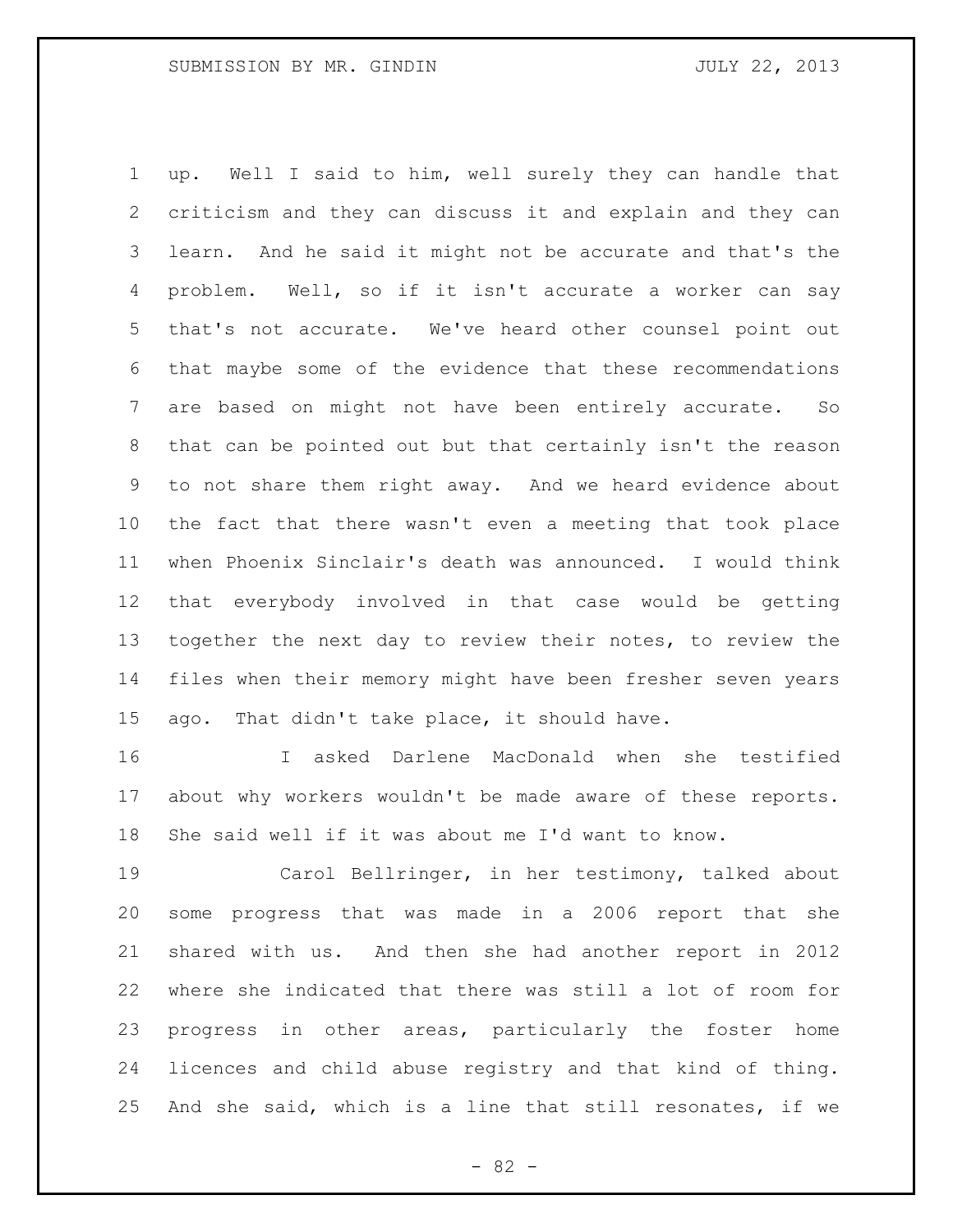can keep track of every dime why can't we keep track of every child?

 We heard from Ms. Brownlee and Karen McDonald, who went through the whole file with some of the changes that have been made since and told us how it would be dealt with today and clearly lots of changes. What it emphasizes is that what happened before was so wrong, clearly wrong. And, yes, with some of these new tools almost everything would have been done differently. The verdict is still out on these structured decision making tools. Some people like them, some aren't so sure. Some people think they're a little too structured but they're just tools. We've heard that from many people, they're just tools. Are they better than what we had before? Yes. But do you still need common sense to do your work? Absolutely. And do you still need professional sound judgments? Do you still need a commitment to the safety of children? You need that, whatever tools you are given.

 So in conclusion, in terms of the factual scenario that you've heard and just before I move on to dealing with some of the recommendations, there are so many things that were not explained. I've mentioned many of them. It hasn't been explained why a new user friendly manual couldn't have been developed many years before, so maybe it would have made a difference. It wouldn't have

- 83 -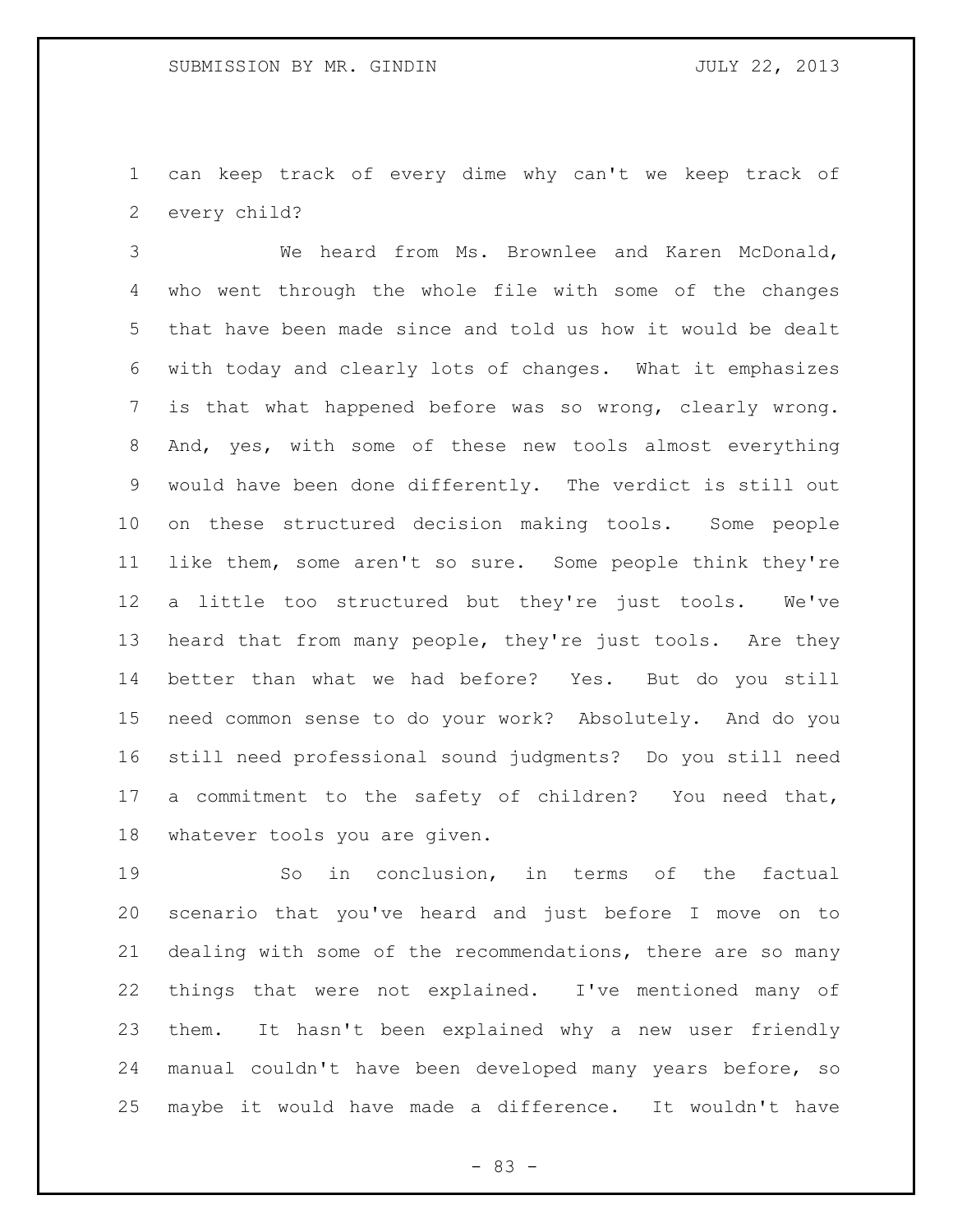made a difference if you're not following common sense anyway. The lack of supervision is hard to understand. Disregarding the ambivalence towards a child is hard to understand. Workers who say that even if they knew about Wes McKay they're not so sure it would have changed anything, that's very hard to understand. No one being disciplined, no one being let go, it's hard to understand.

 Performance reviews that happen every eight years is hard to understand. Notes being lost and letters being lost, parts of files being lost, notes deliberately shredded. No meetings taking place after the death is discovered, leaving out important parts of referrals so that workers who come out don't have all the information. EIA knowing all these things about Wes but yet CFS doesn't. Essentially you come down to a colossal absence of common sense, and closing a file in the circumstances in which it was closed in March of '05.

 So there were so many people involved in this matter between social workers and supervisors and their supervisors and their supervisors, so many involved and so little done. Confusion about standards is not an excuse, it's a fact. It was so wrong that they were complaining about it regularly. No one listened. Money alone will not solve this issue. You can have all the money in the world, you have to have good judgment and common sense. Too many

- 84 -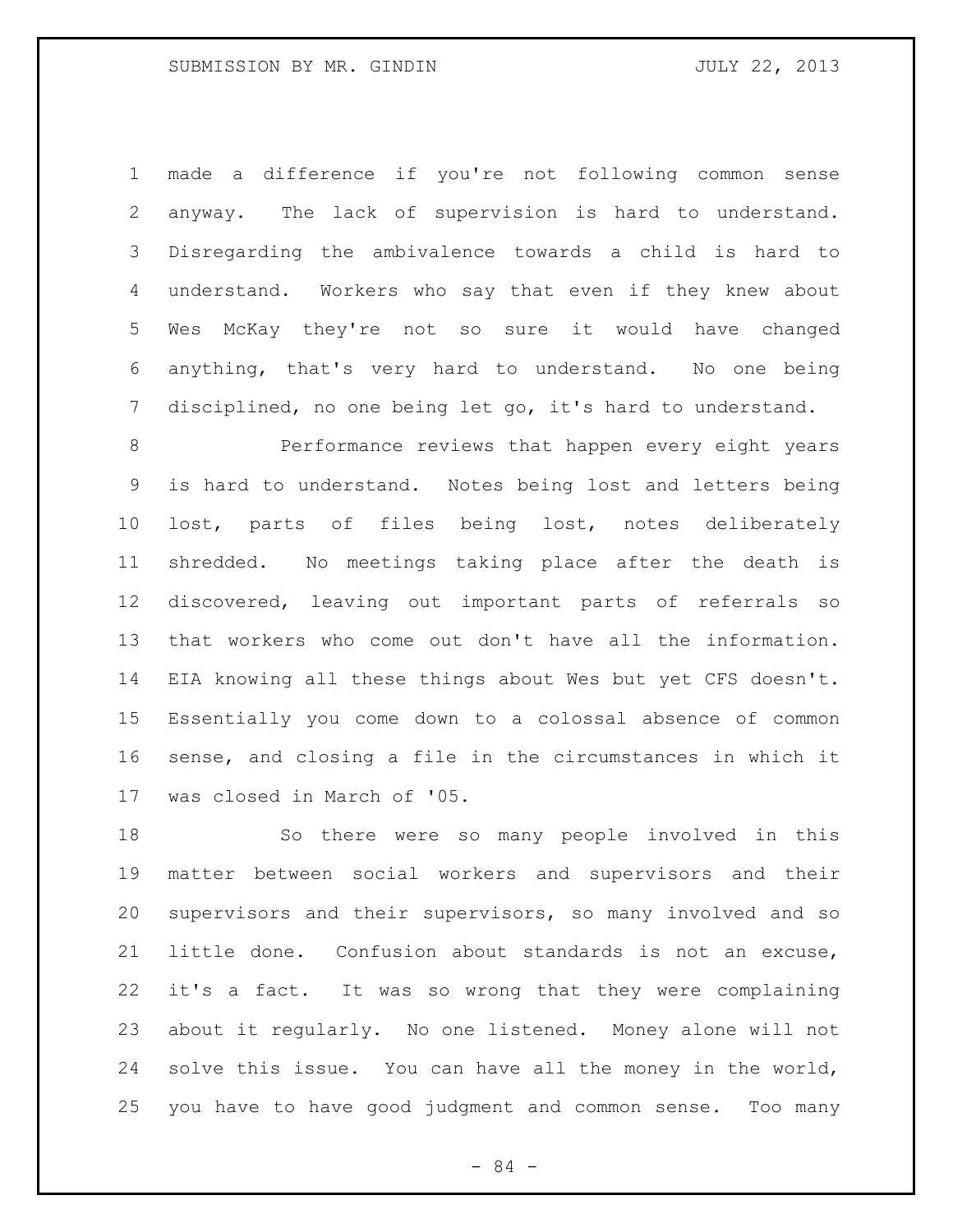instances of the bare minimum being done, just running out to check something out, not coming back again, not going back in the evenings or the weekends, not asking the right questions.

 So the question that you have to answer, what did CFS do or not do? Well they did very little and they didn't do an awful lot. That's the simple answer.

 We've heard a lot about best practice from academics and that clearly everyone agrees keeping proper notes, making proper notes and then keeping them, reading files, reviewing the history, calling the collaterals that are listed on the file when you can't make contact other ways, accepting all calls regardless of age or area, performance reviews, real supervision, don't close files if issues are unresolved, they all say that. Check out a new partner and finally of course, see the child when there's an allegation, not just the child, everybody in the family, ask the right questions, don't accept things at face value. Not all social workers made mistakes; I submit most did. Many did nothing, which is a mistake in itself.

 So I want to move on now and I don't expect to be that much longer, just deal with the recommendations.

23 MR. COMMISSIONER: Well I think we'll carry on --MR. GINDIN: Yes.

MR. COMMISSIONER: -- and let you finish,

 $- 85 -$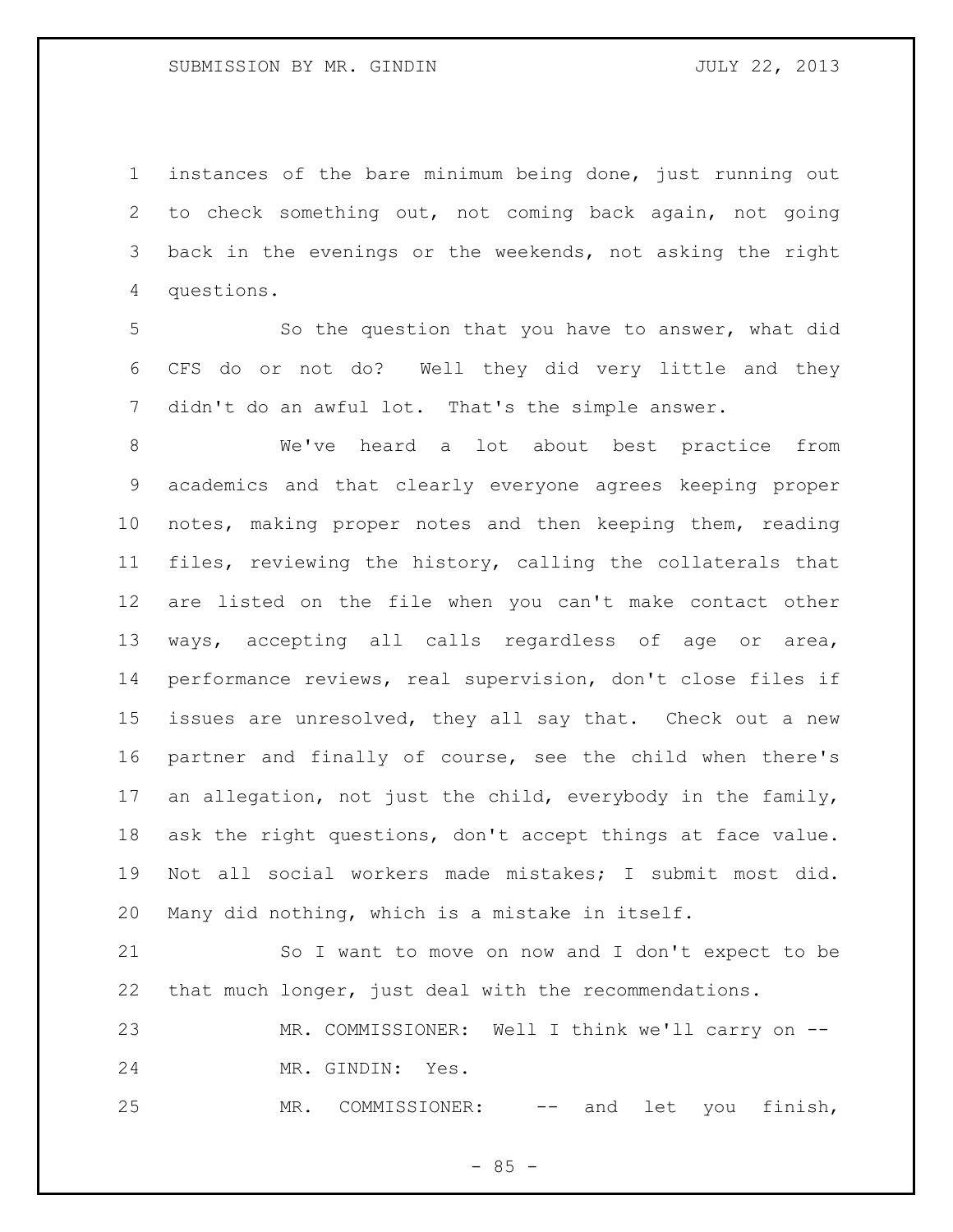Mr. Gindin.

 MR. GINDIN: Thank you. Thank you, Mr. Commissioner.

 Now this is a very difficult thing, dealing with exactly what to recommend and one of the reasons it's difficult is, for example, if you look at the evidence of Ms. Brownell who testified and she talked about all the different approaches that you could take when you're dealing with a child welfare system and you may recall at page 49, and I don't think this is mentioned in my brief, this particular reference, but she testified June the 5th, right near the end of this inquiry, 2013. And she talked about the different approaches, the downstream approach, the midstream approach and the upstream approach and it was very interesting, the analogy that she used in discussing exactly what we should do. So she talked about the downstream approach, if we're going to take a downstream approach you would build a hospital at the bottom of the cliff. When everybody falls over you've got a hospital there to take care of the casualties. That's the 21 downstream approach. That's not the approach I'm suggesting.

 Midstream approach might be to put a sign along the way saying watch out, there's a sharp bend coming around the cliff, there's some problems that you might

- 86 -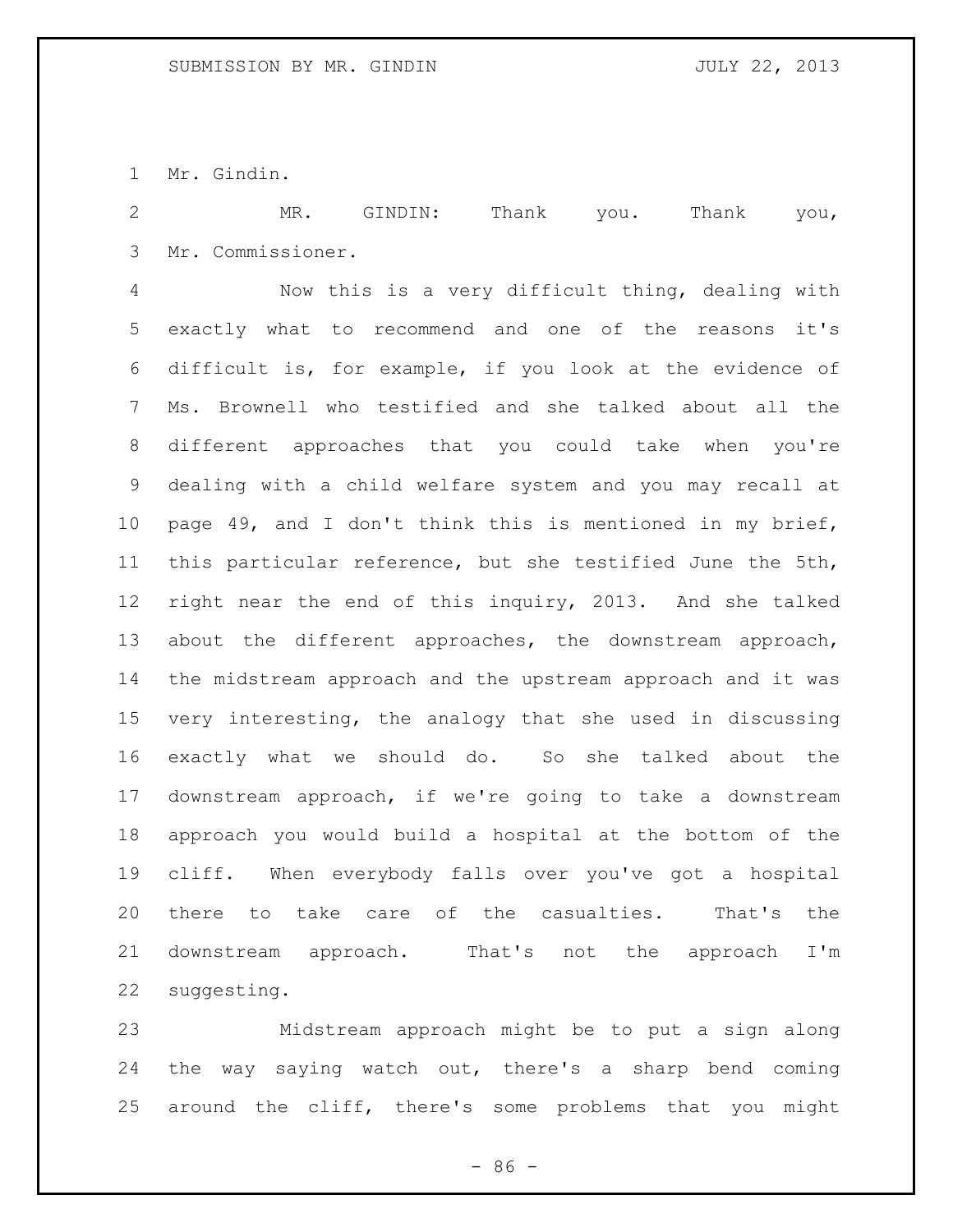encounter. Maybe a few people won't go off the cliff. That's another approach.

 The upstream approach, why not build a better road, why not put a big fence so people don't go off the cliff? And so it appears as though something more dynamic needs to be done rather than just putting up a few signs or making a few things better and that makes it difficult, a very difficult test.

 Dr. Trocmé testified on May the 28th of 2013 and at page 217 he says the following:

**"...** for reasons that I fail to 13 fully understand, we, we don't hesitate to cut these types of services in half and think, well, 16 a bit of it is better than none. And there's actually no evidence 18 that a bit of it is better than none. It very well may be that a bit of it is worse than none, as is the case with antibiotics."

 And he gave that example of antibiotics and not giving the proper dose. That make it difficult too because it may well be that some of the things that we're doing in a

- 87 -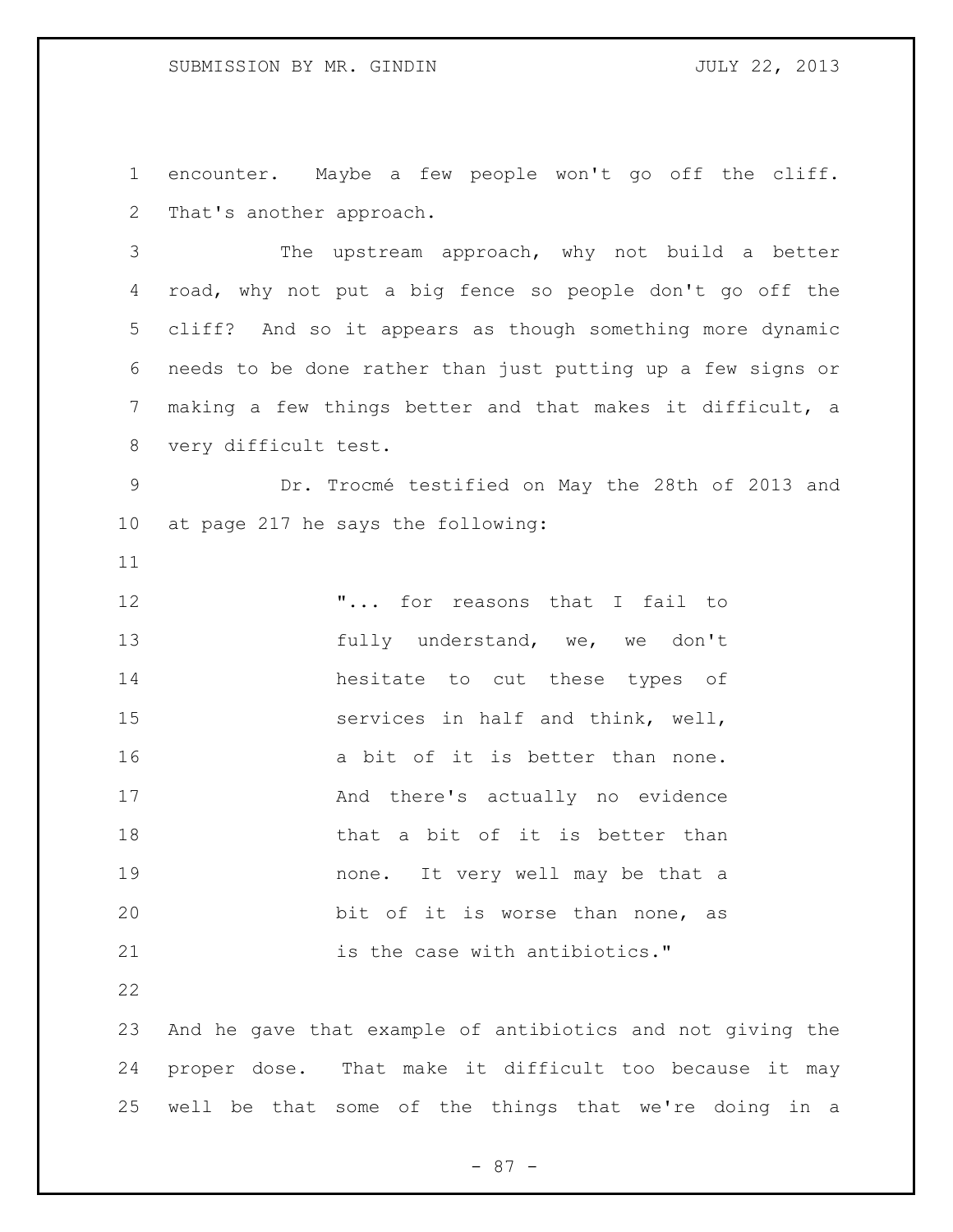haphazard fashion are not the answer and maybe they're making it worse.

 And his evidence is very important, I submit, in terms of some of the things he talks about in his evidence. He talks about, for example, at page 207, special training for working with high risk families. Before that, at page 202, he talked about when you talk about the safety of children you shouldn't just talk about whether they have a bruise, it should include their wellbeing which is a much more complex thing to deal with and doesn't just come up when you decide whether to apprehend or not. He spoke about a few programs that I've recommended in my brief that you should look at. He talks about them at pages 215 to 218, the nurse family partnership program, where nurses become involved before the child is born and they focus in on the health of the baby as opposed to what mother did wrong and he talks about that program. And he talks about the Early Start program at page 219 in New Zealand which is very specialized and intensive and sustained for periods of time. That comes up at page 219 to 220. So these are very important things that need to be looked at. He talks about the idea of trying to return children, who have been apprehended, too quickly as if that's the impetus when really the issue should be are the parents ready and have they made the improvements they need and are all the issues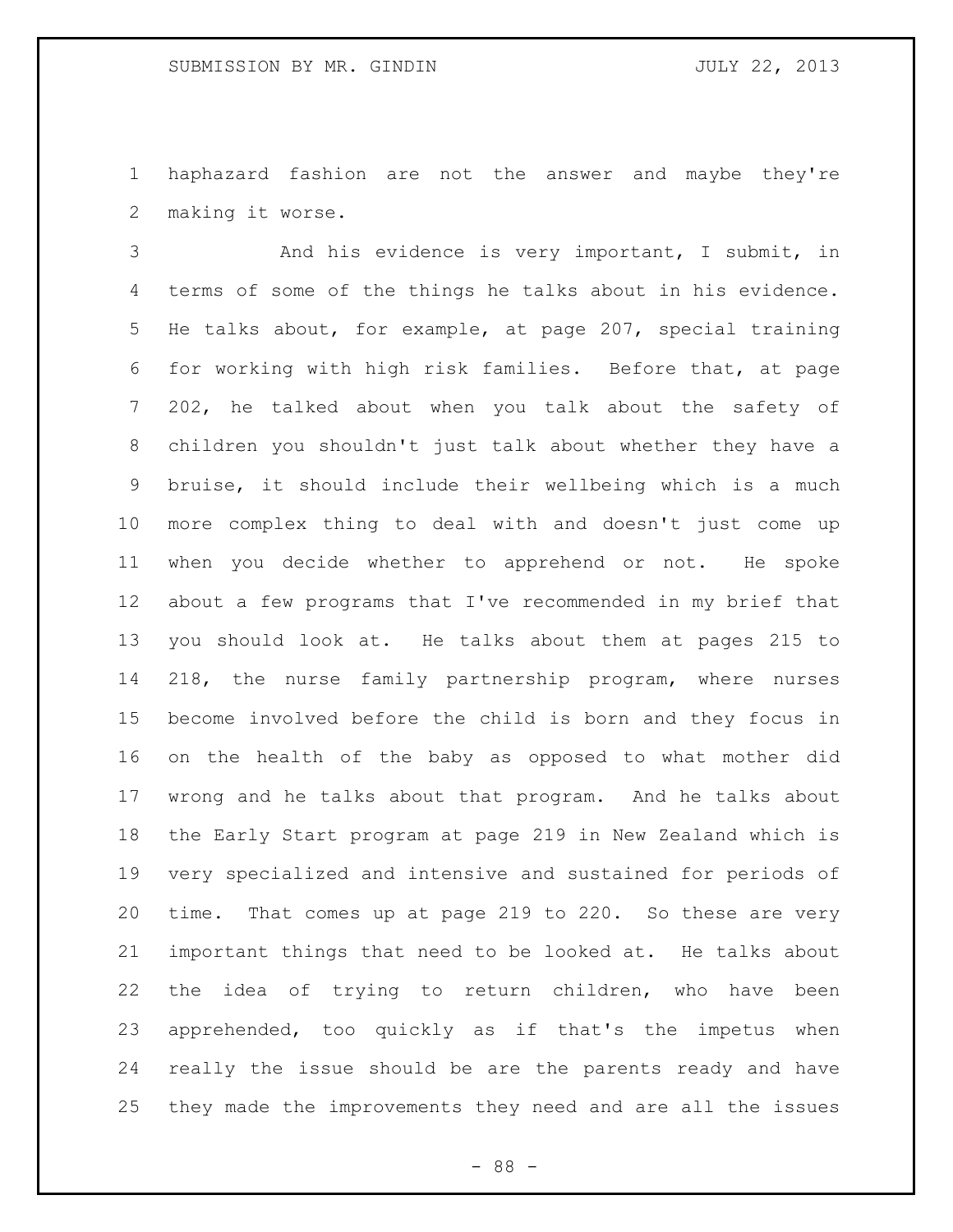resolved before that is done. That should be more of an emphasis.

 So he brings up some interesting observations and why it is so difficult to come with the right recommendations. He talks about how the people who need help the most often don't get it. The people who are organized enough to make appointments and seek help sometimes don't need it as much as the others. So maybe a new philosophy entirely is required.

 Mr. Santos and Sanderson, who testified in a very compelling way, just tried to make the point very strongly that prevention is paramount, you get more bang for the buck when you worry about prevention. And their testimony is, I submit, excellent and I would urge you just simply to look particularly at pages 150 --

 MR. COMMISSIONER: That's whose evidence you're talking about now?

18 MR. GINDIN: Santos.

MR. COMMISSIONER: Yes, okay.

MR. GINDIN: And Sanderson --

MR. COMMISSIONER: Yes.

 MR. GINDIN: -- who testified together. And Mr. Santos, his evidence at page 150 to 152 is very compelling. It talks about all of the important issues and focuses on prevention.

- 89 -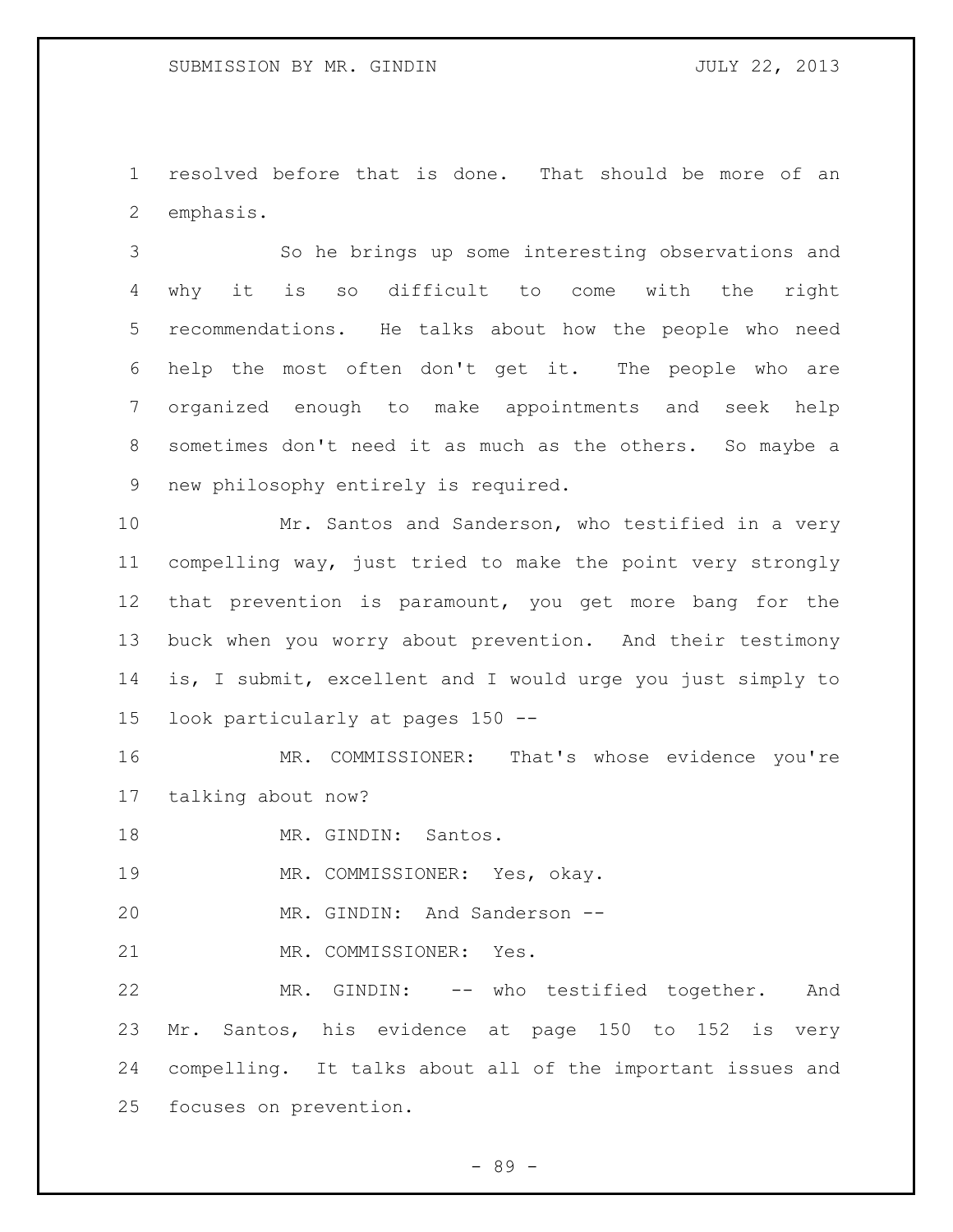I'm going to review very quickly some of the recommendations that I've put into my brief. I'm certainly not going to read them all out.

 I'm not going to repeat all the recommendations that were made by the various report writers. Those recommendations are excellent. Some of them have been put in place already and I'm sure other counsel may deal with those, but the first thing I talk about is that consideration be given to a new philosophy, where there's some separation between the people who apprehend the child and those are the ones of course who aren't trusted and who are feared and who people are resistant to and that they shouldn't be the same group but then recommends other treatments and programs because it may be lost to the people who are dealing with them. So that's a very complicated issue and whether there's some way that maybe these should be separated and a lot of people talked about that, Dr. Trocmé talked about it and a reference is made in my brief here, Alexandra Wright talked about it and that reference is also included. They talked about the advantages of trying to separate the system and the problems with the same people doing both of those jobs, because the trust just isn't there.

 After that particular point, which is I think may be made by others as well -- there was a word left out and

 $-90 -$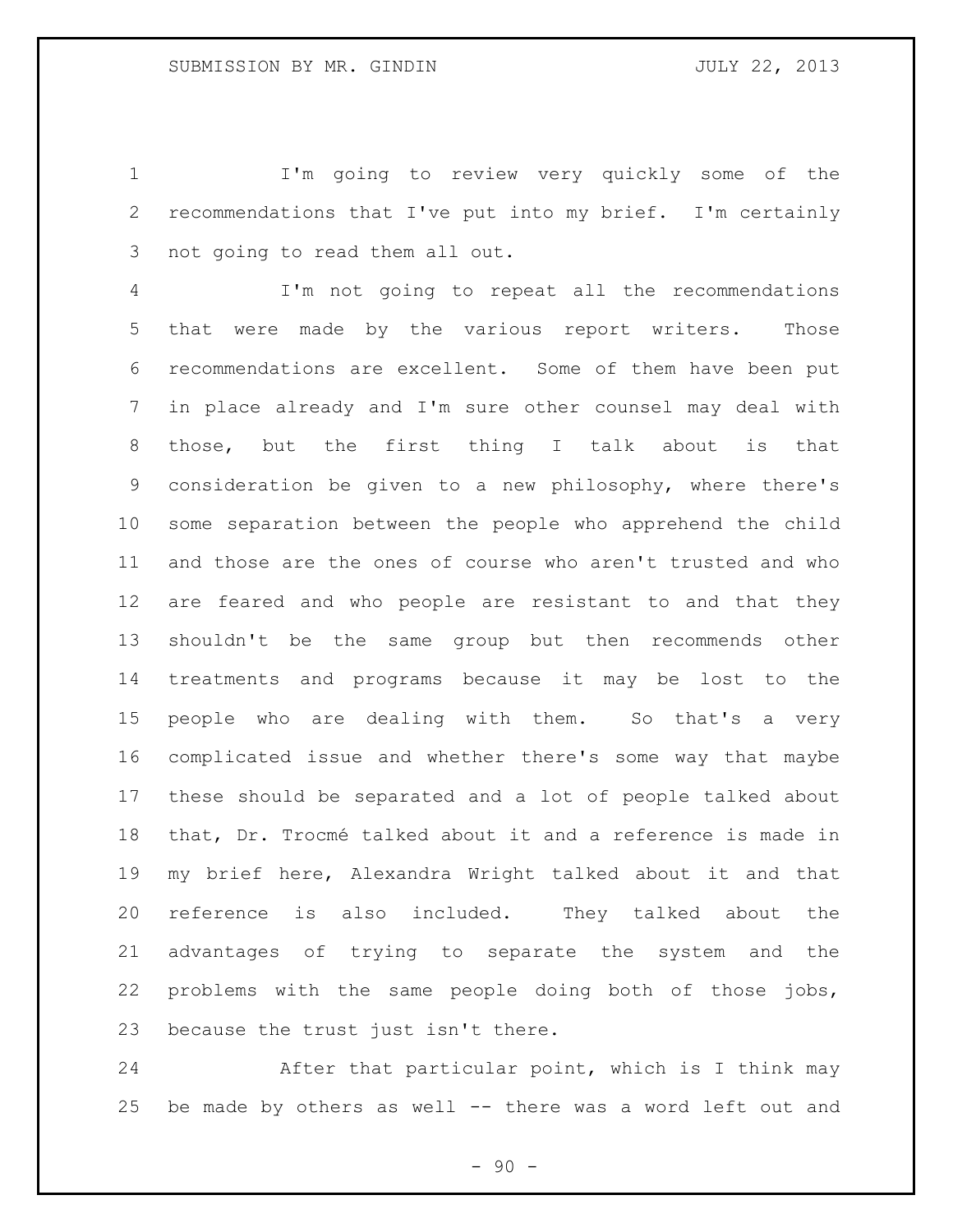just for the record I corrected it, it should have said the word image there because we're dealing --

 MR. COMMISSIONER: Where's that left out? MR. GINDIN: In front of number 2 in terms of a heading.

MR. COMMISSIONER: Oh yes.

 MR. GINDIN: We talk about how we have to improve this image and the perception through education, knowledge and advertising and that safety of children is a responsibility of all members of society. People should know they can call anonymously, they can call if they're under 18, they could call and they should call.

 Next I deal with a number of issues relating to the openings and closings of files and we've heard a lot of evidence about files being opened and closed and I suggest that files be open in the name of the child as opposed to the parent or caregiver. We've seen files being closed in one person's name and then being opened in another one and then back to the other one and then back to the other one when it's Phoenix that we're concerned with. Maybe there should be a file in the name of the child.

 MR. COMMISSIONER: Yeah, I'd be interested to hear whether others comment on that. I'd be interested to hear what is thought universally about the group.

MR. GINDIN: As would I, as would I. It seems

 $-91 -$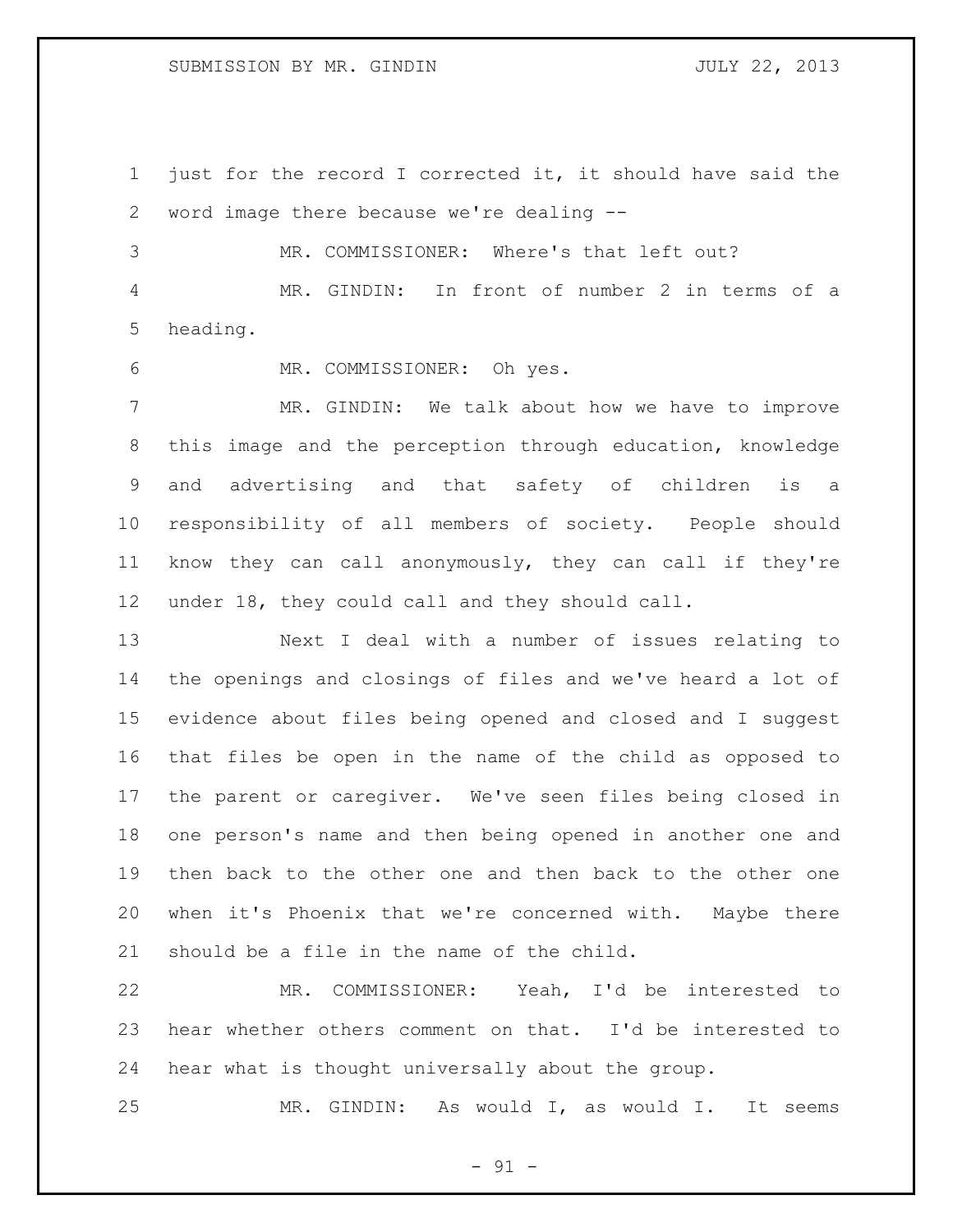like a lot of energy was put into closing files and opening them and transferring documents to the next one and it just seems to me that if you have a file in the name of the child and that file follows the child, that's a consideration.

 A file should never be closed when unresolved issues remain. And even after a child is deemed safe it should remain open for a certain period of time, I suggest three months perhaps, so that it doesn't just end without monitoring suddenly. I even suggest that perhaps in open files there should be an automatic medical checkup at some intervals.

13 I won't repeat the various recommendations that I make with respect to notes. Koster makes a lot of recommendations with respect to notes, but essentially what we're arguing there is that everything should be recorded.

 Number 8 talks about Dictaphones being made available. A lot of people said that they didn't have time 19 to make notes, they had to make them later, they had to try and remember what was being said. So number 8 suggests maybe a little bit of technology might help, maybe there should be Dictaphones so that while you're waiting in front of a house for the police to arrive you can dictate a few notes. It seems reasonable to me. There was problems with connecting from rural spots, maybe there should be iPads

 $-92 -$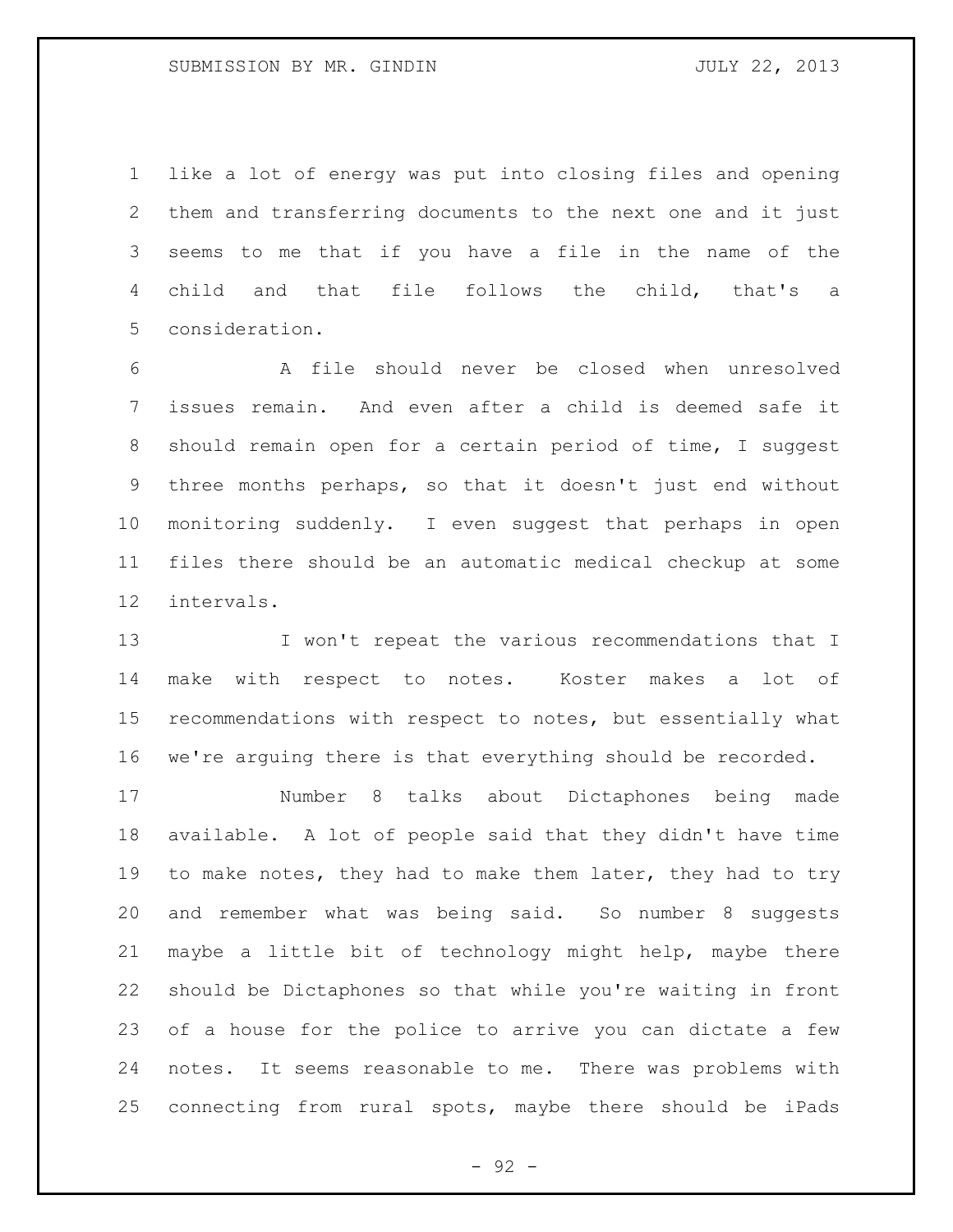available for some of the workers in these remote areas so they can communicate and be connected. So it should be clear what has to be recorded, what needs to be recorded, 4 where they should be kept, how they should be preserved.

 Page 43 talk about hiring, that social workers should be screened to make sure that they have enough time to fulfill all their commitments if there are any other distractions this is obviously designed to, with respect to the Delores Chief-Abigosis matter in particular. I suggest at number 12 that maybe there should be a court worker who attends all of these court appearances because I can tell you from appearing in court a lot, you don't just walk in and get into court. There's many hours spent waiting and is it really necessary especially when you look at these things very little information is given and probably anybody could give it from a file. So maybe there should be a worker who attends to these things so that the other workers can go out and see the family and make more contacts. So that's a possibility, something to look at.

 Training and accountability is the next heading and I've mentioned this before. Social workers should have regular performance reviews. You heard about supervisors who received training after a year on the job. Why shouldn't they receive supervision training before they begin? I suggest the University of Manitoba should have

- 93 -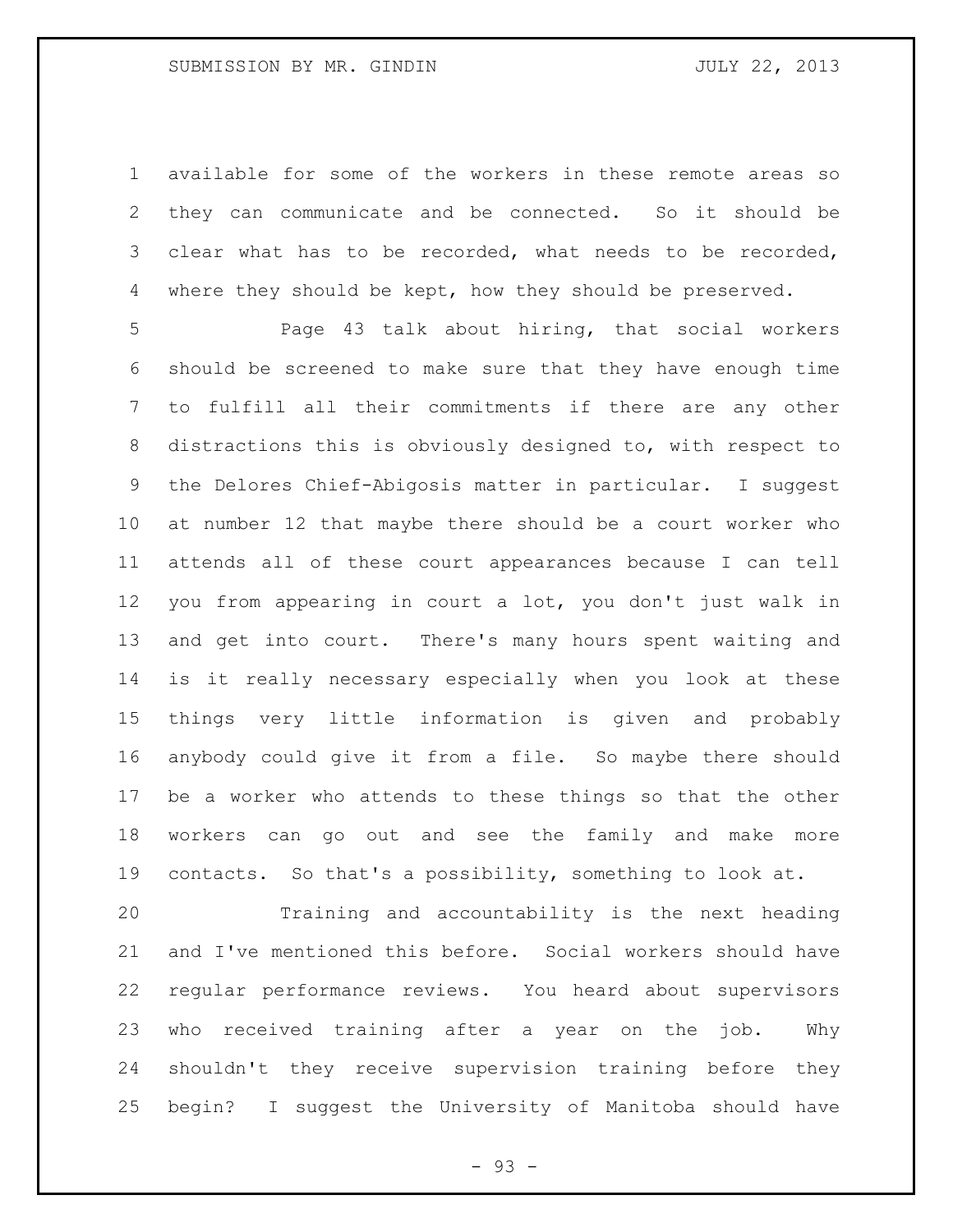more clinical courses with an emphasis on front line social work, that there be random file audits and regular random file audits. We've heard about this registration process that hasn't been proclaimed yet. I suggest the moment it's proclaimed it proceed into action immediately. There has to be a governing body. Social workers need to be registered. There has to be a way of complaining. All of the things that apply in almost every other profession. It should have been in there long ago. MR. COMMISSIONER: It seems to me there was a witness who gave evidence that there was an implementation committee at work and they were to report on June 30th, I think. 14 MR. GINDIN: Yes. MR. COMMISSIONER: So I don't know -- MR. GINDIN: I don't think we heard about the latest on that. 18 MR. COMMISSIONER: No. MR. GINDIN: We know that the law was to be proclaimed for sure soon and I know that you were very concerned that that should have been maybe proclaimed even earlier and it seems to make -- MR. COMMISSIONER: But some reasons came up with respect to disciplining matters and that kind of thing, it had to be resolved.

- 94 -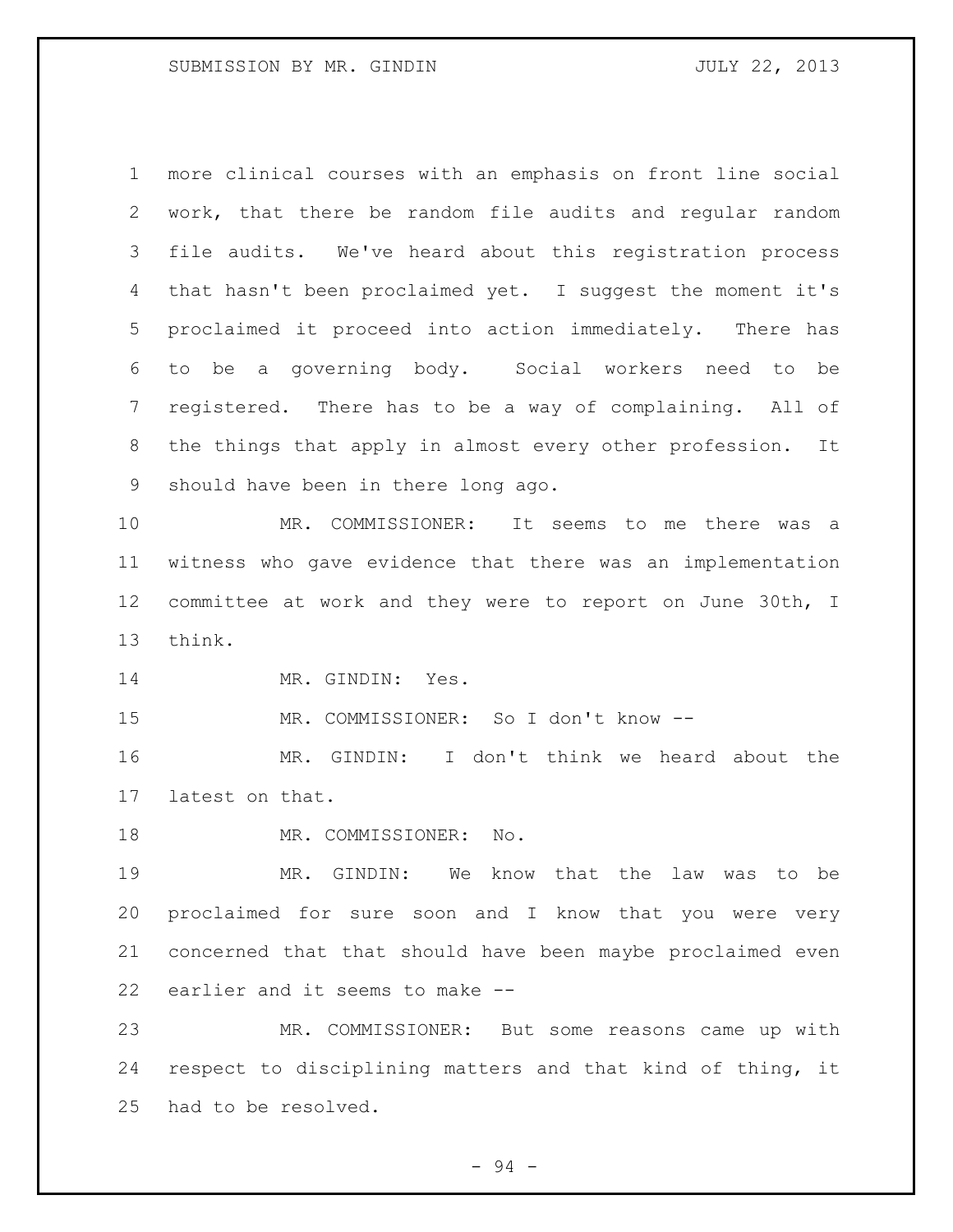MR. GINDIN: And there were issues about how to define a social worker.

MR. COMMISSIONER: Yes.

 MR. GINDIN: And who should be included and what about people who had worked for a long time and maybe didn't have a degree. So there some issues that had to be --

8 MR. COMMISSIONER: Yeah.

 MR. GINDIN: -- ironed out. That's an important process.

MR. COMMISSIONER: Yeah.

 MR. GINDIN: I talk about, in my recommendations under supervision, some system where there's regular contact and supervisors should be reviewing the level of contact on a regular basis, once a month. Six months shouldn't go by, 10 months shouldn't go by without contact.

 Number 19 talks about family support workers should report directly to the family services workers that contacted them rather than going through a separate office and supervisor and that pertains particularly to Marie Belanger and I think it was Delores Chief-Abigosis, or for some reason it was suddenly stopped and the report didn't come through to her but went somewhere else.

 There's a number of discussions about social workers. One of my recommendations, number 20, is that

 $- 95 -$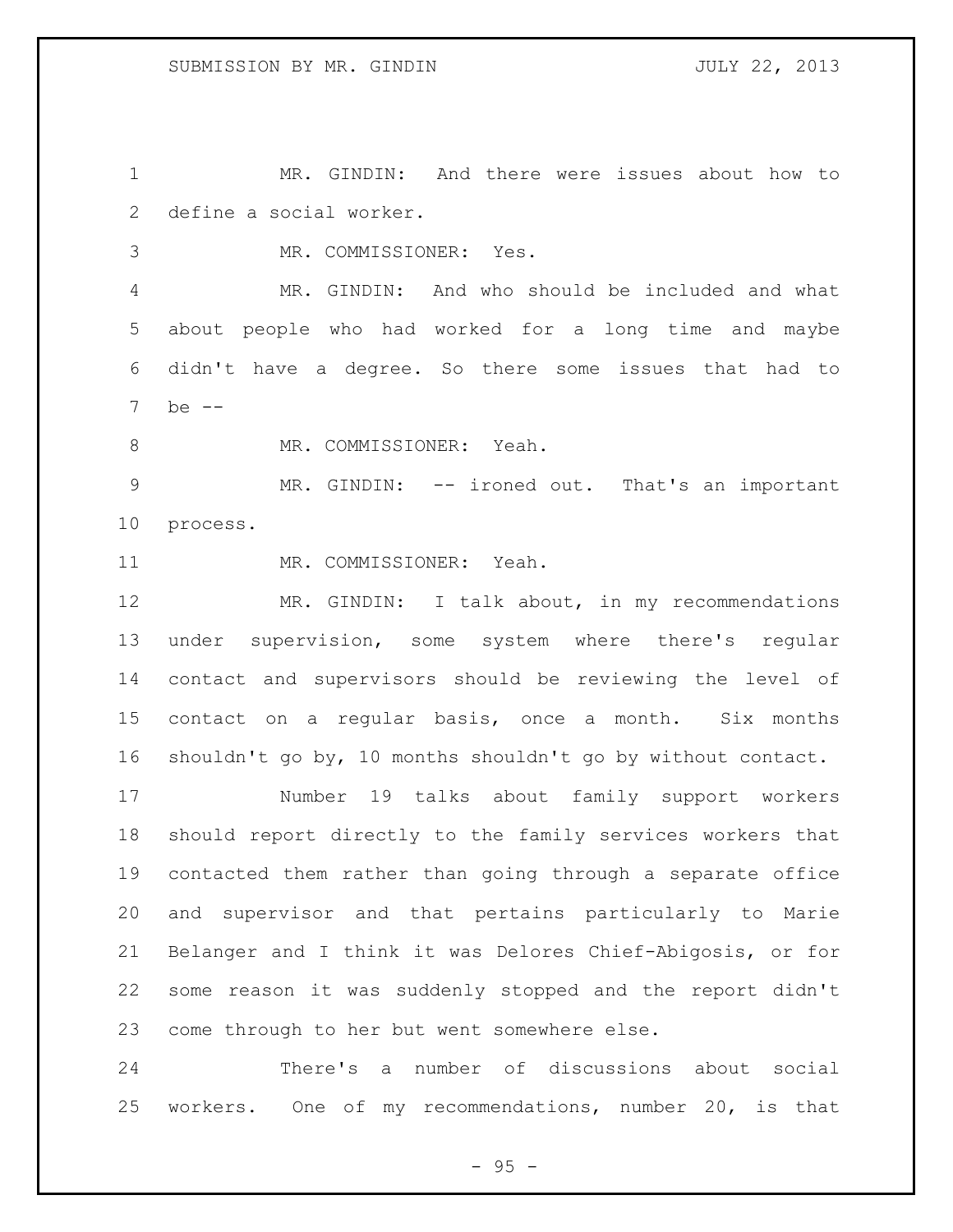regular drug testing should be implemented in all cases of suspected substance abuse. Now how can you leave the safety of a child to someone who may be involved and rely completely on the fact that they say no, I'm okay? I don't know, that may be complicated legally but -- MR. COMMISSIONER: Drug testing of whom? 7 MR. GINDIN: Of the mother. 8 MR. COMMISSIONER: Okay. MR. GINDIN: Let's say, for example, in this case. MR. COMMISSIONER: Okay, all right. Yeah, I didn't -- that following the heading of social workers, I didn't know whether you were talking about social workers. MR. GINDIN: Yes. Pardon me. Well this is something they would have to implement. MR. COMMISSIONER: Yeah. MR. GINDIN: And especially here we have something about smoking crack in front of the child and just to go there and say so did you smoke crack in front of the child? No. And that's all there is to it? There has to be more. Number 22, I say if you attempt to contact the family on a couple of occasions you don't have success, then you've got to find a way to have success. Then you

- 96 -

move on to the evenings or the weekends and if that doesn't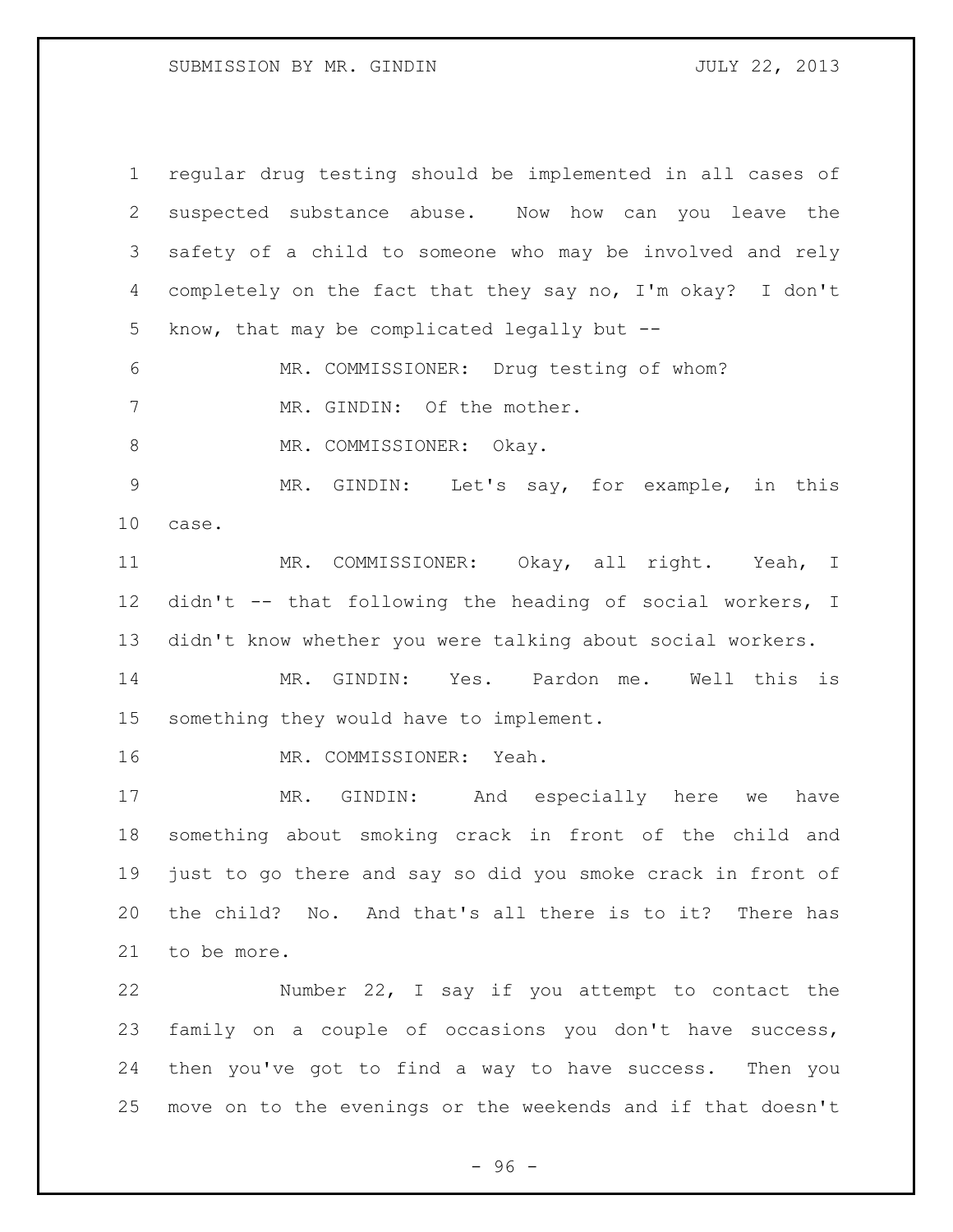work you move on to the collaterals. There has to be a set format. You don't just try a couple of times and then forget about it. There has to be something changed with direct policies about what you have to do when you can't make contact initially.

 I talk about the child abuse registry being updated, that there be a way of checking criminal records quickly, foster home registry, the licences shouldn't be lagging behind five years. That can be an extremely dangerous situation. A couple of years go by and someone might have a criminal record. They might even be on the child abuse registry list, but no one has checked them out.

13 I talk about parental capacity assessments. They should be mandatory when you have cognitive issues, things like ambivalence and flat emotional effect, that should be ordered automatically when you have those kinds of issues. There should be special training to identify those issues and deal with them.

 I talk about the fact that there was too many social workers switching. Sometimes when you do actually build up a little trust, you find out that someone else is now on the file. It seems to me that that shouldn't happen unless it's no other choice and if it does happen, shouldn't the old social worker talk with the new social worker and the family to explain that here's the new person

- 97 -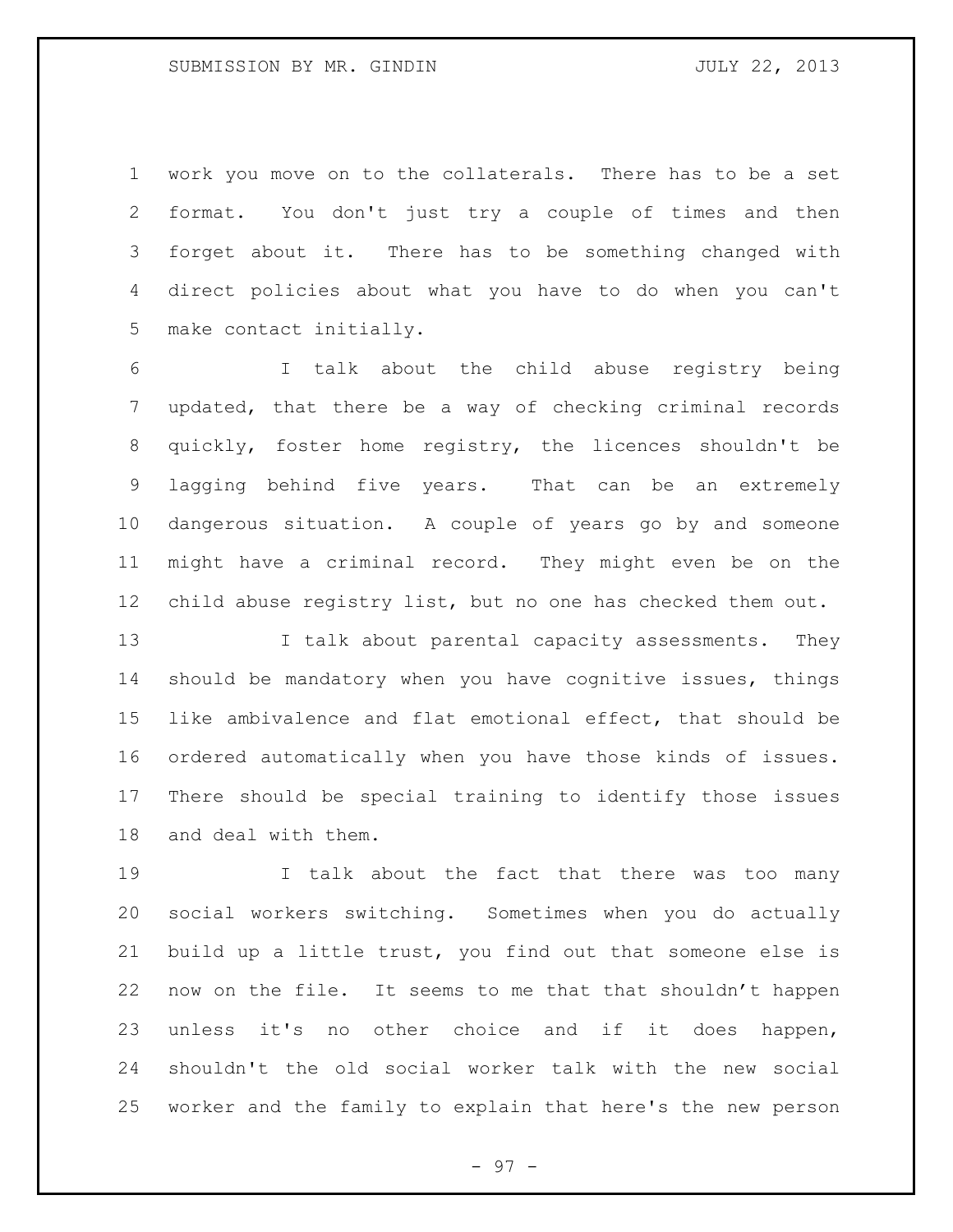and let's talk about this transition. That doesn't seem to be happening.

 I mention father specific programming. Here we have Steve Sinclair, a single father, at one point had two children under 14 months old by himself at the age of 19, having himself been a ward of CFS. There's all sorts of programs out there but several witnesses agree that there could be more programs for single fathers.

 An old theme of CFSIS being updated. I won't go through with that.

 Information sharing is obviously a major issue and that should be dealt with clearly. Obviously every child must be seen and every member of the family of that child must be seen when there's any allegation. New partners need to be checked out fully. That apparently is the situation now. We have to make sure that that's clear. And even with these new structured decision making tools, there still is room for common sense, flexibility and discretion and hopefully that will be used.

 I mention best practices at page 47 and I've mentioned most of these points already but before a social workers attends the family home maybe they should have to read and initial the history to show that they've actually read it. One child should never be viewed as a proxy for the wellbeing other children. I think that's probably the

- 98 -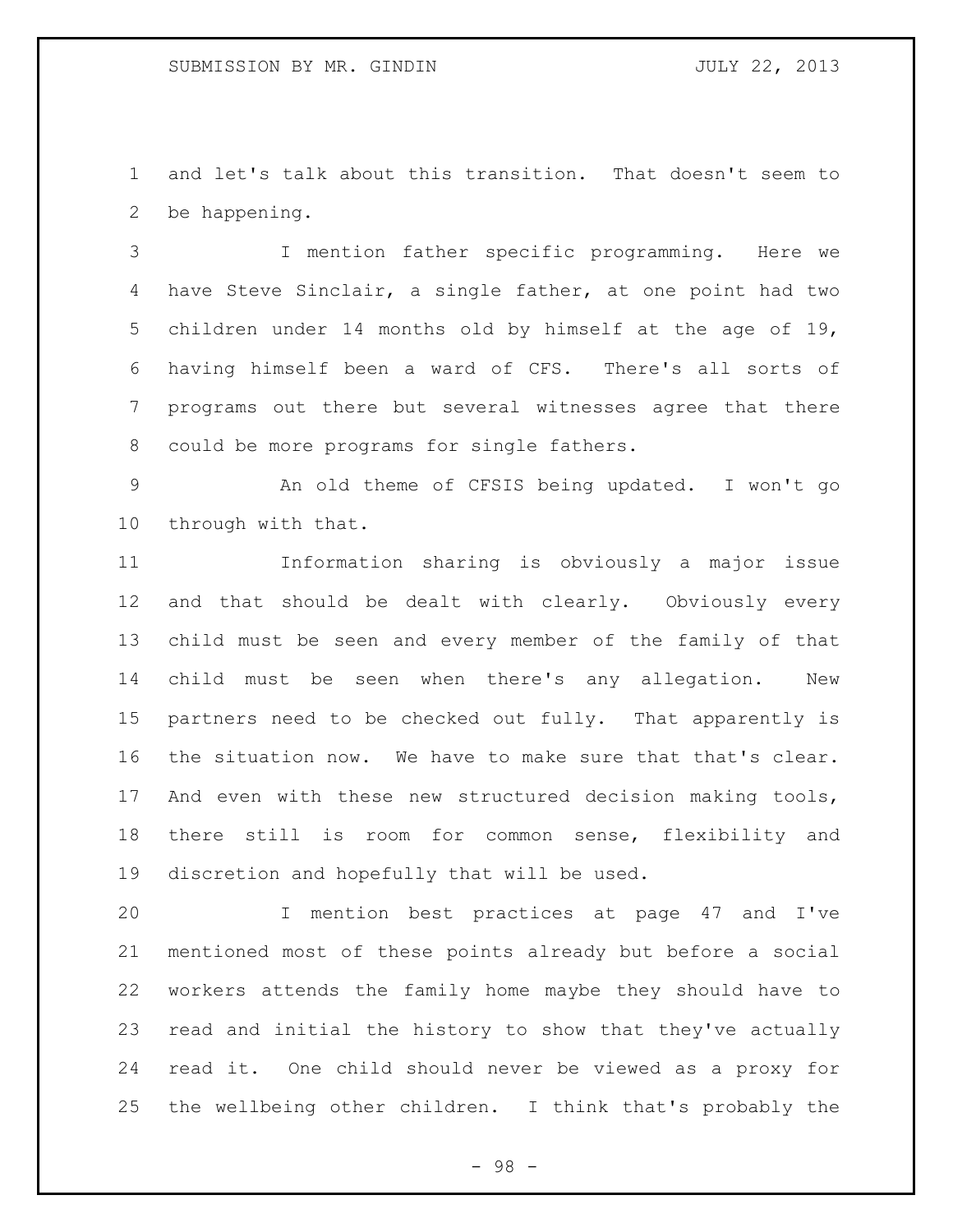case now. Then I mention a number of the new programs I've already mentioned that Dr. Trocmé had referred to.

 And then I conclude with a number of suggestions such as developing a joint committee, number 42, to review all other Canadian jurisdictions child welfare training programs and initiatives on a regular basis. We should always know what's going on in another province. We've heard some evidence that BC has better training or there's other issues, Saskatchewan had a program of some kind and it seems to me that we should all be aware of what's new everywhere in Canada, and not just in Canada, anywhere.

12 At the bottom of that page, and I won't repeat 13 all of these recommendations, they're all there, but I say that each and every child in care be credited some additional period of extended care upon their aging out of the CFS system for each year they spent in care. And we've heard a lot of evidence about how when a certain child who was in care ages out and the problems that they can have and there has to be some, something to address that.

 And finally, at number 47, of course I ask you to consider all the recommendations in that brief. I don't intend to read through all of them, they're all there, but the last one says that there should be a clear acknowledgment by the Manitoba Government that the overrepresentation of aboriginal people in the child

- 99 -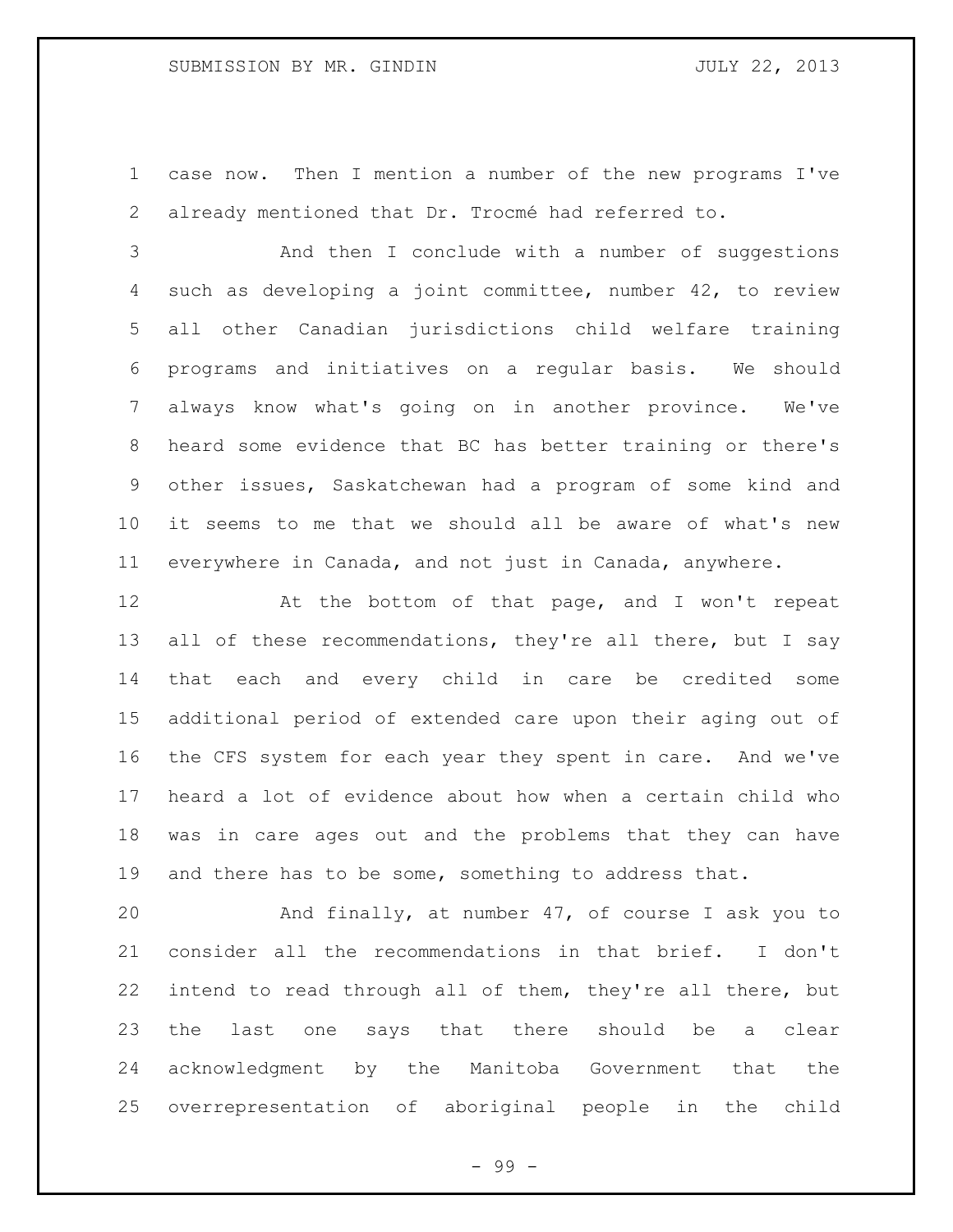welfare system requires a concerted effort to increase funding and develop programs to deal with poverty, poor housing and substance abuse in all communities across Canada, and I think that's one of the recommendations that everybody is making essentially, that we really have to address this issue. And Ms. Walsh took great pains to present evidence to you as to why that is such an important issue and not an easy thing to figure out but it has to be acknowledged.

 Now before I conclude my submission, I would like to first of all thank you, Mr. Commissioner, for the patience and wisdom you've shown throughout this inquiry. I'd like to thank commission counsel and our whole staff for the professional approach and the way in which they've conducted themselves throughout and I'd like to thank the administrative staff, without whom I don't think we would have been able to complete this as smoothly as we did. I know you have a difficult task ahead of you and I wish you well. Thank you.

 MR. COMMISSIONER: Thank you, Mr. Gindin, I appreciate your contribution you've made here. There's many questions you've addressed today, there's two sides to them. Somehow I've got to find the answer. But I'm thankful that someone came to put that side in front of me and I'm sure when we reconvene after lunch we'll start to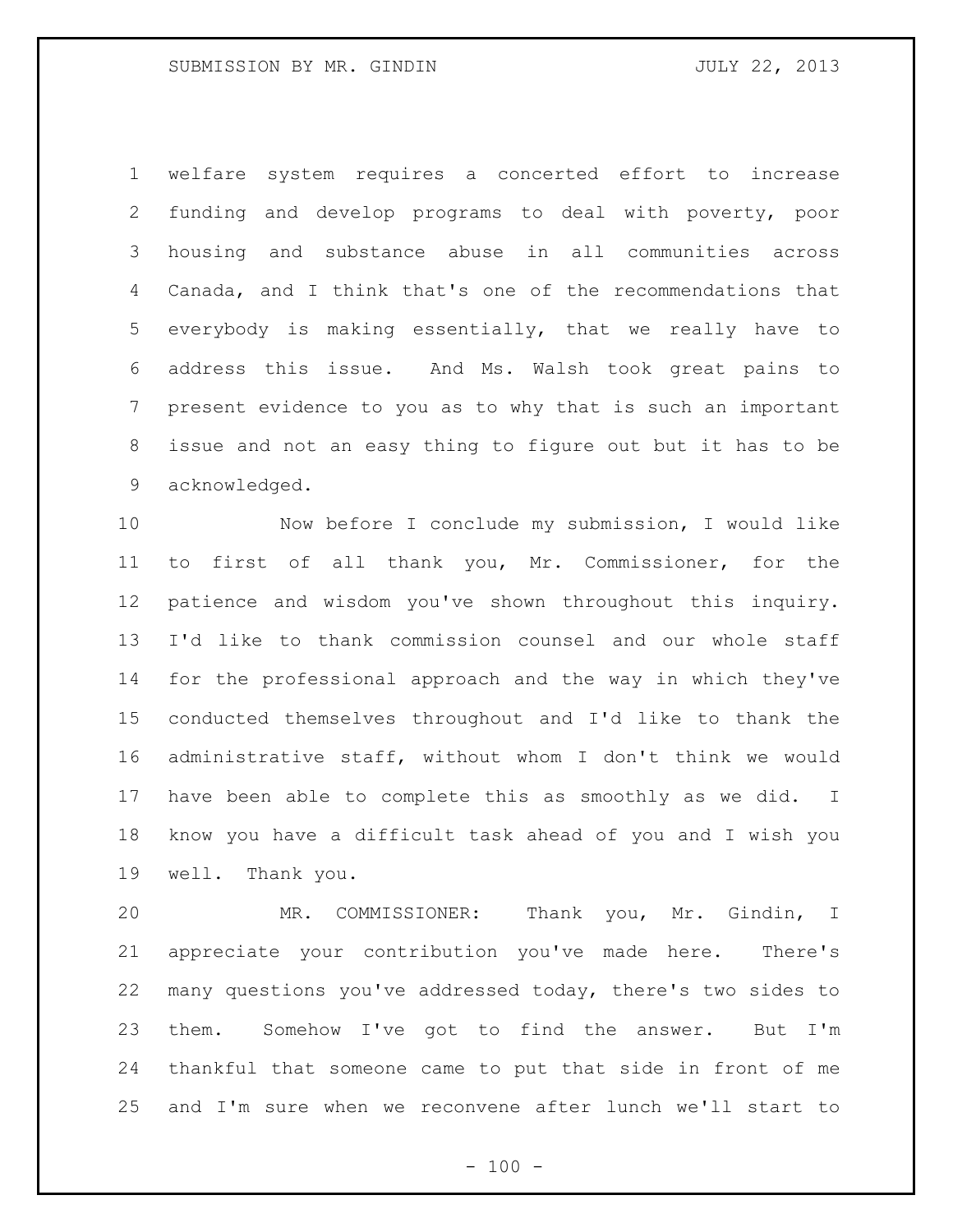PROCEEDINGS JULY 22, 2013

| 1             | hear other points of view on the other side<br>and       |
|---------------|----------------------------------------------------------|
| $\mathbf{2}$  | perspectives and that equally will be helpful to me.     |
| 3             | MR. GINDIN: Thank you.                                   |
| 4             | MR. COMMISSIONER: All right. It's, I guess we            |
| 5             | can adjourn till two o'clock now, Ms. Walsh?             |
| 6             | MS. WALSH: That sounds right, Mr. Commissioner.          |
| 7             | Thank you.                                               |
| $\,8\,$       | MR. COMMISSIONER: We'll rise till two o'clock.           |
| $\mathcal{G}$ |                                                          |
| 10            | (LUNCHEON RECESS)                                        |
| 11            |                                                          |
| 12            | MR. COMMISSIONER: Are we going to use the screen         |
| 13            | this afternoon?                                          |
| 14            | MR. RAY: I'm sorry, Mr. Commissioner?                    |
| 15            | MR. COMMISSIONER: Are we going to use the screen         |
| 16            | this afternoon?                                          |
| 17            | MR. RAY: Not by my account, Mr. Commissioner.            |
| 18            | COMMISSIONER: Oh, somehow<br>MR.<br>it's placed          |
| 19            | differently but where was it this morning?               |
| 20            | MS. WALSH: I think staff moved it because it was         |
| 21            | in the way of the camera.                                |
| 22            | MR. COMMISSIONER: Oh, okay, okay. Well I'll              |
| 23            | move over then because I wish to be able to see counsel. |
| 24            | MS. WALSH: Do you want it moved again?                   |
| 25            | No, that's all right. I'll<br>MR.<br>COMMISSIONER:       |

- 101 -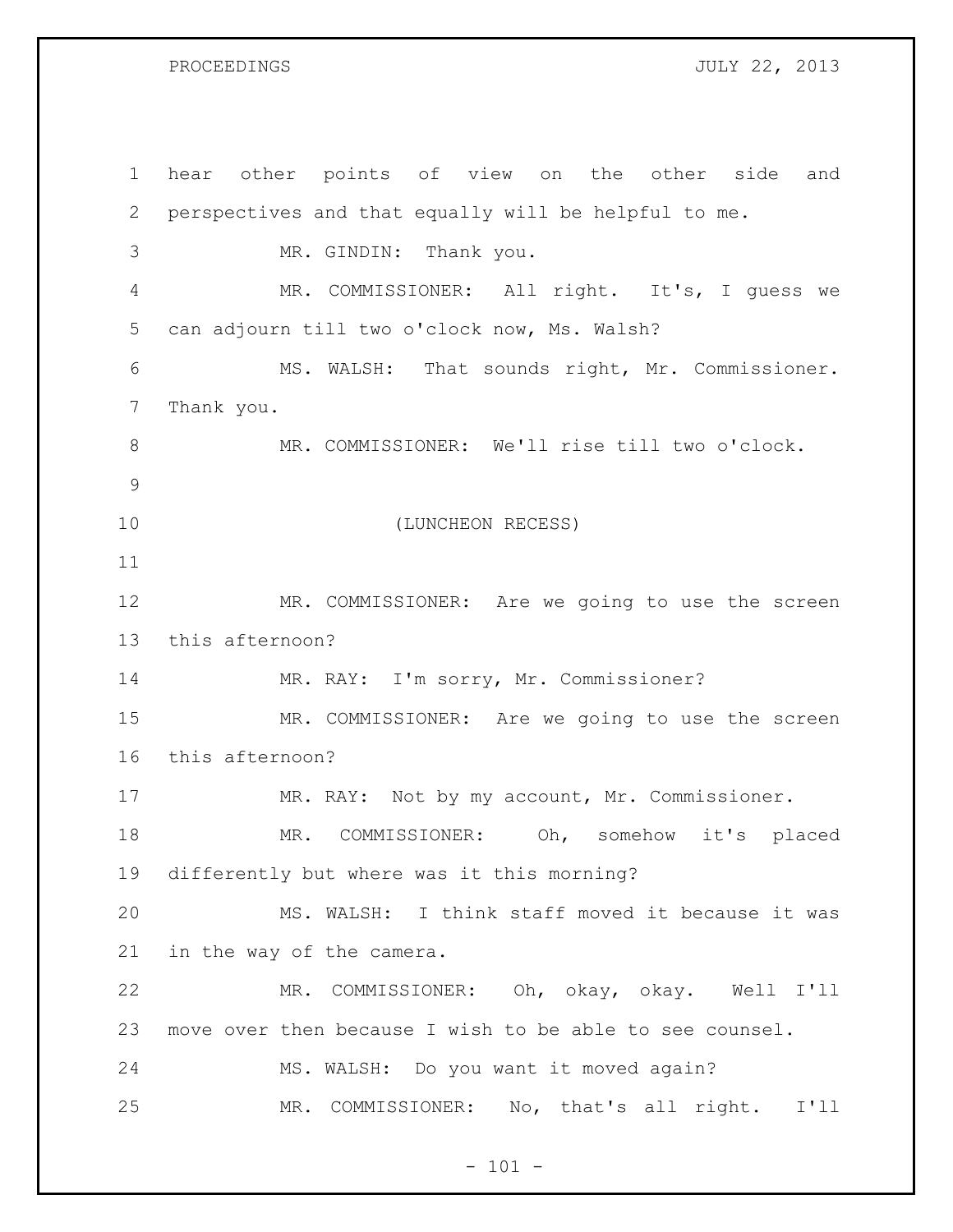move over this way and that's -- I knew it was something different.

 MS. WALSH: We can always change it again. MR. COMMISSIONER: Yeah. No, no, that's fine. All right, Mr. Ray, please. MR. RAY: Yes, Mr. Commissioner, good afternoon. Thank you. It's Trevor Ray for the monitor, representing the Manitoba Government Employees Union and a number of

social workers that participated in this inquiry.

 Mr. Commissioner, I'm not going to be long. Although I've been gratuitously allotted six hours, you'll be pleased to know that I'm not going to use more than about an hour and a half of that. We have provided you, obviously, with a very detailed written submission. With some minor exceptions I intend to limit my submissions to some key themes this afternoon.

 Just one housekeeping matter, Mr. Commissioner, you will have recalled that in approximately June you issued notices of alleged misconduct to a number of individuals, many of which participated in the inquiry. We provided you with our written position as it relates to those and I'm assuming you've had an opportunity to read that.

24 MR. COMMISSIONER: I have.

MR. RAY: That should be read obviously in

 $- 102 -$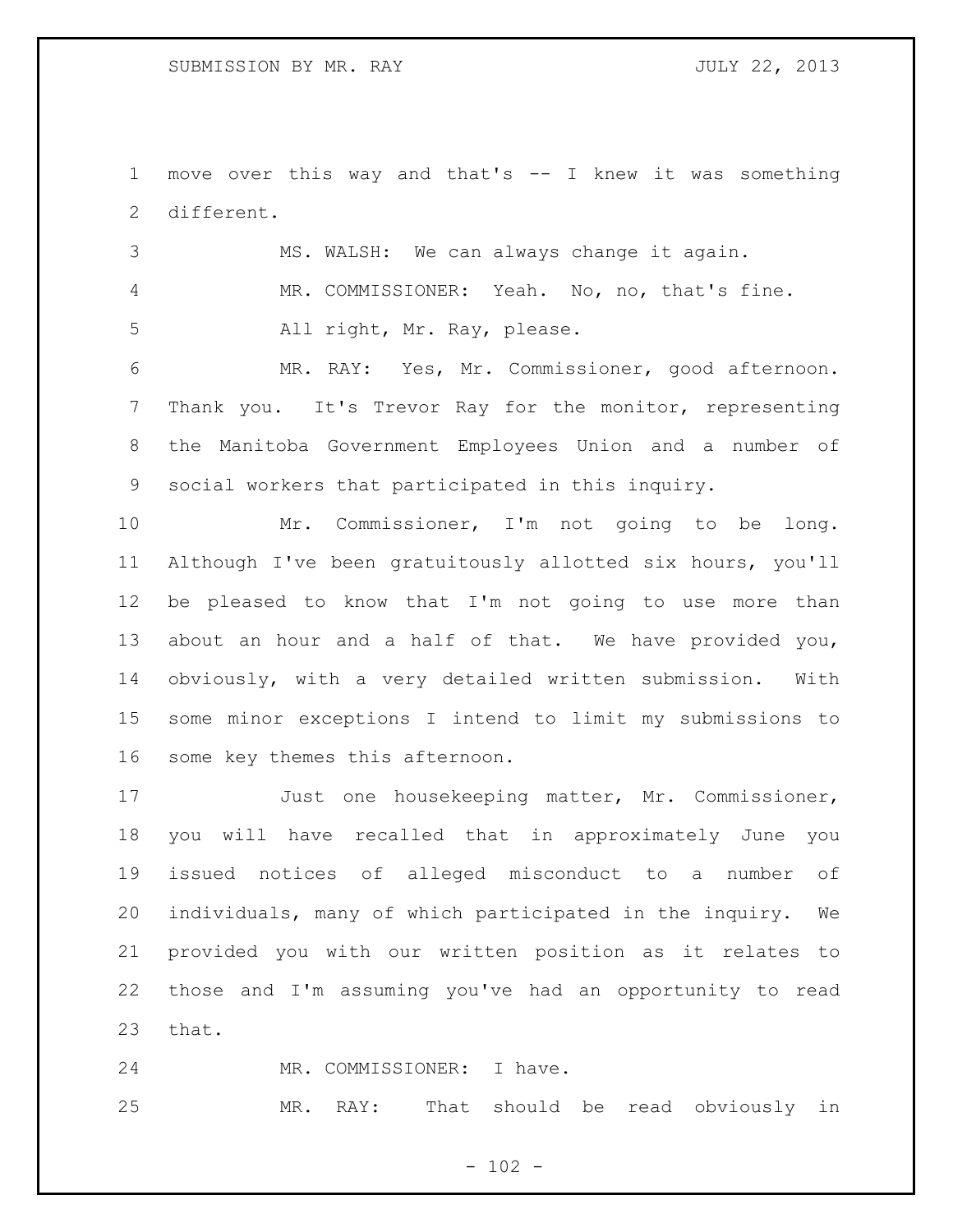SUBMISSION BY MR. RAY JULY 22, 2013

 conjunction with the submission that I intend to provide to you this afternoon as well as our written submission. MR. COMMISSIONER: Yes. And that is -- there are those responses and then there's, there is some content in here that overlaps. I think that's -- MR. RAY: That's, that's correct. MR. COMMISSIONER: Yes. 8 MR. RAY: And I think you received -- MR. COMMISSIONER: But I -- yeah, I can assure you that as I work through this and with the assistance of commission counsel, all will be taken into consideration. MR. RAY: And I'm certain that that would have been the case. I just was confirming that you had the opportunity to receive that. MR. COMMISSIONER: Yes. MR. RAY: We've obviously provided you with a very detailed written submission, Mr. Commissioner. It's certainly much lengthier than most parties. Although had I maximized my 40 pages per party that we represent, I think you would have got something in the neighbourhood of about 800 pages. So with just over 200 I think we did a fairly concise job. MR. COMMISSIONER: I'm appreciative of what you provided me.

MR. RAY: Our written submission,

 $- 103 -$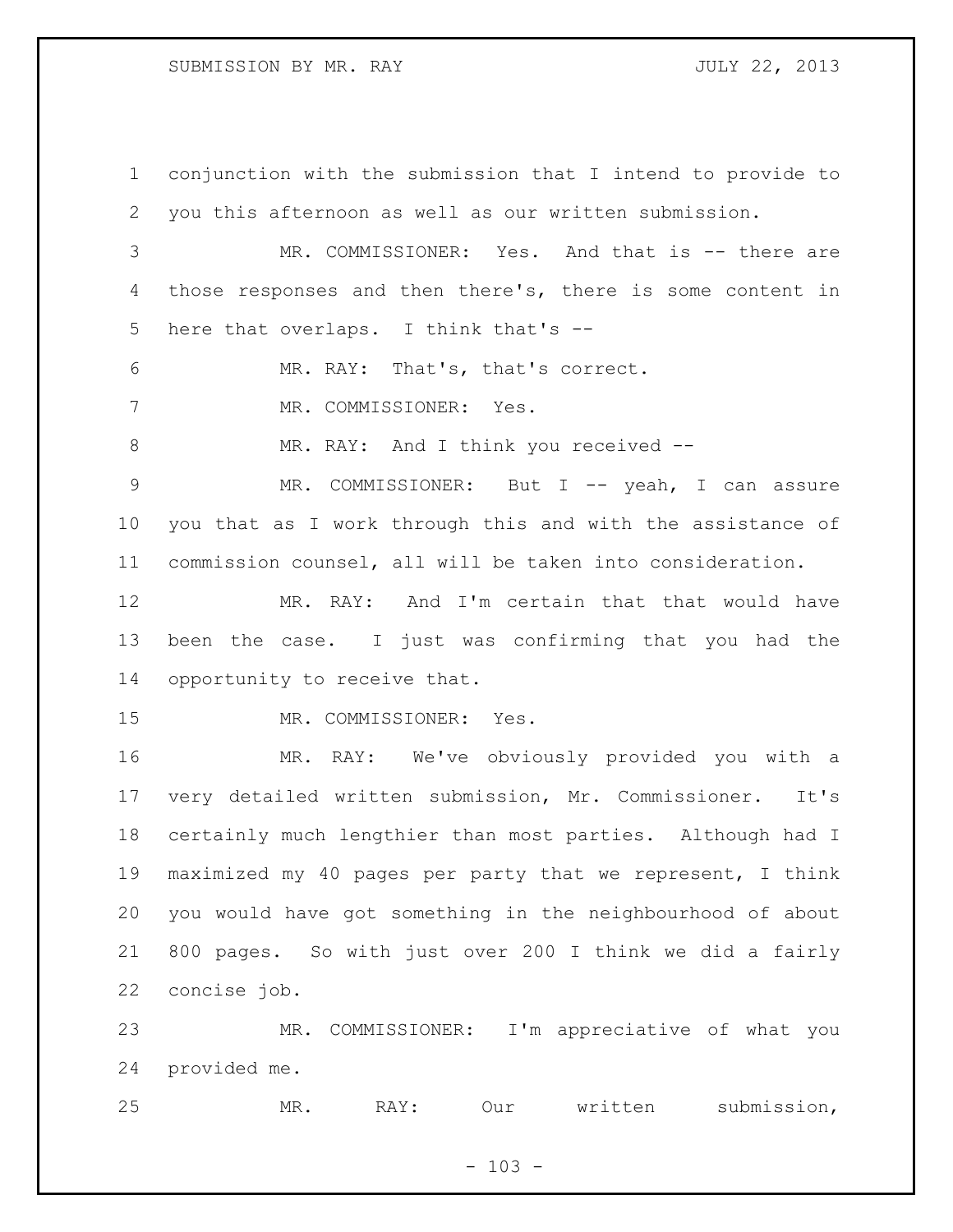Mr. Commissioner, is really two parts. The first deals with the child welfare system and the second deals with the services that were provided to Phoenix Sinclair during the time her file was open. Today I intend to deal almost exclusively with the first of those two issues and I will just have a few comments as it relate to the second, second issue.

 That said, Mr. Commissioner, we have heard and reviewed a mountain of evidence here about the child welfare system and the families that are served by the system and while I have no doubt there are many success stories, the picture that was painted was a very sad one and I suppose to some degree that's to be expected. The circumstances that bring a child into care are, and under the watch of the child welfare system, are typically tragic in themselves. Even in situations where a child is kept safe by apprehension, we still have a tragedy in having to remove them from their own families and social workers in that respect, Mr. Commissioner, have a very difficult job. They operate under a legislative scheme that has conflicting objectives and the first is to protect children and the second is to do that but to keep families together and achieving those two conflicting objectives isn't easy. It requires a great amount of skill and experience, but more importantly, achievement of these goals requires

 $- 104 -$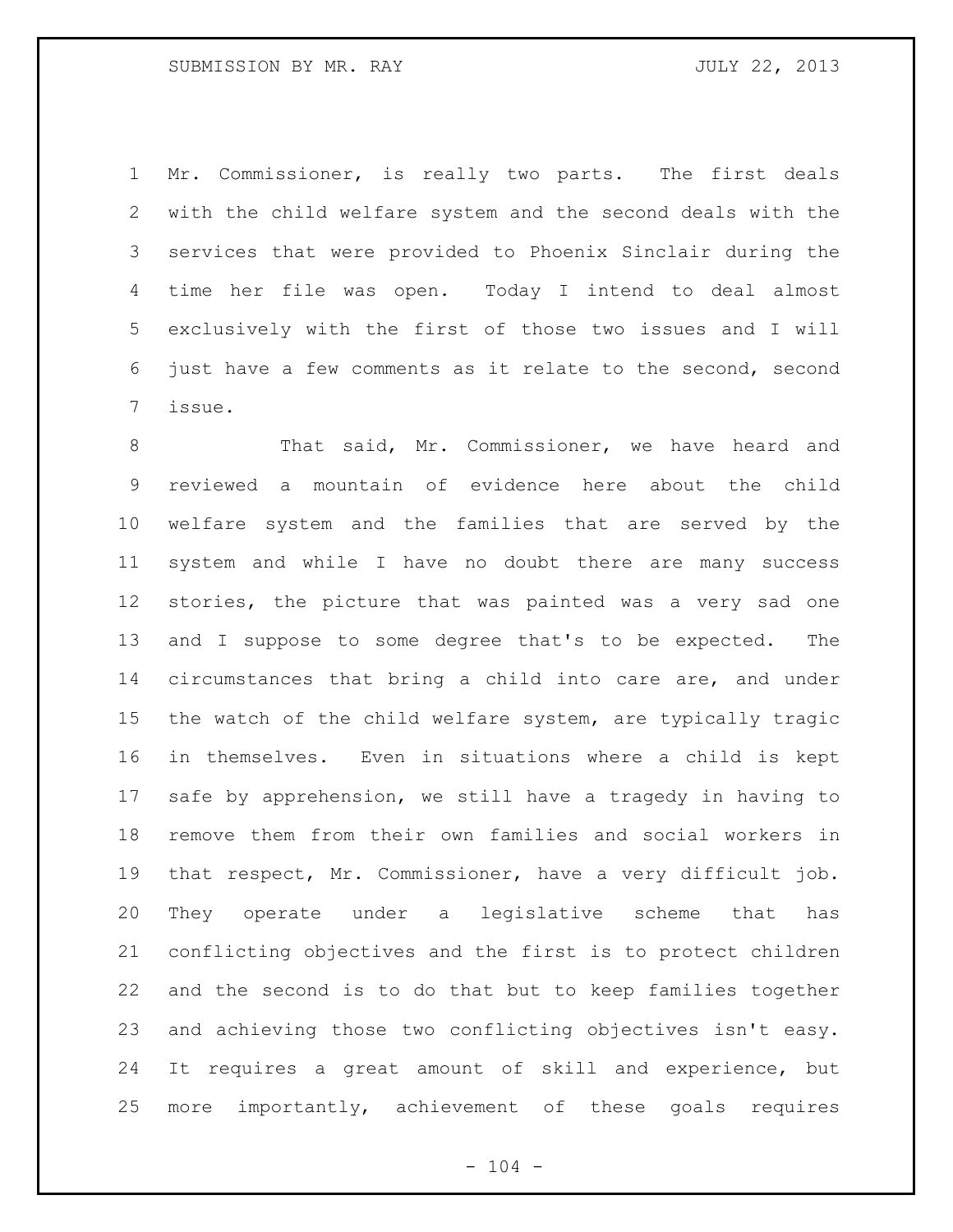# SUBMISSION BY MR. RAY JULY 22, 2013

 resources, it requires ongoing training, supervision and manageable caseloads. And even when resourced properly, the factors that lie well beyond the control of social workers and leaders of child welfare services will often interfere with achieving good outcomes for families.

 I don't envy you, Mr. Commissioner. You have a very difficult task ahead of you in solving some of these problems.

 MR. COMMISSIONER: Well, I can tell you, Mr. Ray, I certainly appreciate and agree with you that the social work profession is a very difficult assignment and it's the kind of crises and problems that face those dedicated workers day in, day out. I quite understand.

 MR. RAY: And I'm sure the social workers would be appreciative of your comments. Thank you.

 Let's talk about history for a minute, Mr. Commissioner. History can repeat itself if we're not careful and I don't think that the child welfare system in Manitoba can afford that. Multiple factors operate to impact the ability of social workers to do their jobs effectively. And by now you'll be well aware of the various socio-systemic issues that have been reviewed before you in varying degrees of evidence in phases two and phases three, but to highlight it, and I don't think any of this is a secret, we've seen stories of poverty, housing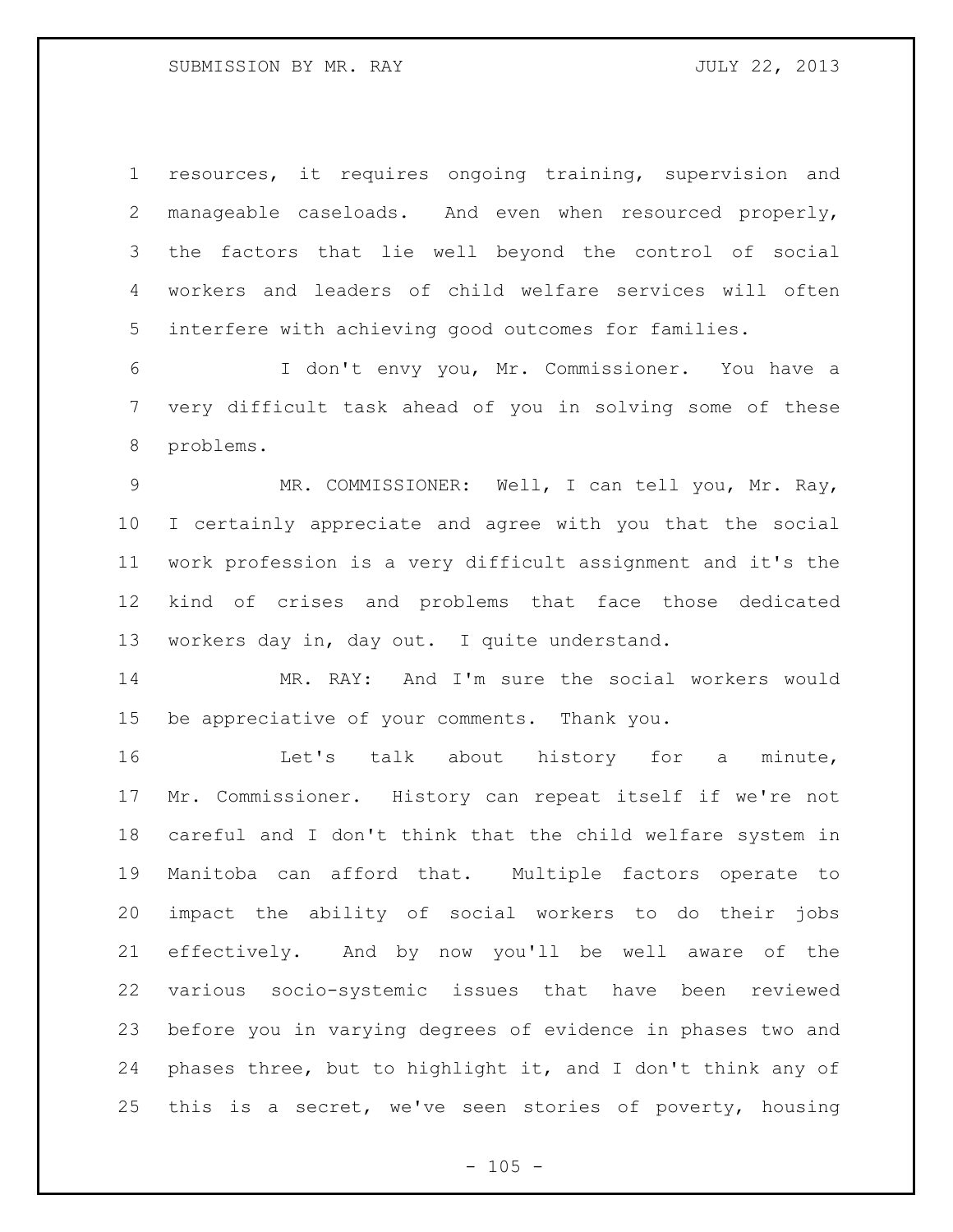problems, substance abuse, domestic violence, mental health issues, cyclical involvement with child welfare within families and essentially third world conditions that exist on First Nation reserves and these are all issues that for decades have impacted the child welfare system. Those factors make the jobs of social workers even more difficult than they already are, and the reason I'm raising those issues is these are not problems that are going to go away overnight, not in this province and not on a national basis, so what that means is that whatever resources we would hope to put into a system that operates with perfection and without these systemic factors, needs to be greatly enhanced. And the sad reality is that until very recently the system has not done an adequate job of resourcing itself in light of those various factors. Child welfare services are often provided in a far from perfect world and it's fundamental that social workers are given necessary tools and resources to do their jobs.

 And you've heard evidence at this inquiry and it's been evidence that's been established essentially without any contention, Mr. Commissioner, that since at least the mid-1990's social workers and the MGEU have identified very serious problems with the child welfare system. Social workers by telling their union that they had far too many cases and that this impacted services to

 $- 106 -$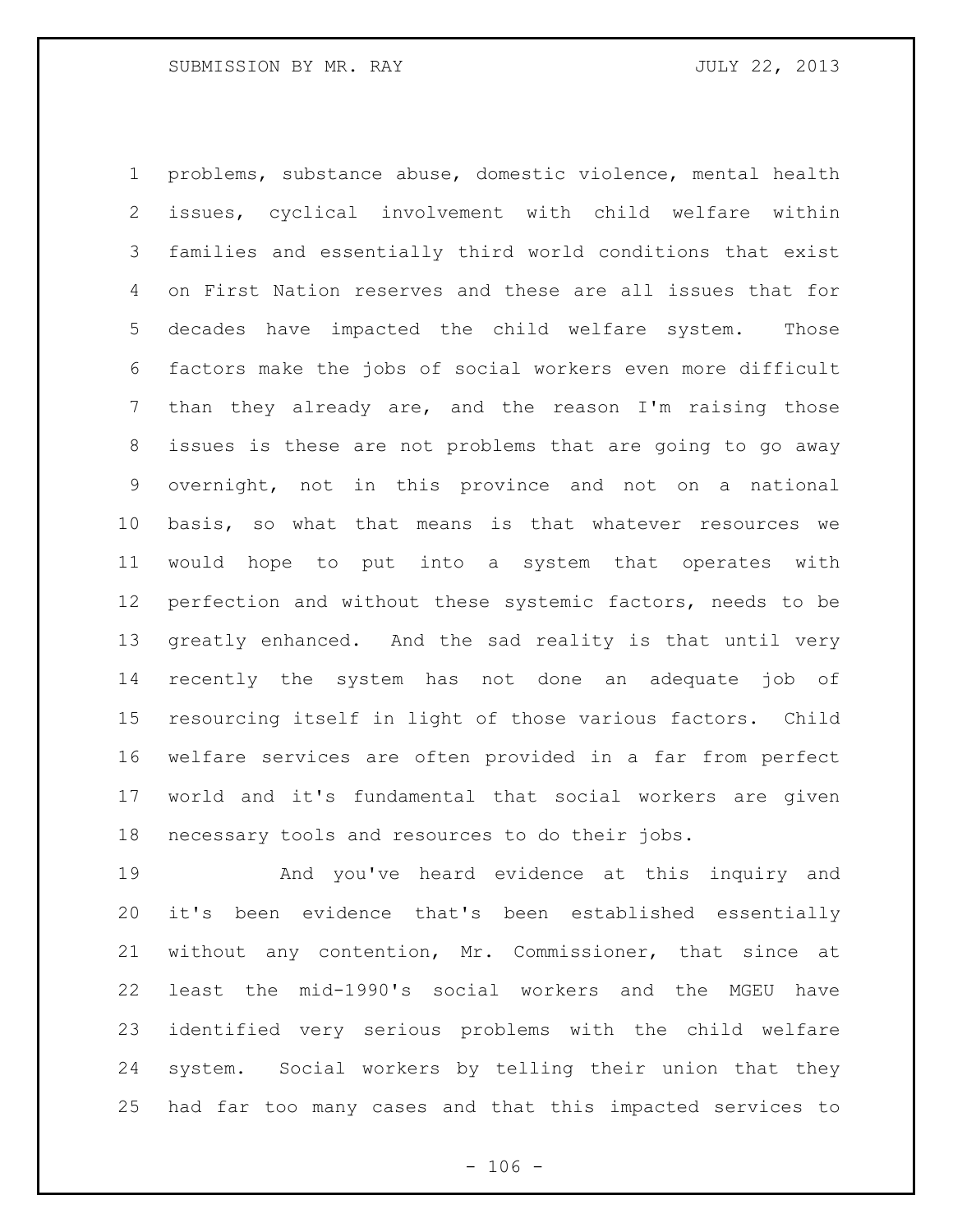families and to address those concerns the union tried to negotiate with the department to ensure caseloads and workloads for social workers were reasonable and they did 4 that for two primary purposes. Firstly, to ensure fair working conditions for their members and for social workers. And secondly, and more fundamentally, to improve services to families and to better protect Manitoba children. And you've heard the evidence of Janet Kehler, Mr. Commissioner, and you heard ultimately that the department would not agree to establish reasonable workloads for social workers. And these negotiations started in the mid-1990s and the MGEU continued in their attempts for close to five years and that continued right until the point in time essentially that Phoenix was born and became under the watch of the system. And from 2000 to 2006, the MGEU and social workers continued to identify concerns for the entire period that Phoenix's file was open.

 It's critical to note that the opinions of social workers and the MGEU are not theirs alone. Senior representatives of the department acknowledge the problem. They did so in their evidence before you. They know and they knew how those problems can impact services to families. They knew provincial standards were not being met and they knew why they were not being met. And put

 $- 107 -$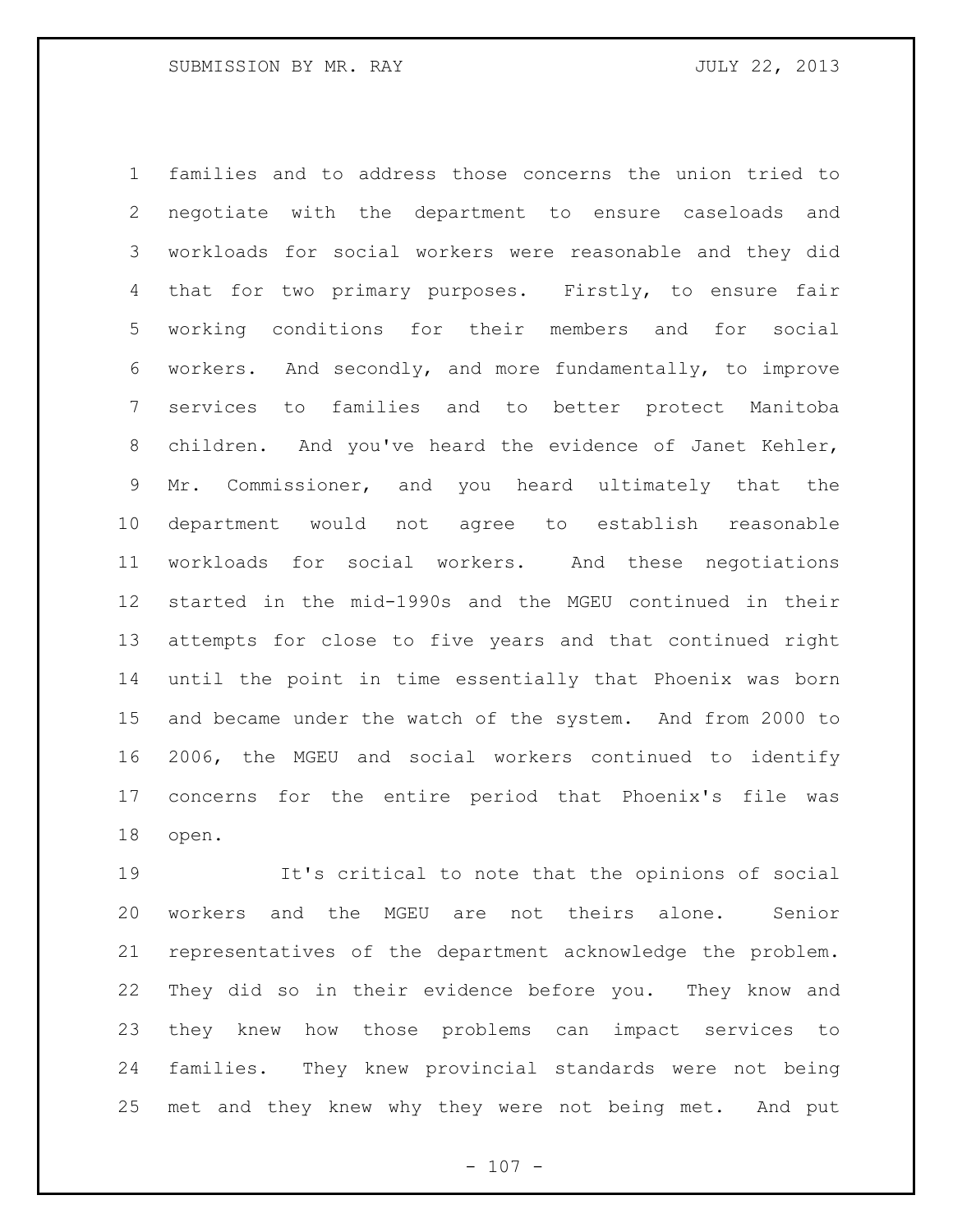# SUBMISSION BY MR. RAY JULY 22, 2013

 simply, Mr. Commissioner, social workers were commonly carrying caseloads that greatly exceeded the levels recommended by professional organizations. They exceeded caseloads that are endorsed by academics and experts who testified at this inquiry.

 And studies were conducted to identify common themes that were causing social workers difficulty in providing services to families and the results identified serious problems. They identified high workloads, they identified high caseloads, significant lack of training, inability to meet provincial standards and best practice, inability to provide or receive adequate supervision and the department, through dubbed Winnipeg CFS as it was then, acknowledged all of these problems identified by social workers and the union. And quite frankly there were no surprises in the results of these reports. These were not tightly held secrets and effectively most of the problems relate to the need for adequate resources and ultimately this comes down to money and government didn't have any and the problems continued.

 High workload, high caseloads, lack of supervision, lack of training are all conditions that existed throughout the entire period that Phoenix's file was open to the system. And social workers and the MGEU continued to seek improvement but nothing changed. So they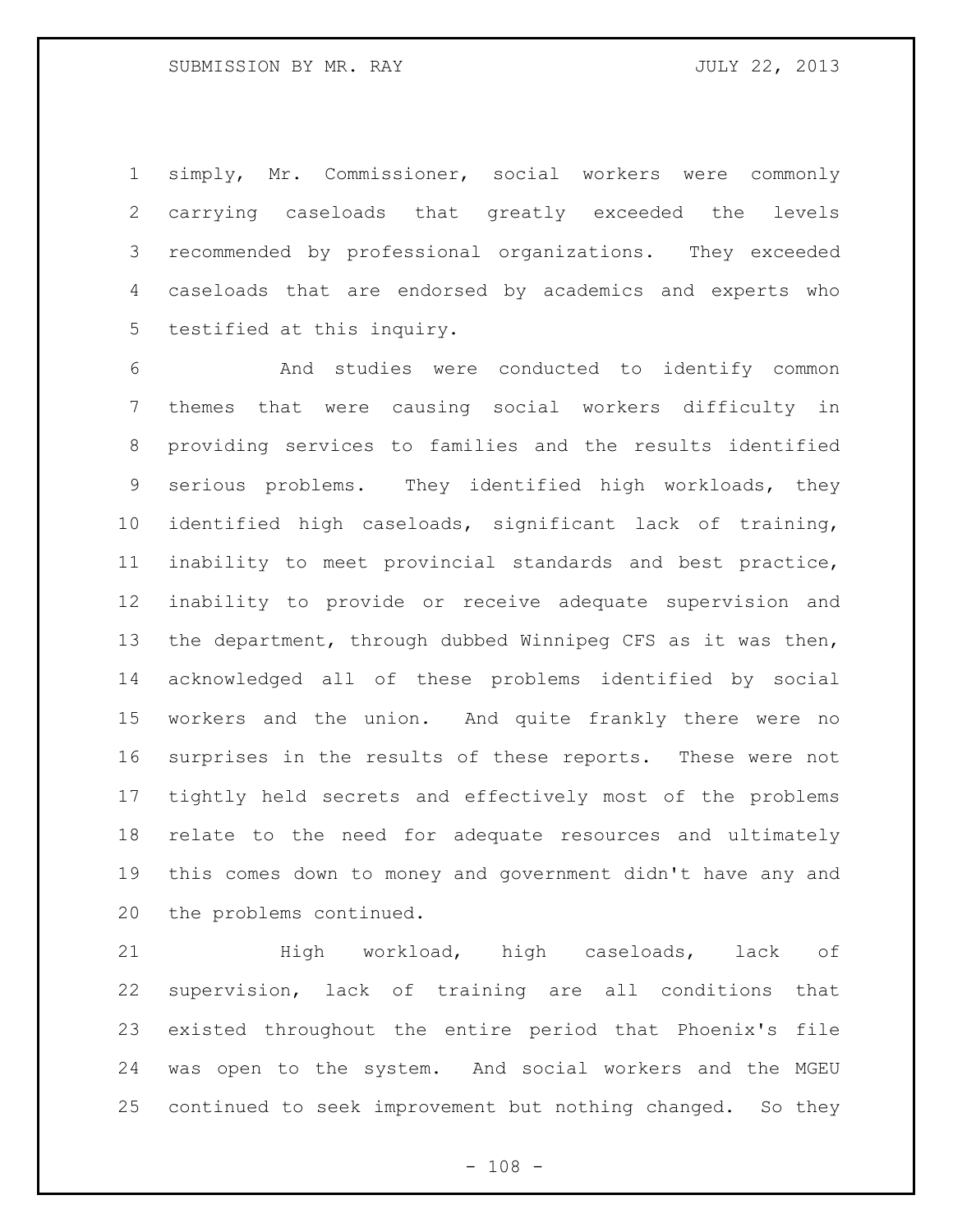began to write to various ministers of government in charge of Child and Family Services and ultimately the result was the same and there was no significant improvement for families and children.

 We've heard, Mr. Commissioner, testimony at this inquiry from academics who are experts in child welfare and what we've heard from them really comes as no surprise. What we heard was that child welfare services, in particular the ability to provide services in accordance with best practice and provincial standards, are greatly impeded by the types of problems that everyone agrees were present for the entire period that Phoenix's file was open to the system.

 MR. COMMISSIONER: I just missed a word, you said were greatly what?

16 MR. RAY: Impeded.

17 MR. COMMISSIONER: Impeded, right.

 MR. RAY: And this isn't new groundbreaking research, Mr. Commissioner. Dr. Wright's papers on best practice referenced many resources in there that were entered as exhibits at the inquiry and they're not new, they are well founded, they're well established, they're conditions and they're factors that everyone has known have existed for a long time.

Ms. Wright, Dr. Wright pointed out that many

 $- 109 -$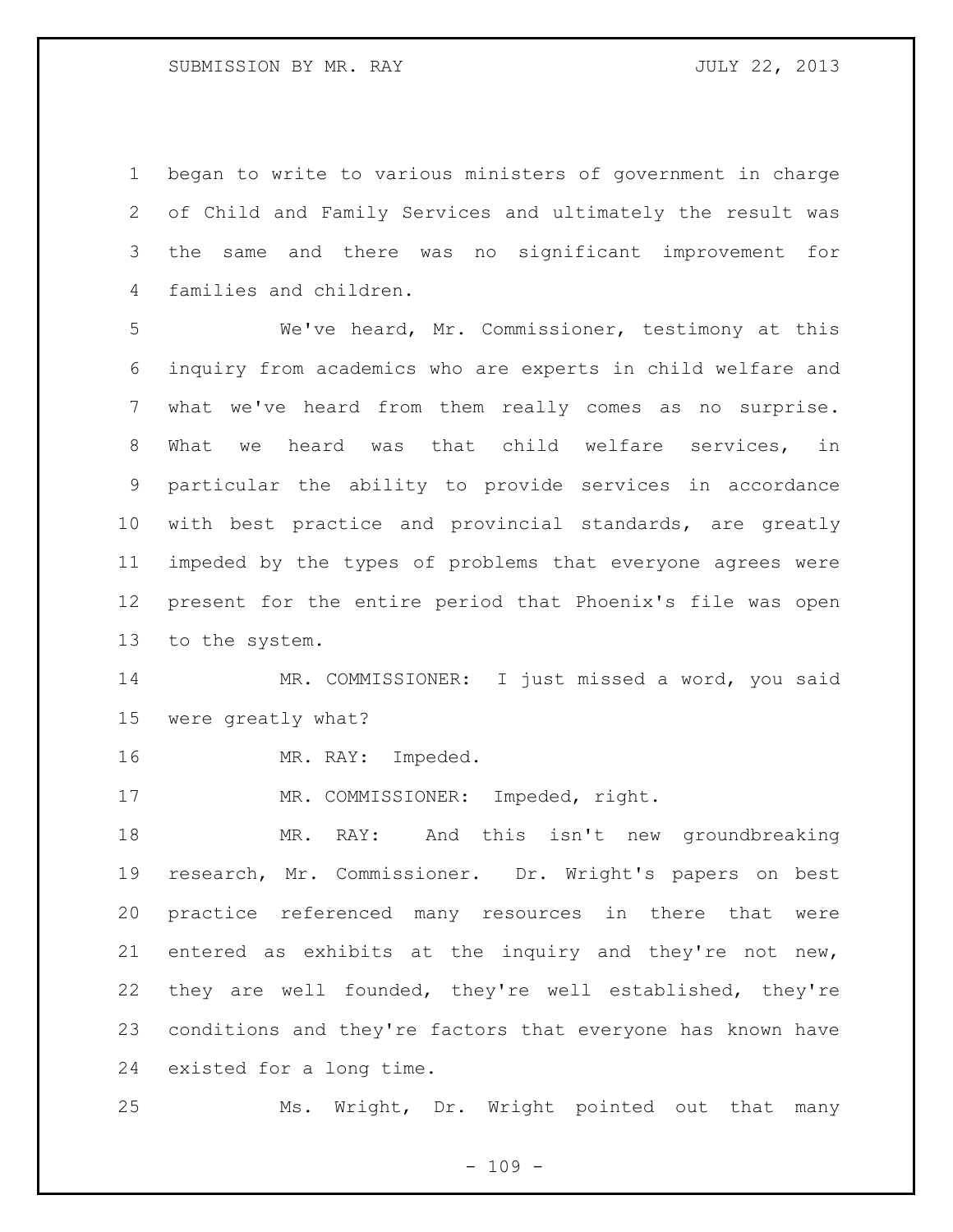child death reviews have been conducted in Manitoba and throughout the world and the common findings in many of those reviews cite lack of resources as playing a major role and Manitoba has had multiple child death inquiries, or excuse me, inquests. You have reference to those in the Commission disclosure material and I don't propose to go into them in any detail, but at Commission disclosure 615 and this is simply for your notes, Mr. Commissioner, it's not necessary to bring it up on the screen. MR. COMMISSIONER: Have you got a page number per chance? MR. RAY: I do, yes. MR. COMMISSIONER: That's, that's what I go by rather than disclosure numbers. 15 MR. RAY: Certainly. It's an executive summary that's provided to the Strengthen the Commitment report. MR. COMMISSIONER: Oh yes. MR. RAY: And it commences approximately page 16287 and continues from there. MR. COMMISSIONER: And that's the, the report's called Commitment to Children? MR. RAY: Strengthen the Commitment. MR. COMMISSIONER: Yes, it's one of those identified in the order of council? MR. RAY: Correct.

 $- 110 -$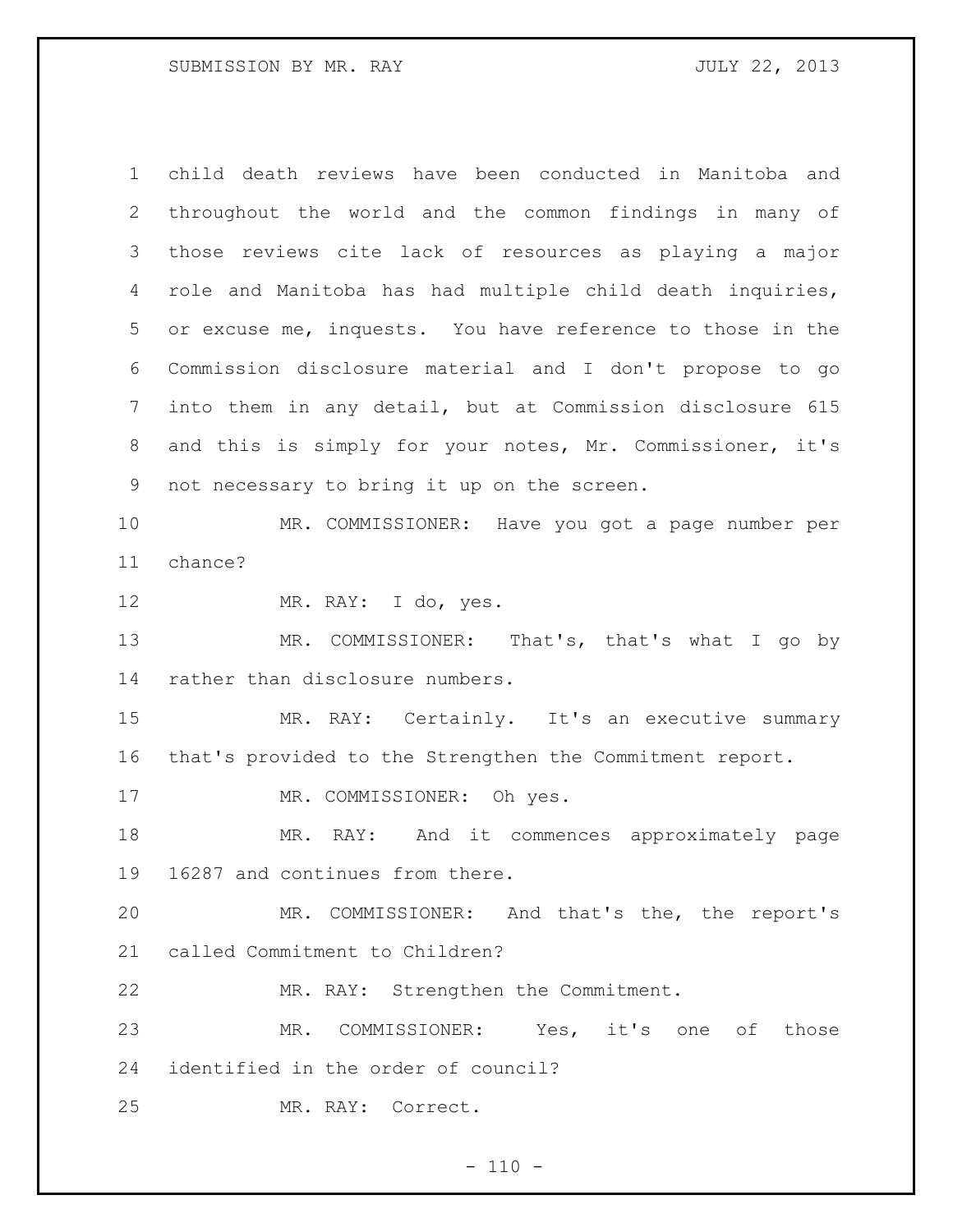MR. COMMISSIONER: Yeah. And what it makes note of and it's simply noting it, I suppose, in reference to the fact of inquests were conducted and made certain findings and certain recommendations came out of those and those inquests were conducted from the years 1975 to 2003 and they identified many of the same problems that were identified in the section 4 report conducted by Mr. Andy Koster and the section 10 report conducted by Ms. Christianson-Wood and which are before as evidence and they identified the same themes and the same problems and that those problems impact delivery of services to children and families.

 We can say with almost 100 percent certainty that Phoenix's file suffered the same fate as many files open to the system and that is that her file was often a file that presented as one without confirmed abuse or serious neglect in terms of the allegations. So what --

 MR. COMMISSIONER: You say there was no confirmed abuse?

 MR. RAY: Or serious neglect in terms of the allegations. And there are points in time that I'll admit that there are points in time where that was not the case and I'll address those. But for a very long time it received relatively low priority and a low risk assessment from social workers and in that respect it received less

- 111 -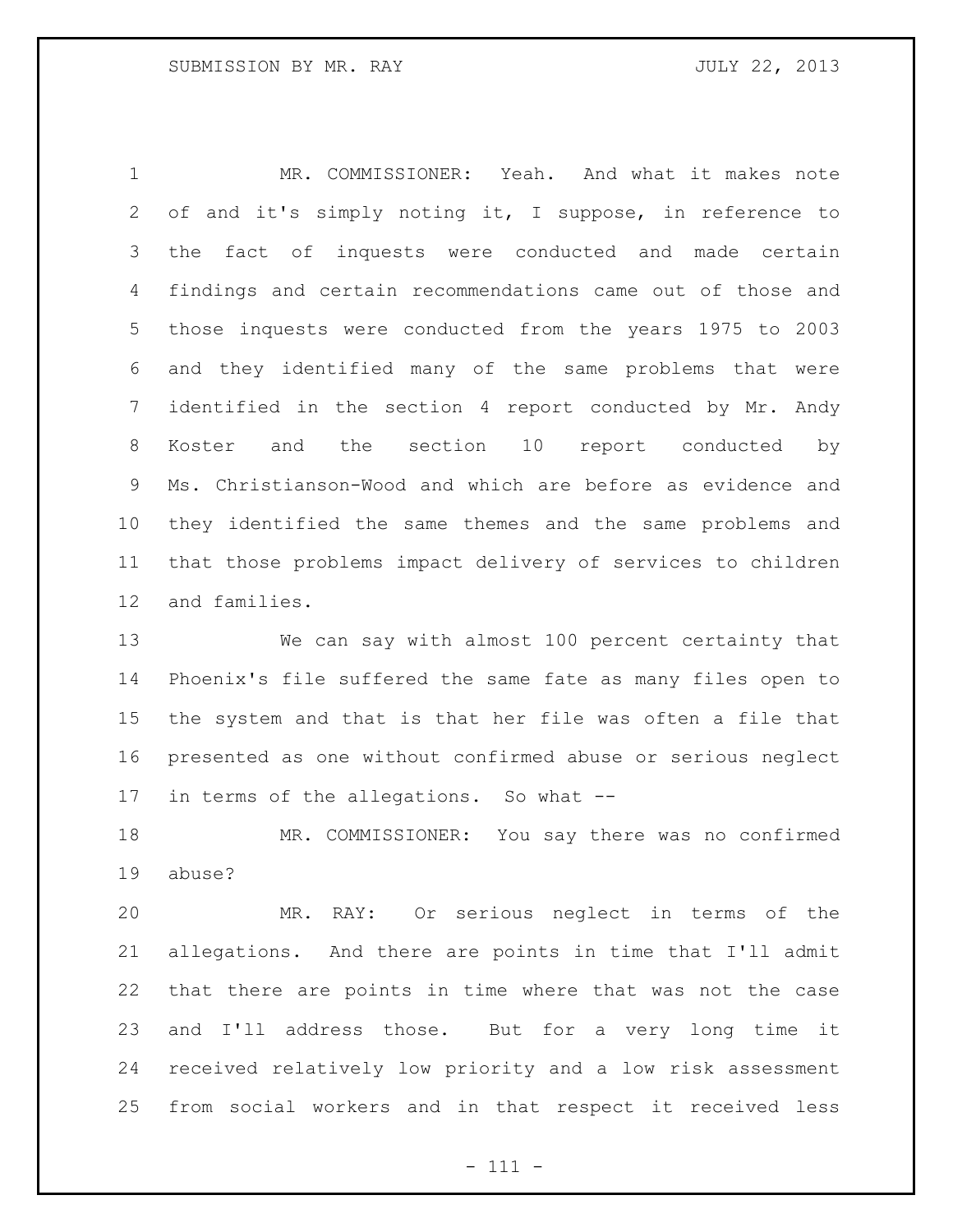attention among many files that workers had which they felt would have had obvious or imminent child protection concerns in which they had to prioritize and address. And, 4 Mr. Commissioner, that quite frankly, is one of the saddest realities for this system, because what it effectively means is that social workers are reduced to doing what Dr. Alexandra Wright described as defensive social work and what that means is that all they can really do is focus on protection services and not prevention services. And if that's the fate of the system, Mr. Commissioner, then we're not going to be successful in achieving good outcomes for families. We will be reduced, and when I say we I mean the system generally, will be reduced to a policing agency that has no time to work with families and can do nothing but effectively apprehend children who are at obvious risk. The numbers of children in care will continue to grow, social workers caseloads will continue to grow as a result and we will never catch up to what is becoming an unmanageable problem.

 MR. COMMISSIONER: Well do you acknowledge that what has been called the new funding agreement has made some difference?

 MR. RAY: I think it's better than what we had. I think everyone acknowledges that, but I think that it's also very clear from the evidence, including in particular

- 112 -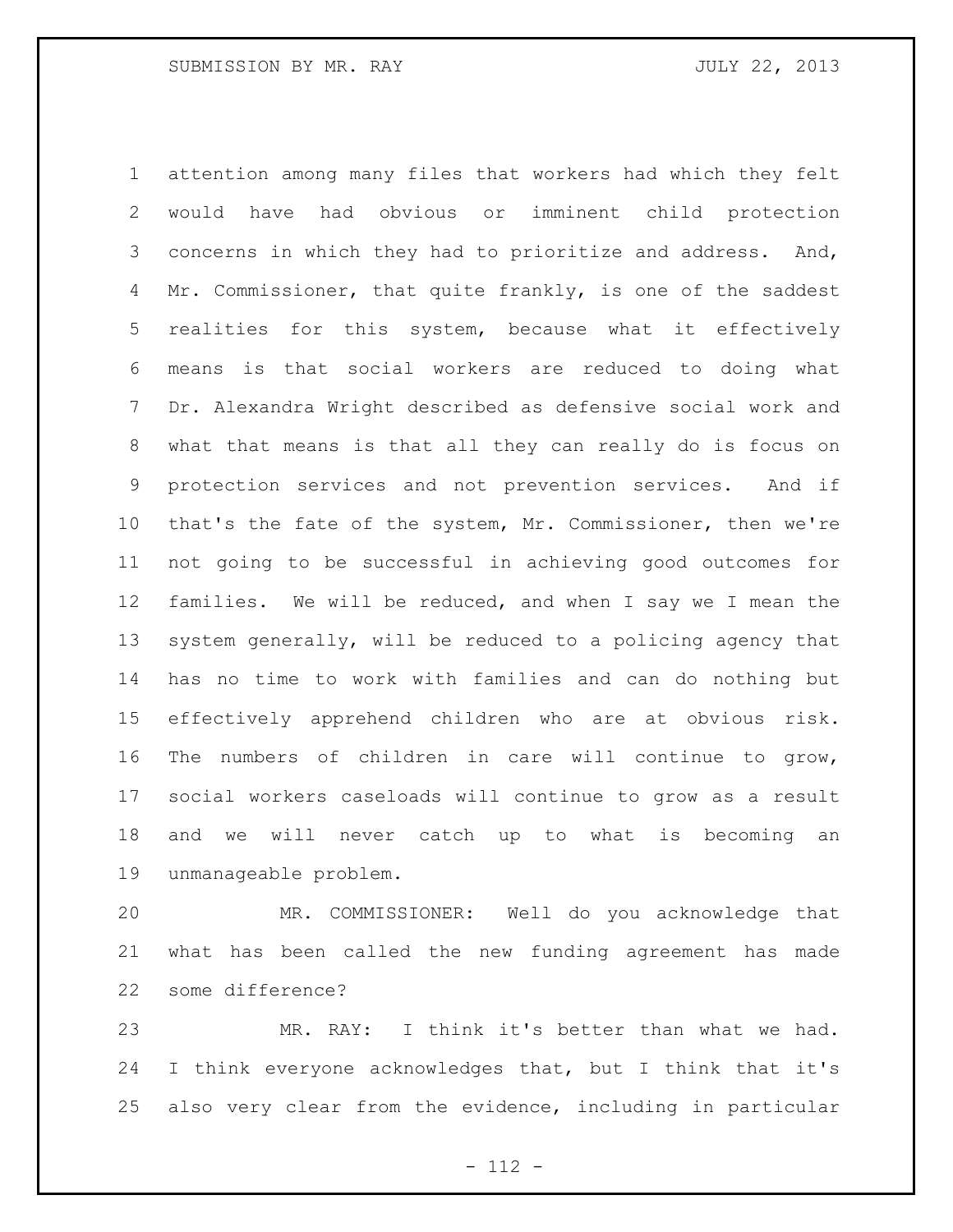I refer to the evidence of senior representatives in the department, Mr. Rodgers, Ms. Stoker, Ms. Brownlee, all of whom said despite the fact that we have more money now than we did before we still have workload and caseloads that are too high for social workers and we still have situations where social workers cannot meet provincial standards and that's concerning for a number of reasons which I'll get into but primarily I think that speaks volumes about what the system must have been like before we injected 330 million dollars additional money, to address these problems. I can't imagine what workloads and caseloads and training must have been like before we more than doubled the budget.

 So what's the solution? How do we avoid this problem that I've described for you? Ultimately, I suppose speaking from the obligations and abilities of the system, the solution has to lie in manageable caseloads for social workers and I'm sorry if this sounds over simplistic and I'm sorry if this sounds like the MGEU and social workers saying we told you so because it's not intended to be that, but everything we heard in phases one and two of this inquiry support that conclusion and I'm going to break it down to you, Mr. Commissioner, as it relates to the two primary services that child welfare provides and that's firstly protection services and secondly prevention

- 113 -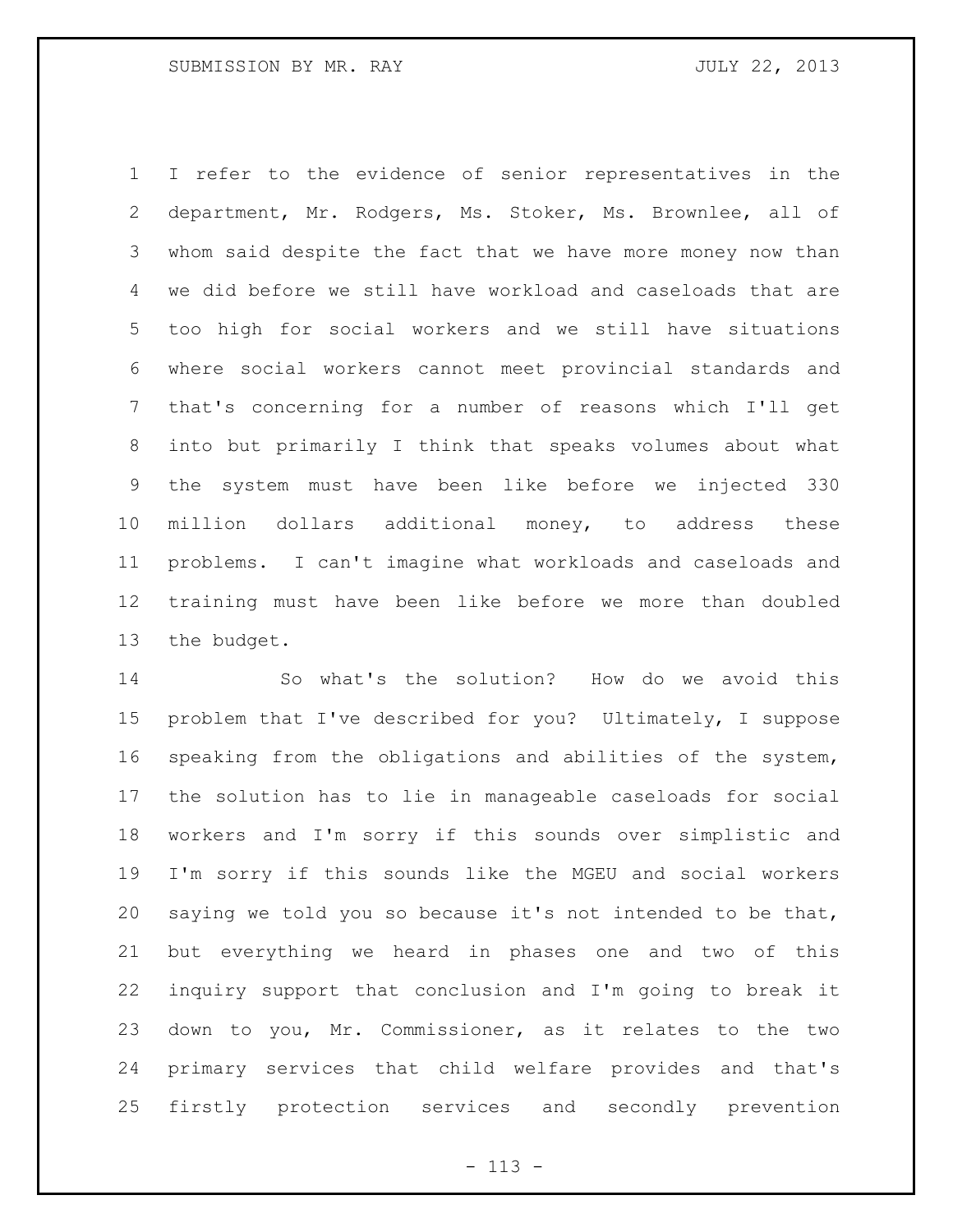services. Phoenix's file received those two types of different streams.

 And from a protection aspect, social workers need the time to conduct adequate assessments to make sure they are reaching correct conclusions about the safety of children and potential risk and that means they need the time to review extensive CFSIS file histories, paper file histories, perhaps sealed child-in-care files which you heard some information about early in phase one. They need to be able to meet face to face with families and they need to see every child in a home and conduct an assessment of every child in a home. And they need to thoroughly review all of the various socio-systemic factors that may be present in a family's life such as substance abuse and domestic violence issues and mental illness and these aren't simple issues to diagnose or address, it takes time. And we know today that by 2005 by the time that Phoenix's file had been in the system for approximately five years, that her file and simply the openings and closings that had accumulated within that file, not even taking into account her own child-in-care file or Steve's child-in-care file or Ms. Kematch's child-in-care file. We're talking about hundreds of pages that social workers, in a protection situation, so when a file comes in to CRU or to after-hours, they have to, in a perfect world to provide perfect

 $- 114 -$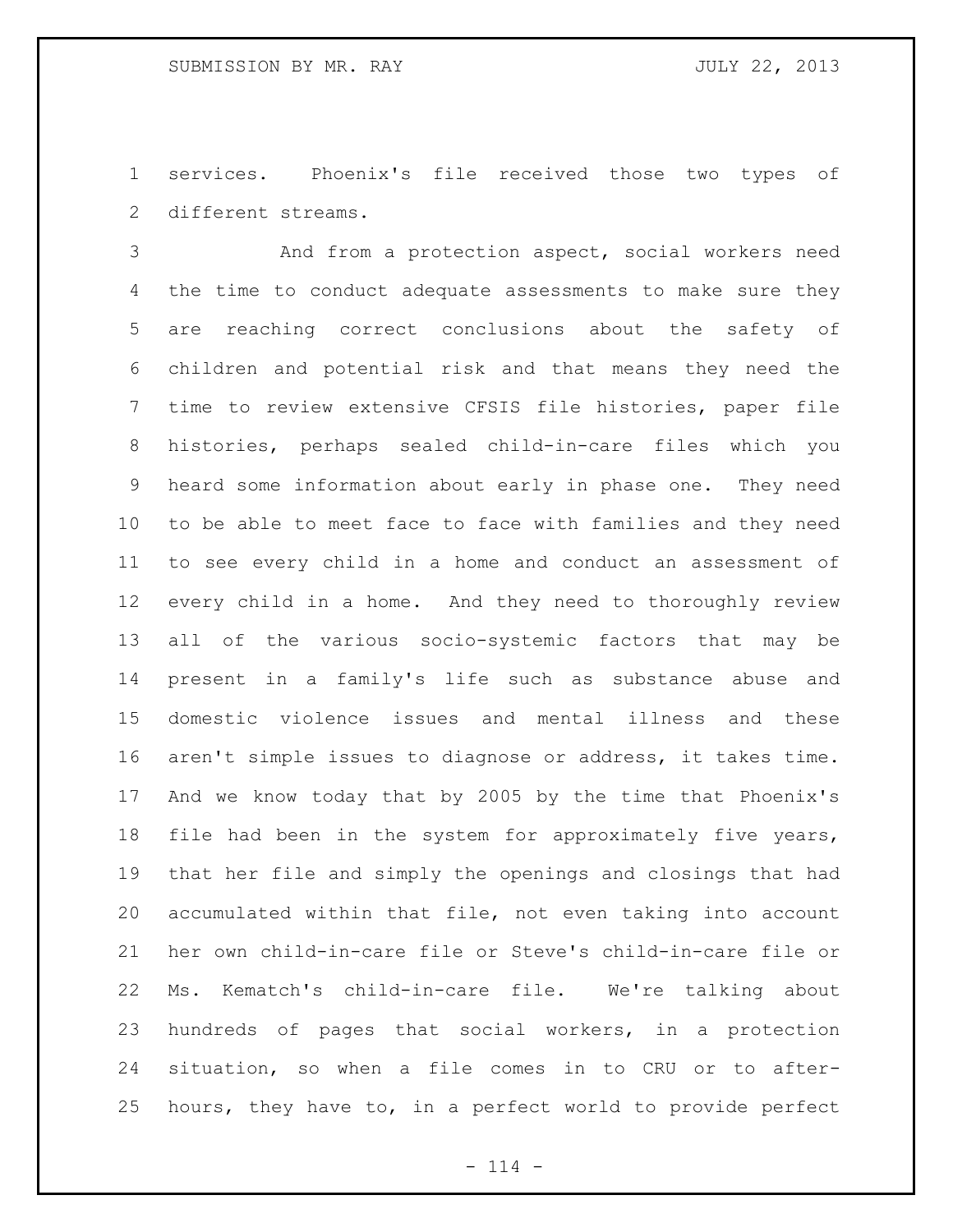services, have a chance to review all of that information to diagnose it and digest it and evaluate it if we're going to give proper protection services to children and families.

 And what you heard from Ms. Faria in her evidence when I cross-examined her, was that on average within the CRU a worker has an about an hour to deal with, investigate and dispose of a case. And it's --

MR. COMMISSIONER: An hour to do what?

 MR. RAY: To receive a file and to do all those things that I just described for you which would be to review the CFSIS history and paper file and any other historic information that they need in order to conduct a good and thorough assessment --

 MR. COMMISSIONER: Prior to going out to see the file.

 MR. RAY: Prior to even, prior to even going out to see a child, unless there's, of course, an imminent and obvious reason.

MR. COMMISSIONER: Which will take more time.

 MR. RAY: Of course. And social workers had, at the time that this file was open to CRU, roughly an hour to do all that and that's just not possible. And Mr. Berg, in his evidence, confirmed that's not possible for social workers in the system, in the intake system particularly to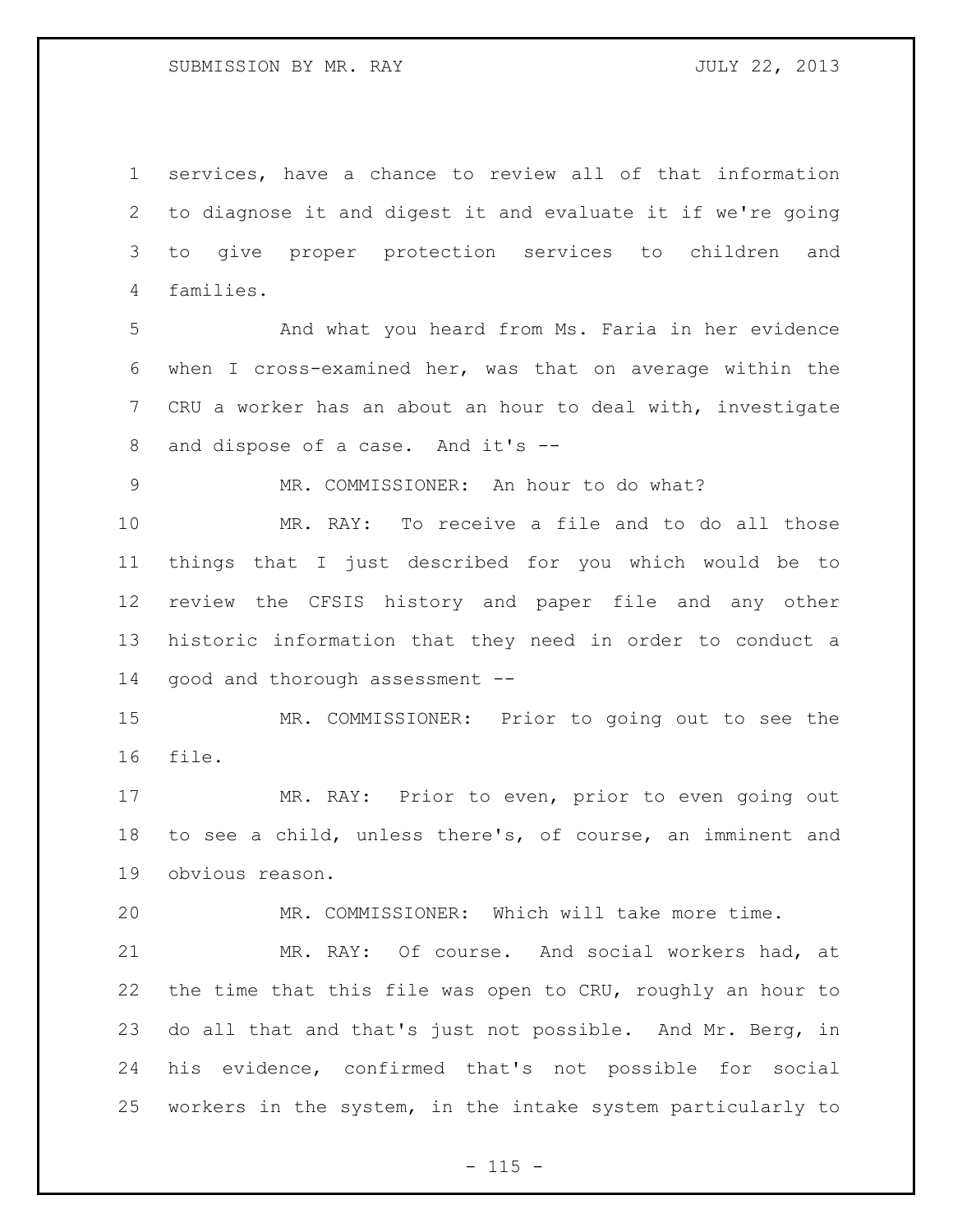handle that in advance of going out on a case.

 MR. COMMISSIONER: Getting a handle on the background?

 MR. RAY: Correct. And of course all that background information informs us about how we need to respond. So unless there is something done to address the volume of work that social workers have to do in order to 8 do their -- or review in order to do their job competently, we're not going to see much of a difference in terms of protection type services.

 The result for Phoenix's file, Mr. Commissioner, and the sad result was that what happened in many situations is the risk was underestimated and people reached wrong conclusions about what they should do with the file and whether it should be open to intake or whether it should be closed or whether it should be passed on to family services. And the bottom line is that protection services can't occur if social workers don't have adequate time to conduct thorough assessments. All of the training and all of the tools in the world won't matter if people don't have time to put them to use.

 Second of all, Mr. Commissioner, from a prevention aspect and the types of prevention services that we provide and obviously those are types of services that are typically provided by what's been referred to as the

 $- 116 -$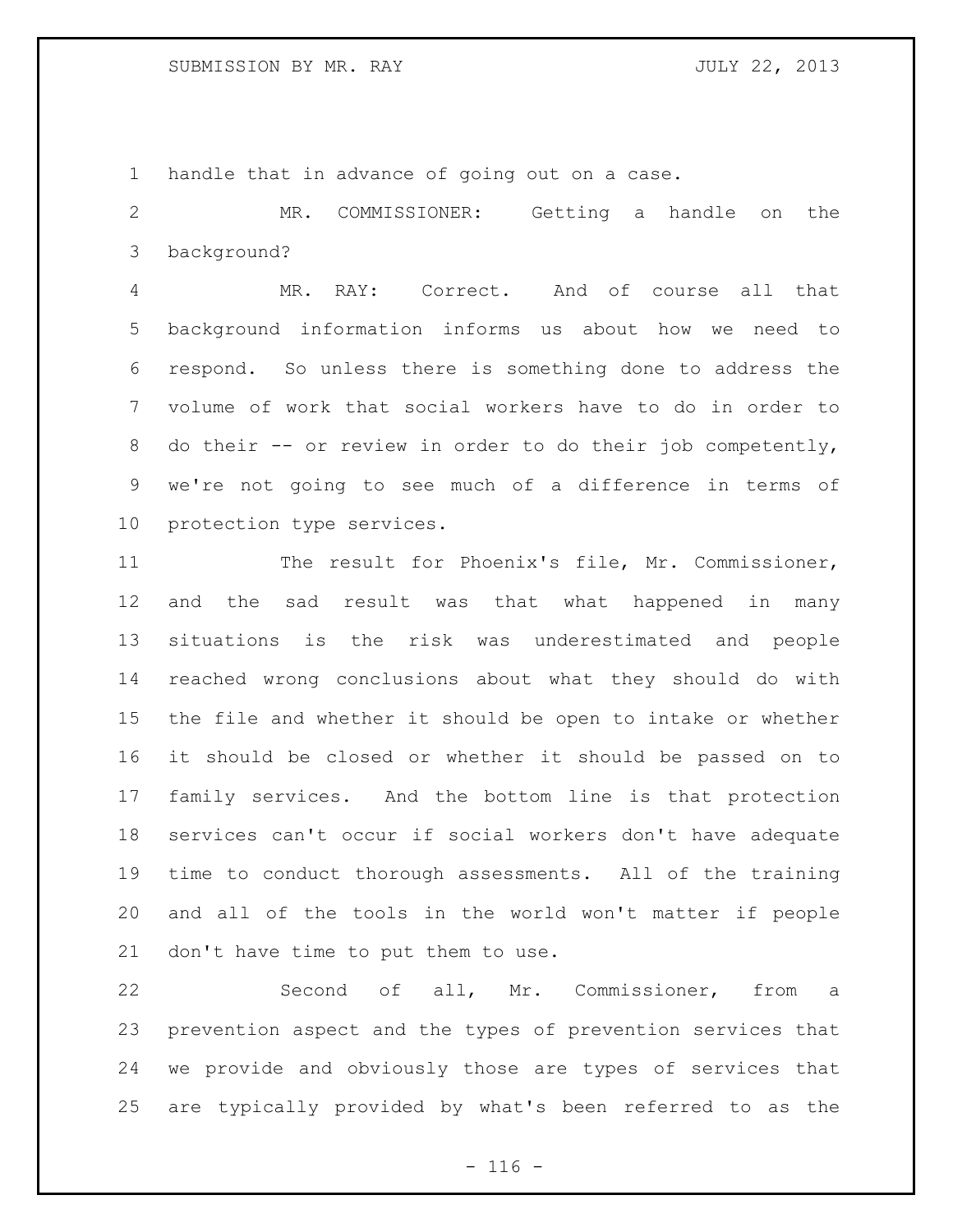family services worker, those are the social workers that are supposed to provide long-term care for a family. Examples of social workers in this situation would be Ms. Greeley, Ms. Delores Chief-Abigosis.

 We know prevention services are provided with the goal of providing long-term services to families, but we also know, and we've heard and Mr. Gindin has submitted, that for those types of long-term services to be effective, social workers need to develop a relationship with the families they're servicing. They need to gain trust with those families and they need to build relationships. And for me at least, what it comes down to is that clients in the system need to be able to trust their workers. They need to understand why their social worker is telling them you need to take a parenting course or you need to take AFM, addiction foundation counseling, or you need to take anger management and they need to accept what their social worker is telling them and believe them and address the concerns that the social worker is identifying for them. And that's not going to happen unless there is a trust relationship between the social worker and the client and if that doesn't exist then the clients are not going to get the help they need to help themselves.

 One of the -- I'm laughing at myself because one 25 of them, I'm about to say one of the most memorable

- 117 -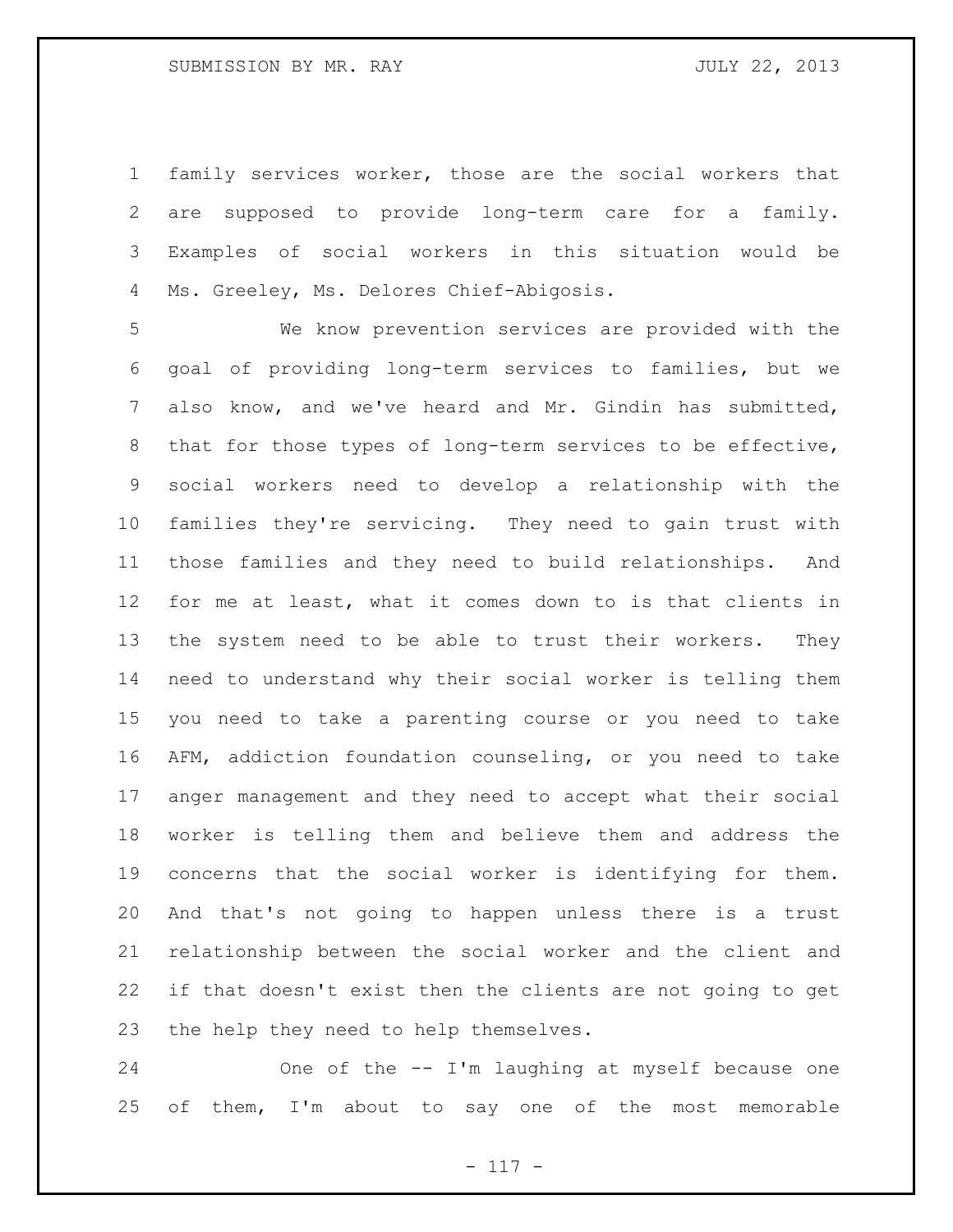witnesses that I recall from this inquiry was an SOR that testified in phase one and she was a friend of Samantha Kematch's and she had met Kematch -- MR. COMMISSIONER: What number was she, four? MR. RAY: And that's why I'm laughing at myself because as memorable as it was, I was unable to find which SOR it was. 8 MR. COMMISSIONER: It's all right. MR. RAY: I can try to find that and -- 10 MR. COMMISSIONER: I can -- when I hear your comments I'll be able to figure that out. MR. RAY: Sure. She was a friend of Samantha Kematch's and she had met Ms. Kematch in a home for young single mothers. MR. COMMISSIONER: Yes, I know who you're talking about. MR. RAY: And in many respects she was facing the same type of similar predicable fate that Ms. Kematch and perhaps her children were facing. But she succeeded against the odds and that question was asked of her, how did you manage to succeed? And her answer was I had a great social worker that I trusted and that I connected with. And obviously there's no doubt there are other factors that allowed her to succeed and which caused Ms. Kematch to fail, but for prevention services to be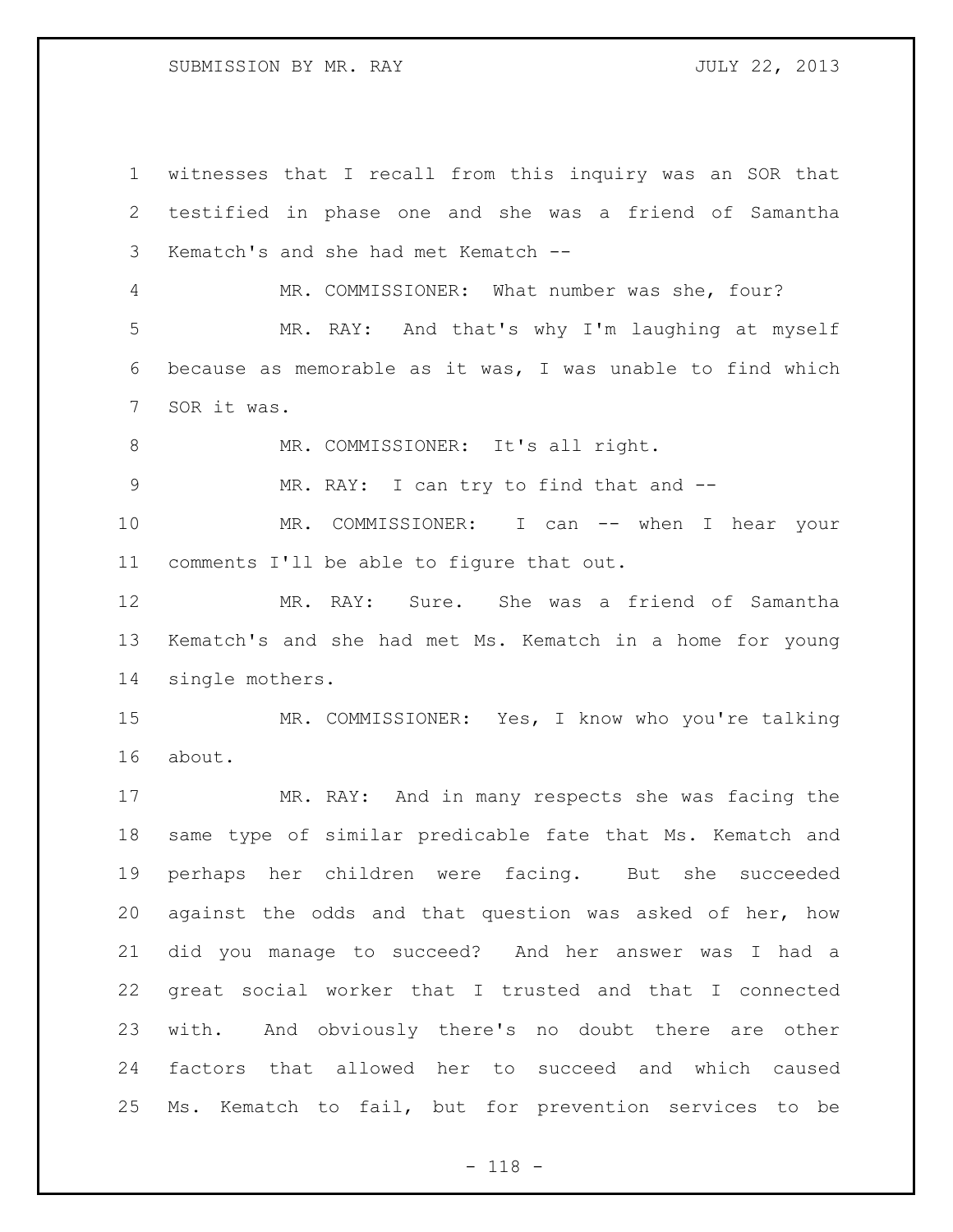successful, social workers need the time to make that type of connection with their clients and that's something that really should come as no surprise to any of us. That's what social workers and the MGEU have been telling members of the department for approximately over a decade.

 And maybe the jaded observers who are ignorant to the roles played by unions just think that our position is about less work for lazy workers. And that jaded review or that jaded view is impossible to advance when the union's position and the social worker's position is supported by experts in child welfare and those of us, and those who are running the system at a very high level. And ultimately, Mr. Commissioner, what it comes down to is resources and that comes down to money and hundreds of recommendations were made suggesting improvements to the system and to the credit of the department and other authorities those recommendations have been accepted and they've been implemented and as a result the budget, the entire budget for the system has gone from roughly 215 million dollars, that's when Phoenix's file was open, to roughly 547 million dollars now and that's an increase of 332 million dollars to address systemic problems. And those numbers alone tell you all you need to know, Mr. Commissioner, about the status of child welfare when services were being provided to Phoenix and roughly hundreds and thousands of other

 $- 119 -$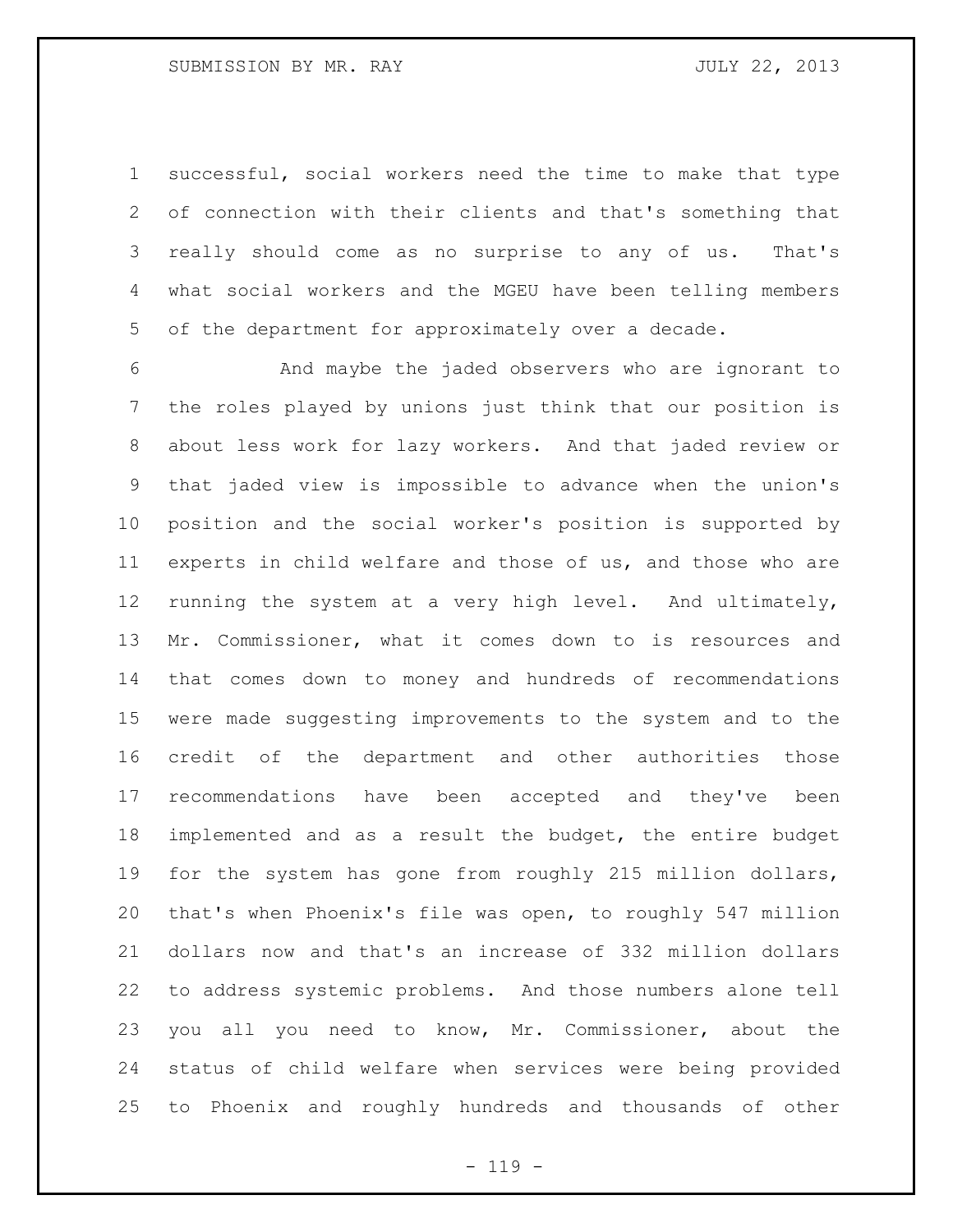families in 2000.

| $\overline{2}$  | And as I've said, notwithstanding that amount of            |
|-----------------|-------------------------------------------------------------|
| 3               | money we've heard that more social workers are still needed |
| 4               | and we didn't just hear that from social workers. We heard  |
| 5               | that from Jay Rodgers, we heard that from Alana Brownlee,   |
| 6               | we heard that from Sandi Stoker and these are some of the   |
| $7\phantom{.0}$ | most senior people in the system who are directly           |
| 8               | responsible for providing child welfare services.           |
| $\mathsf 9$     | And the goals of the new funding model<br>are               |
| 10              | admirable. Caseloads of 20 for prevention workers and       |
| 11              | caseloads of 25 for protection workers, provided those      |
| 12              | caseload goals will be achieved, will go a long way to      |
| 13              | moving in the right direction. But what we also heard is    |
| 14              | that because of the way the funding model is set up that    |
| 15              | agencies have to provide other important services using     |
| 16              | that caseload funding money.                                |
| 17              | MR. COMMISSIONER: What did you say, 20 to one               |
| 18              | for protection?                                             |
| 19              | MR. RAY: Yes. For every 20 prevention files you             |
| 20              | get one social worker. For every 25 protection files, you   |
| 21              | get one social worker.                                      |
| 22              | MR. COMMISSIONER: Yes.                                      |
| 23              | MR. RAY: So what that equates to is you should              |
| 24              | have a social workers who does prevention services should   |
| 25              | be handling 20 files ideally.                               |

- 120 -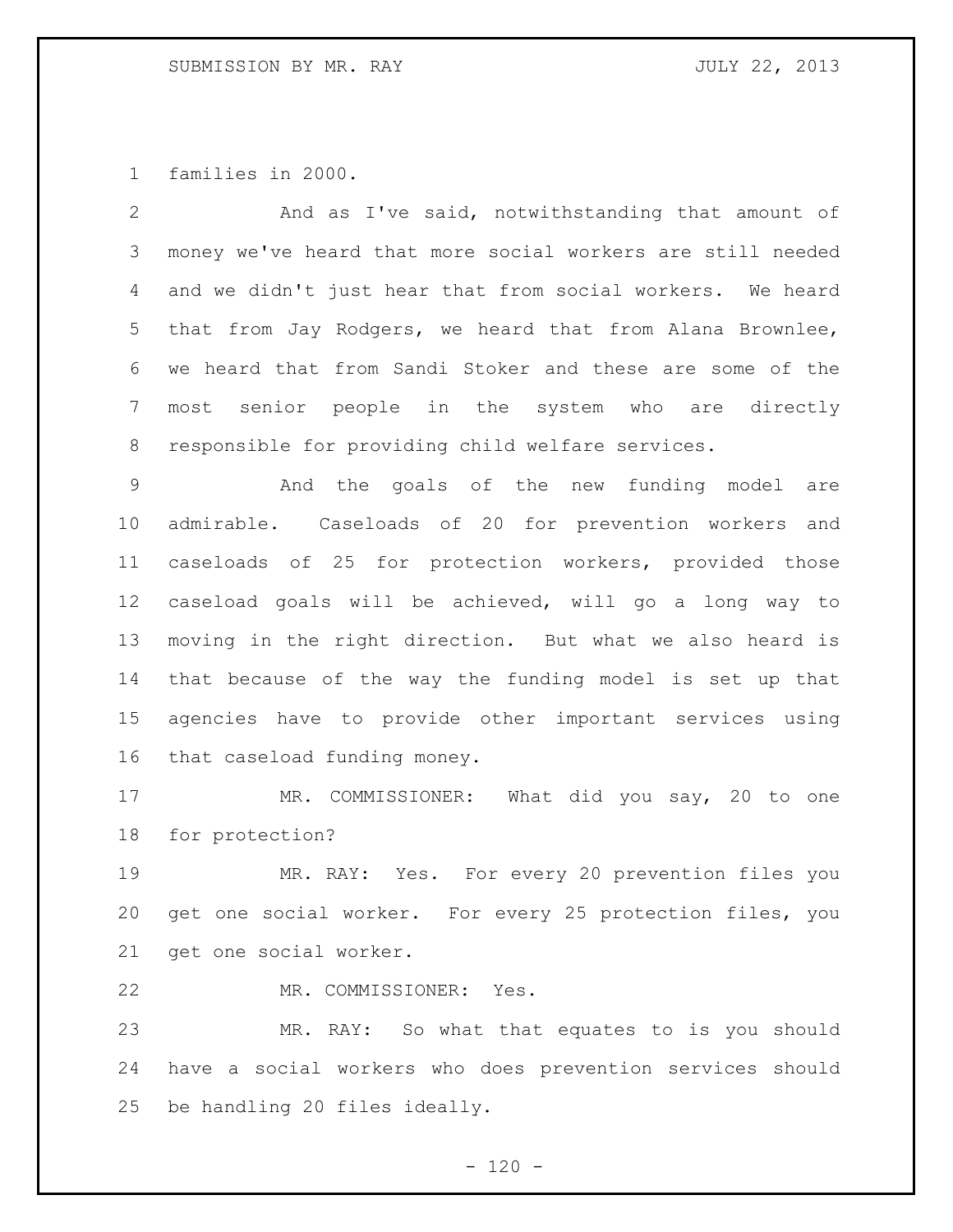MR. COMMISSIONER: Which did you say is the 20 to one?

MR. RAY: Prevention, prevention services.

MR. COMMISSIONER: Yes.

 MR. RAY: Which is the long-term types of services.

 MR. COMMISSIONER: Yeah, which should be providing more service --

MR. RAY: Correct.

10 MR. COMMISSIONER: -- than under the protection side.

 MR. RAY: Correct. And that is where the prevention services are of a stream where you see, you need the deeper connection with, with -- and relationships between social workers and clients and that in fact, that really was detailed very greatly in Dr. Wright's paper and in her testimony and she really emphasized that that is what's critical to providing good social work and that's what's critical for good outcomes and for reducing the numbers of children in care in the system, because those are services that hopefully will keep children from becoming apprehended.

 MR. COMMISSIONER: That's why the emphasis is there.

MR. RAY: Correct. And that's why, my

 $- 121 -$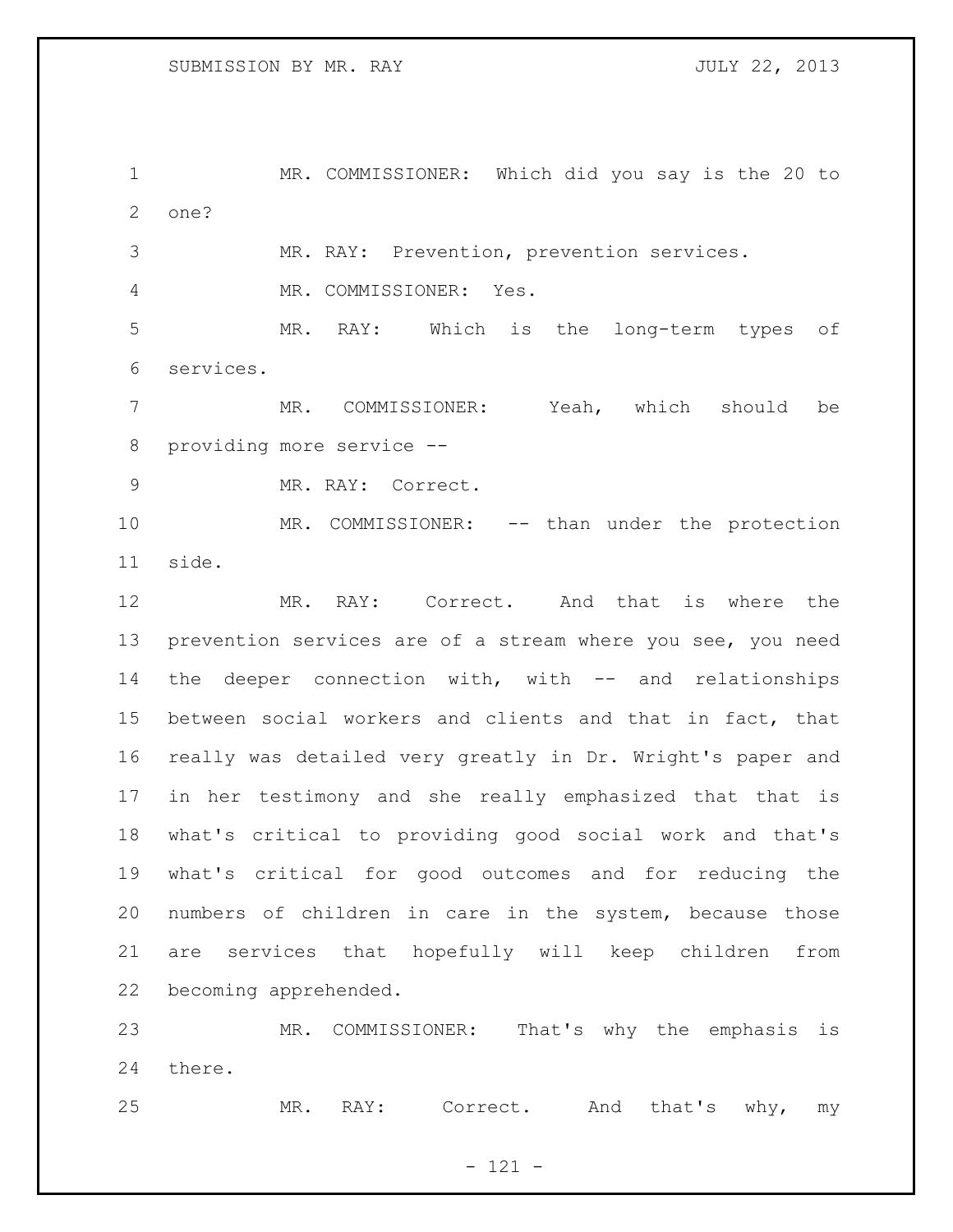understanding is that's why those social workers have lower caseloads or ideally have lower caseloads.

MR. COMMISSIONER: Yeah.

 MR. RAY: And what I was saying, Mr. Commissioner, is sadly what we also heard is that other agencies and the agencies that are funded at those ratios are having to take dollars that are intended for those cases and spreading them out to cover other services. And the result is that workers are not truly carrying those caseloads that are desired by the model and that's precisely what we heard from Mr. Rodgers.

12 And Mr. Rodgers, as you know, is the leader of the General Authority. He's one of the major or head of one of the major employers in the system and he's asking you in their submission, their written submission, to recommend a truly case sensitive ratio of one to 20 cases and he's asking you to do that for all types of services, regardless of whether those are prevention or protection, and to ensure that caseloads aren't just a concept but are a reality.

 And the other thing that struck me about the General Authority's submission and Mr. Rodgers' testimony was that they supported the MGEU's position which was we need to know with greater certainty whether the provincial standards as written can be met with the current funding

- 122 -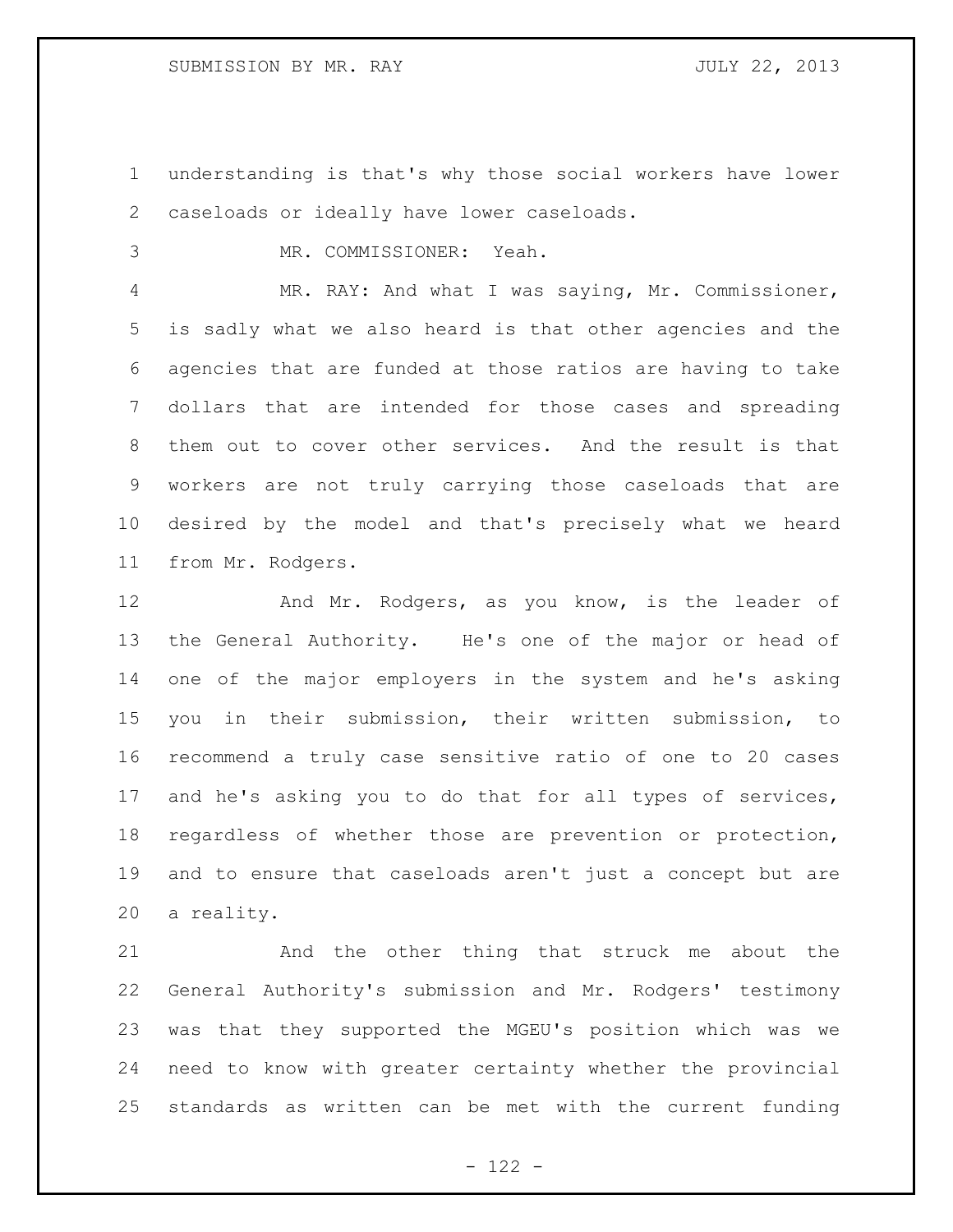and the current caseloads that are contemplated. As you know, the standards set out what social workers were expected to do, yet inexplicably we don't know what caseloads should be in order to meet those provincial standards and in order to provide services to families and children in the way that we want to. And the standards as drafted today are not evidence based. We do not know whether they take, whether they can be met by a social worker carrying 15 cases or 40 cases and that review needs to be undertaken. The MGEU is encouraging you to do that and other parties are encouraging you to do that or recommend that. And until we know the answer to the question of what is an appropriate caseload, we will never know with any reason whether social workers are capable of delivering best practice service and what's going to happen is we're going to end up repeating history, Mr. Commissioner. Social work --

18 MR. COMMISSIONER: Unless ...

 MR. RAY: Unless and until we know what types of caseloads are needed in order to meet provincial standards, because until we know that we're going to repeat history because social workers will continue to try and do their best and that will end up with them prioritizing files based on rudimentary assessments of safety rather than thorough assessments of a risk. And cases like Phoenix's

- 123 -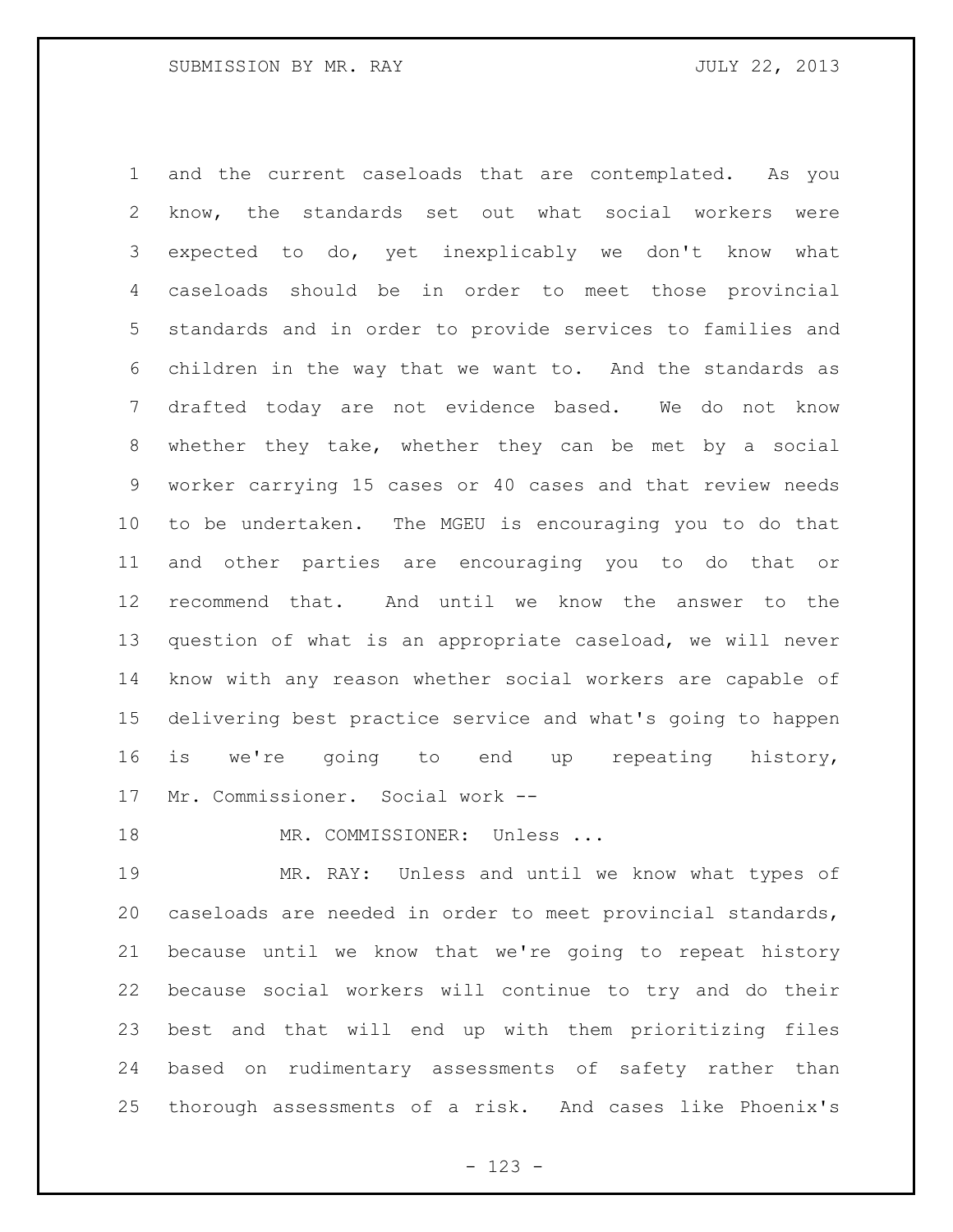presented will often be at risk at falling through the cracks of the system.

 And, Mr. Commissioner, that, in a nutshell, summarizes the MGEU's position and what I'm going to discuss are suggested recommendations but I'll do that afterward.

 I'm going to move and I'm going to discuss the submissions of some of the other parties and I'm also going to address just some comments that were raised by my learned friend, Mr. Gindin. But I want to start by noting something that I think is very telling. Phoenix was apprehended twice during her life. The first time was at birth and the second time was in 2003. Now the first apprehension was effectively carried out by Marnie Saunderson. She was the very first social worker you heard from back in September. Was it September?

17 MR. COMMISSIONER: Yes, I think so.

 MR. RAY: It was another social worker that had actually placed Phoenix under apprehension at the hospital after she was born but it was Ms. Saunderson that gave evidence in response to a question by Mr. Olson and the question was: How was it you were able to do such a good job on the file? And her answer was effectively that apprehension was really a no-brainer at that point in time and what she further elaborated on is she said but the rest

 $- 124 -$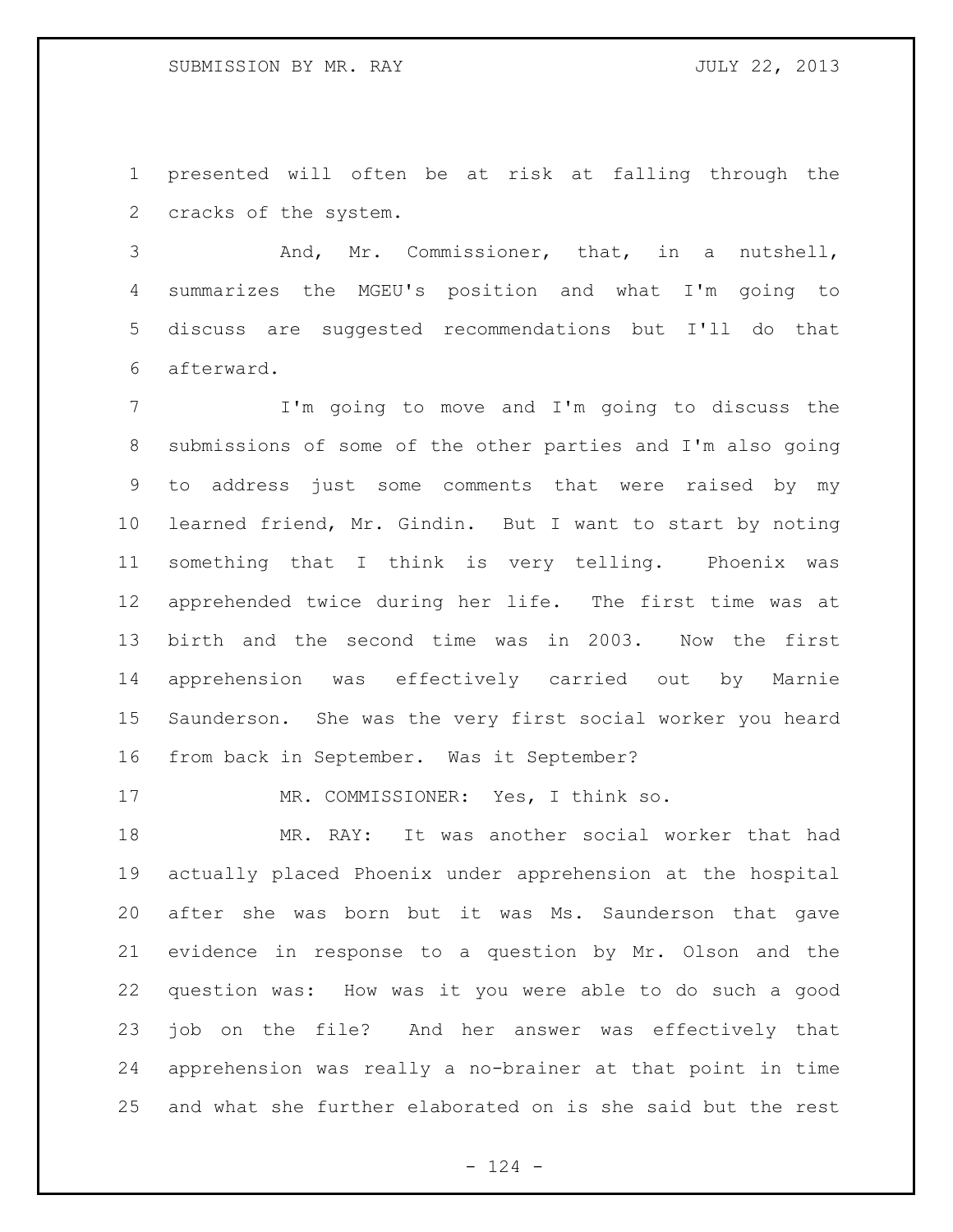of my files likely sat without attention while I dealt with this file.

 And when she said it was, apprehension at that point was really a no-brainer, it's obvious at the time she was dealing with two young parents both themselves permanent wards, Ms. Kematch had a previous child apprehended. But fundamentally beyond those historical factors, we had a situation where both Steve and Ms. Kematch were telling the hospital staff, look, we're not ready for this, we're not ready to be parents and so the hospital staff called CFS, social workers took immediate steps to ensure Phoenix's safety, they placed her under apprehension and they did that before the parents and Phoenix were discharged from the hospital. So we had a situation where risk was obvious, safety was obvious, social workers responded and other files sat.

 In 2003, that was the second time Phoenix was apprehended and that's when Ms. Laura Forrest was involved. Mr. Gindin, in his submission, had described Ms. Forrest's involvement as one of the high water marks of child service delivery on this file and I certainly agree with him, and let's review what happened in that situation. Phoenix had her immediate safety placed at risk. Mr. Sinclair was caring for her at that point in time. A source of referral called CFS, which, by the way, was something that did not

 $- 125 -$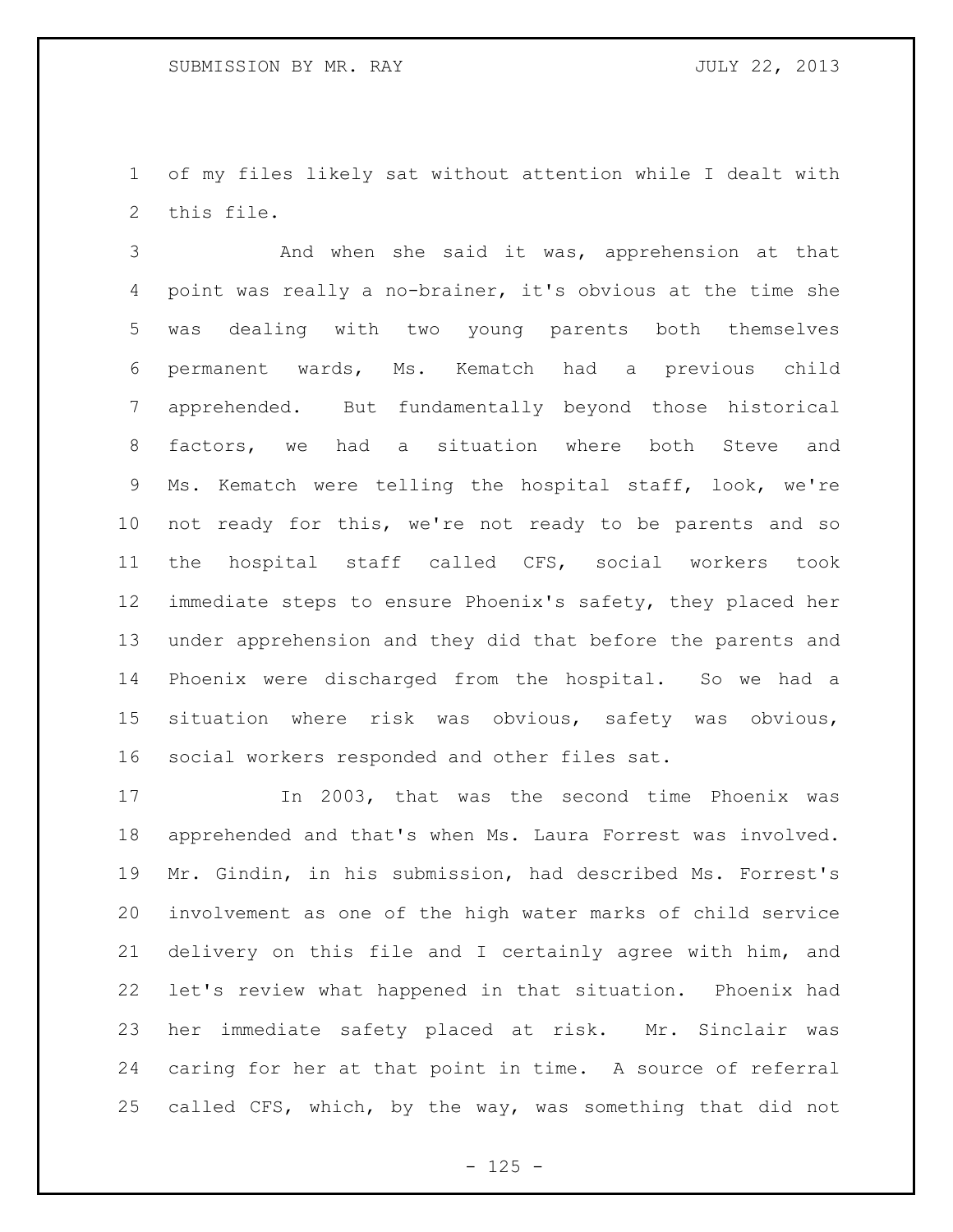otherwise occur for many instances on this file. Sources of referrals reported there was a drinking party in progress that effectively there was no sober adult to take care of Phoenix. CFS went out, they investigated. Ultimately Mr. Sinclair failed to take appropriate steps to responsibly care for Phoenix. No other appropriate caregiver was available at that time. Phoenix's immediate safety was compromised, she was apprehended to ensure her safety and a thorough assessment was completed by Ms. Forrest. And I'm bringing these two instances to your attention, Mr. Commissioner, because I feel they precisely illustrate our point and that's that high risk files where safety or identified protection concerns existed got the necessary attention and steps were taken immediately to take Phoenix into apprehension and to make sure she remained safe. And when these situations did not otherwise exist, the file received lower attention and it got less priority.

 And all files are important, Mr. Commissioner. Certainly when we say it was Mr., Mr. Gindin described it as a typical file, that's not made, those comments by social workers are not made with any disrespect to the importance of any file. It's simply putting it in context and when they say it was a typical file, it was a file that presented with those types of circumstances which were

 $- 126 -$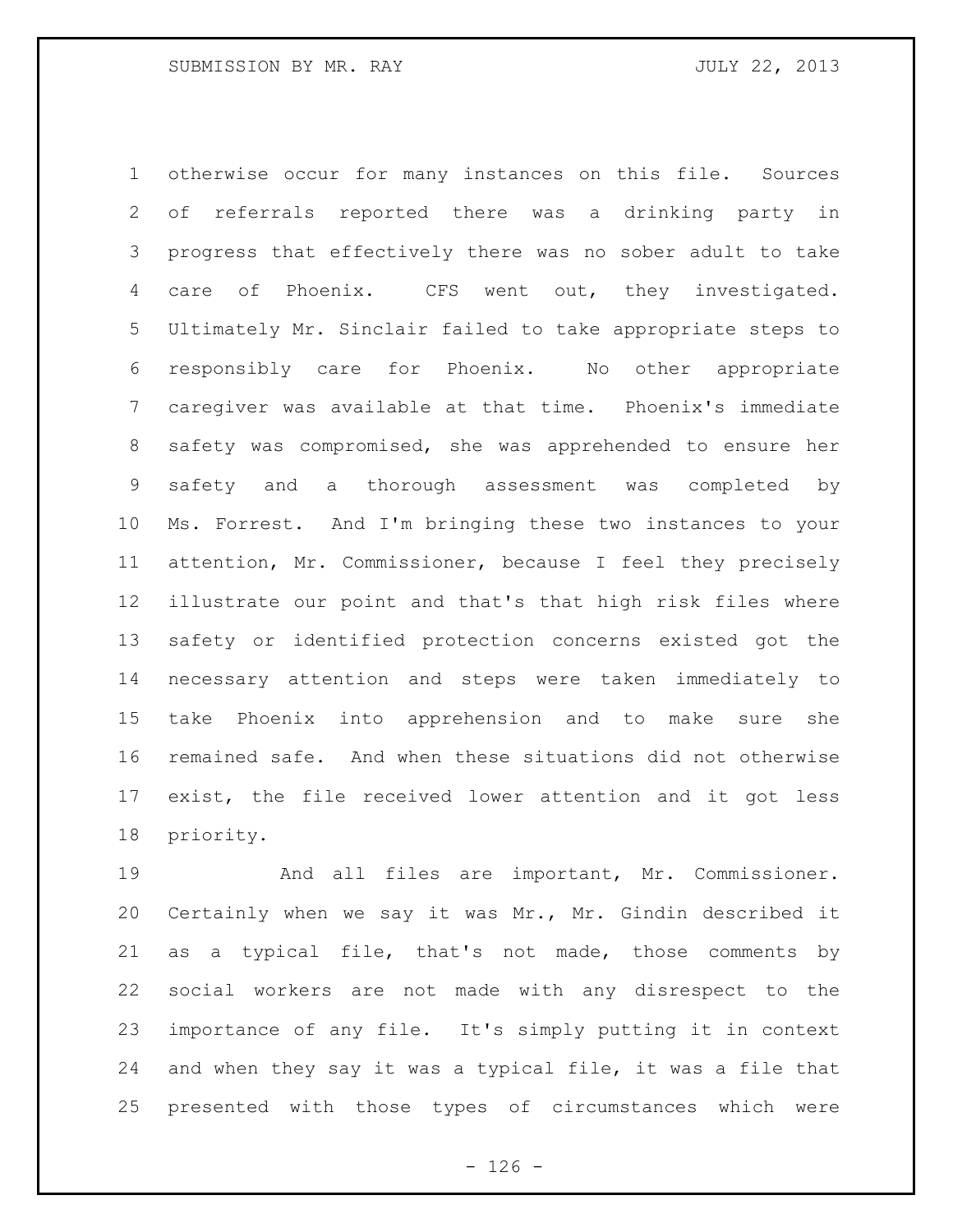very, very common and it was those type of situations that did not always receive the highest attention. Those types of files got less priority. And on those types of situations, less thorough assessments were completed and ultimately the types of issues that should have been explored, according to concepts of best practice, were not explored and that's because, as social workers testified, they're always very busy, files were always prioritized and they were done so based on immediate safety.

 And ultimately, Mr. Commissioner, if social workers had more time to dedicate to prevention or to conduct thorough assessments on files with medium to low 13 risk, then better outcomes might have resulted. And sadly we know from the weight of the evidence that is not what the system offered, at least from 2000 to 2006 and probably much longer than that.

 So just in terms of very broad principles, there was good work done on Phoenix's file at times. That good work occurred when her file reached the top of the priority list and when it didn't, it didn't receive the attention it should have got.

 Beyond that observation, Mr. Commissioner, you have our submission as it relates to various individuals that were involved in services to Phoenix. I don't intend to elaborate on those submissions other than to say that

- 127 -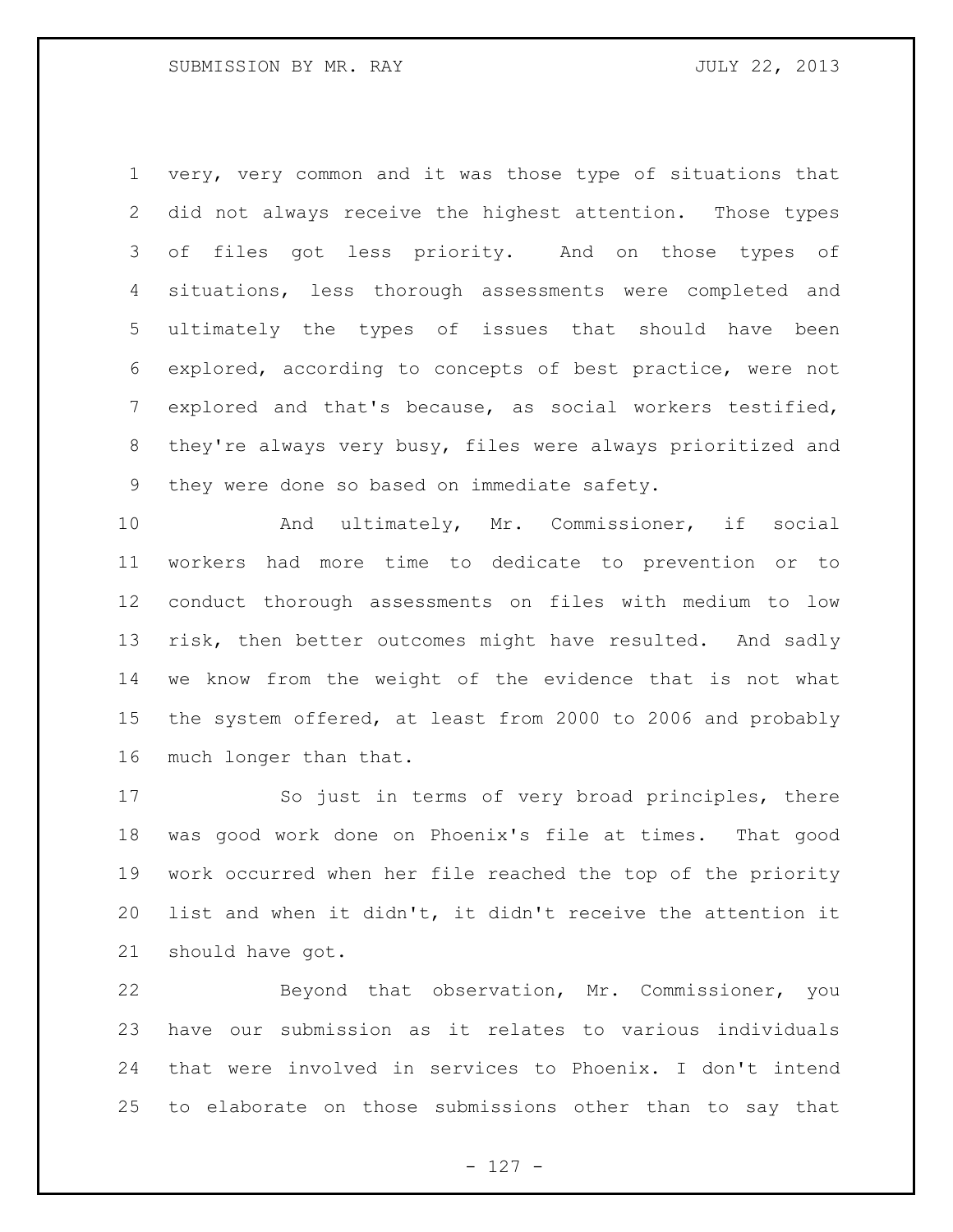social workers tried their best in very difficult circumstances. They do this work because they're dedicated to child protection and nobody would ever knowingly leave a child at risk. And people deeply regret the errors that were made and that more was not done to protect Phoenix.

 I want to take this opportunity now, Mr. Commissioner, to move to the submissions of some of the other parties that have been provided. I know we have a right of reply and I'm trying to address some of those issues now. I think it will help to expedite things.

MR. COMMISSIONER: That's fine.

 MR. RAY: It may limit the amount of time that we need to spend at the end, if any. Of course I'll reserve the right to reply but hopefully this will get us through final arguments much quicker.

 MR. COMMISSIONER: Well it's quite satisfactory use of the time.

 MR. RAY: The first thing I'd like to address is the submission of my friend, Mr. Gindin, that was advanced on behalf of Mr. Sinclair and Ms. Edwards. I'm just going to address a few points that was raised by Mr. Gindin in his submission, his written submission. Before that, I think there is one thing that needs to be acknowledged and you've done it already, Mr. Commissioner, but that is Ms. Edwards' dedication to this process. I don't think

- 128 -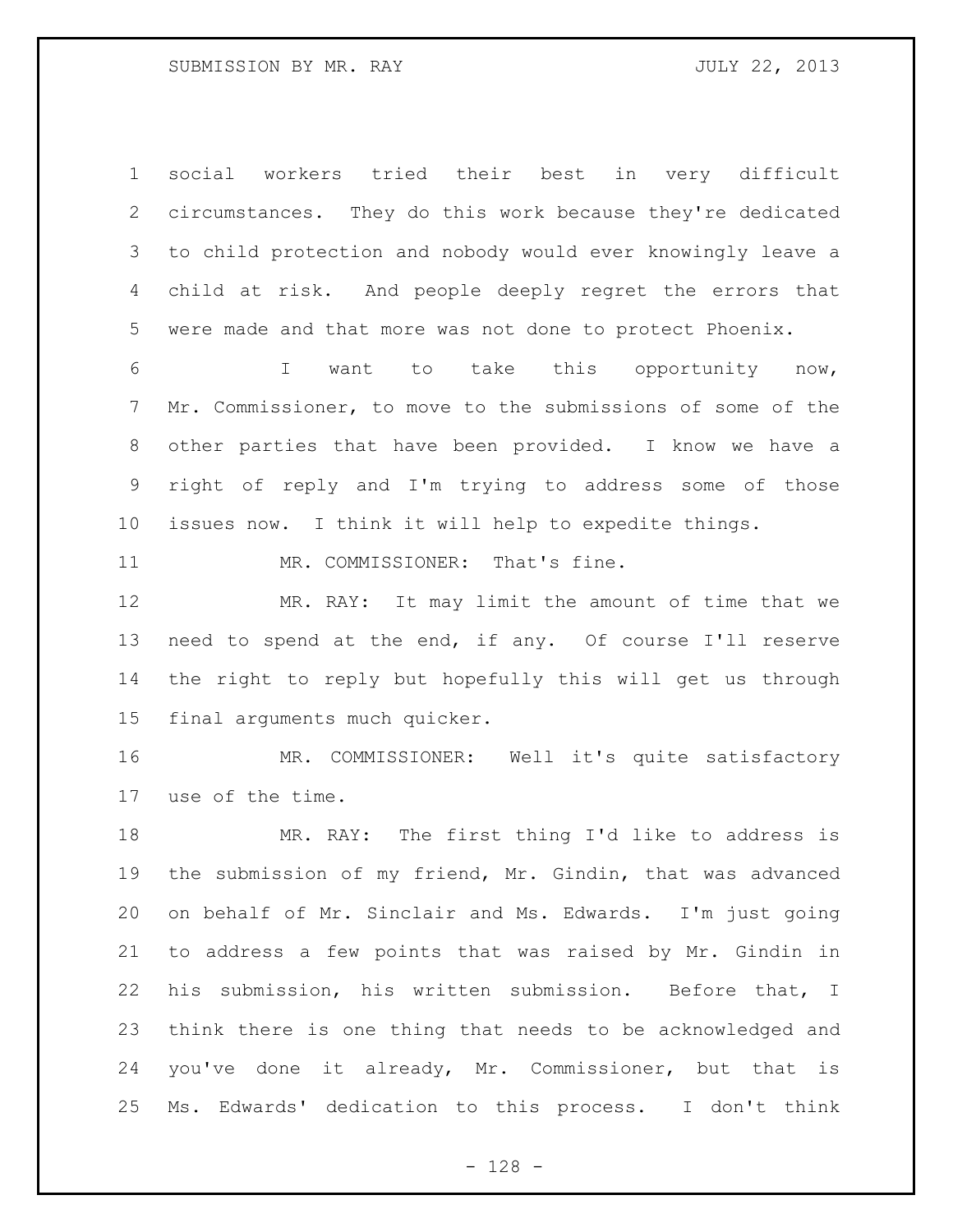that other parties necessarily agree with everything she's advanced and I suppose that's to be expected and I suppose it's expected that different parties are bound to have different views. But what was lacking so long in Phoenix's file and in so many other files in the system, was for someone in the community to step up and to be a voice from a community perspective and it takes a great deal of courage to do that and we need to do a better job of educating the public about their responsibility to become part of the solution and not part of the problem. In that respect, I think Ms. Edwards has done an admirable job in bringing a number of issues to your attention.

 Mr. Gindin's submission, which was well put on behalf of his clients and I understand the frustration that he conveyed about the system, but much of his submission is about accountability and about blame and with respect, that's not the goal of this inquiry. The goal is to solve problems. This isn't about proving whether certain people did or didn't do certain things, we know all that already. We knew most of that before this inquiry started. The question is why did those things happen, how do we fix that so it doesn't happen again? This isn't a trial and I've heard you say that a number of times and I just want to make sure we're not losing sight of why we're here. And as he aptly pointed out, there's more than enough blame to go

- 129 -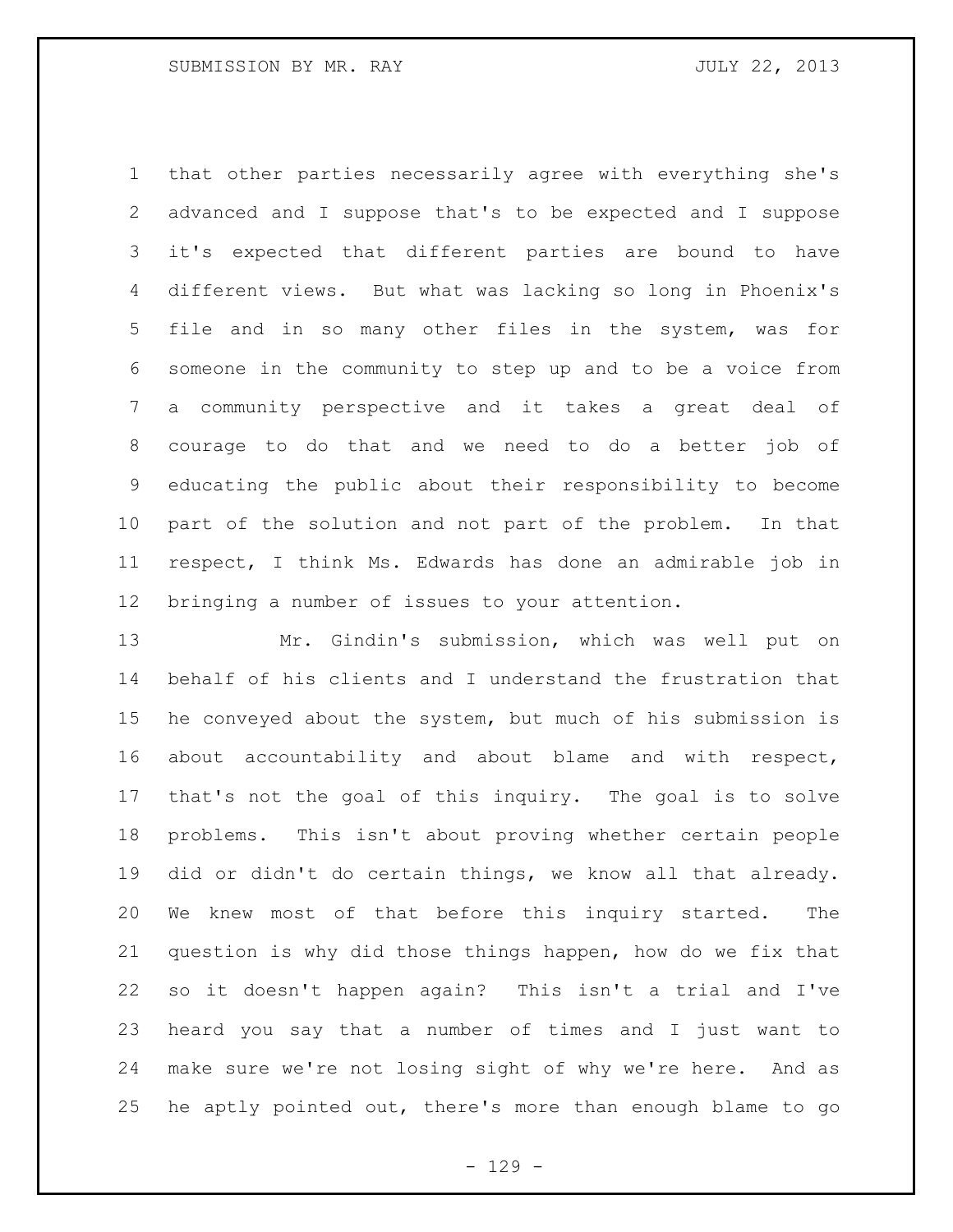around here. We can blame parents, we can blame Ms. Edwards and Mr. Stephenson, we can blame family, friends for not reporting concerns, we can blame social workers for their respective roles, we can blame the department and government for not funding the system, but that doesn't get us anywhere toward improving the system. Two people caused Phoenix's death, not anybody else. 8 Mr. Gindin raised a point about note taking. 9 MR. COMMISSIONER: About what? MR. RAY: Note taking. 11 MR. COMMISSIONER: Oh yes, yes. MR. RAY: He raised several points about note taking and I'll be the first to agree and social workers will be the first to agree that accurate and thorough notes are important. But with respect, this issue got quickly and disproportionately blown up into a large issue and, yes, note taking is important but there was no conspiracy here. Can notes be better and more detailed? Yes. But people destroyed notes because they thought they were done with them. That was an accepted practice. Senior representatives of the department knew it occurred and notes were recorded electronically into the electronic recordings and we have those notes.

 As it relates to supervisors and note taking, the majority testified they made notes and they kept them.

 $- 130 -$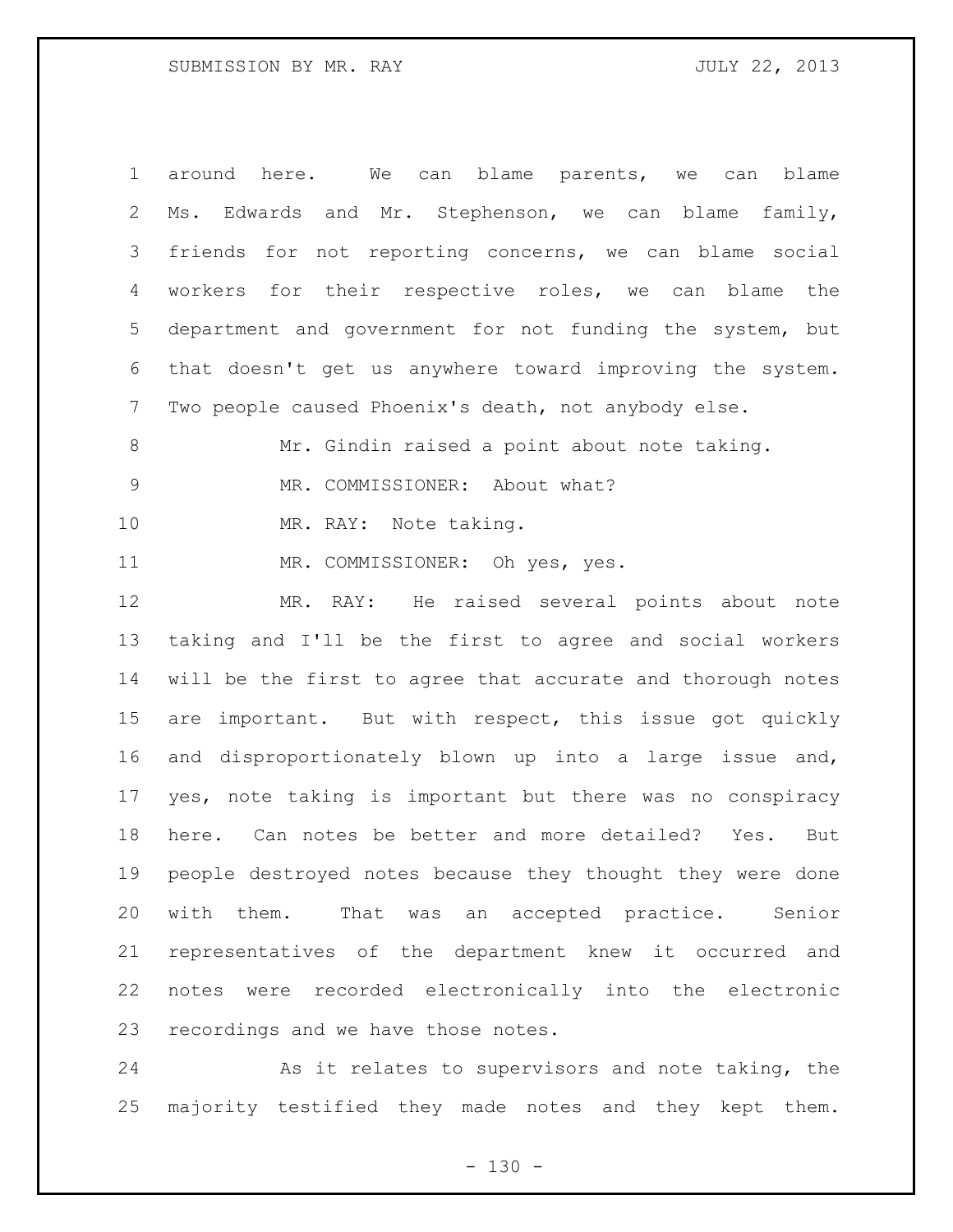# SUBMISSION BY MR. RAY JULY 22, 2013

 Some acknowledged destroying them. Unfortunately those 2 notes could not be located and essentially, Mr. Commissioner, that's all there is to that issue.

 With respect to the issue of parental capacity and whether parental capacity assessments were conducted or ought to have been conducted or should be conducted in the future, in an ideal world with an abundance of specialized doctors, no wait times, unlimited funding or psychological assessments, it would be great and ideal to explore every sign of mental illness that presents in a parent, but that's not the child welfare system as we know it. Samantha Kematch presented as depressed and ambivalent. Those issues were explored by a doctor. That doctor told social workers there was no need for a further assessment. Samantha Kematch was no different than hundreds of young single mothers with their own child welfare history and who had likely presented as having educational difficulties or depression or what have you, but in 2000 it would have been impossible to predict, doctor or no doctor, that she would deteriorate into a person capable of allowing her own child to be murdered five years later.

 And the system simply does not have the capability to accommodate the type of detailed assessments and perhaps therapy that has to be provided to hundreds and hundreds of people with similar conditions.

- 131 -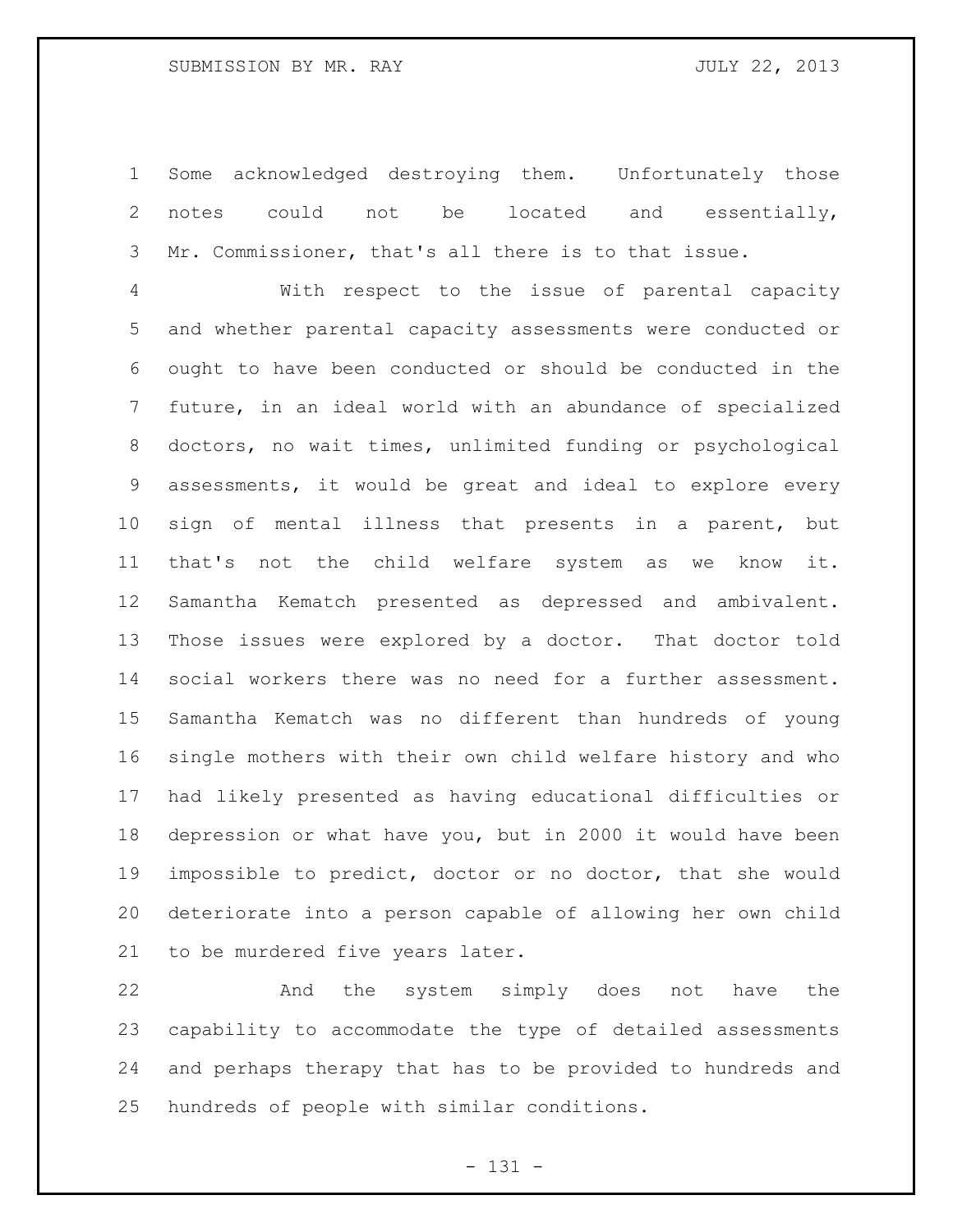Social workers would love it if that was the case. They would love to do a direct referral to a doctor and get an immediate result and an immediate diagnosis that provided some secure long-term future prediction about the health of this person. But I can't imagine how much that would cost and I'm not here to defend spending money or not spending money but I think that's a huge reality.

 Mr. Commissioner, we heard evidence about CFSIS problems and we heard a great deal of evidence about CFSIS and at paragraph 45 of Mr. Gindin's submission, he has suggested that social workers would have easily located information about Wes McKay if they had conducted a CFSIS search for him. And the reason I am addressing this point, Mr. Commissioner, is because in phase one Exhibit 22 was tendered and that exhibit we now know contained incorrect information about what would have been found on CFSIS if a social worker entered Wes McKay's name using a PCC search method and the exhibit suggested that McKay would have been easily located and somehow connected to Ms. Kematch's file and we now know that that is not correct. That evidence has been corrected to show that entering Wes McKay likely would have produced no results on CFSIS and even if results were obtained for Mr. McKay, his file contained no cross- references to Phoenix or Kematch. So without more information, social workers would not likely have

- 132 -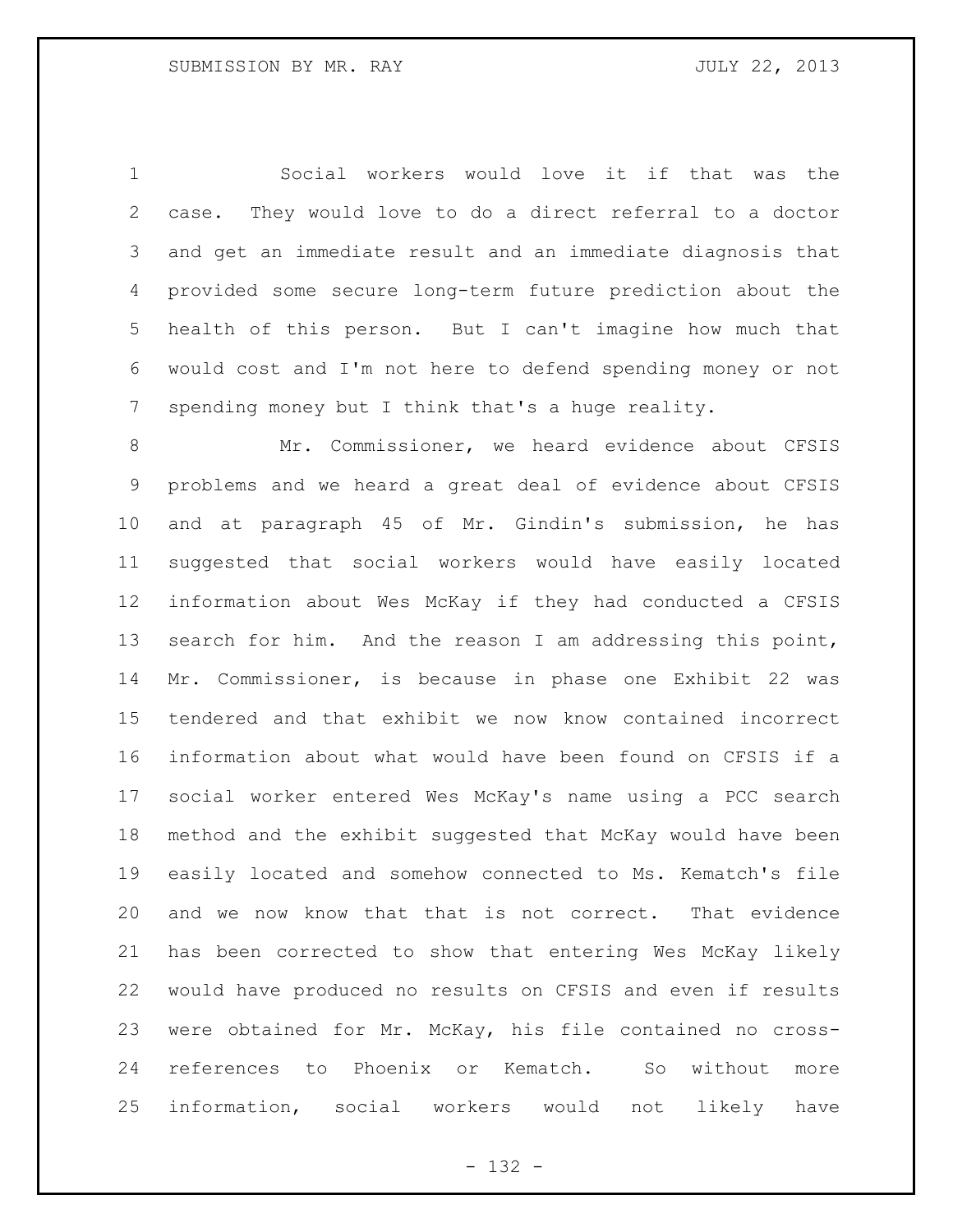SUBMISSION BY MR. RAY JULY 22, 2013

 identified him as being connected to Kematch or to Phoenix. And the evidence in that respect, Mr. Commissioner, can be found in the evidence summary of Jim Chabai and in the new exhibit that was filed this morning by Ms. Walsh respecting the, I think it's the admitted facts of Willox and Zalevich as it relates to Jim Chabai's evidence. MR. COMMISSIONER: Which of those three exhibits was that? MR. RAY: I believe it was the first one that was filed. MR. COMMISSIONER: That would be Exhibit 157, I think. MR. RAY: Correct. And I do make reference to those points in my written submission, Mr. Commissioner, but I just wanted to identify that issue for the record. Mr. Gindin's submission has a number of other comments respecting services that were provided by social workers, Mr. Commissioner, and those are addressed in our written material and I don't intend to go further than I've gone. With respect to the submission that was made on behalf of ANCR, the Southern Authority and the Northern Authority -- actually, Mr. Commissioner, I'm just noticing it's three o'clock. I probably have another 45 minutes perhaps. I'm at your disposal in terms of a break.

- 133 -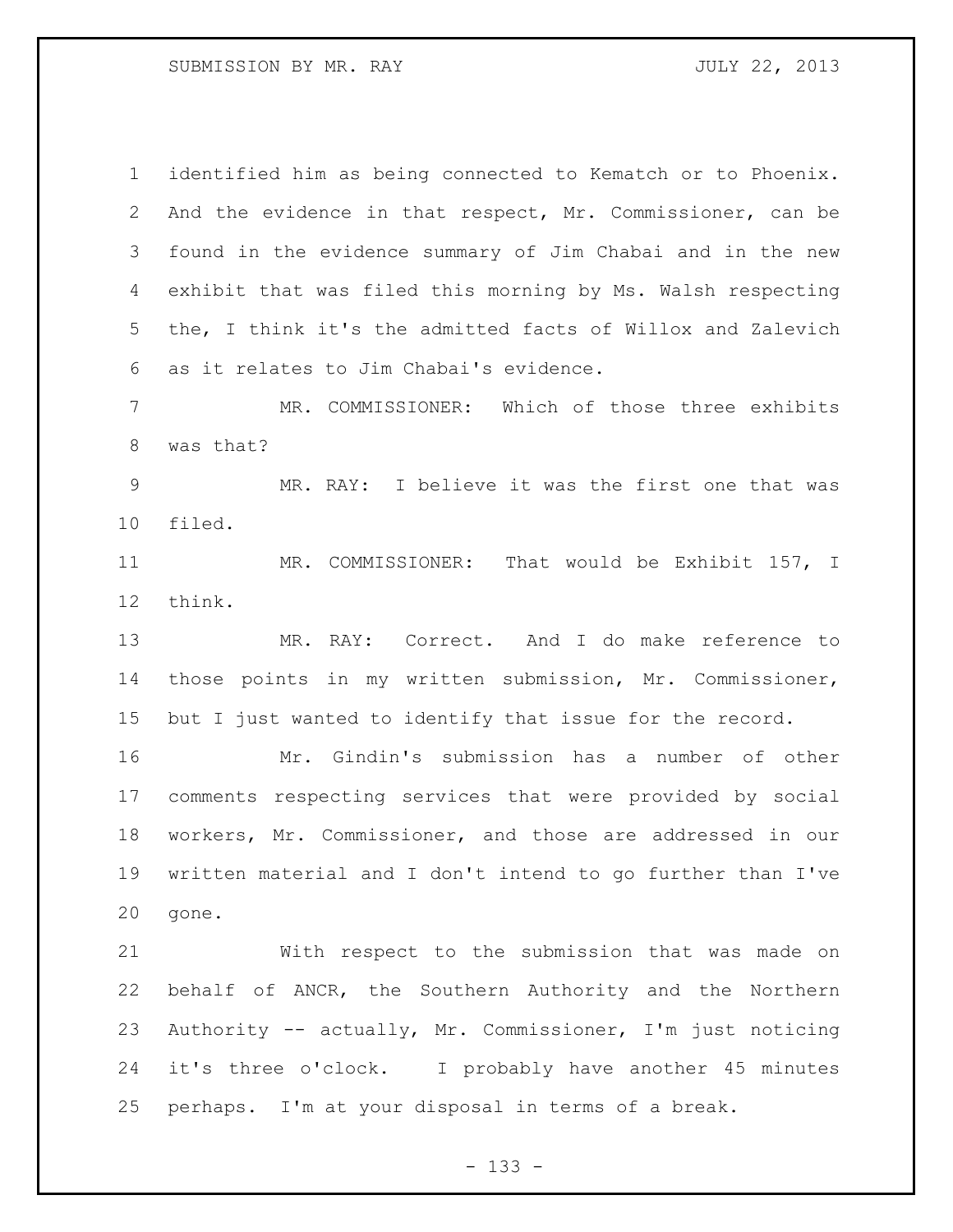MR. COMMISSIONER: All right. Would you like to break at this point? MR. RAY: I could continue or I can take a break, I'm at your convenience. MR. COMMISSIONER: Well I doubt we'll go for three-quarters of an hour and -- MR. RAY: No. 8 MR. COMMISSIONER: I would -- normally about 3:15 but if you want to break now that's -- and then you're going to be through for the day? MR. RAY: I think we can go to 3:15 and I'll stop at an adequate point then. 13 MR. COMMISSIONER: All right. MR. RAY: Okay. So ANCR, Southern Authority, Northern Authority, I just want to note a few of the recommendations that support the MGEU's position, their 17 recommendation 14, and by the way they have many, many valid recommendations. MR. COMMISSIONER: Fourteen? MR. RAY: Recommendation 14 recommends caseloads consistent with the CWLA standards, the Child Welfare

 about that in the submission of Dr. Wright and of course those were the standards that the MGEU was attempting to bargain with the department back in the mid-1990's and

League of America standards and you heard some evidence

- 134 -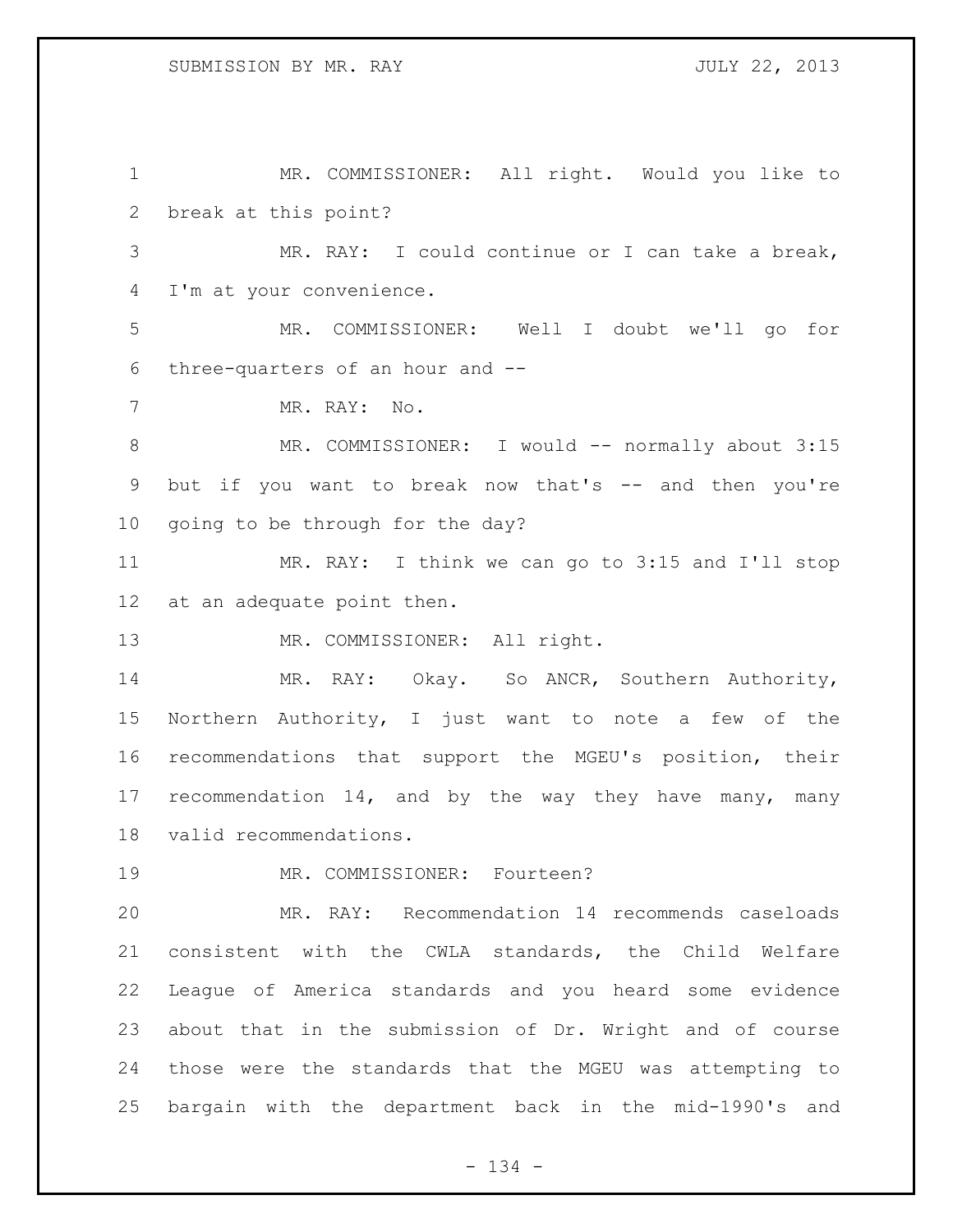# SUBMISSION BY MR. RAY JULY 22, 2013

 those, achievement of those standards and containment of those standards and those caseloads in a collective agreement and from what I gather from ANCR's position and Southern Authority, Northern Authority, is they are hoping to see you recommend caseloads that are consistent with those numbers. And again, that's coming from some of the larger employers in the child welfare system.

8 MR. COMMISSIONER: And that's their recommendation number 14?

MR. RAY: That's correct.

11 MR. COMMISSIONER: Okay.

 MR. RAY: And their position respecting use of the CWLA standards obviously supports what the MGEU has been saying and is contrary to the evidence of Ms. Loeppky, who, without actually knowing what the appropriate caseloads would be to meet provincial standards, suggests that CWLA caseloads are somewhat or somehow not appropriate. With respect, that position is based on a lack of knowledge, it's not evidence based, and that's why we encourage you to recommend that the standards and the caseloads be studied to determine what would be an appropriate caseload.

 MR. COMMISSIONER: And what recommendation number in ANCR's and the two authorities' brief is that?

MR. RAY: That's still, that's still

 $- 135 -$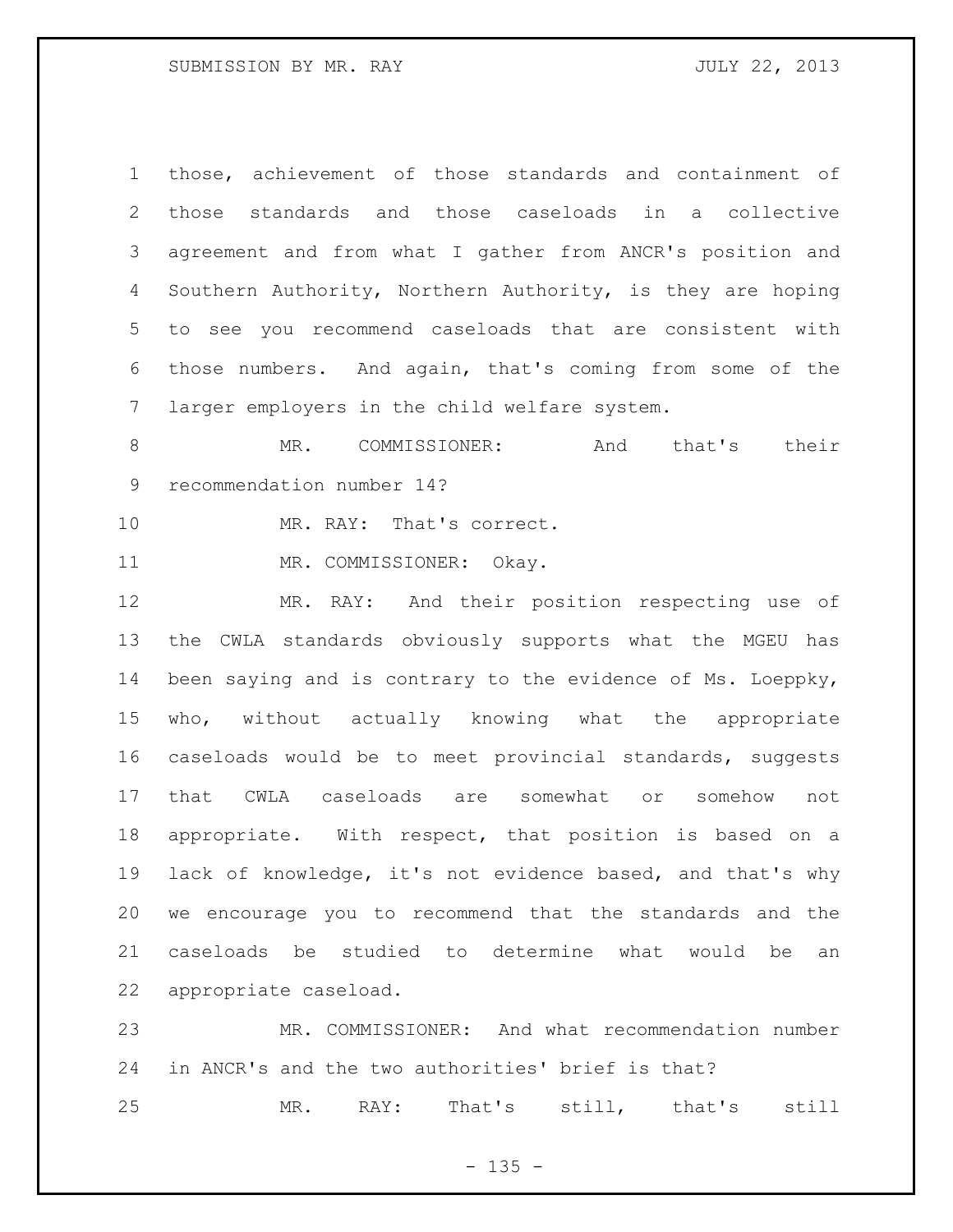recommendation 14.

 MR. COMMISSIONER: Still 14, okay. MR. RAY: And my point is is that supports the MGEU's position and it supports obviously of lower caseloads for social workers and also the need to study and determine whether the provincial standards can be met by current caseloads or anything, or whatever the caseloads are. Their other recommendation, recommendation 26, they are seeking funding for trainer positions and better

 training that is more specific to different types of jobs performed by social workers. And I simply note this, Mr. Commissioner, because we've heard that there is now much more training available but we still have employers telling you there's still room for improvement. There are many excellent recommendations in their submission, I leave that to their counsel to explain to you in greater detail.

 With respect to the General Authority, their recommendations start at paragraph 99 of their submission. Similar to ANCR and to the Northern Authority and the Southern Authority, they have identified that more funding is needed to address areas of workloads and caseloads to improve training and to improve training, I'm sorry. So now what we've heard, Mr. Commissioner, from three of the main employers within child welfare is despite millions of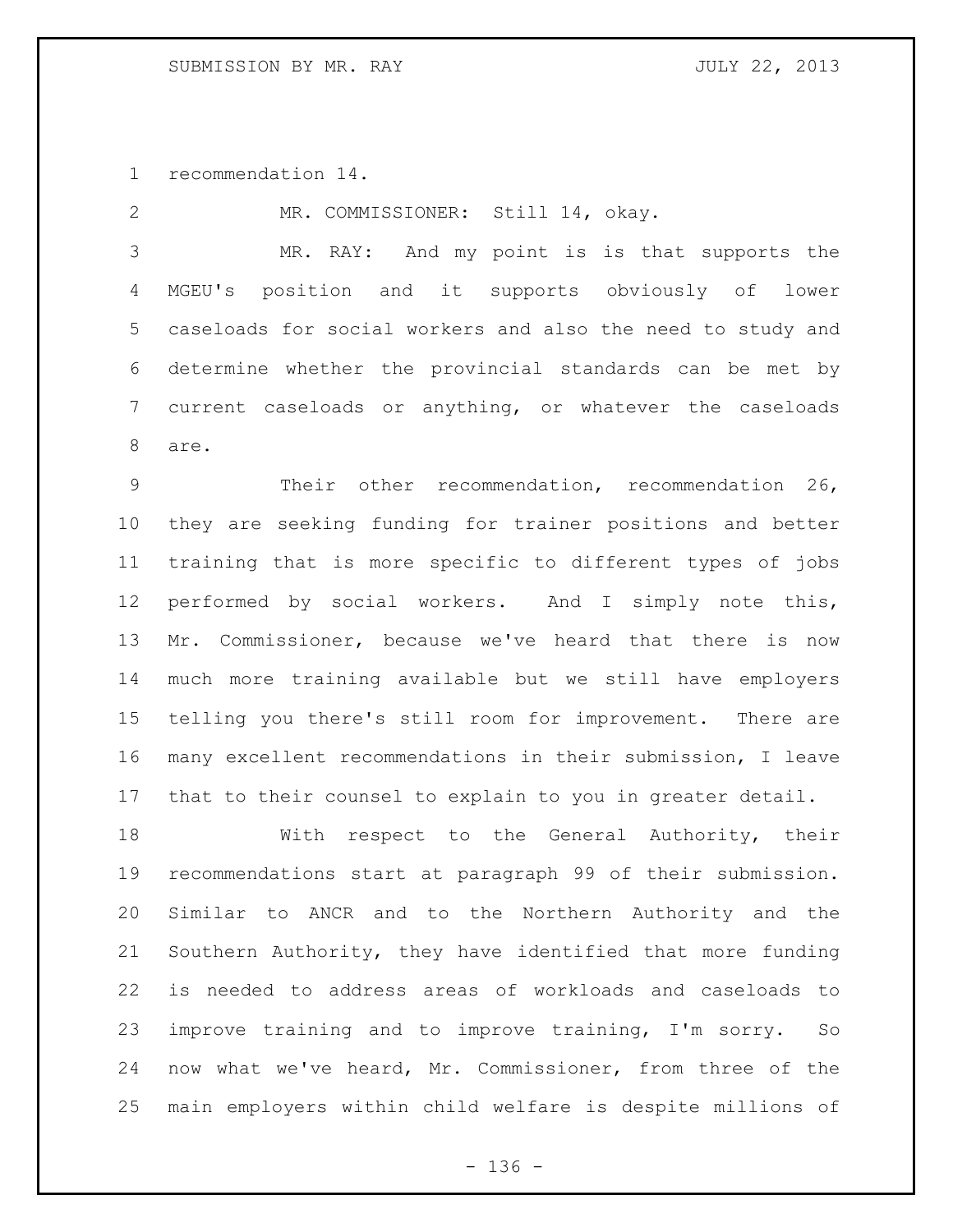dollars invested in workload and training since roughly 2006 that workload still is too high.

 And at paragraph 104 of the GA's submission, they mention that standards are predicated on reasonable workloads and can't be met unless there is adequate funding they need to know whether the funding model allows the standards to be met.

8 MR. COMMISSIONER: And that's paragraph what? MR. RAY: One zero four.

10 MR. COMMISSIONER: Thank you.

 MR. RAY: And this comes back to what I was saying earlier, Mr. Commissioner, until we do that, social workers are going to be left to use their own judgment to determine what standards need to be sacrificed in order to meet requirements that demand greater urgency. And ultimately what's going to happen if that's the case is this is going to jeopardize services to families where risk is perceived to be low and safety appears to not be an issue. Having reviewed the recommendations from three of the major employers in the system, I have to ask rhetorically what were workloads and caseloads and training for social workers like before the injection of all this money?

 Mr. Commissioner, I'm going to be going into the submission of the department and WCFS. This probably is a

- 137 -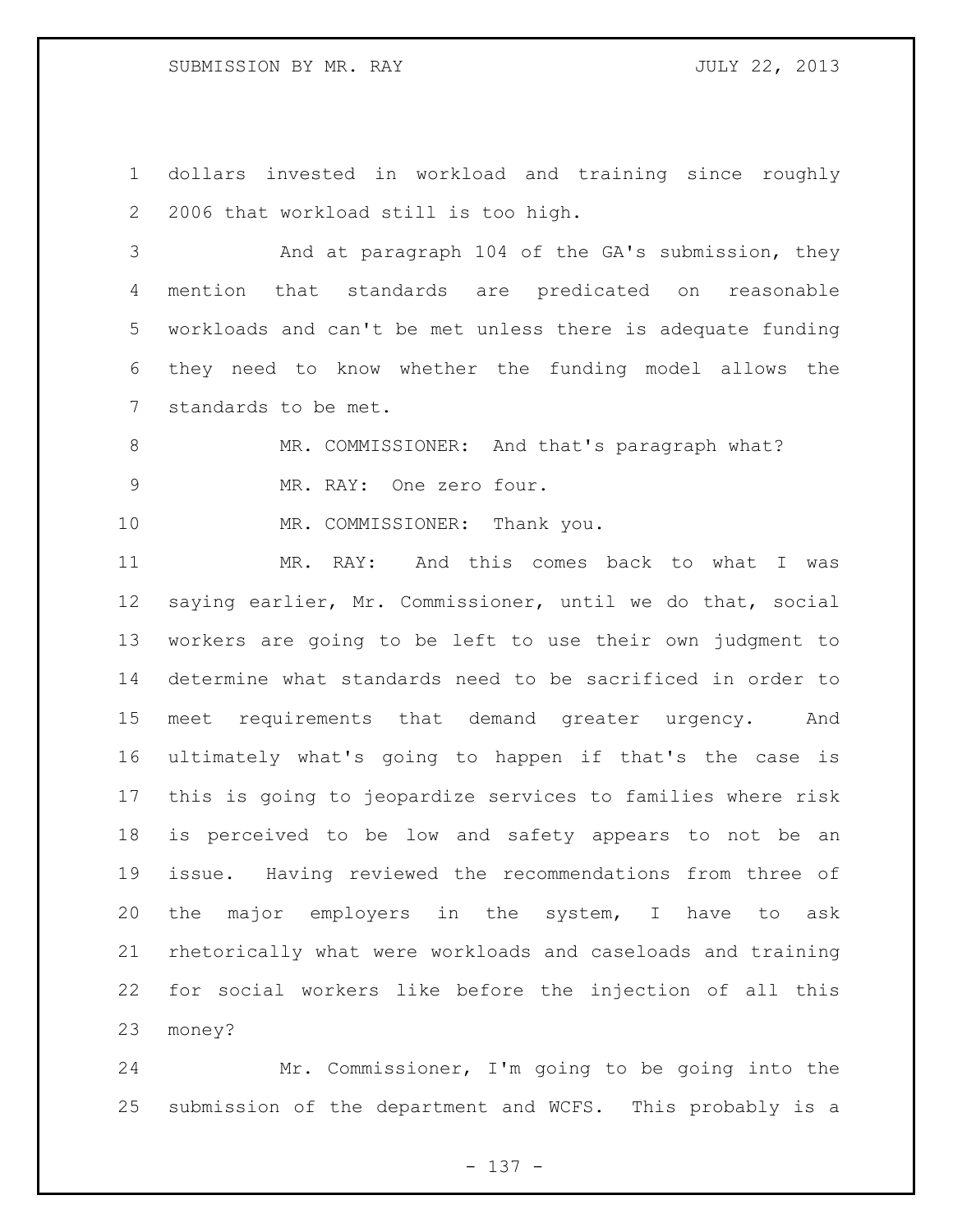# SUBMISSION BY MR. RAY JULY 22, 2013

 good time for a break because I think I'll be a little longer in dealing with that. MR. COMMISSIONER: That's fine. We'll adjourn for 15 minutes. (BRIEF RECESS) 8 MR. COMMISSIONER: All right, Mr. Ray. MR. RAY: Yes, Mr. Commissioner. Thank you. I'm going to move now into the submission of the department and Winnipeg CFS and to address some of the points that were contained in their material. Obviously to the department's credit they have accepted responsibility for the systemic conditions that existed when Phoenix's file was open. They've accepted the recommendations of the external reviews and they've gone to great lengths and expense to improve the child welfare system. And let's 18 face it, they had to because massive change and improvements were required.

 The department submits that the deficiencies in service to Phoenix fundamentally related to a failure to appropriately assess safety and risk and that's at paragraph 11 of their submission. And the MGEU and I think the social workers for the most part agree with that, but the bigger question is what led to social workers not

- 138 -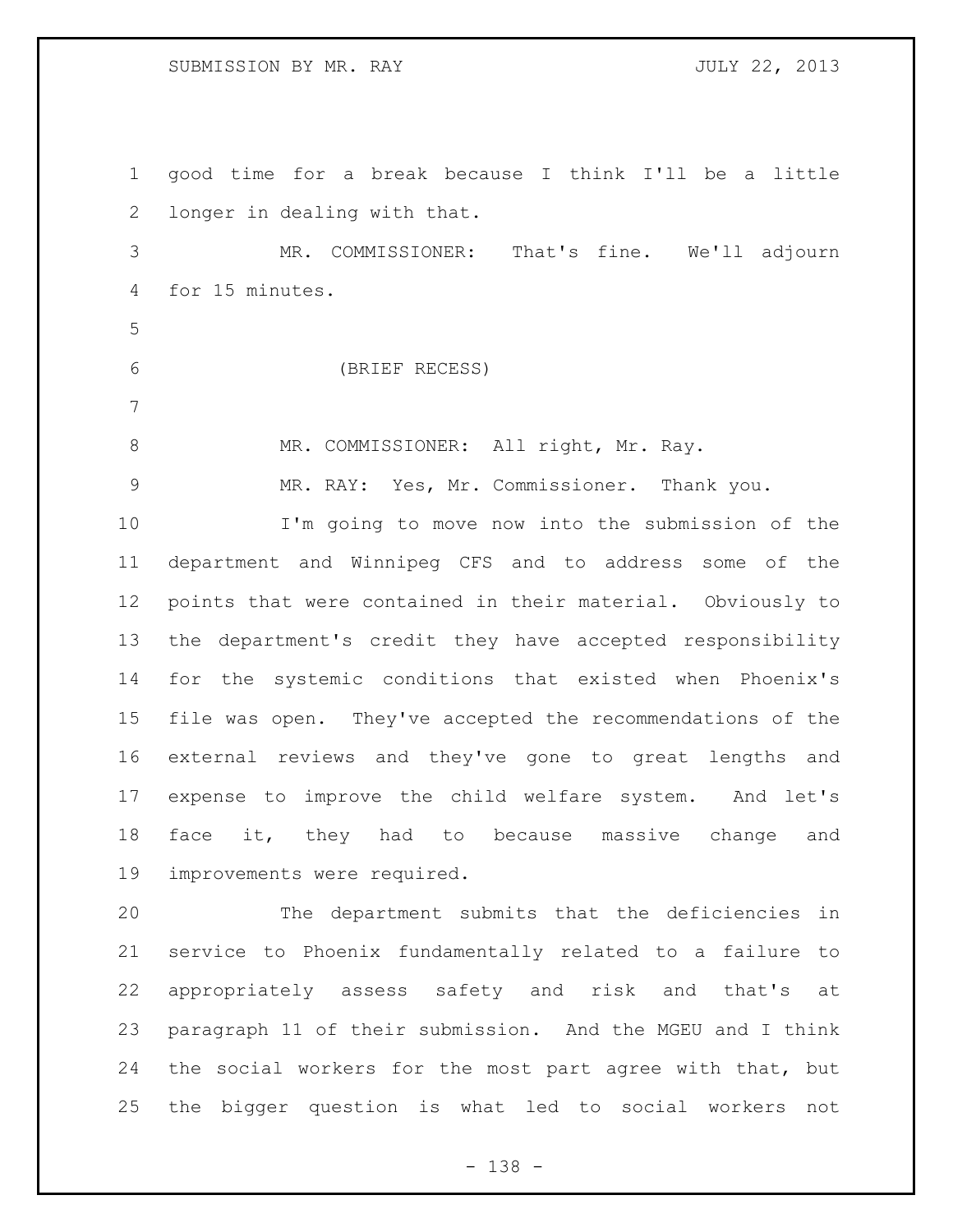# SUBMISSION BY MR. RAY JULY 22, 2013

appropriately assessing safety and risk?

 And we have submitted and we submit that the answer is clear, it's clear from our submissions, it's clear from the evidence of social workers and supervisors, it's clear from the evidence of management and senior representatives, it's clear from experts and academics and child welfare, it's also clear from the submissions of the other authorities and the answers lie in training and supervision, clear standards, training on standards, appropriate workloads and appropriate caseloads, because all of those things, Mr. Commissioner, will dictate to various degrees how well a social worker will be able to assess circumstances to determine whether there are child protection concerns. And if the system doesn't create an environment to do thorough assessments based on education and training, then safety and risk assessments are not going to be accurate and that's precisely what happened at various points in Phoenix's file. The failure to open a file at intake or closing a file because there was no apparent child protection concerns occurred and because long-term risk and short-term safety were not appreciated, various factors were not taken into consideration and in depth assessments were not conducted and all of these things come right back to one thing, I've said it already, social workers need time to dedicate to a file, they need

- 139 -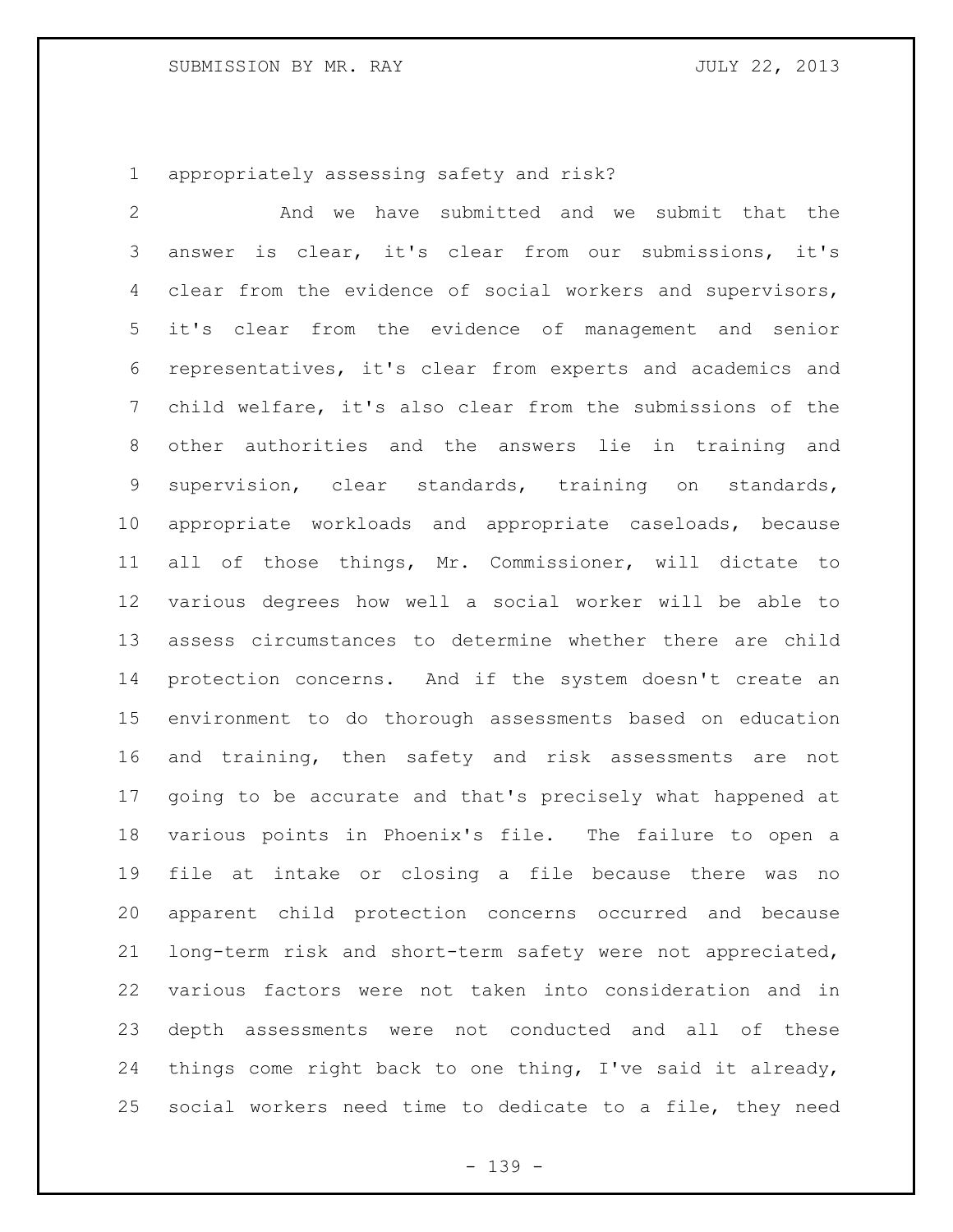training and they didn't have it.

 And paragraph 12 of the department's submission 3 refers to the evidence of Heather Edinborough, who the department advances as a prime descriptor of problems. And you'll recall she originally started her testimony by saying that workload didn't impact decisions on this file. When I pursued that with her in cross-examination her answers, after some thought was put into it, were rather illuminating. At page 21 of her transcript what she acknowledged is that they underestimated the risk related to Steve's alcohol issues. They didn't put enough emphasis on that issue and that's why they mistakenly closed the file. And at paragraph 24 of her transcript she agreed that if they had lower caseloads and lower workloads that social workers could have done a more in depth and broader assessment or Stan Williams could have perhaps eliminated barriers and made some grounds with Steve if he had a better opportunity to work with his client. And she clarified her earlier comments about workload by saying that high workload didn't necessarily prevent good work from being done, that good work was done despite high workloads. But lower caseloads and workloads would allow social workers to get to know clients better. They would know just how serious or not serious the problems were. I'm referencing page 25 of her transcript. They could do

 $- 140 -$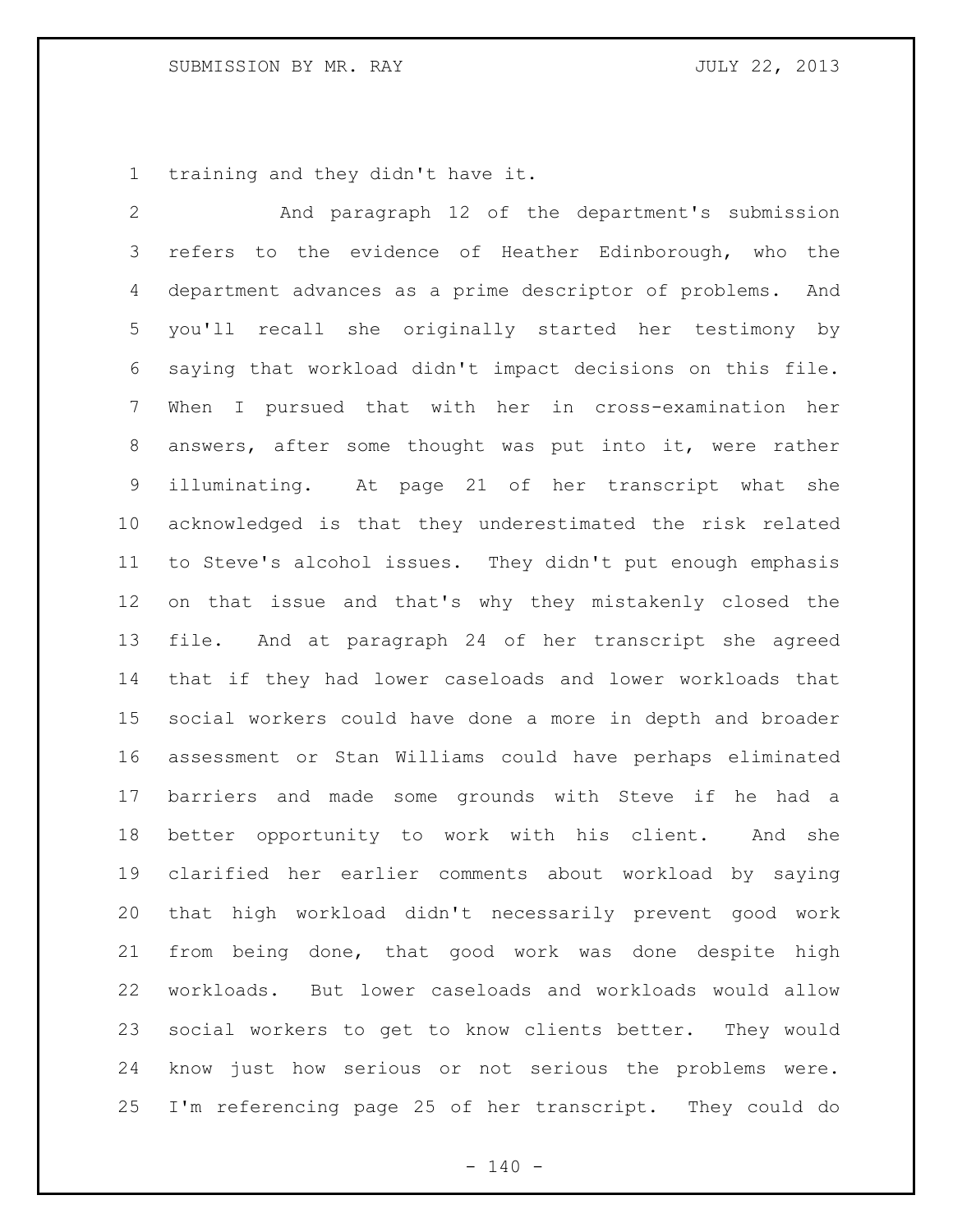more with clients if they had lower workloads. Page 26 of her transcript she said as much when she was interviewed by Andy Koster. When she was interviewed by Mr. Koster she said smaller workloads mean more in depth knowledge of families and ability to see them more and she said that also applies to supervisors.

 So broken down to its most basic form, workload impacts the ability of social workers to spend time on a file. They miss things and when they miss things that impacts their assessments. So notwithstanding Ms. Edinborough's original views about workload not impacting the service, when she thought about it and when she was cross-examined, she acknowledged and she agreed in terms of how workload and caseloads probably impacted their assessment of Steve's file and their decision to return Phoenix to Steve at a time that that probably shouldn't have occurred.

 Paragraph 17 and 18 of the department's materials, I note again with interest, Mr. Commissioner, the evidence we heard about the increase in the system's budget, and I think that gives you great insight into what the system must have been like before the additional funding, the improvements of the system have resulted in nothing less than massive changes. I expect the department and the various authorities will explain those improvements

- 141 -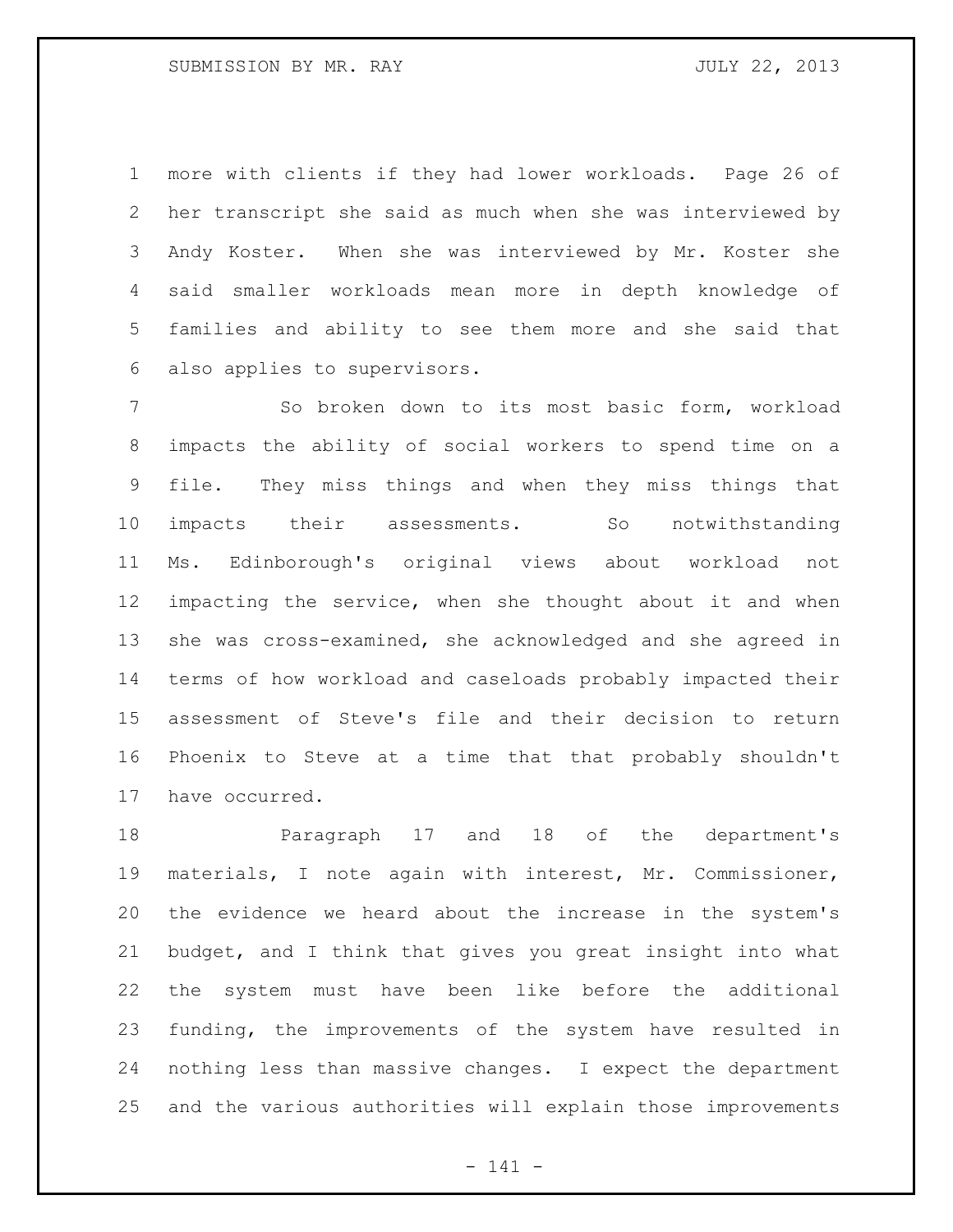to you. I'm not going to go into them in great detail.

 One thing I note, Mr. Commissioner, is contained at paragraph 37 of the department's brief and it mentions one supposed improvement and it's an improvement that I find puzzling. WCFS has, Winnipeg Child and Family Services, has implemented a policy now where new hires are eased into actual casework. They cite a cap of 20 cases at any one time during the social worker's first year on the job. So that's their new policy and their new goal is for new social workers you don't have any more than 20 cases. And my concern is that's what the cap is supposed to be for experienced social workers, not new social workers. So while in principle a cap on cases for new social workers is admirable, 20 cases is still too high. And Mr. Rodgers and the General Authority have expressed a need for true caseload caps for all social workers, regardless of whether they're doing protection or prevention type cases and they are advocating for caseloads of 20. So I'm not sure how a cap of caseloads for 20 is good for a new person without experience who is a rookie social worker.

 Page 15 commences my friend's submission on workload and at paragraphs 50 to 54 the department acknowledges the need for reasonable caseloads. Paragraph 55 recites some evidence by Ms. Loeppky. She candidly stated that the funding model was introduced to be

- 142 -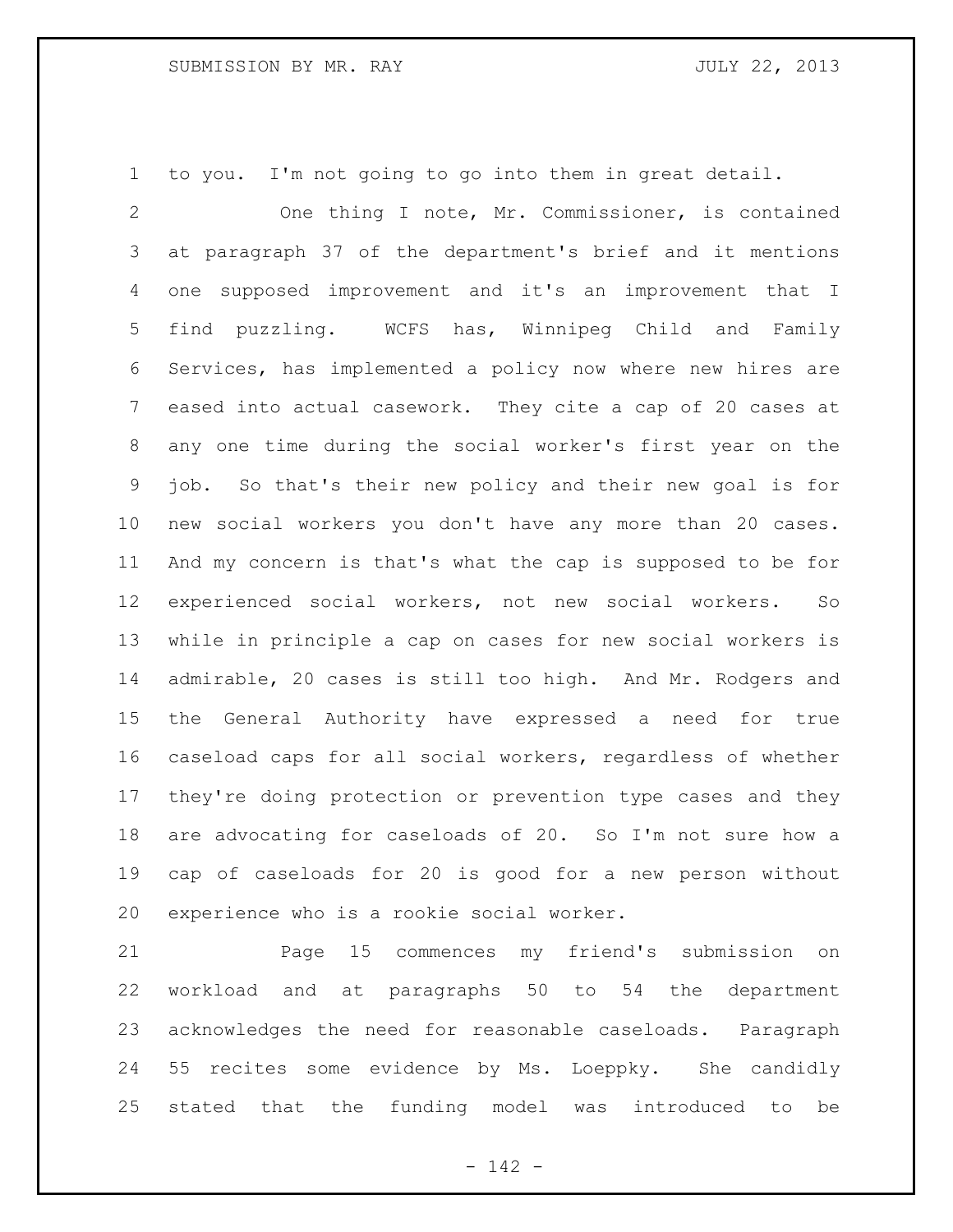equitable within fiscal limits of the province. So we've seen this song and dance before, Mr. Commissioner, and basically what it says is there's only so much money. And I'm not without sympathy to the Province's difficulties. People in politics have to make tough political decisions on how and where to stream their money but when the evidence clearly establishes that funding is inadequate and workloads are too high, don't fault the people that provide frontline services to families and children.

 At paragraph 55, continuing with the brief, Ms. Loeppky's answer was to the commission counsel as to why -- sorry, sorry. In her evidence in her testimony she was asked a question as to why not use the CWLA caseloads and her response was it's difficult to compare Manitoba to CWLA. My question is how do we know that when everyone has acknowledged that our own provincial standards and caseloads are not evidenced based? Our own province has no clue whether current caseloads allow social workers to meet best practice because that study has not been performed. So for the department to say that CWLA recommended caseloads are not appropriate is an unknown at this point. They may not be fundable, perhaps the department can't fund to those levels.

 And I'd say there's no shame in simply telling us that there's a limited amount of money to throw at this

- 143 -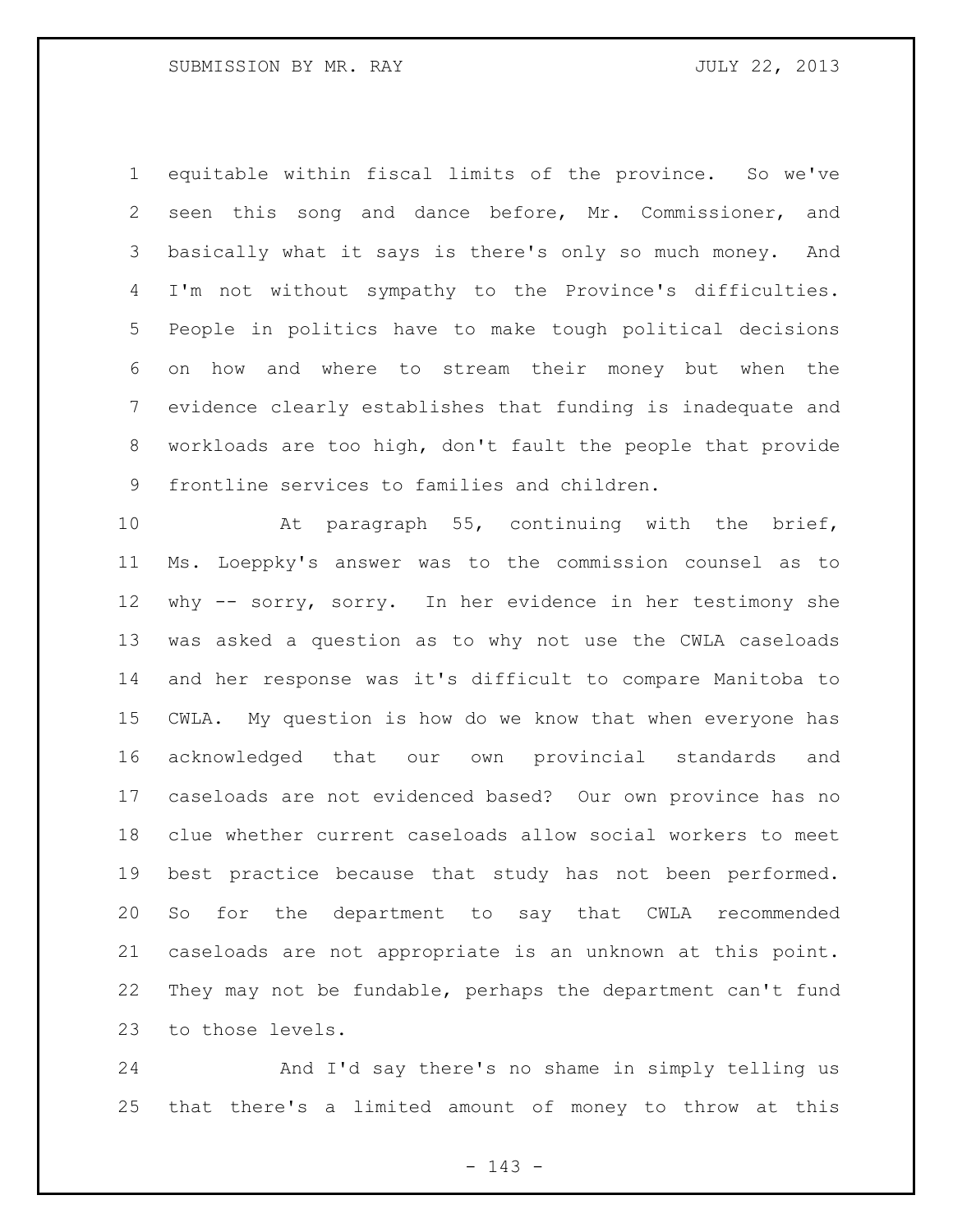| $\mathbf 1$     | problem. Manitoba has huge problems to address. Our child    |
|-----------------|--------------------------------------------------------------|
| $\overline{2}$  | in care rates on a per capita basis are way out of line      |
| 3               | with those of other provinces. And if the Province is        |
| 4               | telling us for the foreseeable future that this is the best  |
| 5               | we can do then I suppose we have to accept that and we $-$ - |
| 6               | MR. COMMISSIONER: What did you say was out of                |
| $7\phantom{.0}$ | line with other provinces?                                   |
| 8               | MR. RAY: The child in care ratios. Manitoba has              |
| $\mathsf 9$     | significantly higher child in care ratios on a per capita    |
| 10              | other provinces with the exception of<br>basis than          |
| 11              | Saskatchewan which is somewhat close.                        |
| 12              | MR. COMMISSIONER: Is that one of the exhibits?               |
| 13              | MR. RAY: You're testing my memory,<br>Mr.                    |
| 14              | Commissioner.                                                |
| 15              | COMMISSIONER: Well commission counsel will<br>MR.            |
| 16              | make a note of it and find it.                               |
| 17              | MR. RAY: Yeah. I don't think, I don't think                  |
| 18              | it's contested or seriously contested that they're           |
| 19              | extremely high regardless of how they compare to other       |
| 20              | provinces.                                                   |
| 21              | MR. COMMISSIONER: No, but if I say it I want to              |
| 22              | $know --$                                                    |
| 23              | MR. RAY: And I appreciate your --                            |
| 24              | MR. COMMISSIONER: -- what my authority is.                   |
| 25              | MR. RAY: Of course.                                          |

- 144 -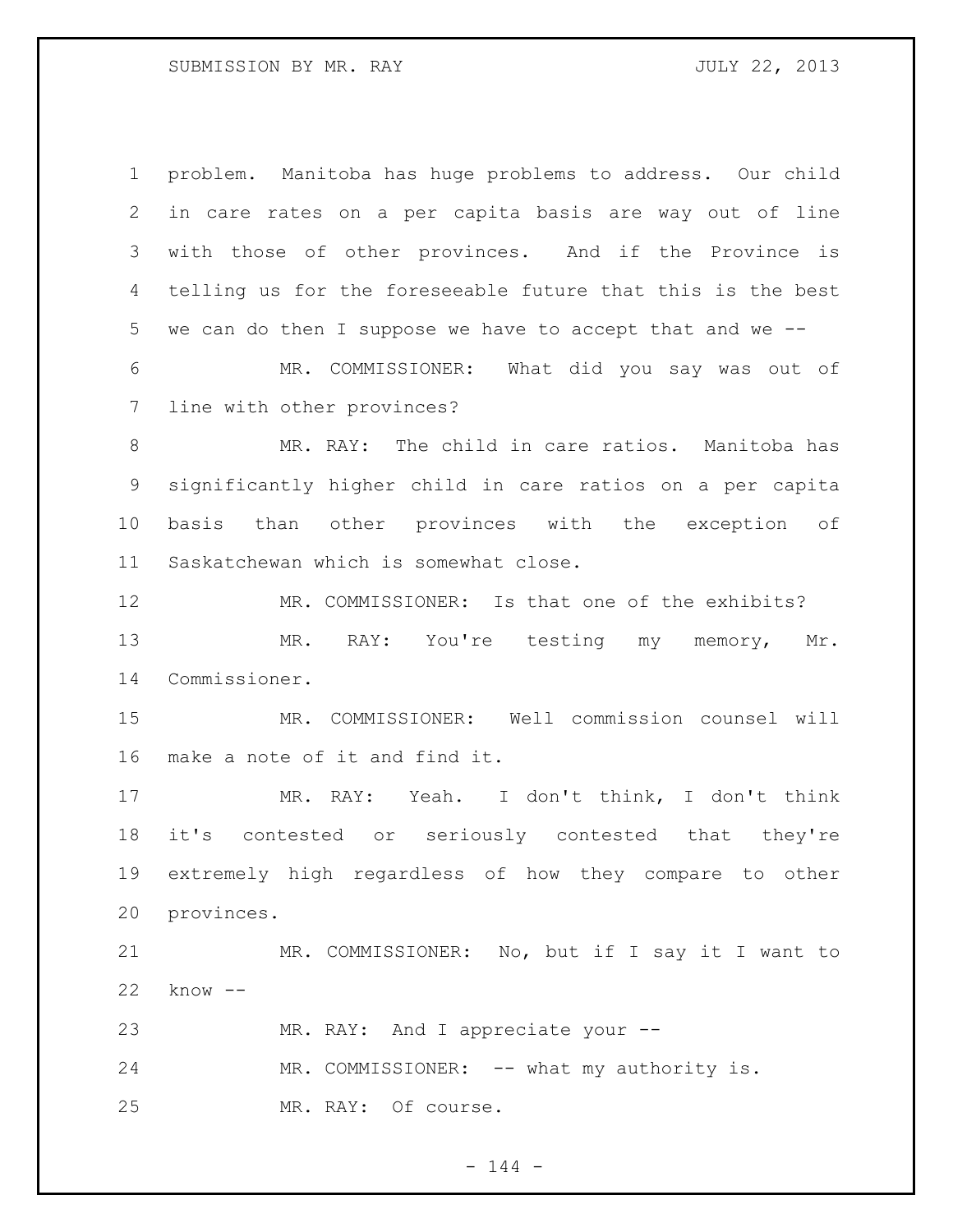MR. COMMISSIONER: Commission counsel will find that.

 MR. RAY: And if we have to work within that funding to deliver services on a as best as possible basis, then we're going to recognize best practice and standards are not going to be met and cases will continue to be prioritized. Low risk files won't get the attention they need.

 Turning to paragraph 58 and this is where my friend's submission asks the question was workload a factor for Phoenix Sinclair's file? The department has submitted for your consideration that workload was not a factor in key decisions that were made on this file and with respect they seem to have reached that illogical conclusion because nobody made a note about the file and nobody, or excuse me, nobody noted on the file that workload was a problem. So let's consider that response or that explanation for a minute. Firstly, Alana Brownlee testified that when people are too busy one of the first job functions that starts to slide is note taking and that's because that's a relatively low priority item for social workers. People didn't have time to do even the most primary functions so it's unlikely they had time to write down how busy they were.

 Secondly, many notes, including supervision notes are missing so we really have no idea what was recorded or

 $- 145 -$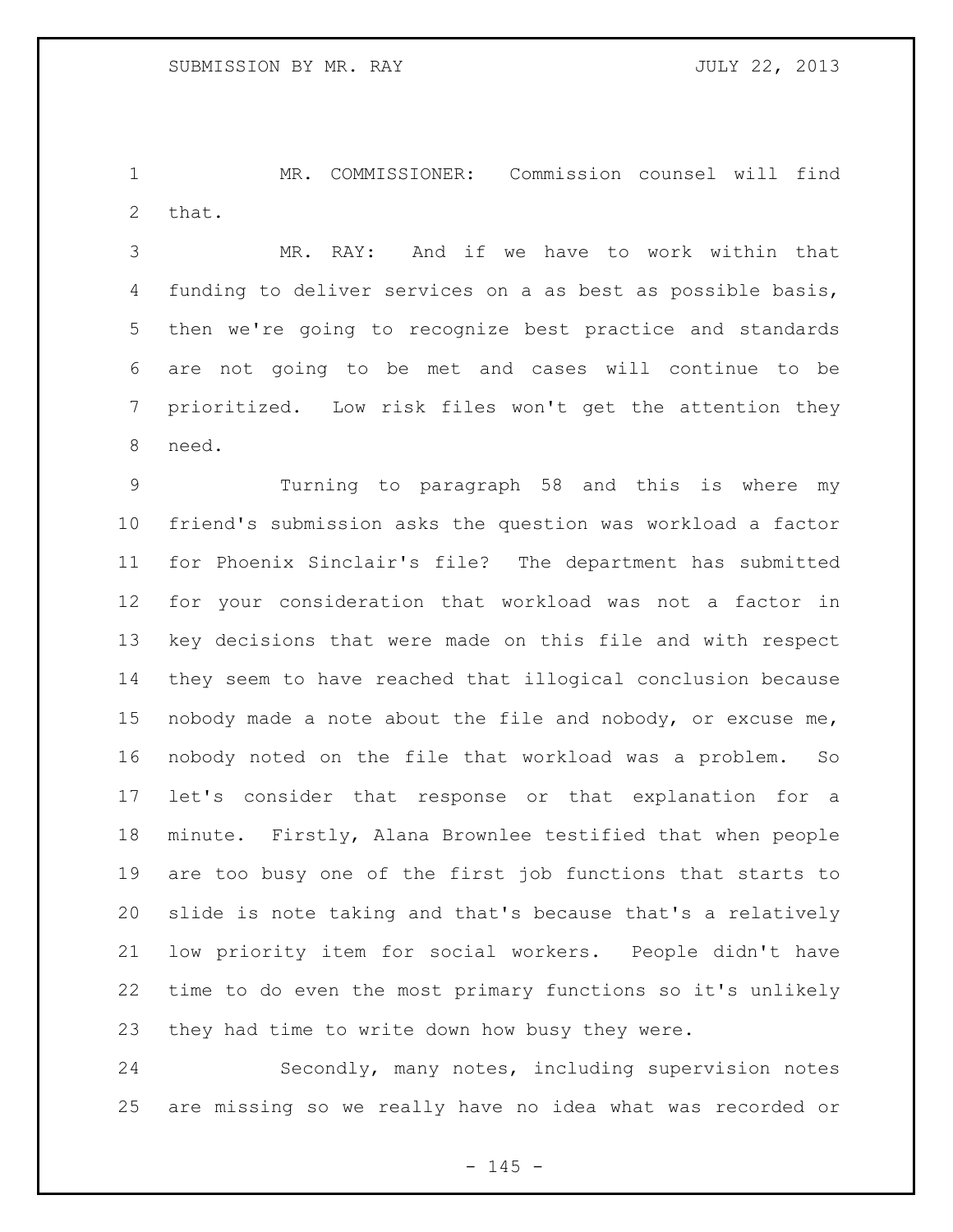discussed beyond the remnants of a written record that is eight to 13 years old.

 Thirdly, discussions about workload often did occur between supervisors and workers and they occurred in ad hoc supervision meetings that weren't recorded and we had evidence of that before you, Mr. Commissioner, when Ms. Forbes had meetings with her supervisor and with Ms. Sandie Stoker and there were expressions about concern about workload and everyone acknowledged that that occurred and those things were discussed from time to time. Regrettably the response that many social workers received was we're sorry, just do your best.

13 And finally, for at least five years prior to Phoenix's file even being opened, likely longer, social workers and the MGEU repeatedly expressed concerns about systemic failings including workloads and caseloads. They repeatedly expressed those concerns the entire period Phoenix's file was open and the response they got was sorry, we don't have any more money, just do the best you can. And given that answer, I can't imagine why a social worker would make a recording as suggested by the department. What would be the point in writing down you're too busy to do stuff on a file? Everyone knows social workers were too busy. It's been entirely acknowledged by every level of this department, it wasn't a secret, and it

 $- 146 -$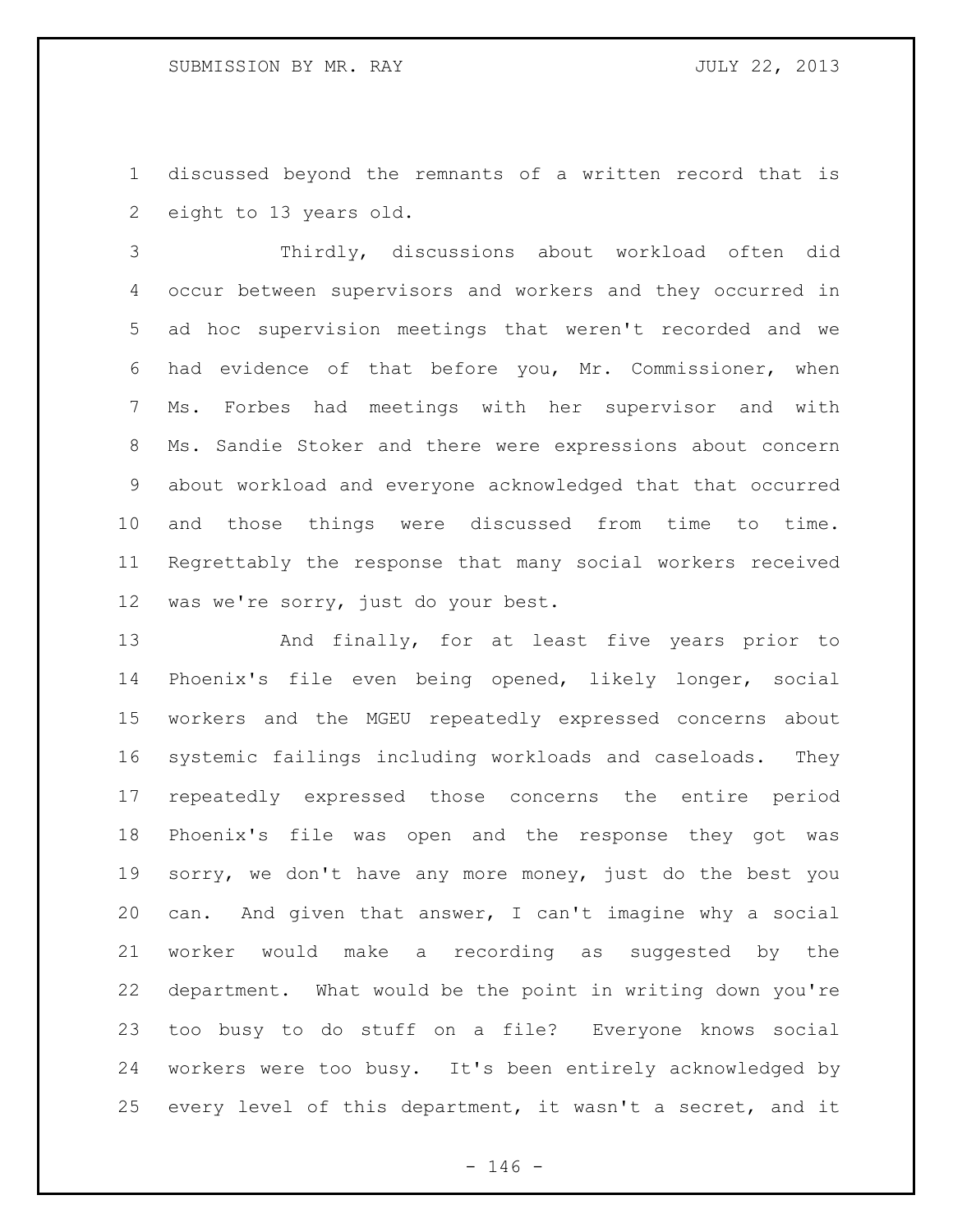wasn't a secret that nothing was being done to address those concerns. I think it's unreasonable to expect social workers to have the foresight to make those types of notations in a very difficult and frustrating situation.

 The department also says that nobody testified that workload was a factor in various decisions made on Phoenix's file. I disagree. First of all, the consistent and unchallenged evidence, Mr. Commissioner, was that workload has always been a problem, it continues to be a problem, even after millions of dollars of improvements, it's still impacting the services delivered by social workers to families. It impacts delivery of services, it impacts professional judgment and all of that was acknowledged by senior representatives of the department when they testified. And the department is suggesting that even though workload was always a factor and even though it impacted all sorts of other decisions on many other files, when it came to Phoenix's file, somehow there was a sudden calming of the workload storm. Conditions perfectly and miraculously existed for perfect service and that is such a stretch of the imagination and is so inconsistent with the weight of all of the evidence that you heard, that it's simply a fallacy.

 Now to try to support its position the department has offered some specific, what I'll refer to as snippets

- 147 -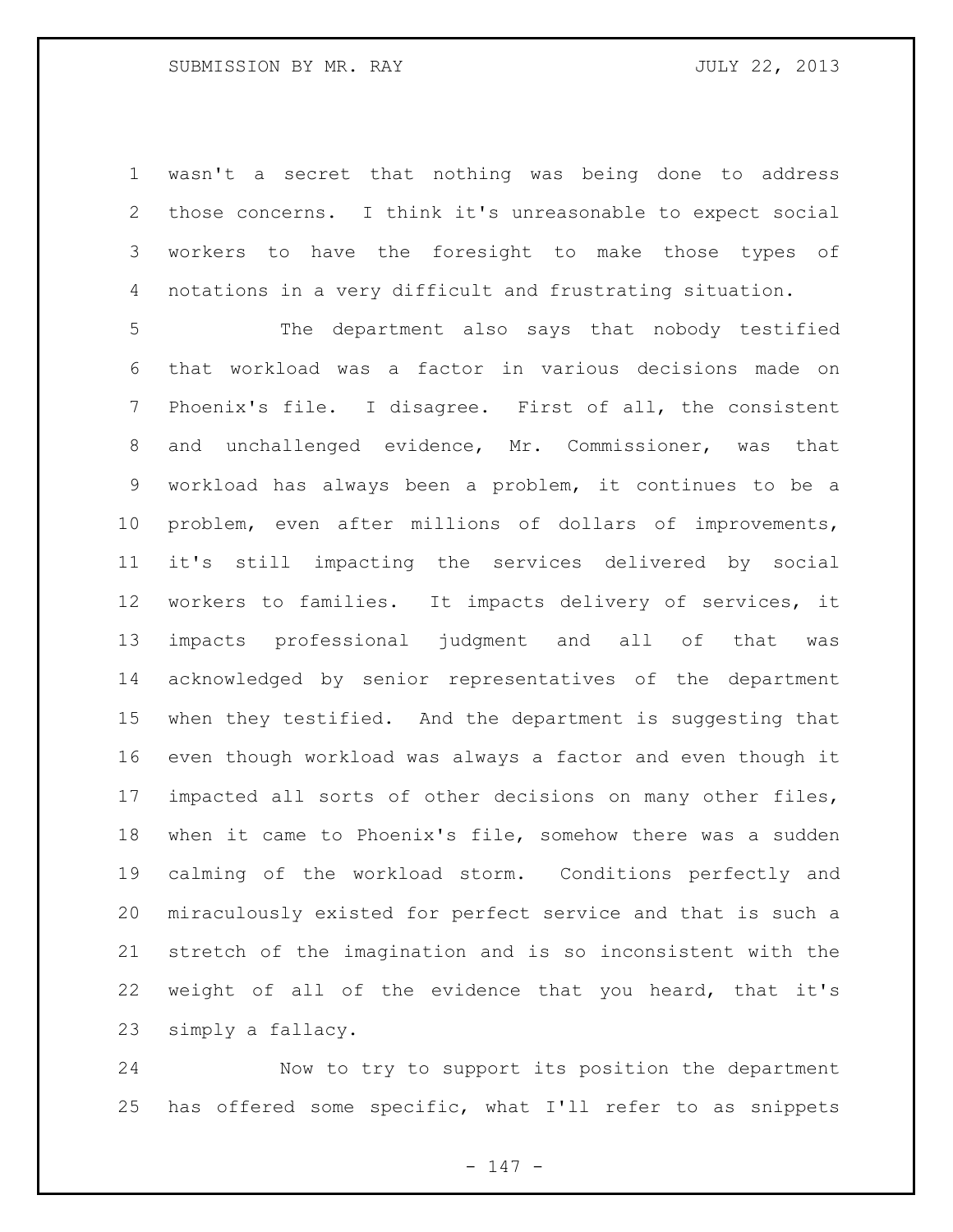of evidence from the inquiry. Those are contained at paragraphs 59 to 69 of the department's brief. And I'm going to go through that evidence to show you what the witnesses said in greater detail and without taking those comments out of context. So let's start with Mr. Orobko who is contained at paragraph 59. He didn't say workload issues didn't place children at risk and he suggested actually the opposite. At page 111 of his transcript he had a question to him, what impediments existed to delivery of services in accordance with standards and best practice? His answer was staffing and resources. The question was were children ever at risk? His answer, he's not aware of anything he ever did to consciously place children at risk, but children were always at risk. And his answer perfectly describes the reality, (a) he didn't really know (b) he never consciously placed children at risk, they were always at risk. In other words, it describes Phoenix's file. Nobody consciously placed her at risk. They didn't appreciate the level of risk and their assessments were not as thorough as they should have been and if they had more time they could have done better.

 Paragraph 60, Mr. Commissioner, there's reference to Ms. Chief-Abigosis. What I'll note for you here is that she had 24 cases at the time she had Phoenix's file. That is seven more than the recommended levels. It's 20 percent

- 148 -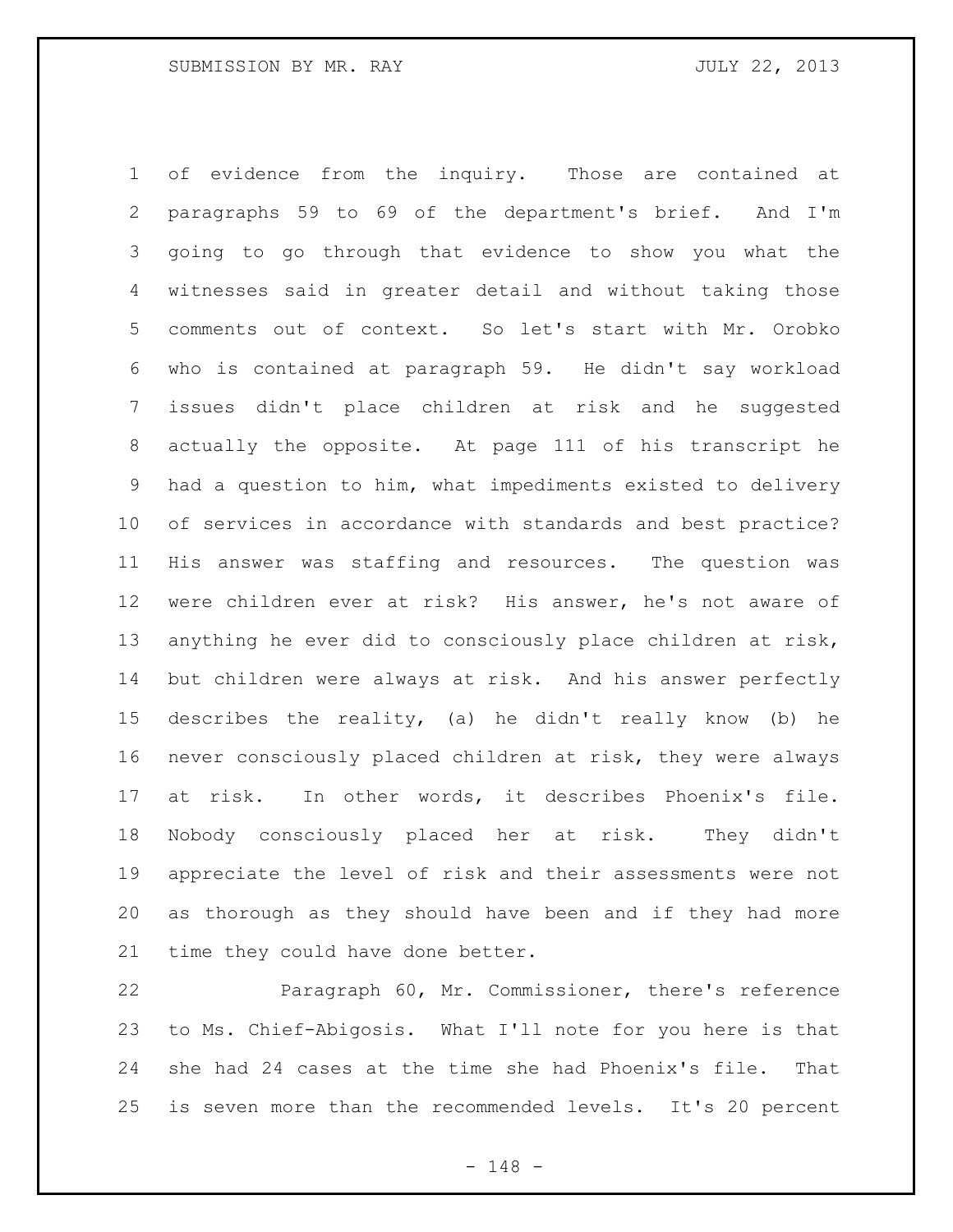more than the current caseload cap for new social workers, which she was.

 At page 88 of her transcript, she said her caseload was between medium to heavy and that's consistent with the new policy which is that the maximum number of caseloads for a new social workers should be 20. Specifically pages 88 to 89 of her evidence, her ability to provide services to clients was impacted by her caseload.

 Kathy Epps, paragraph 61, she did acknowledge workload didn't impact her decision but I will say that her situation is somewhat unique. You recall Ms. Epps' evidence was that at the time she received Phoenix's file a decision to close the file had already essentially been made. Her role was limited to trying to make some grounds with Steve to have him accept voluntary services and the thought and the hope was is that she could succeed because of her relationship with him as his former social worker when he was a child. But specifically at page 172 of her transcript, in August 2001 was when Ms. Epps had the Phoenix Sinclair file she had 30 cases. That was nearly double the recommended levels and 30 percent more than the current funding goals of 20 files.

 Laura Forrest, paragraph 62, for her things were so bad that she actually did record in her report that she couldn't deliver services due to her workload.

- 149 -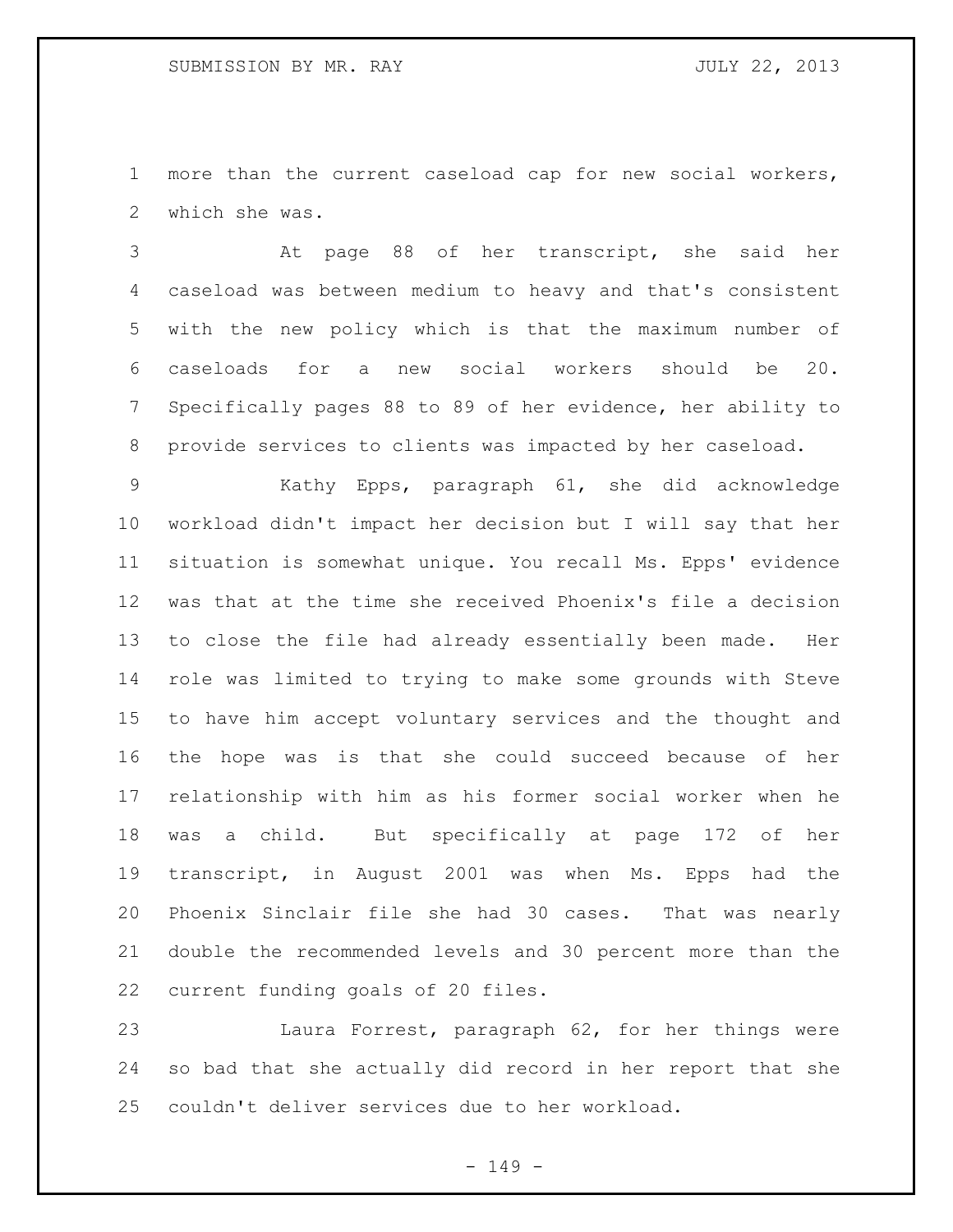Paragraph 63 is the evidence of Ms. Edinborough. She was represented by counsel for the department. As I have stated earlier she originally indicated that she did not believe workload impacted services to Phoenix. Her December 3rd transcript at page 24, on cross-examination by me --

7 MR. COMMISSIONER: Page what?

8 MR. RAY: Page 24 --

MR. COMMISSIONER: Thank you.

 MR. RAY: -- December 3rd transcript. On cross- examination when that issue was pursued in more depth, she fully acknowledged workload could have impacted the assessment of Steve and with fewer cases and more time they may have identified that his drinking was worse than they thought and if they had that chance, perhaps the assessment would have been more thorough. And she goes on at page 25, if social workers had lower caseloads they would get to know clients better and would know the seriousness of their problems. And we submit, Mr. Commissioner, that would amount to better assessments and better decisions.

 Page 64 is the transcript, or excuse me, the submission respecting Lisa Conlin. Again she was somewhat unique. You'll recall Ms. Conlin was the person that ultimately left Phoenix with the Stephensons because she felt it was safe and which we submit in that case was a

 $- 150 -$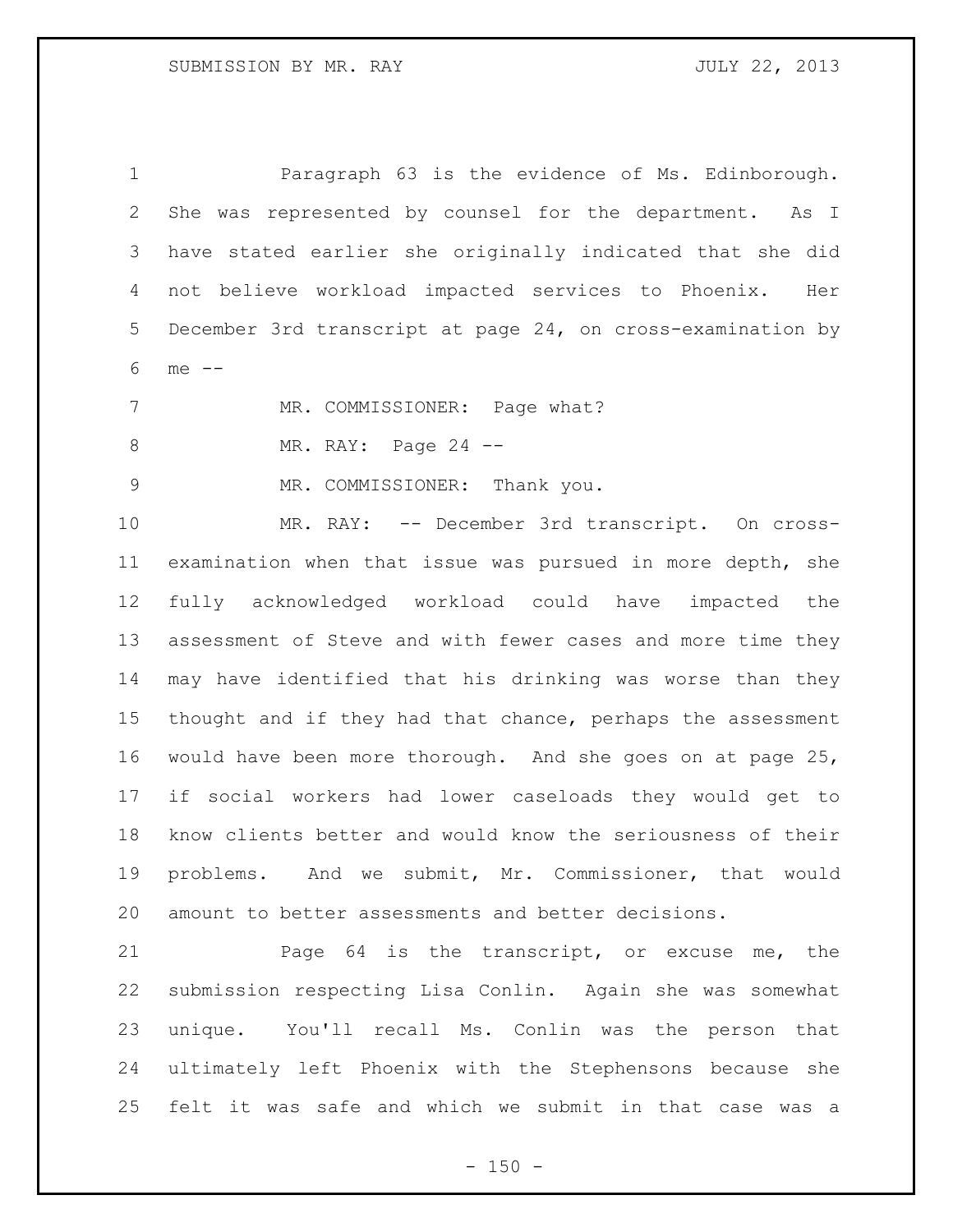reasonable decision under the circumstances, given what everybody knew about Ms. Edwards and Mr. Stephenson at the time. But that doesn't tell us anything about whether her assessment of that situation was impacted by workload.

 On the December 4th transcript, page 67, she was asked whether anything prevented her from doing more work in terms of follow up with the Stephensons. Her answer was time and workload. She says she may not have got to that right away because she was always getting more files and that the file would have been less of a priority.

 Paragraph 65 is the submission respecting Debbie DeGale. December 10th transcript, page 87, question: What was your workload like? Answer: There were days when it was really busy, it was a busy time. If something serious came in we put the phones on hold and dealt with the serious case. In that regard it could be manageable if you were able to do that.

 So in other words, Mr. Commissioner, she managed because she gave priority to urgent cases and ignored others.

 Paragraph 66 relates to Shelly Willox, she was Shelly Wiebe at the time she had the file. She closed the file because based on her assessment there was no known risk based on the information she had. But like Heather Edinborough she agreed that more work could have been done

 $- 151 -$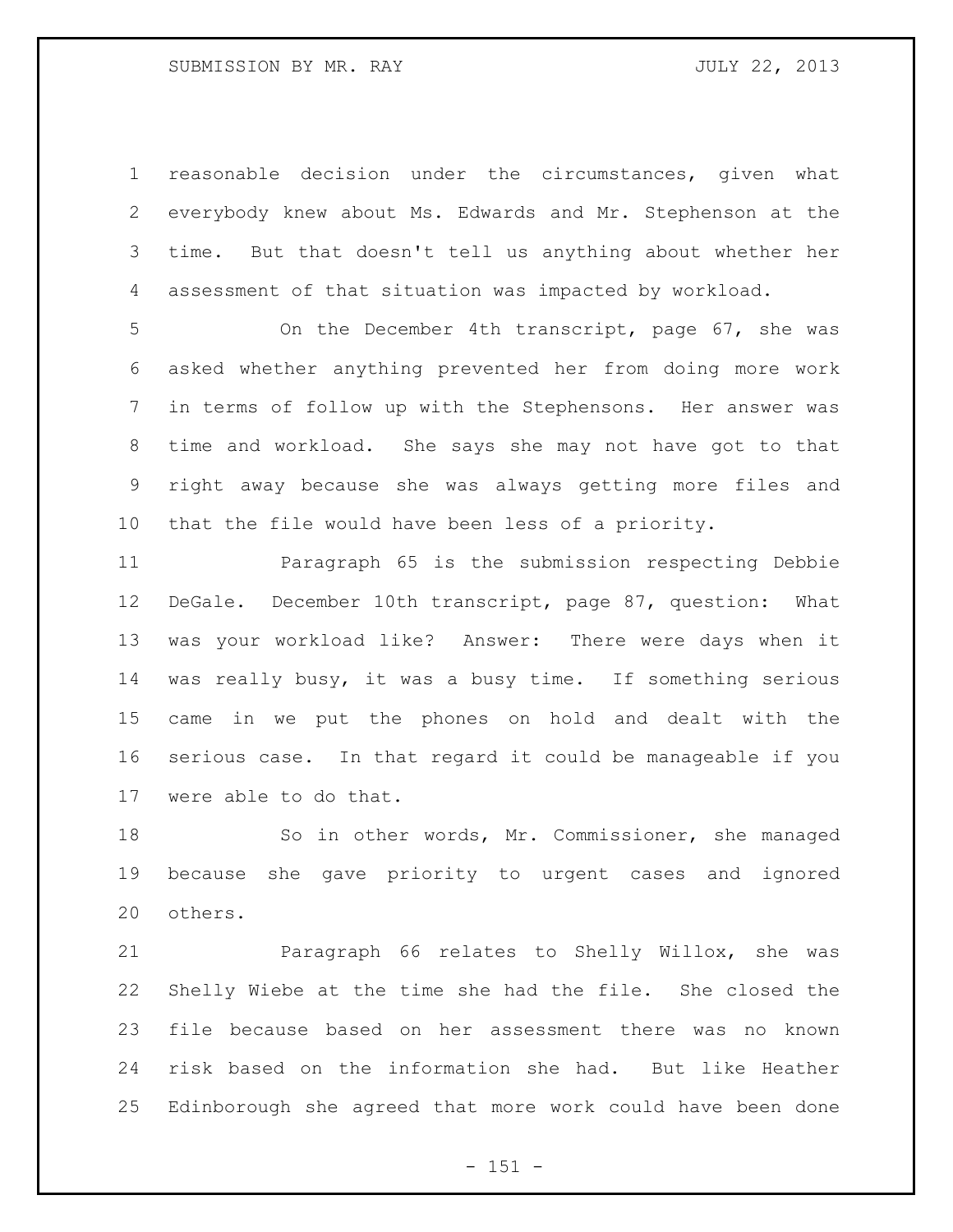on the case. If more work could have been done then perhaps she could have collected more information to better assess the situation. And she said regarding workload specifically, and I'm speaking from page 226 to 227 of her transcript, she said CRU is always very busy.

 And then at pages 19 and 29 of her transcript she says she recalls the ability to refer matters to intake were being impacted by workload at intake and that CRU was having to hold cases longer.

 Page 176 to 177 of her transcript, she says excessive caseloads and unit pressures were something that was occurring when she had the file and tried to refer it to intake.

14 Page 223 of her transcript, specifically, workload was affecting our functioning and ability to provide services to families and she then cited specifically with reference to Phoenix's file as an example and she said if there had been more time than the case should have gone to intake so proper services could be delivered, she says she might have had the time to dig further to field to the home, to make direct contact, to do more follow up. But they were overworked and didn't have the proper resources to provide services that needed to be provided. And that was her unchallenged evidence.

Paragraph 67, the department references

 $- 152 -$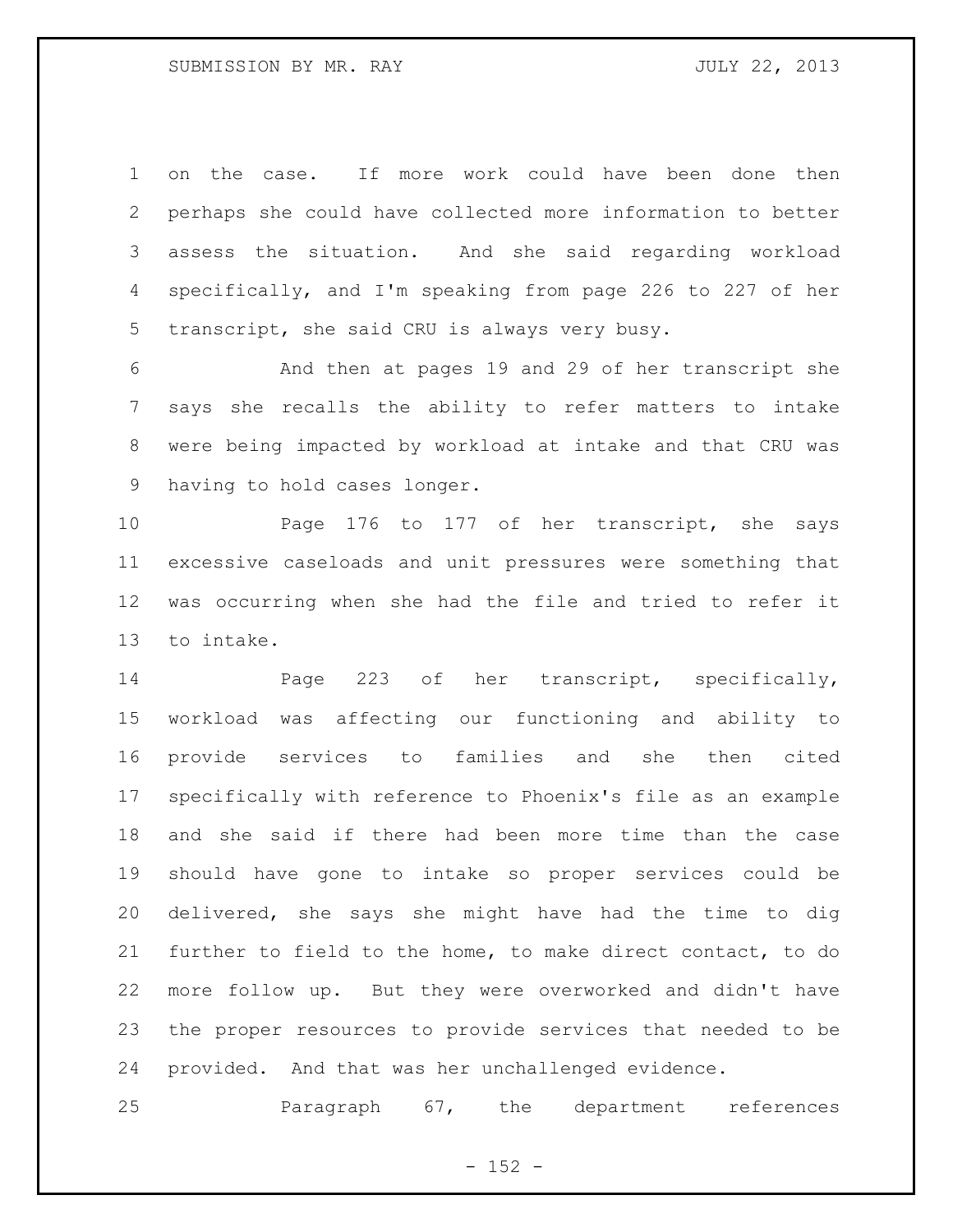Jackie Davidson, specifically as it relates to Phoenix, her transcript is January 14th pages 50 to 52. She stated she assumed it was a busy night because she was forced to do a cut and paste of a history from a previous file recording instead of reviewing through all of that information. And, Mr. Commissioner, we now know that in doing that cut and paste she made an error and she failed to include certain portions of the previous report and that may have impacted service on the file on a go forward basis.

 Paragraph 68 with reference to Mr. Zalevich, page 125 of his transcript, the evidence was the question were there indirect pressures that impacted the work on Phoenix's file? His answer was pressure, time constraints, lack of staff, that makes it more difficult for us to follow through on every file as much as we would like to. Page 126, workload pressures affected the ability to deliver services. Phoenix's file was no different than the other files he handled. It makes it more difficult to do the job. There's pressure to move things on and there's a need to prioritize files.

 Also, Mr. Commissioner, I'll remind you that people had very little and in many cases no independent recollection of their involvement in this file. And even when prompted by written record their memories were very challenged and given that people had this file between

- 153 -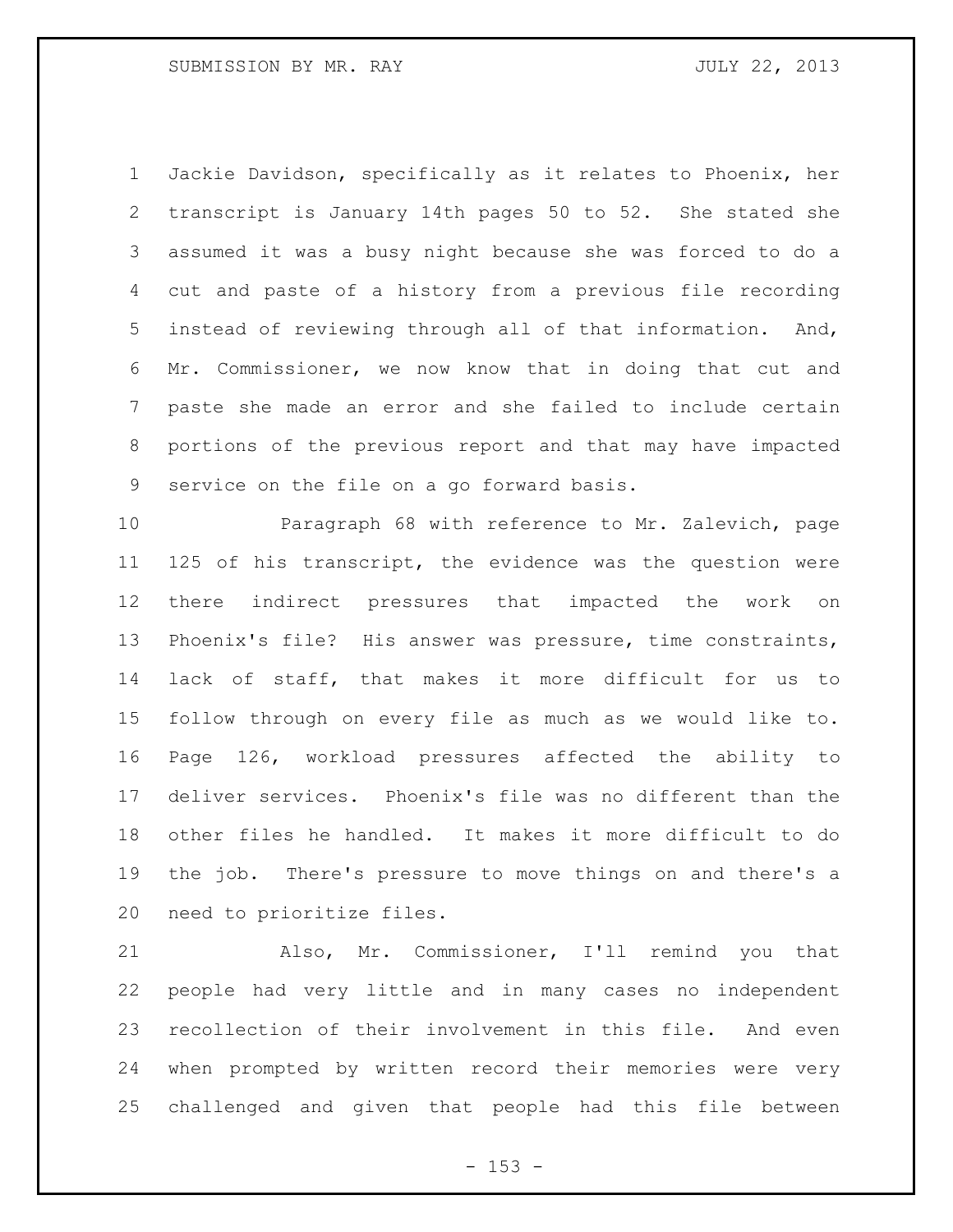seven to 13 years ago that should come as no surprise to anybody. So how then, Mr. Commissioner, they could be expected to specifically recall their personal workload during a small window of time that they each handled Phoenix's file is beyond me. Most people only have this file for two to three days, Mr. Commissioner, and it was anywhere between seven to 13 years prior to their testimony. And for it to be suggested that certain factors weren't present because people can't recall is an entirely unfair assumption, particularly when the department had an opportunity to tell people about their involvement in the file but declined to do so. Many people didn't know about their specific involvement in this file until preparation for this inquiry commenced. And frankly, it mystifies me as to how the department could possibly suggest that workload didn't impact the decision making in light of the evidence is very strongly supportive of a different conclusion.

 Now it is accurate to say that workload didn't cause people to close Phoenix's file. A social worker is not going to say to their supervisor I'm closing this file because I'm too busy. That much is obvious. They close files because they believed there were no child protection concerns and that it's safe to close the file. But files get closed because people come to incorrect conclusions and

 $- 154 -$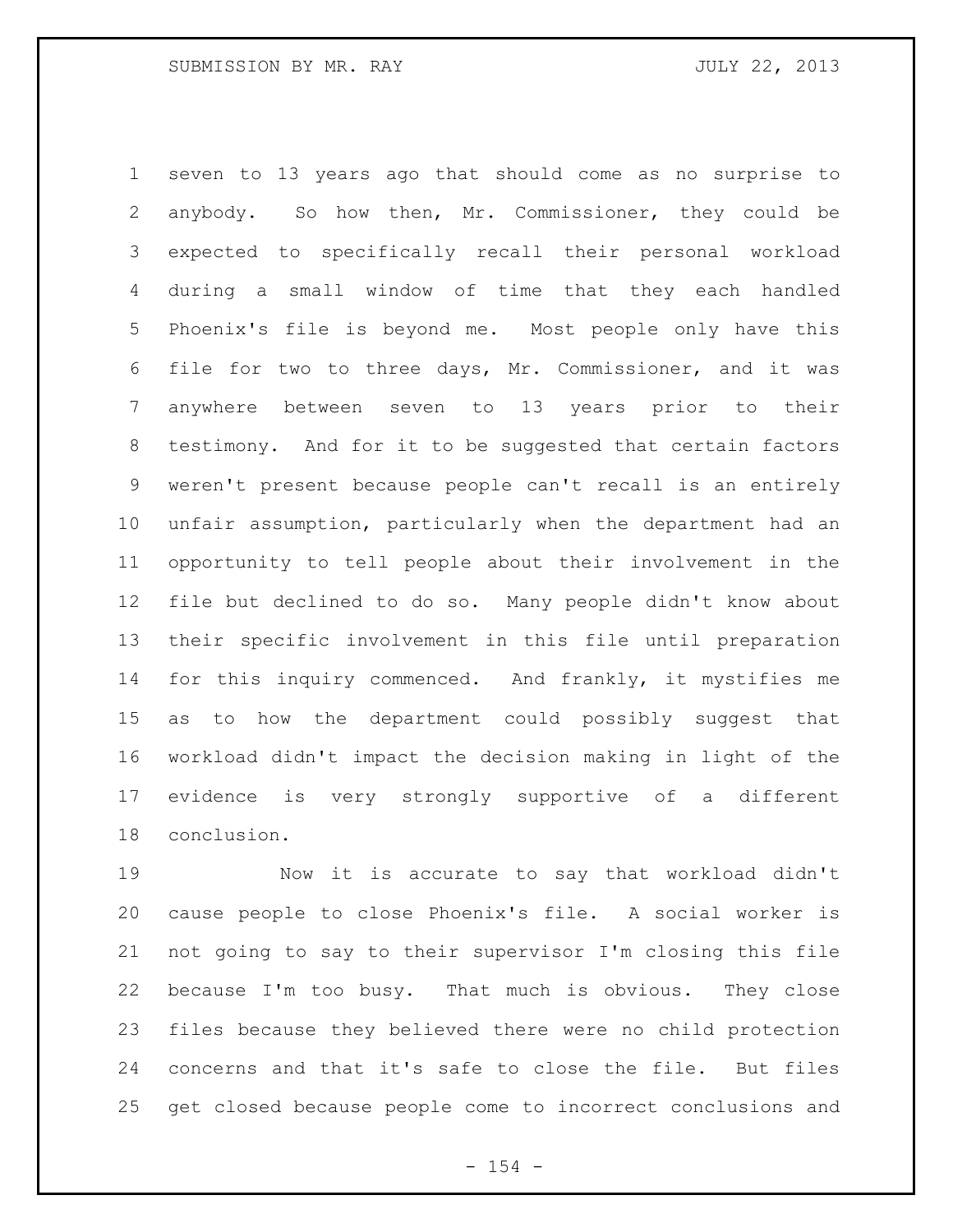those decisions are impacted by things like high workloads and that, Mr. Commissioner, we submit is an obvious conclusion to reach.

 I'm going to speak briefly about the department's submission respecting standards. They have acknowledged that, starting at paragraph 78 that there was confusion. They acknowledged there was no training on provincial standards. But at paragraph 80 they seem to suggest somehow that they relied on supervisors to ensure social workers complied with standards. First of all, I don't recall any evidence that anyone ever communicated to supervisors that they were expected to train their social workers on standards. And even if that was the expectation 14 of the department, Mr. Commissioner, these are the same supervisors who themselves were not trained on standards or that weren't aware of them when they were social workers. These are the same supervisors with unmanageable caseloads and workloads and at best could complete ad hoc supervision. These are the same supervisors that lacked proper training themselves and didn't get training until after they were in the supervisor position. So the department's position that they expected supervisors to do the training that they should have done themselves is completely unrealistic. And to underscore that point, Mr. Commissioner, today employees of the General Authority

 $- 155 -$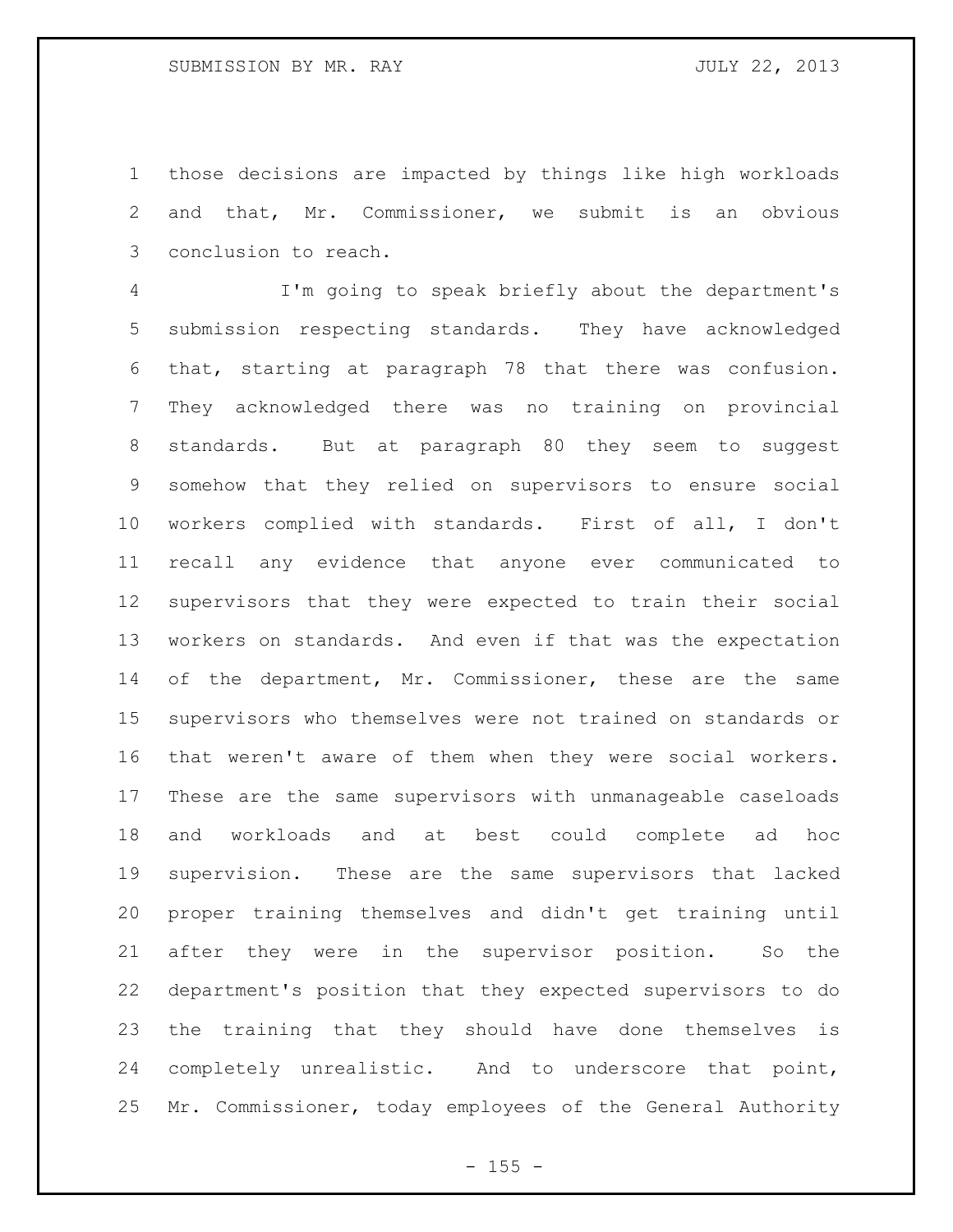are trained twice yearly on standards and this underscores the importance of this training and just how inadequate the system was until after Phoenix's death was discovered. I'm going to move, Mr. Commissioner, to the MGEU requested recommendations now. MR. COMMISSIONER: Thank you. 7 MR. RAY: I'm nearly complete. 8 MR. COMMISSIONER: Are they -- they're on one of the pages here? MR. RAY: Yes, they are, Mr. Commissioner, that's -- if I could have a moment -- page 61. MR. COMMISSIONER: Sixty-one. Yes, I have them. MR. RAY: There aren't a lot of recommendations, Mr. Commissioner, and part of the reason is that we leave a lot to the experts in the department to determine the best and the most appropriate way to deliver child welfare services. What we ask for is the resources or to ensure that the proper resources are provided so that social workers and supervisors can carry out what experts feel is the best way to deliver services, whether that be in culturally sensitive manner or through different protection streams or use of the SDM tools or however it's decided. You'll recall that Janet Kehler gave evidence on our submission and put simply, it's really about two parts and the first thing we'd like to see is a recommendation

 $- 156 -$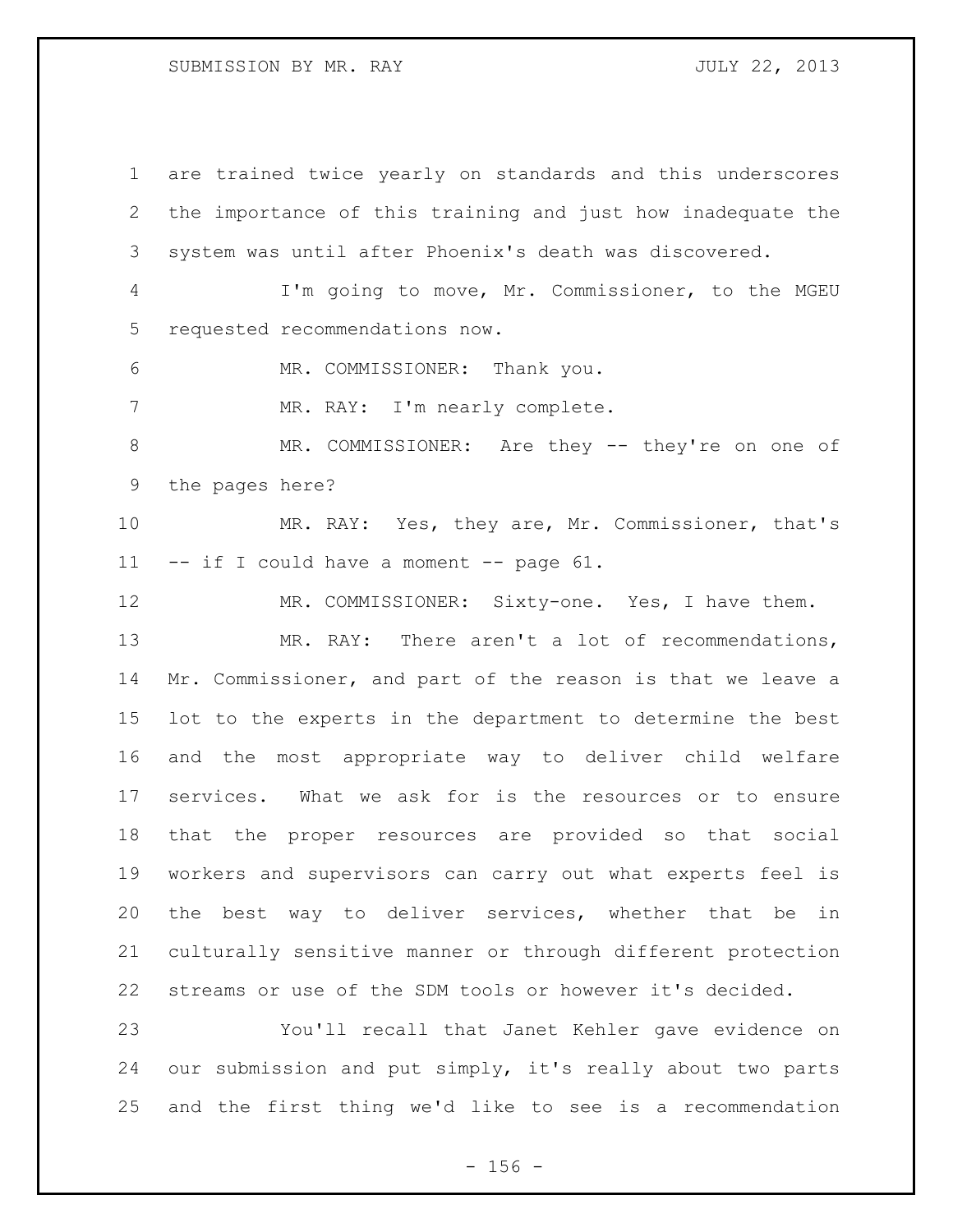that encourages the department and various employers in child welfare and the MGEU to sit down in collectively bargain language to establish reasonable caseloads. And related to that we'd like you to recommend that the department determine whether the current provincial standards are achievable under the current funding model and if not, then what are the caseloads that would allow social workers and supervisors to meet the provincial standards?

 And we're asking for that, Mr. Commissioner, because social workers want to do good work. They want successful outcomes for families. They want to meet 13 standards, they want to meet best practice and that's, by doing that, that's how they'll succeed. And the MGEU and social workers also want accountability and so do other people in the system, but we can't have that until we answer the basic question are these standards achievable? 18 And if they're not, then how do we structure the system so that social workers can meet provincial standards? And as I said before, it's interesting the MGEU isn't alone here. The General Authority has encouraged this undertaking. The other authorities have encouraged lower caseloads and lower workloads. So we're just asking that you take it one step further and we say put those caseloads, whatever they are, into the collective agreement, make it something that's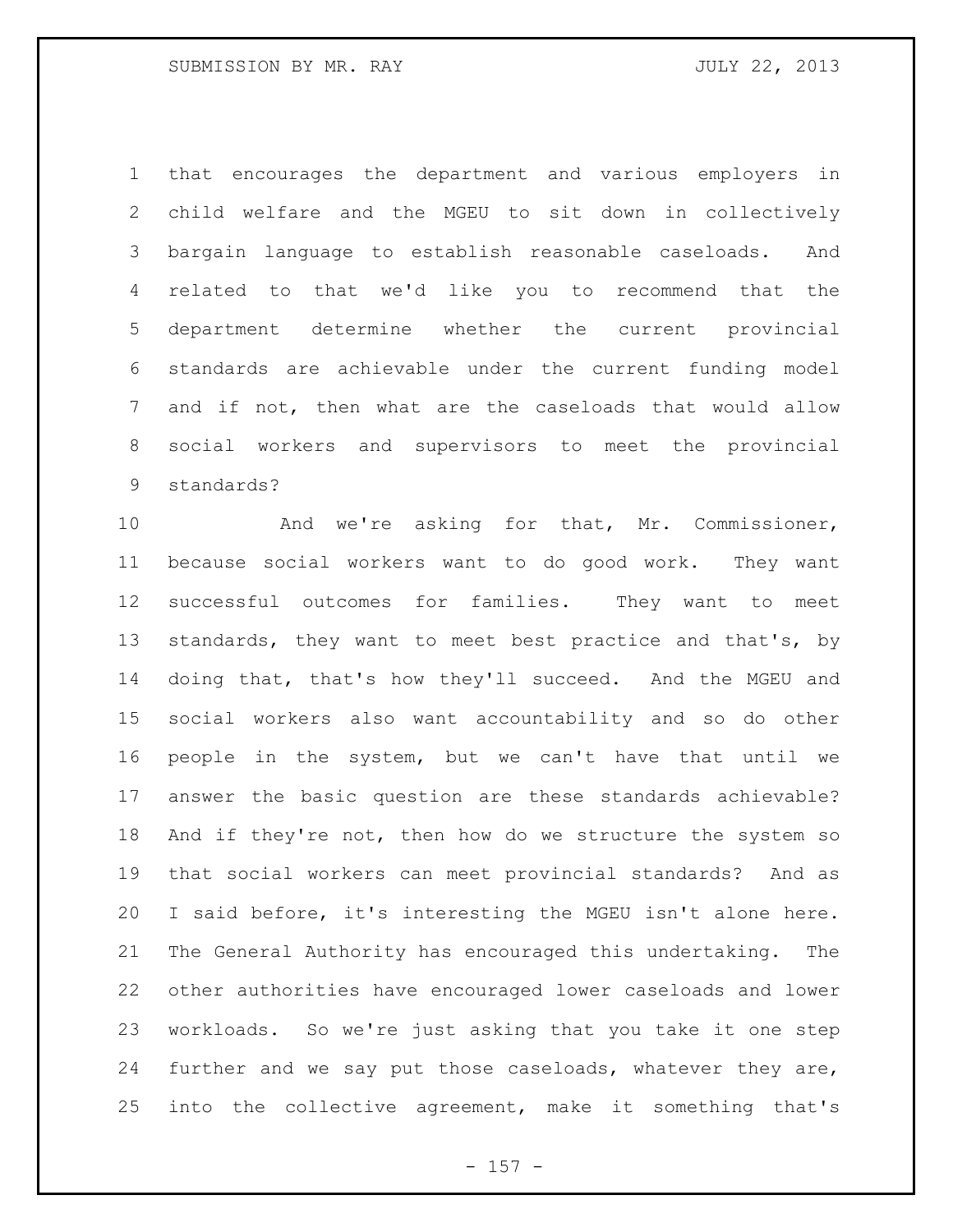enforceable and there's a reason for that. Firstly it builds accountability into the system. There's accountability for the employer to ensure reasonable caseloads are not exceeded and there's accountability for the social worker, because once they have reasonable caseloads there should be a reasonable expectation to deliver good services. And if that's not occurring despite reasonable caseloads, then we need to look at why.

 And it also brings accountability to the social worker to voice concerns to the employer when caseloads become excessive so that steps can be taken to ensure caseloads are adjusted and good service is provided to families. And, Mr. Commissioner, that's what this is about, it's about creating other checks to ensure ways to deliver services in accordance with provincial standards and best practice. This isn't about dumping cases from social workers' case lists so they can go home at 4:00 on a Wednesday.

 Now we heard Dr. Wright give evidence about the need for organizational commitment to best practice and frankly I don't see why this should be so problematic for the department or any other employer. This is about organizational commitment to best practice and best outcomes for children. And you'll recall, Mr. Commissioner, my friend, Mr. McKinnon, attempted to cross-examine

- 158 -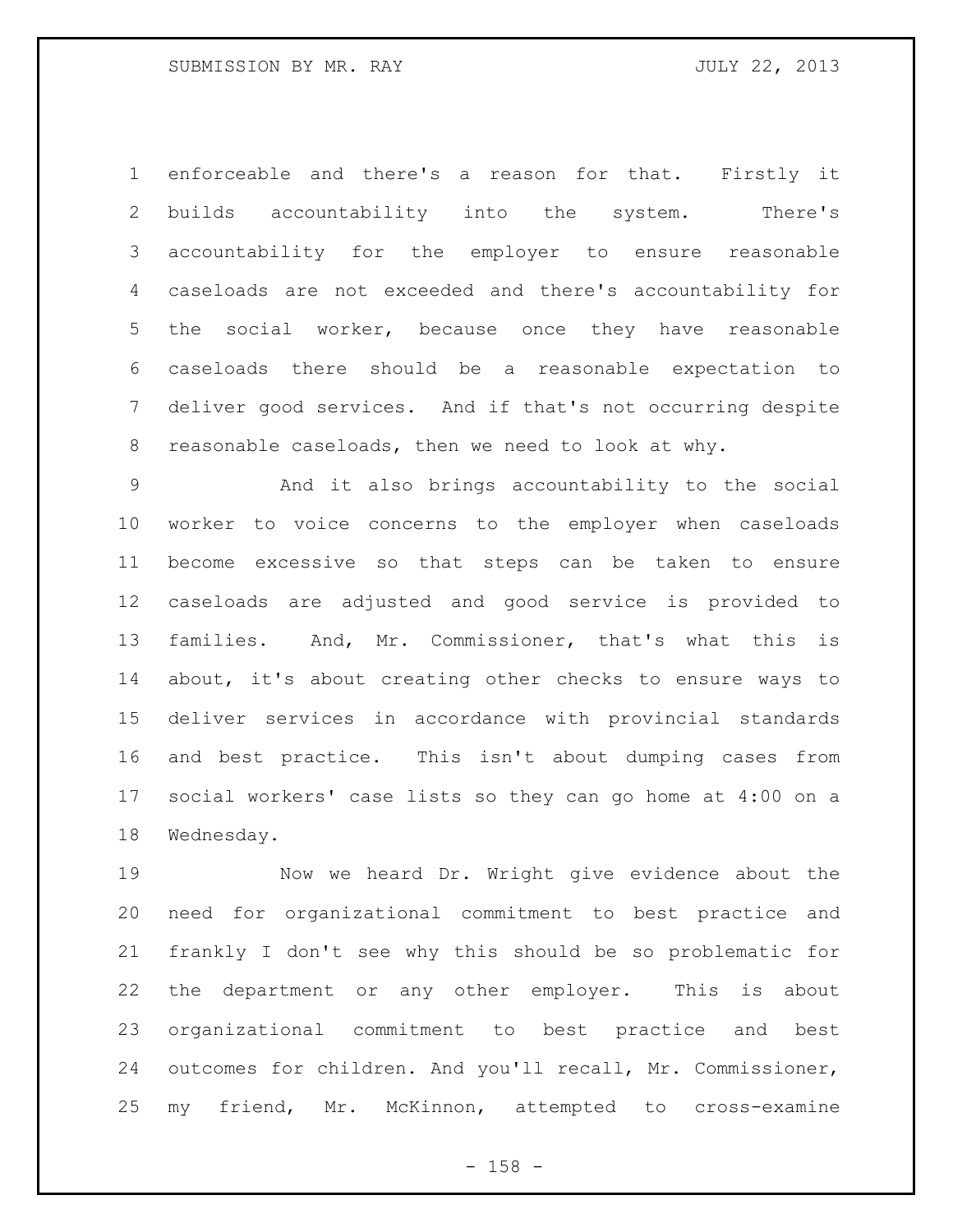Ms. Kehler on this recommendation and he tried to suggest that it would somehow be unfair of you to make a recommendation for the department to make a written commitment to reasonable caseloads so that social workers can do their job properly because that's what that recommendation that we're seeking is about. And my understanding of his client's position is that somehow the sphere of labour relations between the MGEU and the department is untouchable, that you ought not to meddle in that arena. This is going to come as a shock to you, Mr. Commissioner, but it's your job to meddle here. You've been encouraged to meddle with funding formulas, with provincial standards, with registration of social workers, with the Child and Family Services legislation, with relations between First Nations, the Province and the Federal Government. The list is endless and quite frankly it should be. Everything should be on the table here and we're trying to solve a major problem. And if different parties aren't going to come, are going to -- sorry. If different parties are going to come to you and say we don't want you to mess with this area, even if it could mean better outcomes for children, then there's something seriously wrong with this process.

 We aren't saying impose language, we're not saying write the collective agreement for he parties, but

 $- 159 -$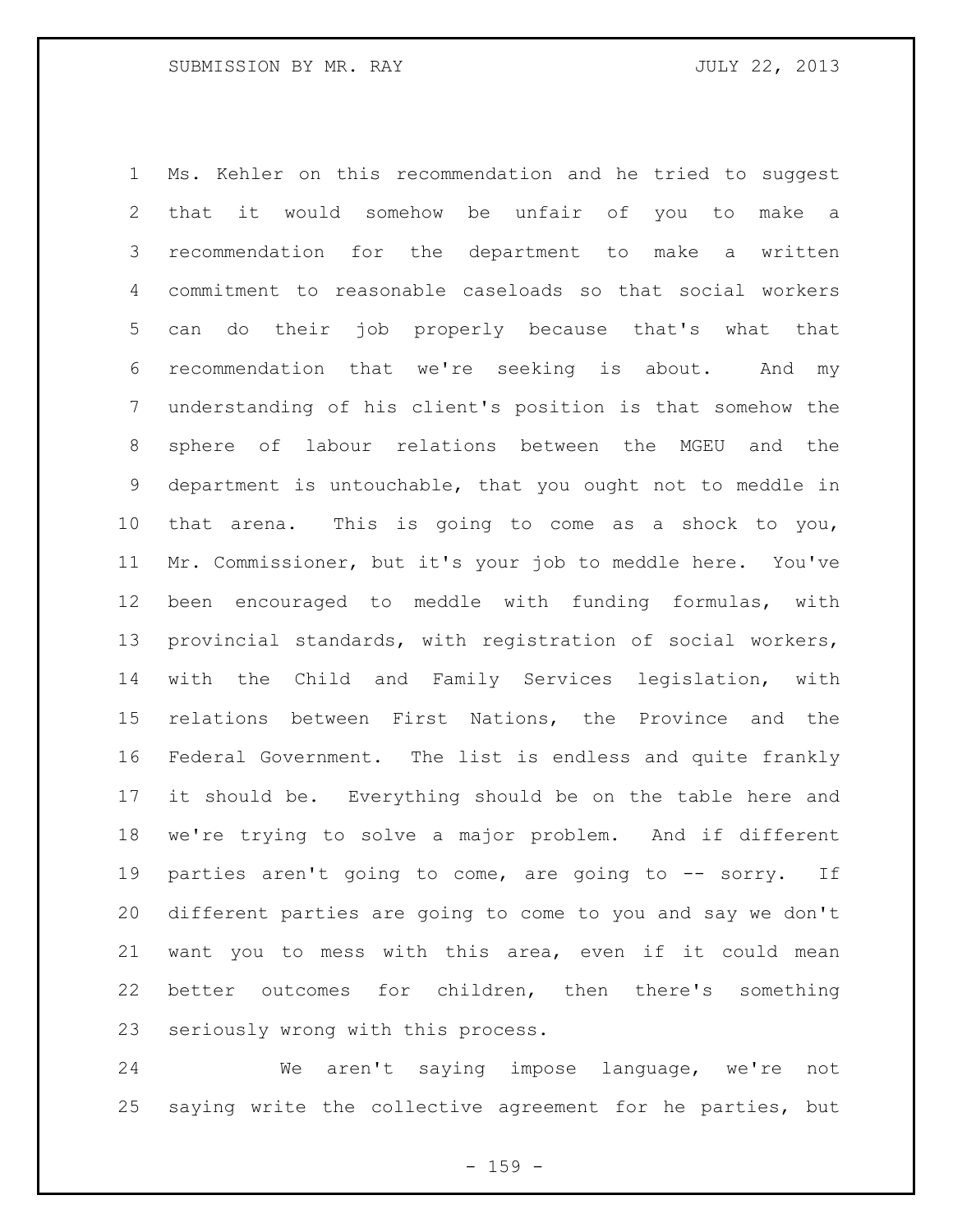you certainly can and you should suggest that the department engage in this process and fulfill its obligations as an organization to help social workers meet best practice. It's an organizational commitment. Social workers need to be able to tell their employer when working conditions do not allow them to meet expectations and then it's up to the employer to improve the situation and that's what Dr. Wright said in her evidence and that's what this is about.

 Now we've provided you with a sample collective agreement for your review and your consideration. There really is nothing magical about that particular agreement. It's there for you to see the kinds of things that other parties have agreed to. Just one moment, please.

 MR. COMMISSIONER: When you say you provided that, you're referencing Exhibit 59, tab C in Ms. Kehler's evidence I think.

 MR. RAY: That's the CUPE collective agreement with --

MR. COMMISSIONER: Yes.

MR. RAY: Yes, that's correct, Mr. Commissioner.

 I just want to correct, before I go into my conclusions, I think Mr. Gindin misspoke earlier. I didn't quite catch all of what he said, but with respect to Ms. Chief-Abigosis, there was a reference that he made to

 $- 160 -$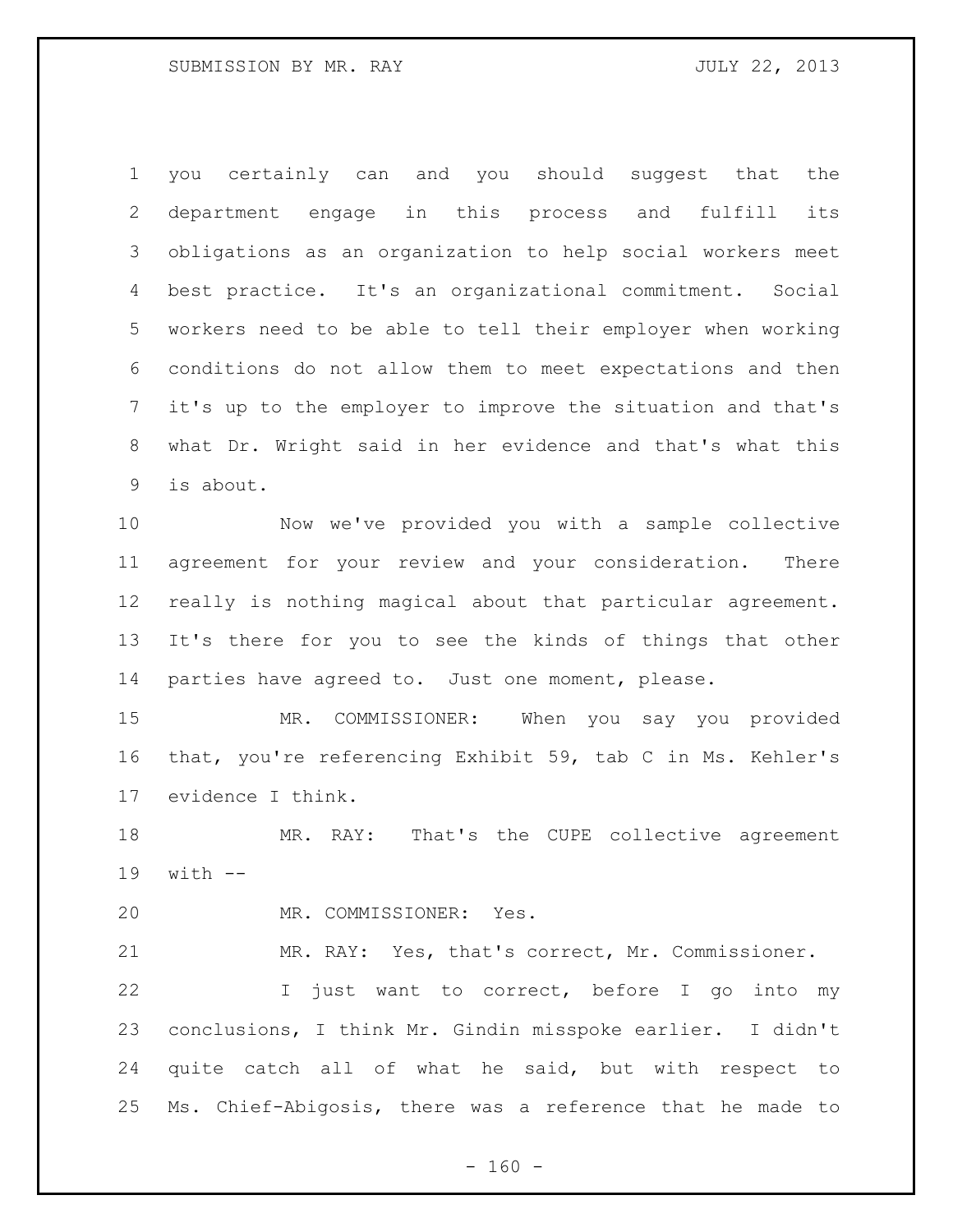her having been in university at the time that she was working for CFS and that actually was a misstatement which was corrected later on in the evidence. We provided a copy of her university transcript that illustrated that she was not in fact at university at that time, so I just wanted to correct that. I don't know if Mr. Gindin recalls that evidence, but ...

 Mr. Commissioner, child welfare and child protection is a very difficult profession. It's difficult for social workers who work in this area and it's much more difficult for clients, families and children who live within the world that is served by the system. We need to give social workers and supervisors and other employees and collaterals an opportunity and a chance to do their best work because if we don't they're not going to succeed and that can't continue to happen for the child welfare system in Manitoba. And with greatest of respect, Mr. Commissioner, inquiries like this can be avoided and government needs fewer inquiries and more listening. They need to listen to writers of past inquest reports and to senior representatives of the system who ask them for more money, for more resources and to social workers and their union. And all of these groups have said there were problems and they've been saying it for many, many years before Phoenix's file came into the system.

- 161 -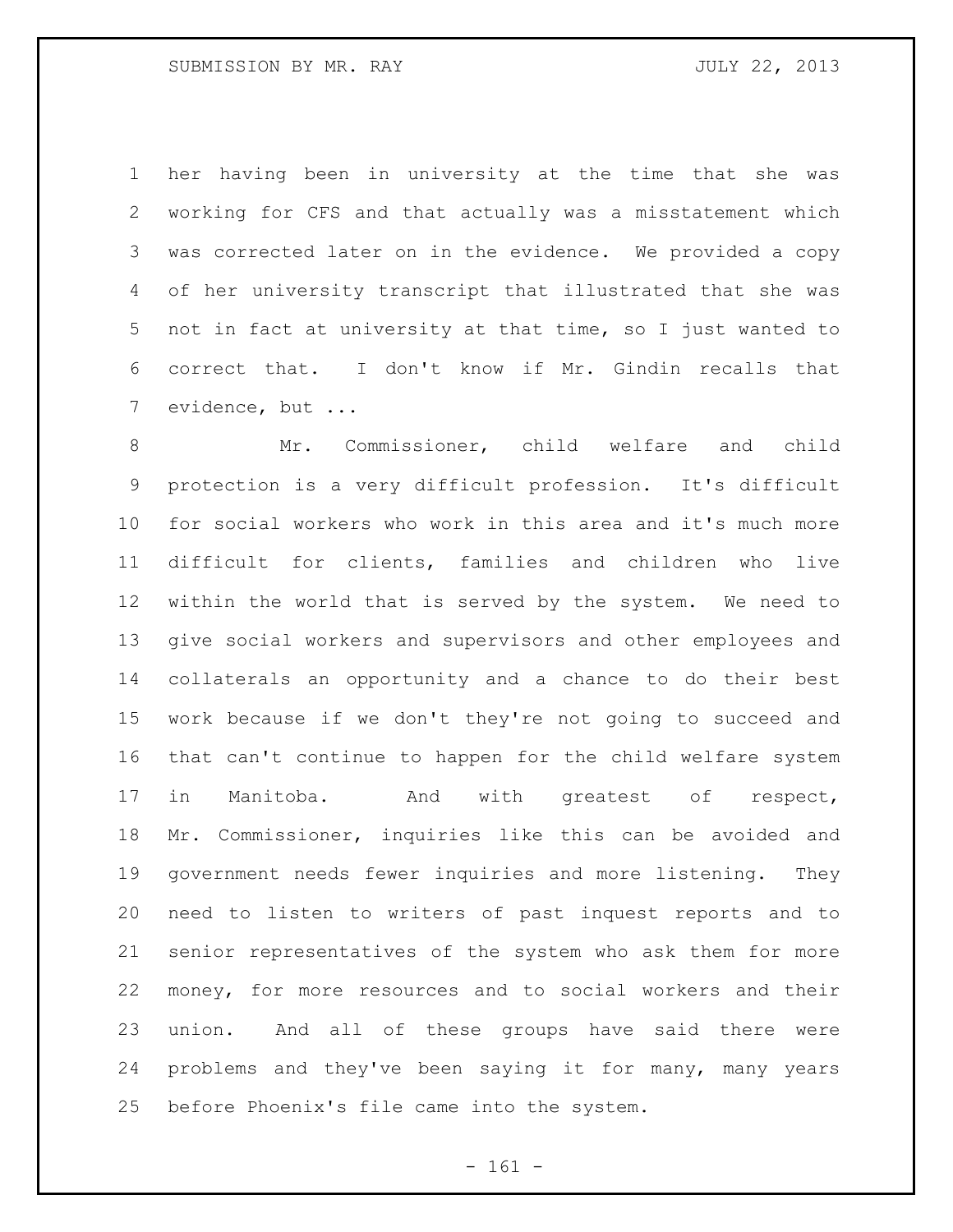1 MR. COMMISSIONER: But I don't -- are you being critical of the government for calling this inquiry? MR. RAY: No, I'm not at all, Mr. Commissioner. MR. COMMISSIONER: Because it seems to me -- MR. RAY: There's no question -- MR. COMMISSIONER: It seems to me there was good reason. MR. RAY: There's no question that this was needed under the circumstances. MR. COMMISSIONER: Yes. MR. RAY: But regrettably these can also be avoided. MR. COMMISSIONER: Yeah, I hear you. MR. RAY: And all of those groups have identified concerns and problems and changes that needed to be made in order to protect children and little has changed and little did change until Phoenix's tragic death occurred. Front line social workers, Mr. Commissioner, are in touch with clients every single day. They see heartache and successes and they know the reasons for the problems and failures. Often social workers are the only voices that clients and families have in order to voice concerns and to voice problems toward government and toward the department. And it's respectfully submitted, Mr. Commissioner, that the system needs to start paying

 $- 162 -$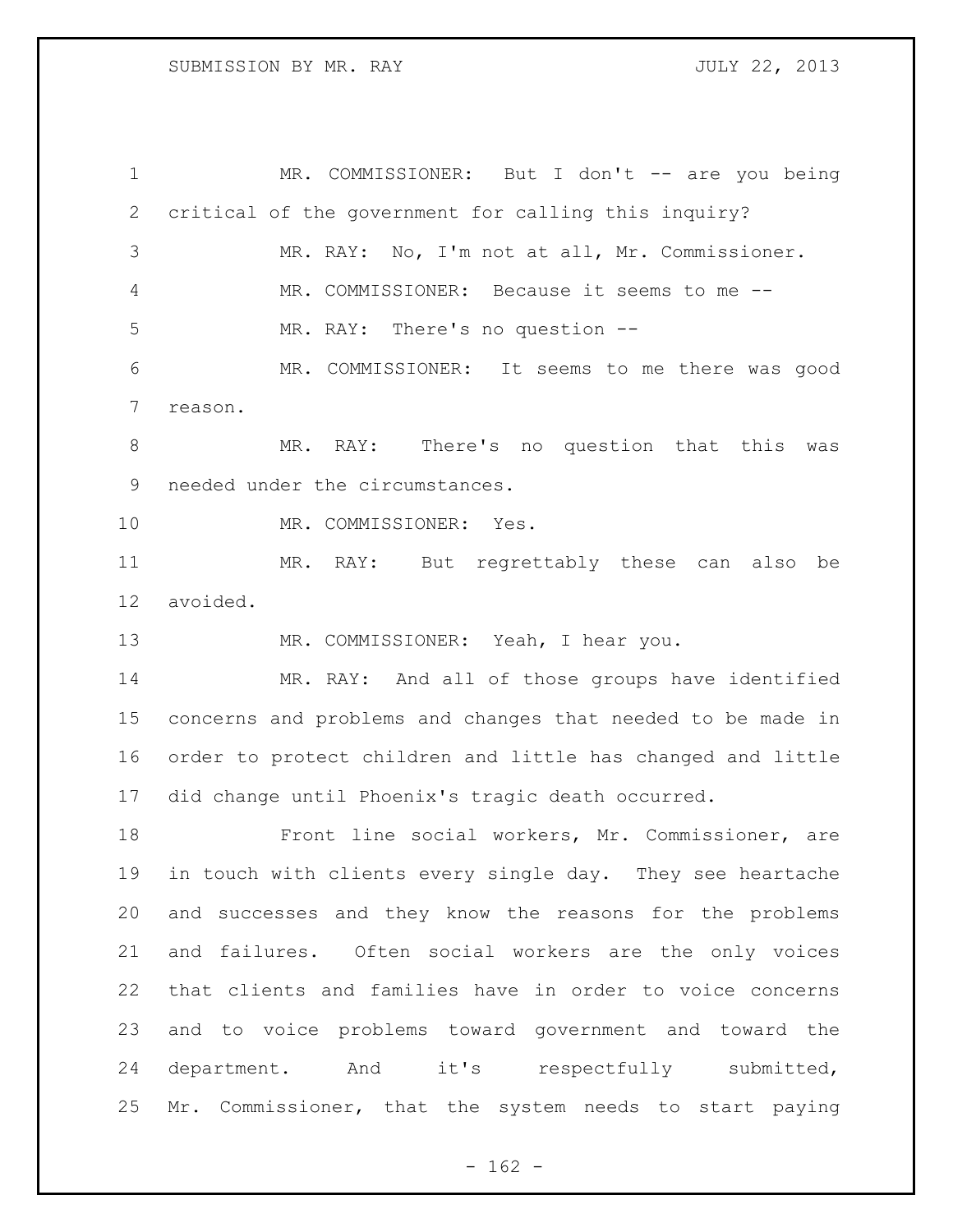attention to these individuals and they need to start listening to these individuals and listening to what they're saying. And those are my submissions, subject to any questions you have or comments and any possible reply. In the event I have nothing further, I'd like to thank you for listening and with your luck in writing a difficult report. MR. COMMISSIONER: Well I thank you. Now I do have -- arising out of Mr. Gindin having gone through his 48 recommendations this morning -- MR. RAY: Yes. MR. COMMISSIONER: -- there's three or four here that I'm going to identify and if you, either now or in the morning, want to comment on them, I'd be interested in hearing you -- MR. RAY: Of course. 17 MR. COMMISSIONER: -- and I won't identify them for other counsel on a subsequent occasion because they're here to hear me identify them today and I may, this may repeat itself from other breaches when the recommendations are reviewed. But these -- and in your case where you've limited your recommendations to really the one area -- MR. RAY: Yes. MR. COMMISSIONER: -- I can understand you may not want to comment on these and I quite understand that

- 163 -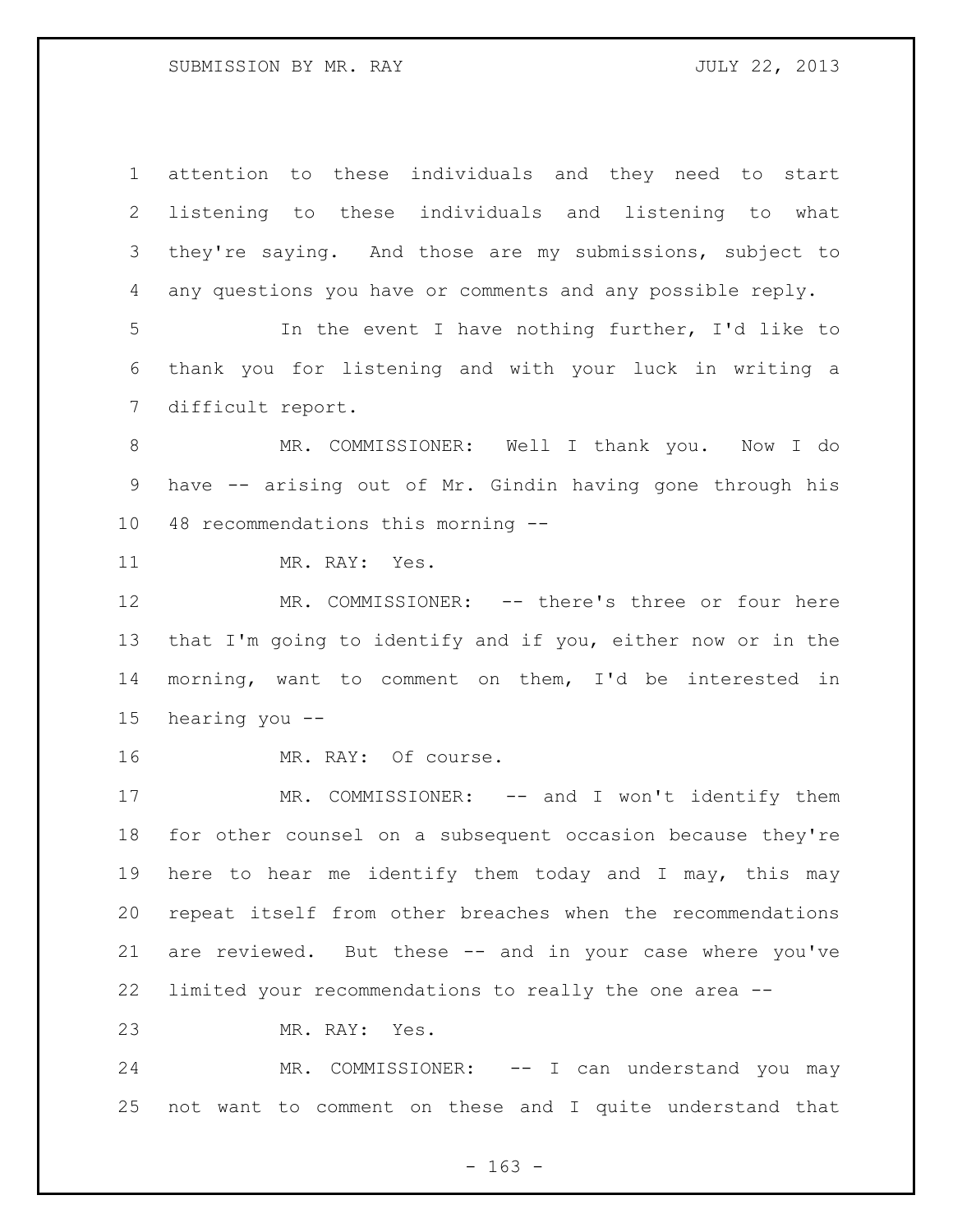but I do, they are matters that interest me.

| 2               | One is Mr. Gindin's first recommendation about              |
|-----------------|-------------------------------------------------------------|
| 3               | there be some separation between, with respect to the       |
| 4               | preservation on the one hand and the, the protection side   |
| 5               | on the other and he had a novel way of making the           |
| 6               | separation which may or may not be acceptable to me or to   |
| $7\phantom{.0}$ | other people, but it is an issue that's so very much on my  |
| 8               | mind about the social workers being in a position where     |
| 9               | they have to try to provide the two sides of the road, so   |
| 10              | to speak, and the difficulty that causes --                 |
| 11              | MR. RAY: Yes.                                               |
| 12              | MR. COMMISSIONER:<br>-- for them and we've seen             |
| 13              | many examples of it here.                                   |
| 14              | Secondly, his suggestion that the files be opened           |
| 15              | in the name of the child. That's something I've been        |
| 16              | thinking about all through this Commission and I'd be       |
| 17              | interested to hear you or anyone else that wants to comment |
| 18              | on that.                                                    |
| 19              | MR. RAY: As opposed to the parent.                          |
| 20              | MR. COMMISSIONER: Another one of his suggestions            |
| 21              | relates to the proposed legislation dealing with a college  |
| 22              | of social workers and I will be dealing with that in my     |
| 23              | report in some ways, so I would be interested to know       |
| 24              | anybody's view on that.                                     |

And then likewise I'm interested in,

- 164 -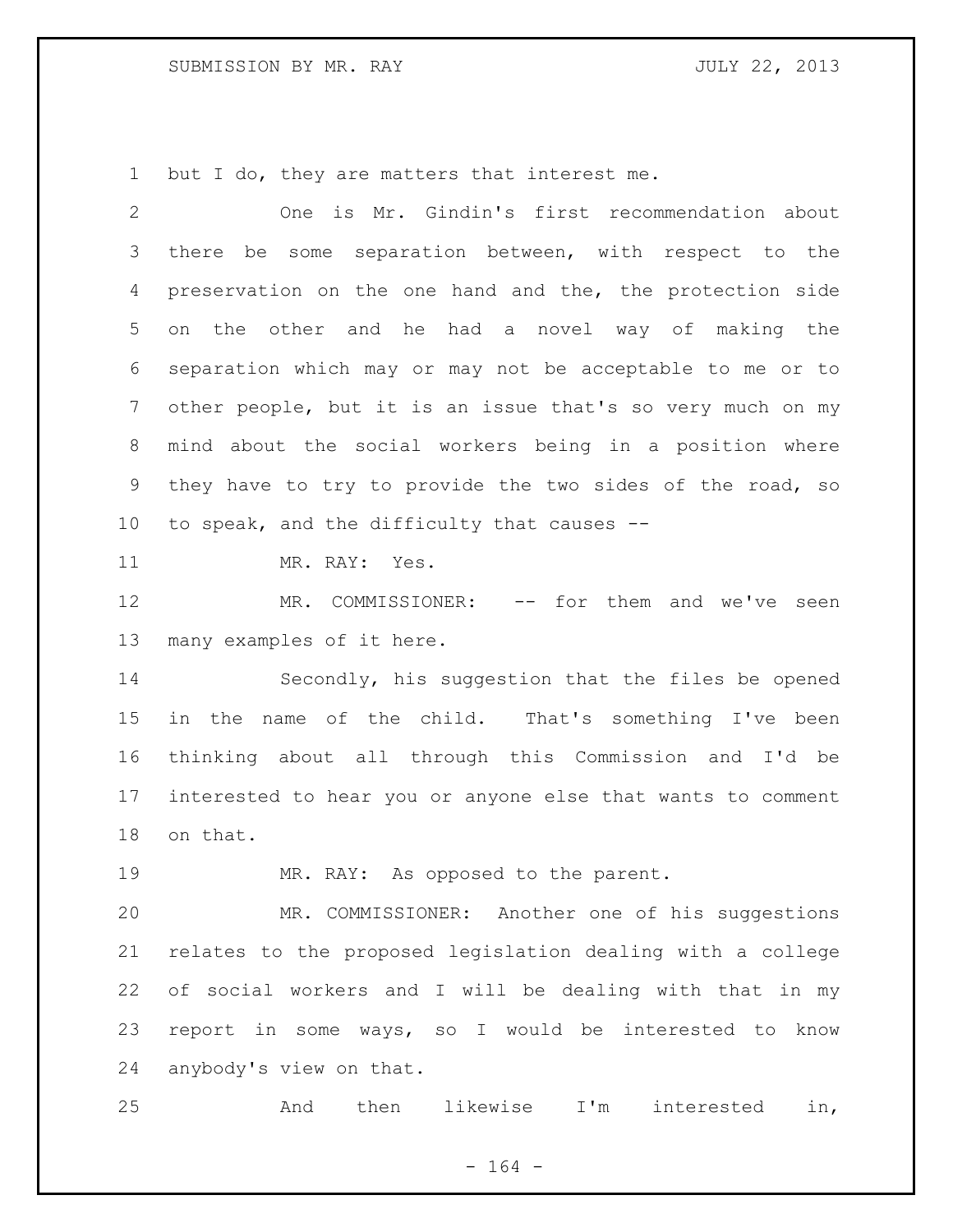1 particularly, in the recommendation -- there was one other. I think maybe that's got them all. Oh yes, there's reference in one of his recommendations to the role of the advocate's office and I'd be interested to know anyone's opinions with respect to that.

 And finally, his last recommendation, number 47, that there should be a clear acknowledgment by the Manitoba Government that the overrepresentation of aboriginal people in the child welfare system requires a concerted effort to increase funding and develop programs to deal with poverty, poor housing, and substance abuse in all communities across Manitoba.

13 So as I say, those -- I will consider all naturally of Mr. Gindin's 48 recommendations. Those four sort of stuck out to me as matters I'd like to hear other people on if they wish to speak to them. Not a, and nothing more for me than just a request that that be done if people are comfortable speaking to those issues. And when I see recommendations from other briefs tomorrow and then subsequent days I may well identify that I'd like to hear more on those recommendations from other people also.

 MR. RAY: Certainly, Mr. Commissioner. I'm not in a position to comment on that today. I'll take the evening to review those.

MR. COMMISSIONER: If you wish.

 $- 165 -$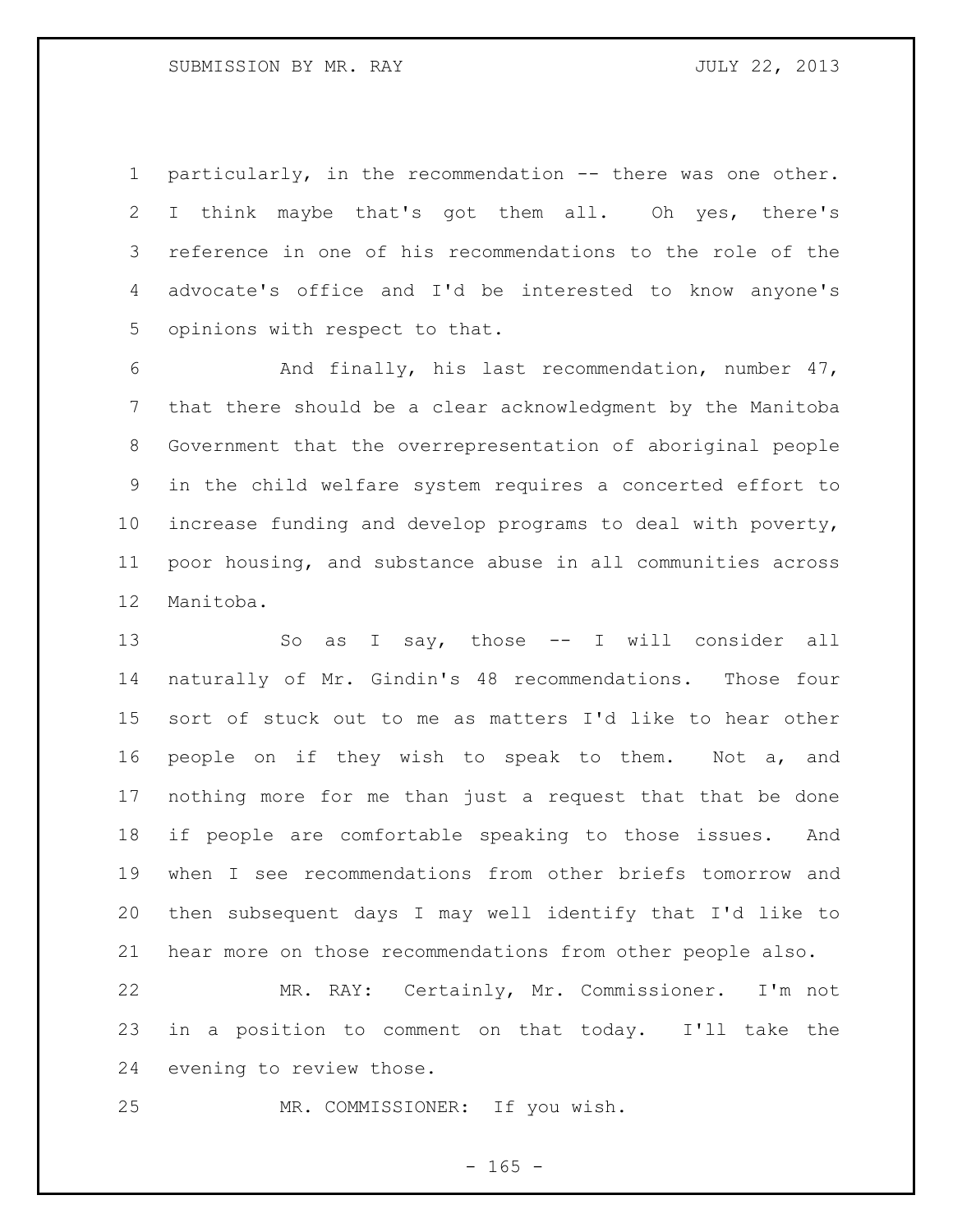1 MR. RAY: Certainly. MR. COMMISSIONER: And my request is no stronger than that. MR. RAY: Thank you. Again, thank you for allowing us to participate and I think we participated in good faith and in fact without seeking any public funding 7 in terms of our participation in this so ... 8 MR. COMMISSIONER: Yes, I acknowledge that, that's  $-$  MR. RAY: I hope our participation has been of assistance to you and thank you very much. MR. COMMISSIONER: It has and while you've responded to a number of things today I think we still have time on the agenda if there are others responses that you want to make before we close the hearings. MR. RAY: Yeah, I don't anticipate that I have anything further at this point, subject to what may come out in the rest of the parties' submissions and I believe we have some reply period for next week and I would use that period if I have anything further to say. MR. COMMISSIONER: Yeah, that's what I had in mine. MR. RAY: Yes, thank you. MR. COMMISSIONER: All right, Ms. Walsh, I guess we'll adjourn until 9:30 tomorrow morning?

 $- 166 -$